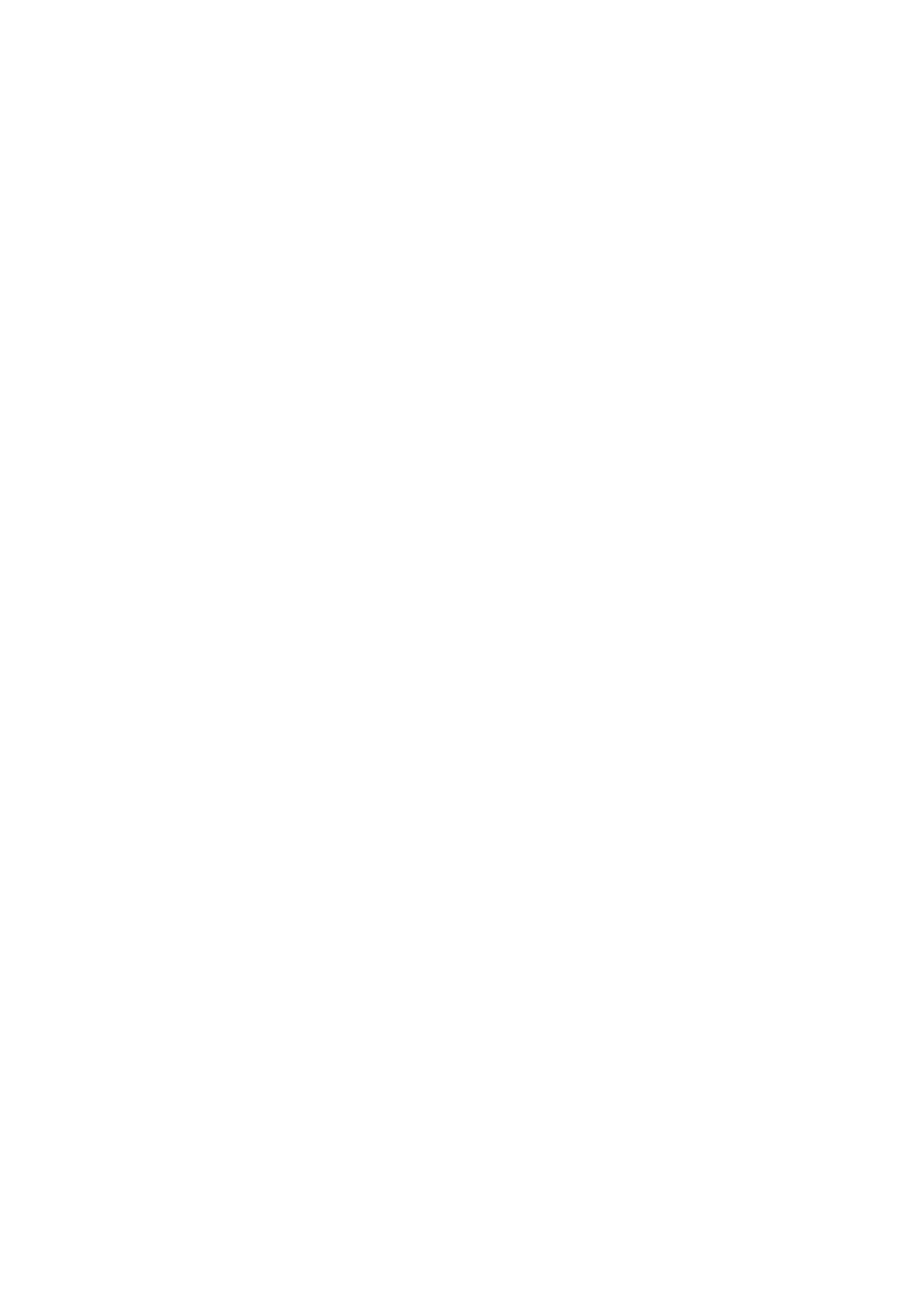(Reprint No. 7)

# SOUTH AUSTRALIA

# **STAMP DUTIES ACT 1923**

*This Act is reprinted pursuant to the Acts Republication Act 1967 and incorporates all amendments in force as at 1 September 1994.*

*It should be noted that the Act has not been revised (for obsolete references, etc.) by the Commissioner of Statute Revision since the reprint published on 1 November 1984.*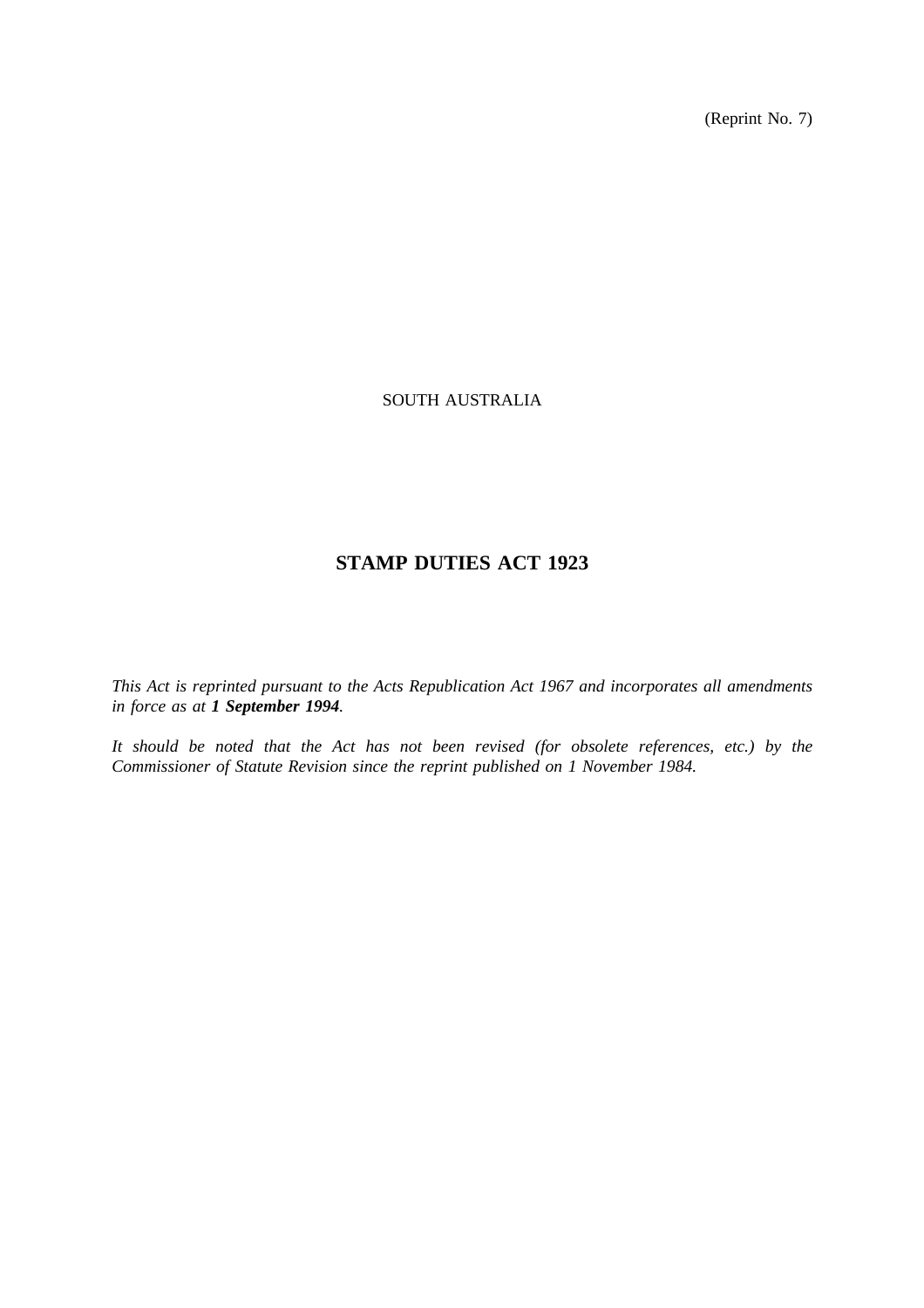# **SUMMARY OF PROVISIONS**

# **PART 1 PRELIMINARY PROVISIONS**

- 1. Short title
- 4. Interpretation
- 5. Stamp duties to be charged and to be recoverable as a debt
- 5A. Application of Stamp Duties Act Amendment Act 1980
- 5AB. Refund of tax overpaid
- 5B. Liability to duty of instruments outside South Australia
- 6. The Commissioner, Deputy Commissioner and staff
- 6AA. Actions by or against the Commissioner
- 6A. Secrecy provisions
- 6B. Commissioner may act as State taxation officer
- 7. Distribution of stamps, commission, etc.
- 8. Stamps to be provided

#### **PART 2**

#### **GENERAL PROVISIONS WITH RESPECT TO STAMP DUTIES**

- 9. Payment and denotation of stamp duties
- 10. Denotation of duty
- 11. Appropriate stamps to be used
- 12. Adhesive stamps to be cancelled
- 13. How instruments to be stamped
- 14. Instruments to be separately charged
- 15. Duty to be calculated on value in Australian money
- 15A. Ascertainment of value of property subject to powers, etc.
- 16. Duty in force when instrument produced for stamping to apply
- 17. Duty payable in respect of instruments conditionally executed
- 18. Duty on other instruments
- 19. All facts to be truly set forth
- 19A. Certain copies dutiable
- 20. Penalty for not duly stamping
- 21. Admissibility of unstamped instruments in evidence
- 22. Except as aforesaid no unstamped instrument to be received in evidence
- 23. Assessment of duty
- 23A. Reassessment of duty
- 24. Objections and appeals
- 26. Records open to inspection
- 27. No instrument to be enrolled or registered unless stamped
- 27A. Power to obtain information and evidence
- 27B. Access to records<br>27C. Warrant to search
- 27C. Warrant to search and enter premises 27D. Power to retain instruments
- 27D. Power to retain instruments<br>27E. Commissioner not liable for
- 27E. Commissioner not liable for acting *bona fide* in exercise of his powers or discharge of his duties

#### **PART 3**

## **SPECIAL PROVISIONS WITH RESPECT TO CERTAIN STAMP DUTIES**

#### *Agreements*

- 29. Adhesive stamp may be used for agreement not under seal<br>30. When agreement comprised of several letters
- When agreement comprised of several letters
- 31. Certain contracts to be chargeable as conveyances on sale
- 31A. Duty on agreements for "walk in walk out" sales of land used for primary production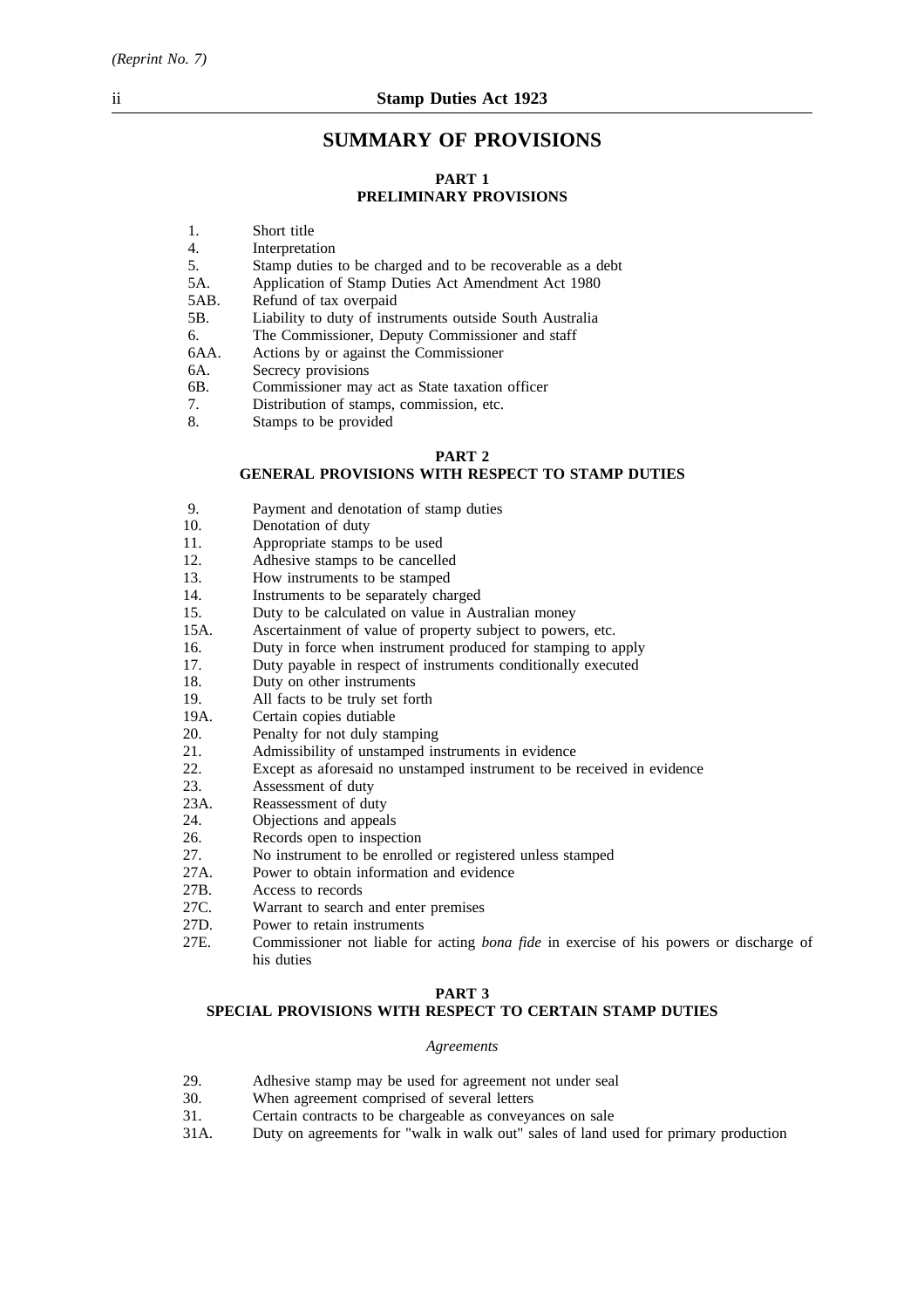#### *Rental Business*

| 31 <sub>B</sub> | Interpretation                                       |
|-----------------|------------------------------------------------------|
| 31D.            | Persons carrying on rental business to be registered |
| 31E.            | Registration                                         |
| 31F.            | Statement to be lodged by registered person          |
| 31H.            | Manner of denoting duty on statement                 |
| 31I.            | Matter not to be included in statement               |
| 31J.            | Registered person to keep records                    |
| 31K.            | Calculation by other methods                         |
| 31L.            | Passing on of rental duty                            |
| 31M.            | Default assessments                                  |
| 31N.            | Unregistered persons                                 |
|                 | Annual Licences                                      |
| 32.             | Interpretation                                       |
|                 |                                                      |

| 33.      | Annual licence required for insurance business           |
|----------|----------------------------------------------------------|
| 34.      | Application for annual licence                           |
| 35.      | Issuing and term of annual licence                       |
| 36.      | Monthly returns in respect of general insurance business |
| 37.      | Denoting of duty                                         |
| 38.      | Duty payable on acquisition of insurance business        |
| 39.      | Records to be kept in respect of insurance business      |
| 40.      | Default assessments                                      |
| 41.      | Further duty by way of penalty                           |
| 42.      | Refund of overpaid duty                                  |
| $42AA$ . | Duty on policies effected outside South Australia        |

42AB. Unlicensed insurers

#### *Application for Motor Vehicle Registration*

| 42A. | Interpretation |
|------|----------------|
|------|----------------|

- 42B. Stamp duty on application for motor vehicle registration 42C. Default assessments
- 42C. Default assessments<br>42D. Power to refund duty
- 42D. Power to refund duty overpaid<br>42E. Regulations
- Regulations

#### *Bills of Exchange, Promissory Notes, Coupons and Interest Warrants*

| 46.<br>Interpretation |
|-----------------------|
|-----------------------|

- 46A. Duty not to be chargeable after certain date
- 47. Duty on bills, notes, etc., how denoted
- 47A. Stamping of bill of exchange where terms of bill are changed
- 48. When bills, notes, etc., to be stamped
- 48A. Licences for duty paid cheques and payment orders
- 49. Penalty on taking unstamped bill or promissory note
- 50. Where bill or note deemed to be drawn
- 51. Bills or notes issued unstamped
- 52. Bills in sets

#### *Duty on Transactions on Branch Registers*

59B. Returns to be lodged by companies

#### *Conveyances and Conveyances on Sale*

| 60.  | Interpretation                                                                     |
|------|------------------------------------------------------------------------------------|
| 60A. | Value of property conveyed or transferred                                          |
| 60B. | Refund of duty where transaction is rescinded or annulled                          |
| 61.  | Method of estimating value of consideration where consideration consists of shares |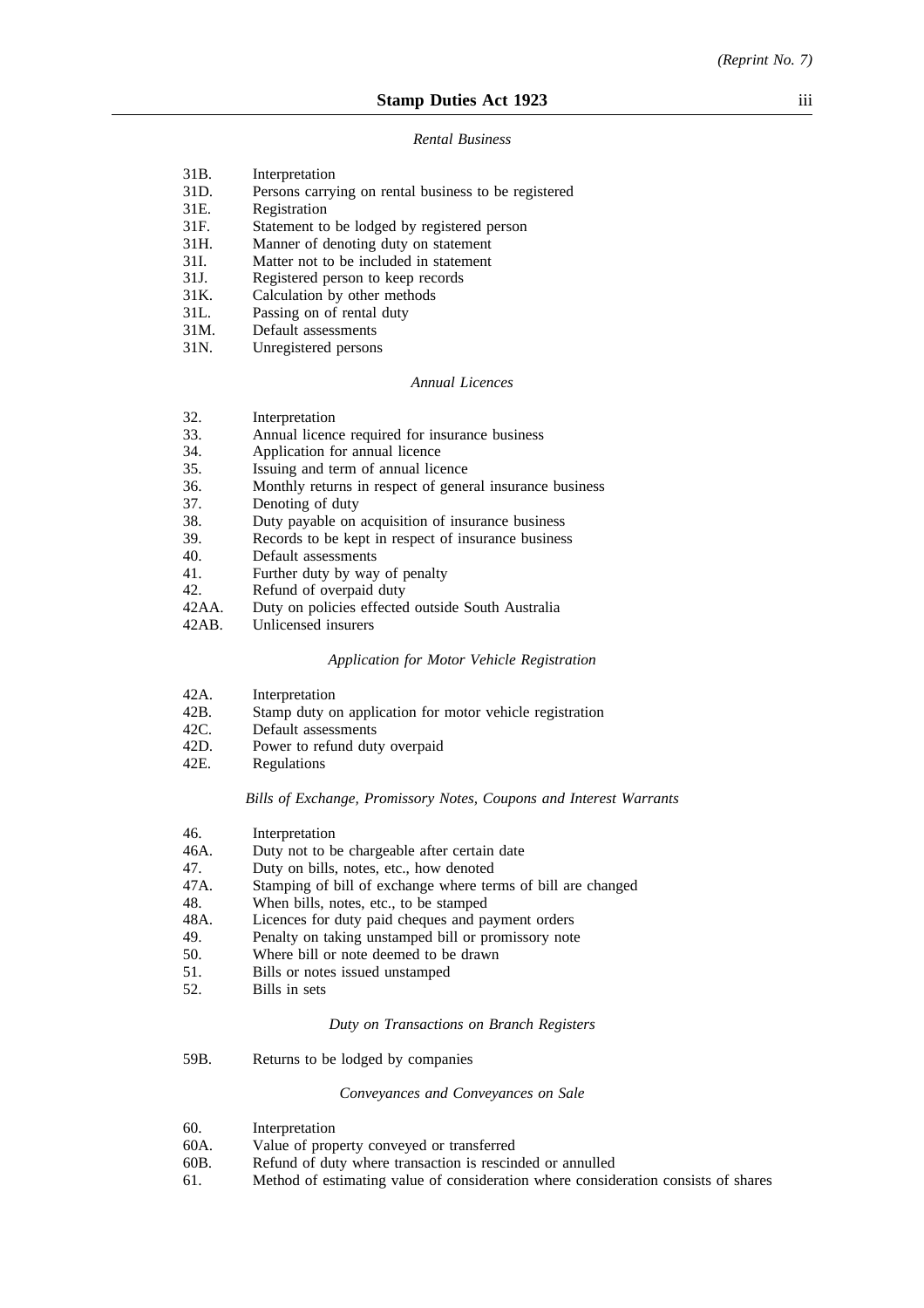| 64.                                                             | Consideration in case of lease                                                            |  |
|-----------------------------------------------------------------|-------------------------------------------------------------------------------------------|--|
| 65.                                                             | Where consideration consists of real or personal property                                 |  |
| 66.<br>67.                                                      | Where consideration is payable in instalments                                             |  |
| 68.                                                             | Computation of duty where instruments are interrelated<br>Duty in certain cases           |  |
| 70.                                                             |                                                                                           |  |
| 71.                                                             | Evasion of duty                                                                           |  |
| 71A.                                                            | Instruments chargeable as conveyances operating as voluntary dispositions inter vivos     |  |
| 71B.                                                            | Provision where trust property distributed in specie<br>Partition or division of property |  |
|                                                                 |                                                                                           |  |
| 71C.                                                            | Concessional rates of duty in respect of purchase of first home, etc.                     |  |
| 71 CA.                                                          | Exemption from duty in respect of certain maintenance agreements, etc.                    |  |
| 71CB.                                                           | Exemption from duty in respect of a conveyance between husband and wife                   |  |
| 71CC.                                                           | Exemption from duty in respect of a conveyance of a family farm                           |  |
| 71D.                                                            | Concessional duty to encourage mineral or petroleum exploration activity                  |  |
| Transactions effected without creating a Dutiable Instrument    |                                                                                           |  |
| 71E.                                                            | Transactions otherwise than by dutiable instrument                                        |  |
|                                                                 | Leases                                                                                    |  |
| 72.                                                             | Agreement for lease to be charged as a lease                                              |  |
| 73.                                                             | Leases, how to be charged in respect of produce, etc.                                     |  |
| 74.                                                             | Duty in respect of certain kinds of lease                                                 |  |
| Mortgages                                                       |                                                                                           |  |
| 76.                                                             | Interpretation                                                                            |  |
| 77.                                                             | Where mortgage consists of several instruments                                            |  |
| 78.                                                             | Security for stock, how to be charged                                                     |  |
| 79.                                                             | Mortgage securing future and contingent liabilities                                       |  |
| 80.                                                             | Security for repayment by periodical payments, how to be charged                          |  |
| 81.                                                             | Transfers and further charges                                                             |  |
| 81A.                                                            | Duty may be denoted in certain cases by adhesive stamps                                   |  |
| 81 <sub>B</sub>                                                 | Duty chargeable proportioned to value of South Australian property                        |  |
| 81C.                                                            | Duty paid upon one mortgage may be denoted as having been paid upon another               |  |
|                                                                 | mortgage                                                                                  |  |
| 81D.                                                            | Refinancing of rural loans                                                                |  |
| 82.                                                             | Unregistered mortgages protected by caveats                                               |  |
| PART 3A<br>SPECIAL PROVISIONS RELATING TO MARKETABLE SECURITIES |                                                                                           |  |
|                                                                 |                                                                                           |  |

# **DIVISION 1—INTERPRETATION**

90A. Interpretation

# **DIVISION 2—DUTY ON SALES AND PURCHASES BY BROKERS**

- 90B. Application of Division<br>90C. Records of sales and pu
- Records of sales and purchases of marketable securities
- 90D. Returns to be lodged and duty paid
- 90E. Endorsement of instrument of transfer as to payment of duty
- 90F. Power of dealer to recover duty paid by him
- 90G. Transactions in South Australian marketable securities on the Stock Exchange of the United Kingdom and Ireland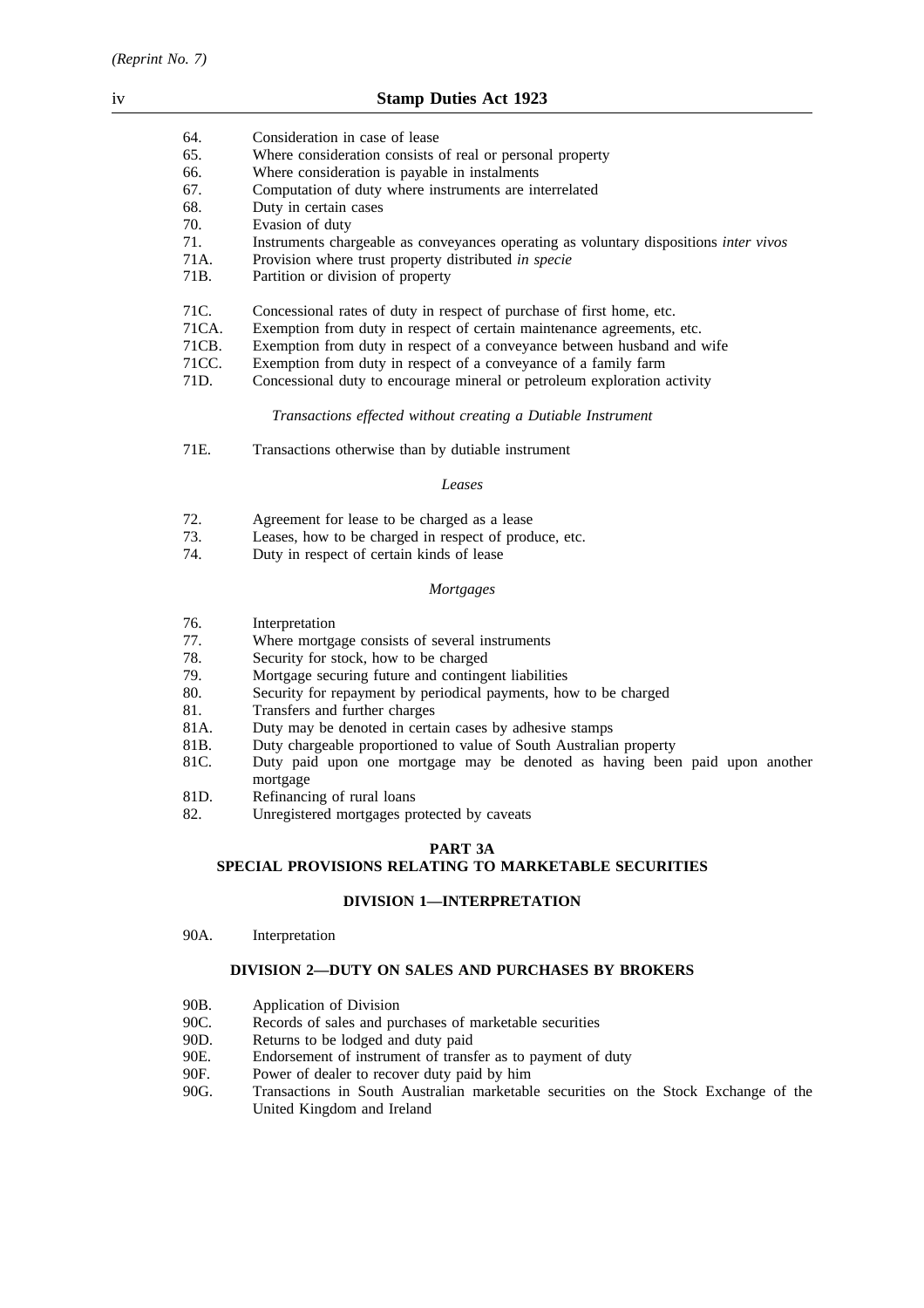#### **DIVISION 3—DUTY ON CERTAIN SCH-REGULATED TRANSFERS**

| 90H. | Application of Division                                                 |
|------|-------------------------------------------------------------------------|
| 90I. | Transfer documents treated as instruments of conveyance                 |
| 90J. | SCH participant liable to pay duty                                      |
| 90K. | Record of SCH-regulated transfers                                       |
| 90L. | Particulars to be included by relevant participant in transfer document |
| 90M. | Relevant SCH participant's identification code equivalent to stamping   |
| 90N. | Report to be made and duty paid                                         |
| 90O. | Refund for error transaction                                            |
|      |                                                                         |

#### **DIVISION 4—THE SECURITIES CLEARING HOUSE**

- 90P. Registration as the securities clearing house
- 90Q. Monthly return<br>90R. Particulars repo
- 90R. Particulars reported by participants to be kept by SCH<br>90S. Disclosure to SCH of information
- Disclosure to SCH of information

## **PART 4**

# **ACQUISITION OF CERTAIN INTERESTS IN COMPANIES AND UNIT TRUST SCHEMES DUTIABLE AS CONVEYANCES OF LAND**

- 91. Interpretation<br>92. Preliminary n
- 92. Preliminary matters relating to private companies and schemes<br>93. Acquisitions to which this Part does not apply
- 93. Acquisitions to which this Part does not apply<br>94 Statement of acquisition of certain interests in
- 94. Statement of acquisition of certain interests in a private company or scheme<br>95 Assessment and nayment of duty—private company or scheme
- 95. Assessment and payment of duty—private company or scheme<br>96. Statement of acquisition of land use entitlement
- Statement of acquisition of land use entitlement
- 97. Assessment and payment of duty—land use entitlement
- 98. Special allowance for certain financial arrangements
- 99. Valuation of real property
- 100. Enforcement of Part
- 101. Notice may be registered on title 102. Charge on real property
- 102. Charge on real property<br>103. Power of sale
- 103. Power of sale<br>104. Substituted se
- Substituted service
- 105. Reassessment of duty in certain cases
- 105A. Company to lodge a statement
- 105B. General ability to recover duty
- 105C. Specific ability of private company or scheme to pay duty

#### **PART 5 MISCELLANEOUS PROVISIONS**

- 106. Spoiled or unused stamps
- 106A. Transfers of marketable securities not to be registered unless duly stamped
- 107. Penalty for false or misleading information
- 108. Penalties for felonies
- 109. Penalty for fraud
- 110A. Offences
- 111. Remedy for misappropriation
- 112. Regulations
- 114. Exemption from stamp duty

#### **SCHEDULE**

#### **APPENDIX 1 LEGISLATIVE HISTORY**

#### **APPENDIX 2 DIVISIONAL PENALTIES**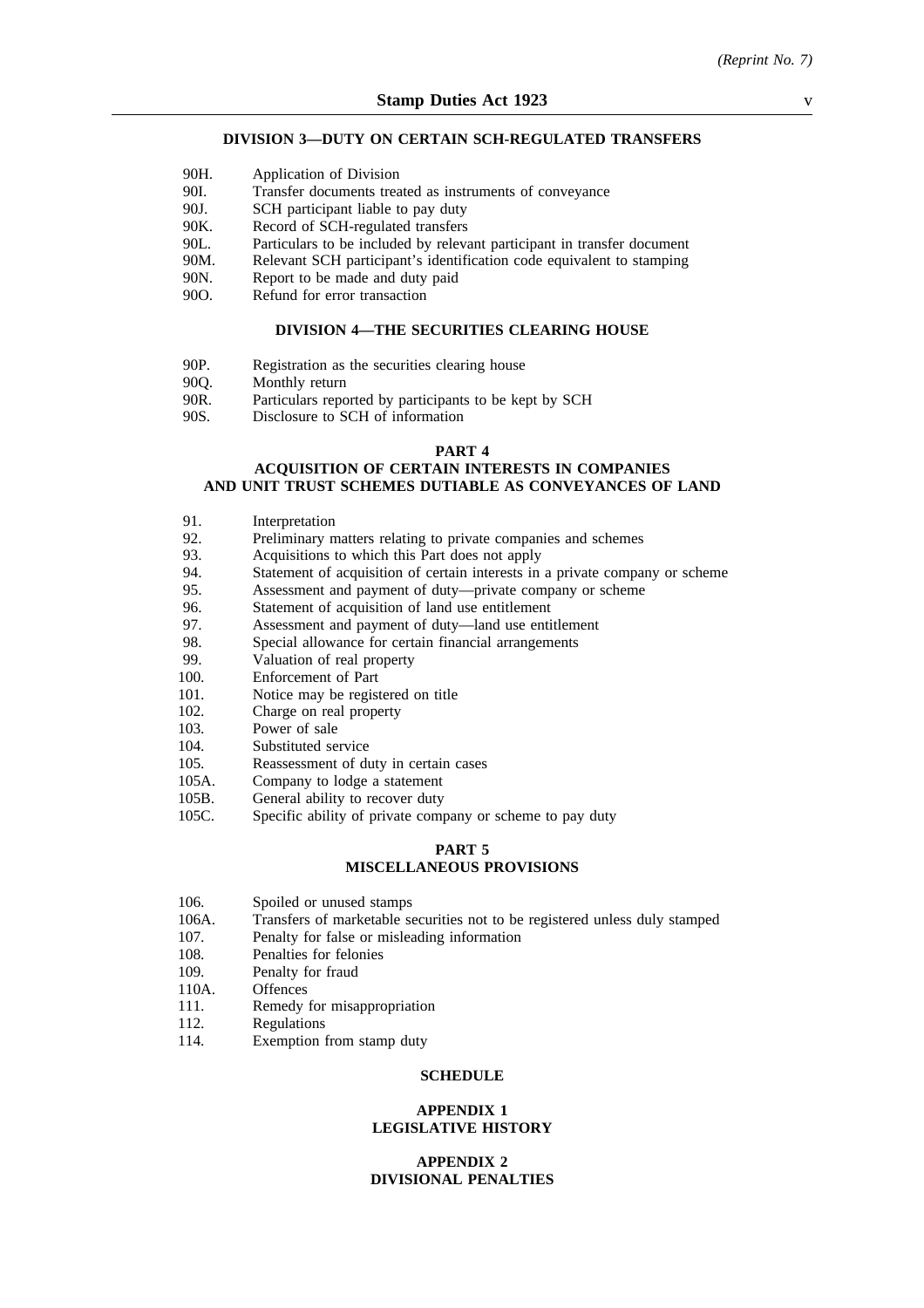# **STAMP DUTIES ACT 1923**

being

Stamp Duties Act 1923 No. 1569 of 1923 [Assented to 21 November 1923]

as amended by

Stamp Duties Act 1927 No. 1822 of 1927 [Assented to 21 December 1927]<sup>1</sup> Stamp Duties Amendment Act 1928 No. 1860 of 1928 [Assented to 17 October 1928] Lottery and Gaming Act Amendment Act 1928 No. 1877 of 1928 [Assented to 1 November 1928] Statute Law Revision Act 1935 No. 2246 of 1935 [Assented to 19 December 1935] Stamp Duties Act Amendment Act 1936 No. 2312 of 1936 [Assented to 19 November 1936] Stamp Duties Act Amendment Act 1937 No. 2359 of 1937 [Assented to 19 November 1937] Stamp Duties Act Amendment Act 1938 No. 2387 of 1938 [Assented to 25 August 1938]<sup>2</sup> Stamp Duties Act Amendment Act 1941 No. 48 of 1941 [Assented to 27 November 1941] Stamp Duties Act Amendment Act 1942 No. 22 of 1942 [Assented to 12 November 1942] Stamp Duties Act Amendment Act 1944 No. 30 of 1944 [Assented to 14 December 1944] Stamp Duties Act Amendment Act 1945 No. 32 of 1945 [Assented to 3 January 1946]<sup>3</sup> (as amended by Stamp Duties Act Amendment Act 1947 No. 41 of 1947 [Assented to 11 December 1947]) Stamp Duties Act Amendment Act 1950 No. 16 of 1950 [Assented to 2 November 1950] Stamp Duties Act Amendment Act 1952 No. 5 of 1952 [Assented to 2 October 1952] Statute Law Revision Act 1952 No. 42 of 1952 [Assented to 4 December 1952] Stamp Duties Act Amendment Act (No. 2) 1952 No. 55 of 1952 [Assented to 8 January 1953]<sup>4</sup> Stamp Duties Act Amendment Act 1953 No. 30 of 1953 [Assented to 10 December 1953] Stamp Duties Act Amendment Act 1954 No. 29 of 1954 [Assented to 2 December 1954] Stamp Duties Act Amendment Act 1956 No. 8 of 1956 [Assented to 11 October 1956]<sup>5</sup> Stamp Duties Act Amendment Act 1959 No. 45 of 1959 [Assented to 17 December 1959]<sup>6</sup> Stamp Duties Act Amendment Act 1960 No. 7 of 1960 [Assented to 19 May 1960]<sup>7</sup> Banks Statutory Obligations Amendment Act 1962 No. 32 of 1962 [Assented to 1 November 1962] (as amended by Statute Law Revision Act 1973 No. 77 of 1973 [Assented to 6 December 1973]) Statutes Amendment (Stamp Duties and Motor Vehicles) Act 1964 No. 24 of 1964 [Assented to 9 October 1964]8 Stamp Duties Act Amendment Act 1965 No. 58 of 1965 [Assented to 23 December 1965]<sup>9</sup> (as amended by Stamp Duties Act Amendment Act 1966 No. 59 of  $1966<sup>10</sup>$ ) Lottery and Gaming Act Amendment Act (No. 2) 1966 No. 46 of 1966 [Assented to 13 October 1966]<sup>11</sup> Stamp Duties Act Amendment Act 1966 No. 59 of 1966 [Assented to 10 November 1966]<sup>10</sup> Marketable Securities Transfer Act 1967 No. 14 of 1967 [Assented to 6 April 1967]<sup>12</sup> Stamp Duties Act Amendment Act 1967 No. 48 of 1967 [Assented to 19 October 1967] Stamp Duties Act Amendment Act (No. 2) 1968, No. 26 of 1968 [Assented to 5 December 1968]<sup>13</sup> Stamp Duties Act Amendment Act 1968 No. 32 of 1968 [Assented to 12 December 1968]<sup>14</sup> (as amended by Statute Law Revision Act 1974 No. 42 of 1974) Stamp Duties Act Amendment Act (No. 3) 1968 No. 56 of 1968 [Assented to 19 December 1968]<sup>15</sup> Stamp Duties Act Amendment Act 1970 No. 42 of 1970 [Assented to 3 December 1970] Stamp Duties Act Amendment Act 1971 No. 71 of 1971 [Assented to 4 November 1971]<sup>16</sup> (as amended by Stamp Duties Act Amendment Act 1971 Amending Act 1971 No. 103 of 1971 [Assented to 3 December  $19711^{17}$ Stamp Duties Act Amendment Act (No. 2) 1971 No. 80 of 1971 [Assented to 18 November 1971]<sup>18</sup> Statute Law Revision Act 1974 No. 42 of 1974 [Assented to 11 April 1974] Stamp Duties Act Amendment Act 1974 No. 90 of 1974 [Assented to 2 December 1974]19 *NOTE: Asterisks indicate repeal or deletion of text. For the legislative history of the Act see Appendix 1. Entries appearing in the Appendix*

*in bold type indicate the amendments incorporated since the last reprint.*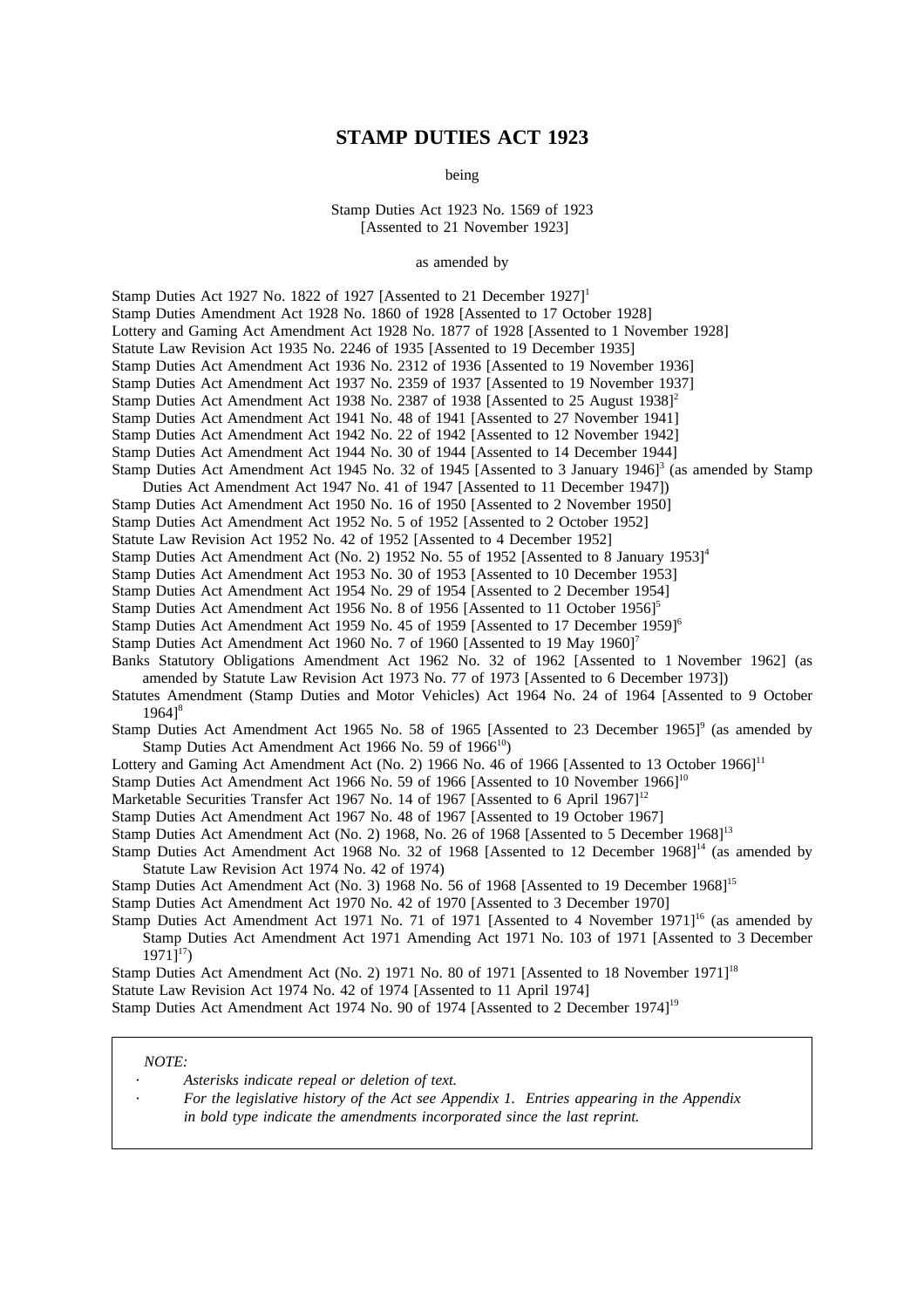Stamp Duties Act Amendment Act 1975 No. 63 of 1975 [Assented to 4 September 1975]<sup>20</sup> Statutes Amendment (Gift Duty and Stamp Duties) Act 1975 No. 76 of 1975 [Assented to 16 October 1975]<sup>21</sup> Statutes Amendment (Gift Duty and Stamp Duties) Act 1976 No. 54 of 1976 [Assented to 28 October 1976]<sup>22</sup> Stamp Duties Act Amendment Act 1976 No. 101 of 1976 [Assented to 16 December 1976]<sup>23</sup> Racing Act 1976 No. 104 of 1976 [Assented to 16 December  $1976$ ]<sup>24</sup> Stamp Duties Act Amendment Act 1977 No. 28 of 1977 [Assented to 28 July 1977] Stamp Duties Act Amendment Act 1978 No. 27 of 1978 [Assented to 30 March 1978]<sup>25</sup> Stamp Duties Act Amendment Act (No. 2) 1978 No. 89 of 1978 [Assented to 30 November 1978]<sup>26</sup> Stamp Duties Act Amendment Act 1979 No. 66 of 1979 [Assented to 15 November 1979]<sup>27</sup> Stamp Duties Act Amendment Act 1980 No. 111 of 1980 [Assented to 18 December 1980]<sup>28</sup> Stamp Duties Act Amendment Act 1981 No. 70 of 1981 [Assented to 30 October 1981]<sup>29</sup> Stamp Duties Act Amendment Act 1982 No. 15 of 1982 [Assented to 11 March 1982]<sup>30</sup> Stamp Duties Act Amendment Act (No. 2) 1982 No. 30 of 1982 [Assented to 8 April 1982] $^{31}$ Stamp Duties Act Amendment Act (No. 3) 1982 No. 95 of 1982 [Assented to 23 December  $1982$ ]<sup>32</sup> Stamp Duties Act Amendment Act 1983 No. 65 of 1983 [Assented to 29 September 1983]<sup>33</sup> Stamp Duties Act Amendment Act (No. 2) 1983 No. 89 of 1983 [Assented to 1 December 1983]<sup>34</sup> Statute Law Revision Act 1984 No. 50 of 1984 [Assented to 24 May 1984]<sup>35</sup> Stamp Duties Act Amendment Act 1985 No. 81 of 1985 [Assented to 22 August 1985]<sup>36</sup> Stamp Duties Act Amendment Act 1986 No. 8 of 1986 [Assented to 13 March 1986] Stamp Duties Act Amendment Act (No. 2) 1986 No. 100 of 1986 [Assented to 11 December 1986]<sup>37</sup> Statutes Amendment (Taxation) Act 1987 No. 2 of 1987 [Assented to 5 March 1987] Stamp Duties Act Amendment Act 1988 No. 21 of 1988 [Assented to 14 April 1988]<sup>38</sup> Stamp Duties Act Amendment Act 1989 No. 8 of 1989 [Assented to 16 March 1989]<sup>39</sup> Stamp Duties Act Amendment Act (No. 2) 1989 No. 52 of 1989 [Assented to 14 September 1989]<sup>40</sup> Stamp Duties Act Amendment Act (No. 3) 1989 No. 64 of 1989 [Assented to 29 October 1989]<sup>41</sup> Stamp Duties Act Amendment Act 1990 No. 4 of 1990 [Assented to 29 March 1990] Stamp Duties Act Amendment Act (No. 2) 1990 No. 33 of 1990 [Assented to 26 April 1990] Stamp Duties Act Amendment Act (No. 3) 1990 No. 36 of 1990 [Assented to 3 May 1990]<sup>42</sup> Stamp Duties Act Amendment Act (No. 4) 1990 No. 47 of 1990 [Assented to 8 November 1990]<sup>43</sup> Stamp Duties (Concessional Duty and Exemptions) Amendment Act 1991 No. 19 of 1991 [Assented to 18 April 1991] Motor Vehicles (Historic Vehicles and Disabled Persons' Parking) Amendment Act 1991 No. 54 of 1991 [Assented to 28 November 1991]<sup>44</sup> Stamp Duties (Assessments and Forms) Amendment Act 1991 No. 74 of 1991 [Assented to 12 December 1991<sup>145</sup> Stamp Duties (Rates) Amendment Act 1992 No. 42 of 1992 [Assented to 31 August 1992]<sup>46</sup> Statutes Amendment (Expiation of Offences) Act 1992 No. 71 of 1992 [Assented to 19 November 1992]<sup>47</sup> Stamp Duties (Penalties, Reassessments and Securities) Amendment Act 1992 No. 88 of 1992 [Assented to

10 December 1992]<sup>48</sup> Stamp Duties (Securities Clearing House) Amendment Act 1994 No. 14 of 1994 [Assented to 12 May 1994]<sup>49</sup> Stamp Duties (Concessions) Amendment Act 1994 No. 31 of 1994 [Assented to 30 May 1994]<sup>50</sup>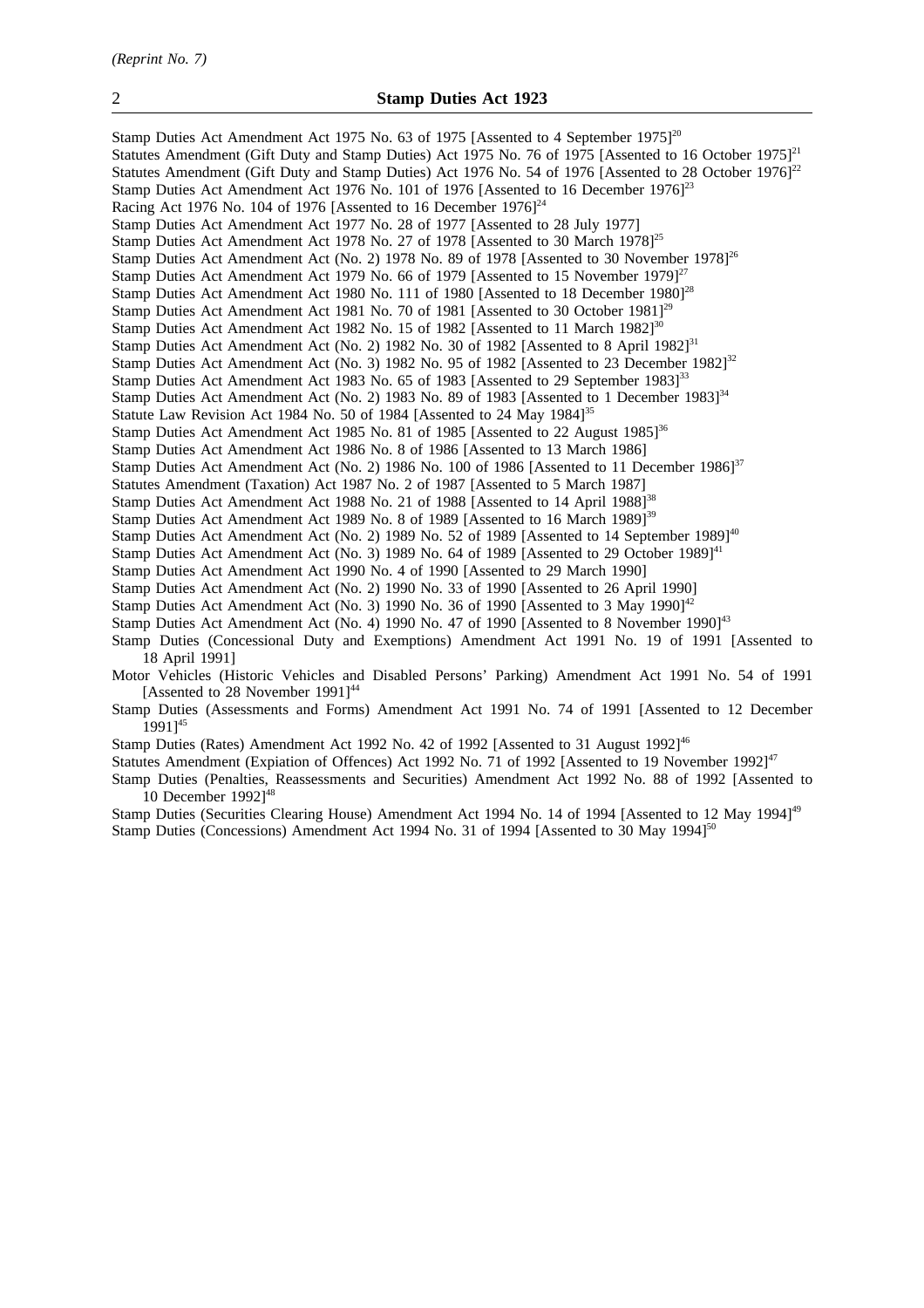- <sup>1</sup> Came into operation 24 December 1927: *Gaz.* 22 December 1927, p. 1609.
- <sup>2</sup> Came into operation (except s. 4(1)) on assent; s. 4(1) came into operation 16 January 1939: s. 4(2).
- <sup>3</sup> Came into operation (except s. 3) on assent; s. 3 came into operation 3 September 1939: s. 4(1), as amended by the Stamp Duties Act Amendment Act 1947.
- <sup>4</sup> Came into operation (except ss. 4-6) on assent; ss. 4-6 came into operation 22 January 1953: *Gaz*. 22 January 1953, p. 72.
- <sup>5</sup> Came into operation (except s. 6) on assent; s. 6 came into operation 10 September 1956: s. 6(3).
- <sup>6</sup> Came into operation 1 February 1960: *Gaz*. 7 January 1960, p. 1.
- Came into operation 1 February 1960: s. 3(2).
- <sup>8</sup> Came into operation (except ss. 1, 2 and 9(a)) 19 October 1964: *Gaz*. 15 October 1964, p. 1203; ss. 1, 2 and 9(a) came into operation on assent: s. 2(1).
- <sup>9</sup> Came into operation (except ss. 1-4, 6, 9, 14, 15(b),  $(l)$ -(o) and 16) 14 February 1966: s. 3(2); remainder of Act came into operation on assent: s. 3(1).
- <sup>10</sup> Came into operation (except s. 9(1)) 21 November 1966: *Gaz*. 19 November 1966, p. 1882; s. 9(1) came into operation 14 February 1966: s. 9(2).
- <sup>11</sup> Came into operation 8 December 1966: s. 3a as inserted by Act No. 33 of 1972, s. 4.
- <sup>12</sup> Came into operation 1 July 1967: *Gaz*. 25 May 1967, p. 1657.
- <sup>13</sup> Came into operation 1 January 1969: *Gaz*. 5 December 1968, p. 2429.
- <sup>14</sup> Came into operation 1 February 1969: *Gaz.* 12 December 1968, p. 2558.<br><sup>15</sup> Came into apartice 1 February 1969: *Gaz.* 19 December 1968, p. 2579.
- <sup>15</sup> Came into operation 1 February 1969: *Gaz*. 19 December 1968, p. 2670.
- <sup>16</sup> Came into operation (except s. 13(3)) 1 December 1971: *Gaz*. 11 November 1971, p. 1928; s. 13(3) came into operation 1 January 1972: *Gaz*. 3 December 1971, p. 2298.
- <sup>17</sup> Came into operation 30 November 1971: s. 1(1).
- <sup>18</sup> Came into operation 1 January 1972: *Gaz*. 23 December 1971, p. 2627.
- <sup>19</sup> Came into operation (except s. 7) 16 December 1974; s. 7 came into operation 2 January 1975: *Gaz*. 2 December 1974, p. 3555.
- <sup>20</sup> Came into operation 18 September 1975: *Gaz*. 18 September 1975, p. 1574.
- <sup>21</sup> Came into operation 14 July 1975: s. 2.<br>
<sup>22</sup> Came into operation 14 July 1976: s. 2.
- <sup>22</sup> Came into operation 14 July 1976: s. 2.<br><sup>23</sup> Came into operation (execute 2) on a
- <sup>23</sup> Came into operation (except s. 2) on assent; s. 2 came into operation 16 June 1977: *Gaz*. 16 June 1977, p. 1708.
- <sup>24</sup> Came into operation (except s. 4(1) and Part 2, Division 3) 1 January 1977: *Gaz*. 16 December 1976, p. 2252; s. 4(1) and Part 2, Division 3 came into operation 1 February 1977: *Gaz*. 27 January 1977, p. 179.
- <sup>25</sup> Came into operation (except ss. 3-6 and 9) on assent: s. 2(1); ss. 3-6 and 9 had not been brought into operation at the date of, and the amendments effected by those provisions have not been included in, this reprint.
- <sup>26</sup> Came into operation 18 January 1979: *Gaz*. 18 January 1979, p. 97.
- $\frac{27}{28}$  Came into operation 1 November 1979: s. 2.
- <sup>28</sup> Came into operation 6 November 1980: s. 2.
- <sup>29</sup> Came into operation 2 November 1981: *Gaz*. 30 October 1981, p. 1423.
- <sup>30</sup> Came into operation 22 March 1982: *Gaz*. 18 March 1982, p. 857.
- <sup>31</sup> Came into operation (except s. 4) 24 December 1981: s. 2; s. 4 came into operation 19 August 1982: *Gaz*. 19 August 1982, p. 512.
- <sup>32</sup> Came into operation 23 December 1982: *Gaz.* 23 December 1982, p. 1935.
- <sup>33</sup> Came into operation 1 January 1984: *Gaz*. 24 November 1983, p. 1515.
- $\frac{34}{35}$  Came into operation 1 January 1984: s. 2.
- <sup>35</sup> Came into operation (except Scheds. 1, 3, 4 and 5) 1 November 1984: *Gaz*. 1 November 1984, p. 1398; Scheds. 1, 3 and 5 came into operation 1 January 1985: *Gaz*. 13 December 1984, p. 1811; Sched. 4 came into operation 6 July 1985: *Gaz*. 9 May 1985, p. 1398.
- $\frac{36}{37}$  Came into operation 5 August 1985: s. 2.
- Came into operation (except ss. 16(a), (b), (c), (d) and 18(h), (i)) 18 December 1986; remainder of Act came into operation 1 February 1987: *Gaz*. 18 December 1986, p. 1877.
- <sup>38</sup> Came into operation (except s. 3) 7 December 1987: s. 2(1); s. 3 came into operation 14 June 1988: s. 2(2).
- $\frac{39}{40}$  Came into operation 1 February 1988: s. 2.
- Ss. 3 and 7 came into operation 9 August 1989: s. 2(2); ss. 4 and 5 came into operation 1 October 1989: s. 2(3); remainder of Act came into operation 21 September 1989: *Gaz*. 21 September 1989, p. 915.
- <sup>41</sup> Came into operation 28 March 1990: *Gaz*. 15 March 1990, p. 729.
- <sup>42</sup> Came into operation 24 May 1990: *Gaz*. 17 May 1990, p. 1359.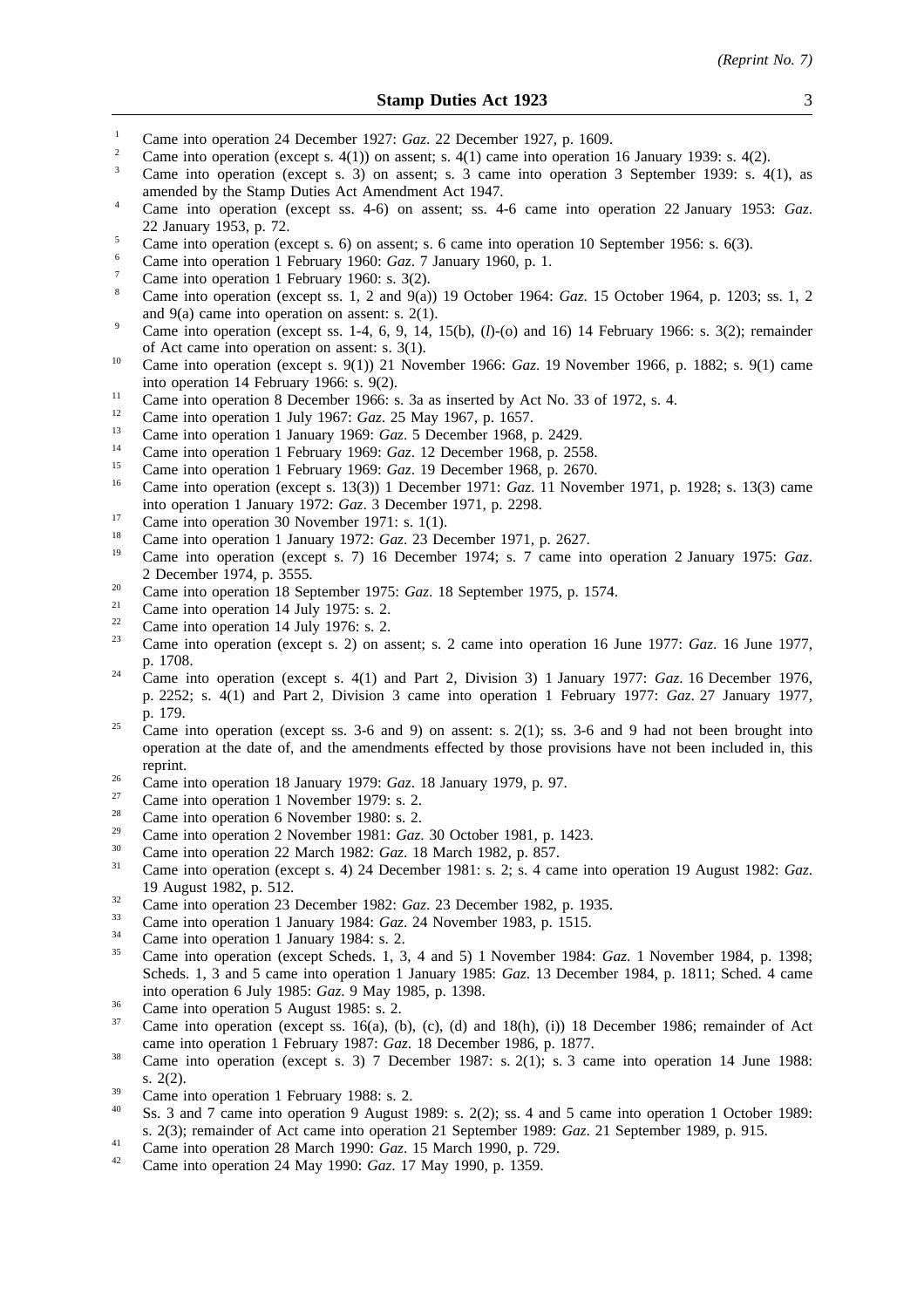- <sup>43</sup> Came into operation (except s. 5(2)) 1 July 1990: s. 2(1); s. 5(2) came into operation 1 January 1991: s. 2(2).
- <sup>44</sup> Came into operation 3 February 1992: *Gaz*. 23 January 1992, p. 200.
- <sup>45</sup> Came into operation 12 December 1991: *Gaz*. 12 December 1991, p. 1746.
- <sup>46</sup> Came into operation 1 September 1992: s. 2.<br><sup>47</sup> Came into operation 1 March 1993:  $C_{27}$  18
- <sup>47</sup> Came into operation 1 March 1993: *Gaz*. 18 February 1993, p. 600.
- <sup>48</sup> Came into operation 14 December 1992: *Gaz.* 10 December 1992, p. 1754.
- <sup>49</sup> Came into operation 1 September 1994: *Gaz*. 18 August 1994, p. 490.<br>Came into operation (except ss. 5, 6 and 10) on assent; s. 2(1): ss. 5, t.
- Came into operation (except ss. 5, 6 and 10) on assent: s.  $2(1)$ ; ss. 5, 6 and 10 came into operation 1 June 1994: s. 2(2).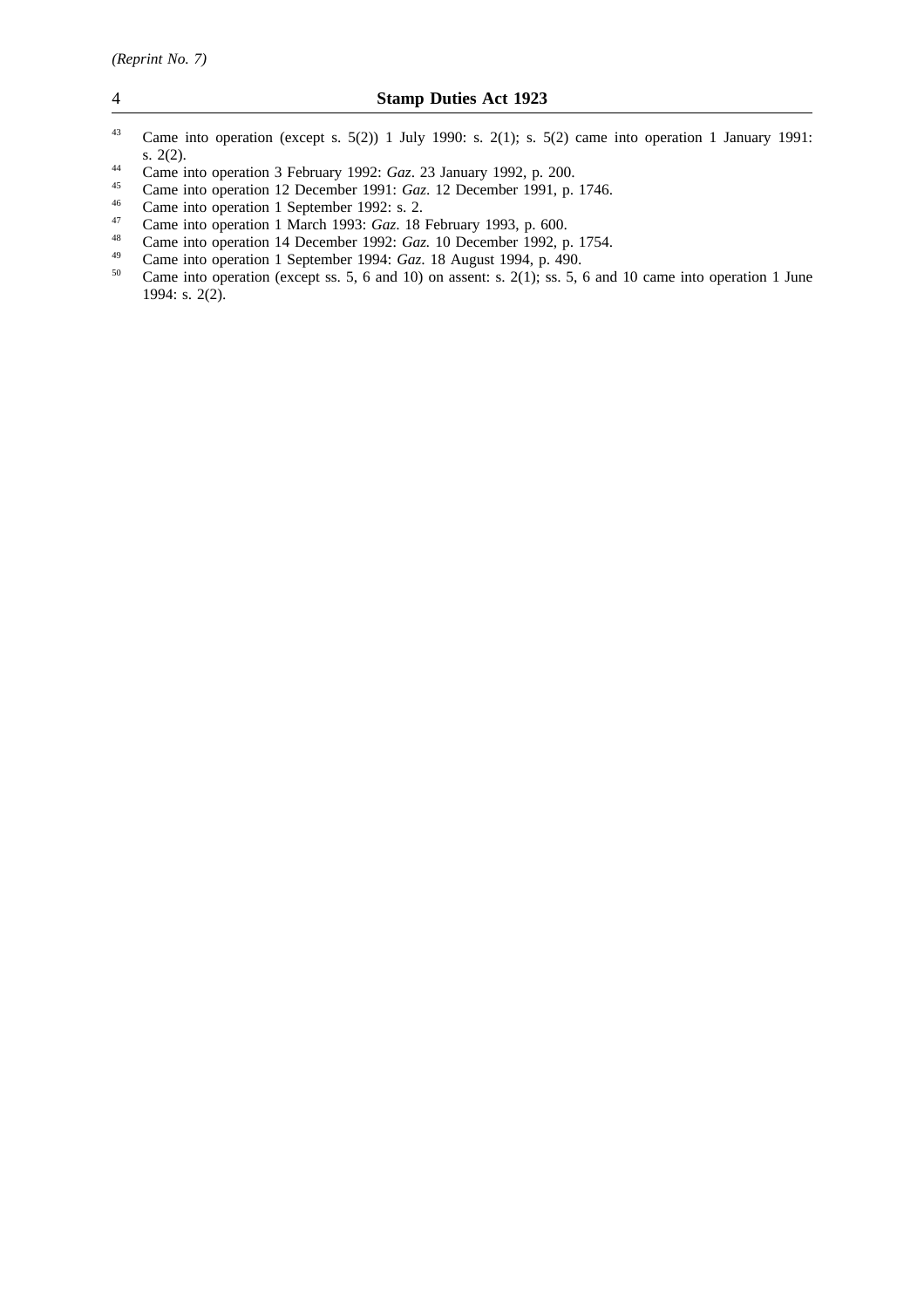#### **An Act to consolidate certain Acts relating to stamp duties.**

The Parliament of South Australia enacts as follows:

# **PART 1 PRELIMINARY PROVISIONS**

#### **Short title**

**1.** This Act may be cited as the *Stamp Duties Act 1923*.

\*\*\*\*\*\*\*\*\*\* \*\*\*\*\*\*\*\*\*\*

#### **Interpretation**

**4.** In this Act, unless it is otherwise provided or there is something in the context repugnant thereto—

"**adhesive stamp**" means an adhesive stamp purchased or otherwise obtained from the Commissioner or a distributor of stamps in pursuance of this Act;

"**authorised officer**" means an authorised officer under section 6(4);

"**business of primary production**" means the business of agriculture, pasturage, horticulture, viticulture, apiculture, poultry farming, dairy farming, forestry or any other business consisting of the cultivation of soils, the gathering in of crops, the rearing of livestock or the propagation and harvesting of fish or other aquatic organisms;

"**Commissioner**" means any person appointed Commissioner of Stamps under this Act, and includes the Deputy Commissioner of Stamps and any other officer while performing any of the duties or functions of the Commissioner;

"**die**" means die or other machine or implement used for impressing or imprinting stamps upon documents;

"**discretionary trust**" means an arrangement, however made, under which a person holds property, and the beneficial interest in all or any part of that property may be vested in a person (in this Act referred to as an "**object**" of the discretionary trust) on the exercise of a discretion, whether subject to any other contingency or not and whether the exercise of the discretion is obligatory or optional;

"**duty**" means duty (including penalty duty) chargeable under this Act;

"**executed**" and "**execution**", with reference to instruments not under seal, mean signed and signature;

\*\*\*\*\*\*\*\*\*\*

"**forge**" includes counterfeit;

"**impressed stamp**" means—

- *(a)* a stamp impressed or imprinted by means of a die; or
- *(b)* a record imprinted or made by means of any machine or implement,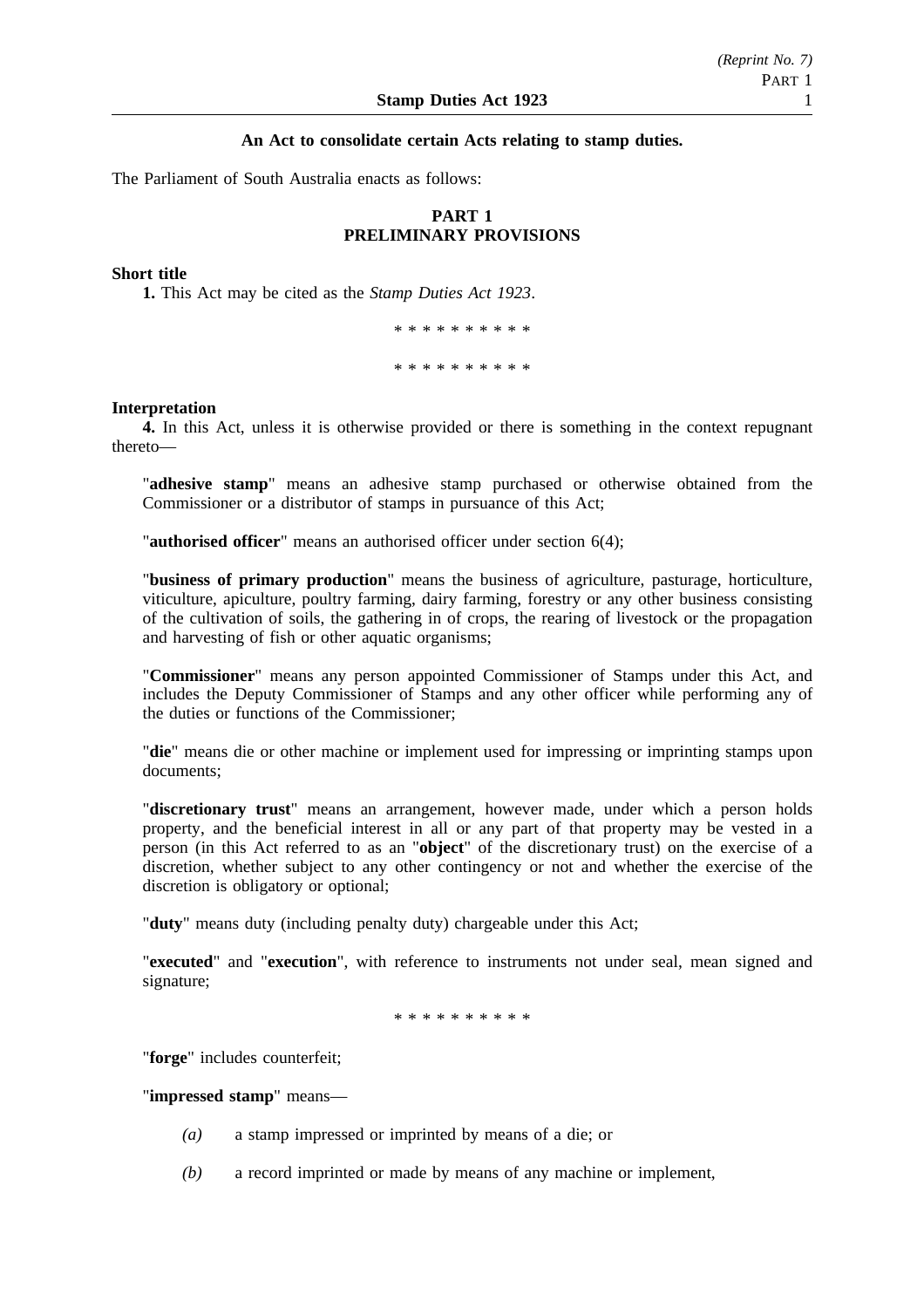under the direction of the Commissioner in pursuance of this Act;

"**instrument**" includes every written document;

"**marketable security**" includes—-

- *(a)* any stock, share or other security of any municipal or other corporation, company or society; and
- *(b)* any debenture, debenture stock, bond, note or other security of a government or of any municipal or other corporation, company or society, whether constituting a charge on the assets of the government, municipal or other corporation, company or society or not; and
- *(ba)* any interest under a deed approved for the purposes of Division 5 of Part 7.12 of the *Corporations Law*, other than an interest of a kind excluded by regulation for the purposes of this Act; and
- *(c)* any stock or other security of such a kind as is or can be bought or sold through the agency of a member of any stock exchange in the Commonwealth; and
- *(d)* a right in respect of a marketable security; and
- *(e)* any other security of a kind prescribed for the purposes of this Act;

"**material**" means any sort of material upon which words or figures can be expressed;

"**money**" includes all sums expressed in Australian or foreign currency;

"**records**" means records of any kind (whether in documentary or other form);

"**right in respect of a marketable security**" means a right, whether actual, prospective or contingent, of any person to have issued to him a marketable security, whether or not on payment of any money or other consideration for the marketable security;

"**savings bank**" means any of the following banks:

- *(a)* the Australia and New Zealand Savings Bank Limited;
- *(b)* the Commonwealth Savings Bank;
- *(c)* the National Australia Savings Bank Limited;
- *(d)* the State Bank of South Australia;
- *(e)* Westpac Savings Bank Limited;

"**stamp**" means an adhesive stamp or an impressed stamp;

"**stamped**" means bearing an impressed stamp or having an adhesive stamp affixed;

"**stock**" means any share in the stocks or funds of any State or government, or in the capital stock or funded debt of any company, corporation or society (whether incorporated in this State or elsewhere);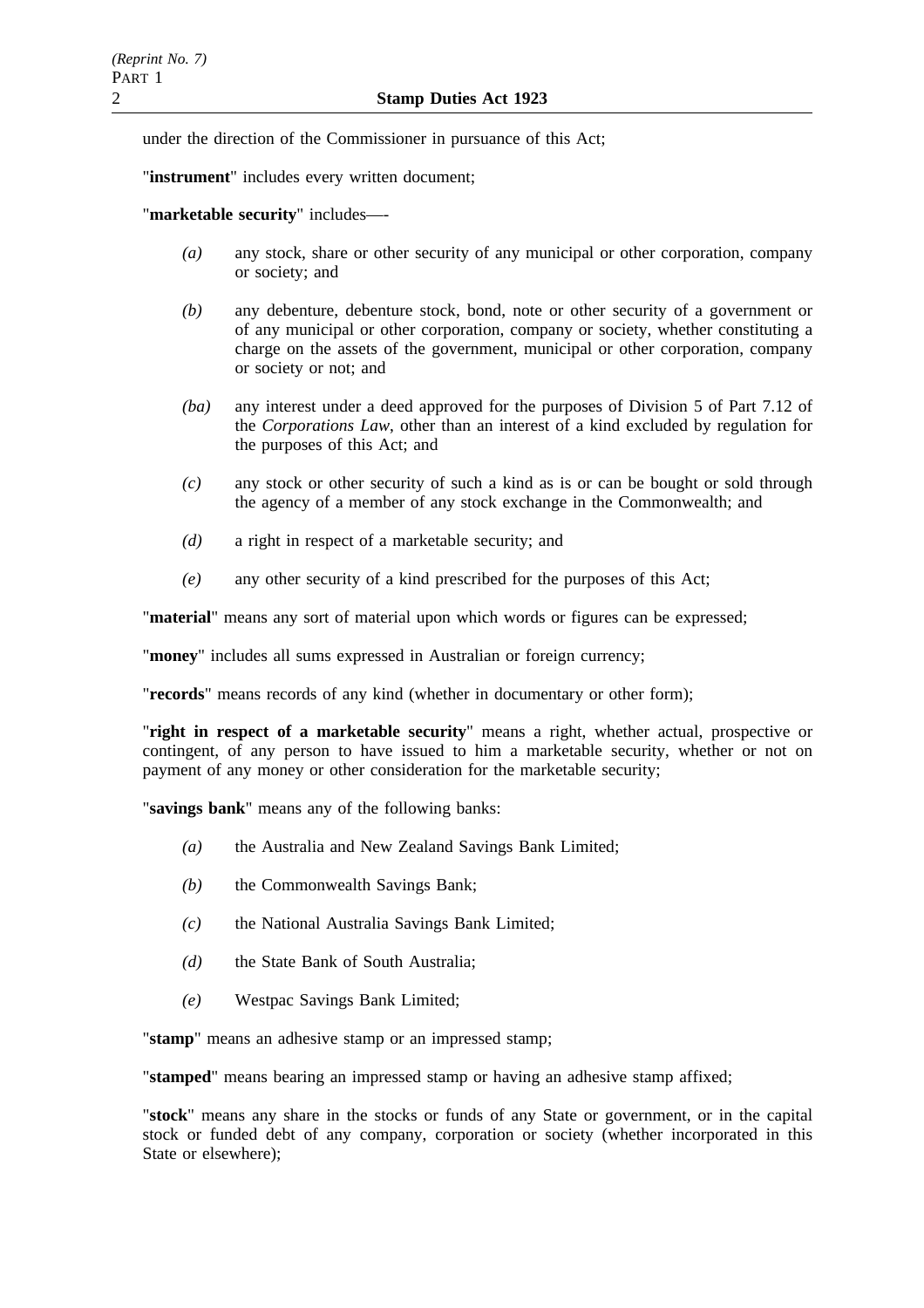"**unit**" in relation to a unit trust scheme means a right or interest (however described) of a beneficiary under a unit trust scheme;

"**unit trust scheme**" means an arrangement made for the purpose, or having the effect, of providing for persons having funds available for investment facilities for the participation by them, as beneficiaries under a trust, in any profits or income arising from the acquisition, holding, management or disposal of any property subject to the trust;

"**write**", "**written**" and "**writing**" include every mode in which words or figures can be expressed upon material.

#### *Note: For definition of divisional penalties (and divisional expiation fees) see Appendix 2.*

#### **Stamp duties to be charged and to be recoverable as a debt**

**5.** (1) Subject to the exemptions contained in schedule 2 and other provisions of this Act, there shall be charged, for the use of the Crown, the several stamp duties specified in that schedule and elsewhere in this Act upon and for the several instruments therein set forth, and also such other duties as are specified in that schedule or in any other provision of this Act.

(2) The duty chargeable upon any such instrument shall be a debt due to the Crown from every party who executes the instrument, and shall be recoverable in the name of the Commissioner on behalf of the Crown from any such party or parties in any court of competent jurisdiction.

\*\*\*\*\*\*\*\*\*\*

(4) Where by any provision of this Act any duty is expressed to be payable by any person or by any person of a class, the duty shall be a debt due to the Crown from such person and shall be recoverable from such person in accordance with subsection (2) as if it were duty chargeable upon an instrument executed by that person.

#### **Application of Stamp Duties Act Amendment Act 1980**

**5A.** (1) Subject to subsection (2), this Act, as in force immediately before the commencement of the *Stamp Duties Act Amendment Act 1980*, applies in relation to instruments executed before that commencement.

(2) The amendments made to this Act by sections 9, 13 and 15*(b)*, *(f)* and *(g)* of the *Stamp Duties Act Amendment Act 1980* apply in relation to instruments executed before or after the commencement of that Act.

(3) This Act, as amended by the *Stamp Duties Act Amendment Act 1980* applies in relation to instruments executed or brought into existence after the commencement of that Act.

#### **Refund of tax overpaid**

**5AB.** Where the Commissioner finds that as a consequence of amendments effected to this Act tax has been overpaid, the Commissioner may, on the Commissioner's own initiative, refund to the person who paid the tax the amount of the overpayment.

#### **Liability to duty of instruments outside South Australia**

**5B.** Subject to this Act, duty shall be chargeable in respect of an instrument that is outside South Australia if the instrument relates (wherever it was executed) to property situated, or any matter or thing done or to be done, in South Australia.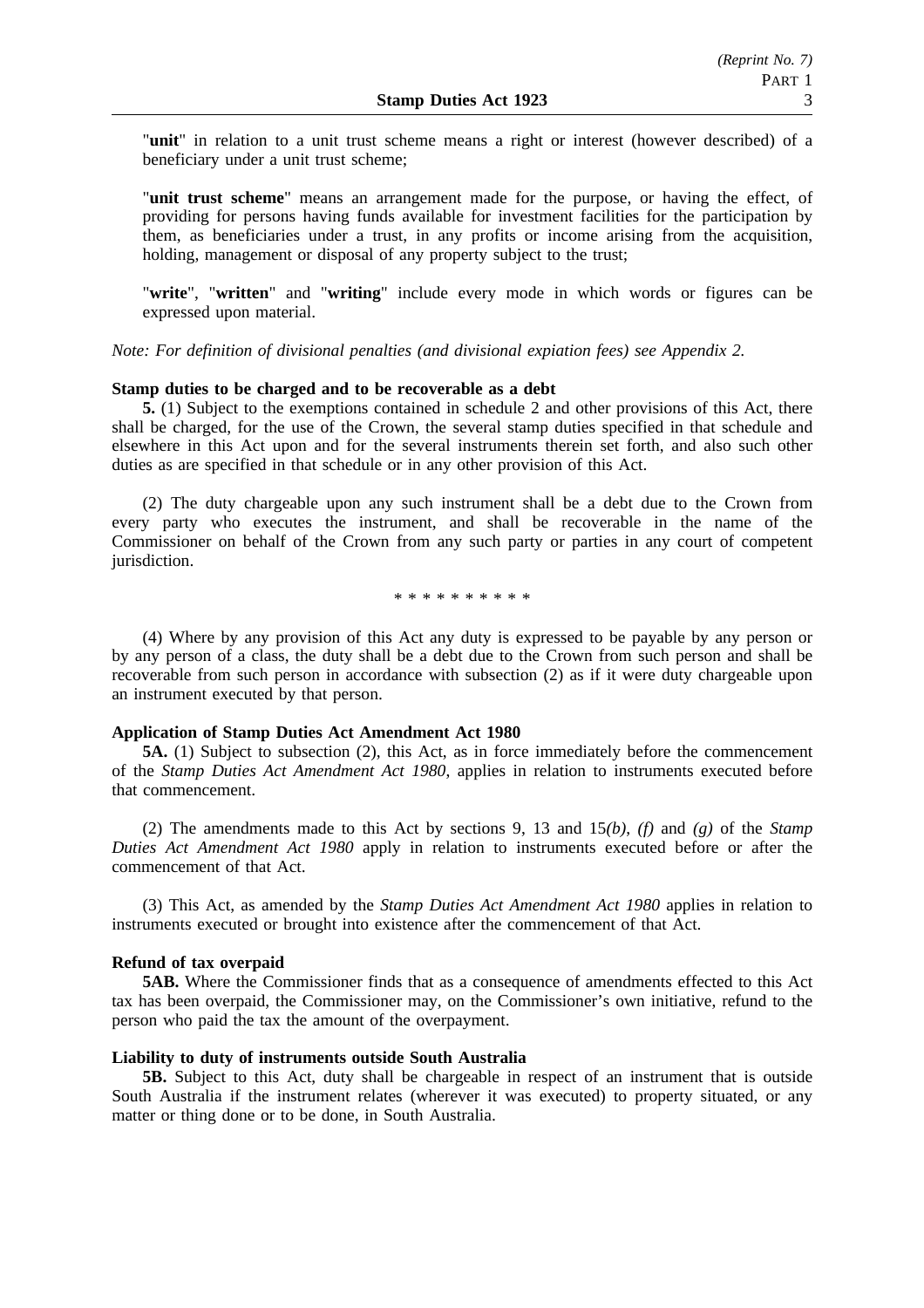# **The Commissioner, Deputy Commissioner and staff**

**6.** (1) There shall be—

- *(a)* a Commissioner of Stamps; and
- *(b)* a Deputy Commissioner of Stamps; and
- *(c)* such other staff as is necessary for the administration of this Act.

(2) The Commissioner, the Deputy Commissioner and the other staff referred to above shall be Public Service employees.

- (3) The powers of the Commissioner are also exercisable by the Deputy Commissioner.
- (4) The following persons are authorised officers for the purposes of this Act—
- *(a)* the Commissioner and the Deputy Commissioner; and
- *(b)* any Public Service employee appointed by the Commissioner to be an authorised officer.

## **Actions by or against the Commissioner**

**6AA.** The Commissioner may sue and be sued in the name of the "Commissioner of Stamps".

## **Secrecy provisions**

**6A.** A person shall not divulge or communicate information that is or was acquired by the person by reason of being, or having been, employed in, or in connection with, the administration of this Act except—

- *(a)* with the consent of the person from whom the information was obtained; or
- *(b)* in connection with the administration of this Act; or
- *(c)* to—
	- (i) the Commonwealth Commissioner of Taxation; or
	- (ii) an officer of this or another State, or of a Territory, employed in the administration of laws relating to taxation; or
- *(d)* to the Commissioner for Corporate Affairs; or
- *(e)* for the purposes of legal proceedings under this Act.

# Penalty: \$10 000.

## **Commissioner may act as State taxation officer**

**6B.** The Commissioner may perform the functions of a State taxation officer under Part IIIA of the *Taxation Administration Act 1953* of the Commonwealth.

## **Distribution of stamps, commission, etc.**

**7.** (1) The Governor may appoint any person a distributor of stamps.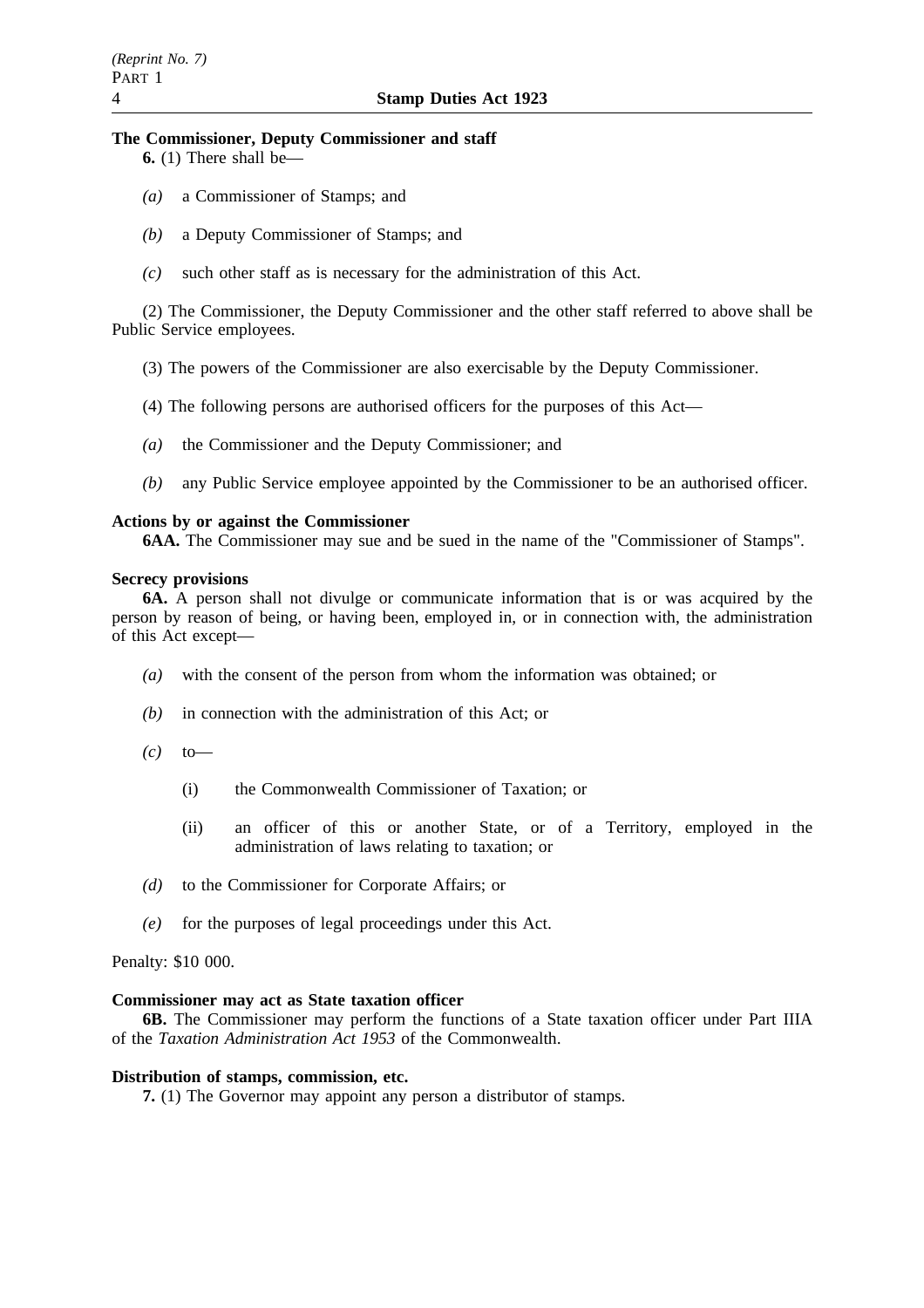(2) Any such distributor may be remunerated by a commission upon the value of stamps purchased for disposal by him, or by salary, or by any other allowance, and upon the sale of stamps to any such distributor such discount may be allowed as may be authorised by regulations made under this Act.

(3) A bank paying duty to the Treasurer in respect of cheque forms issued pursuant to section 48A may be allowed commission at the rate authorised by regulations made under this Act as if—

- *(a)* the bank had been duly appointed a distributor of stamps;
- *(b)* the amount of the duty so paid were money paid by the bank for the purchase of stamps.

(4) The Treasurer may, out of the General Revenue and without any further appropriation than this section, pay to any bank the commission allowed under subsection (3) in respect of all duty paid to the Treasurer by the bank in respect of cheque forms.

#### **Stamps to be provided**

**8.** The Treasurer shall, for denoting the several duties chargeable under this Act, provide such stamps or dies as may be required for the purposes of this Act, and may do any other act which may be necessary for effectually collecting the duties.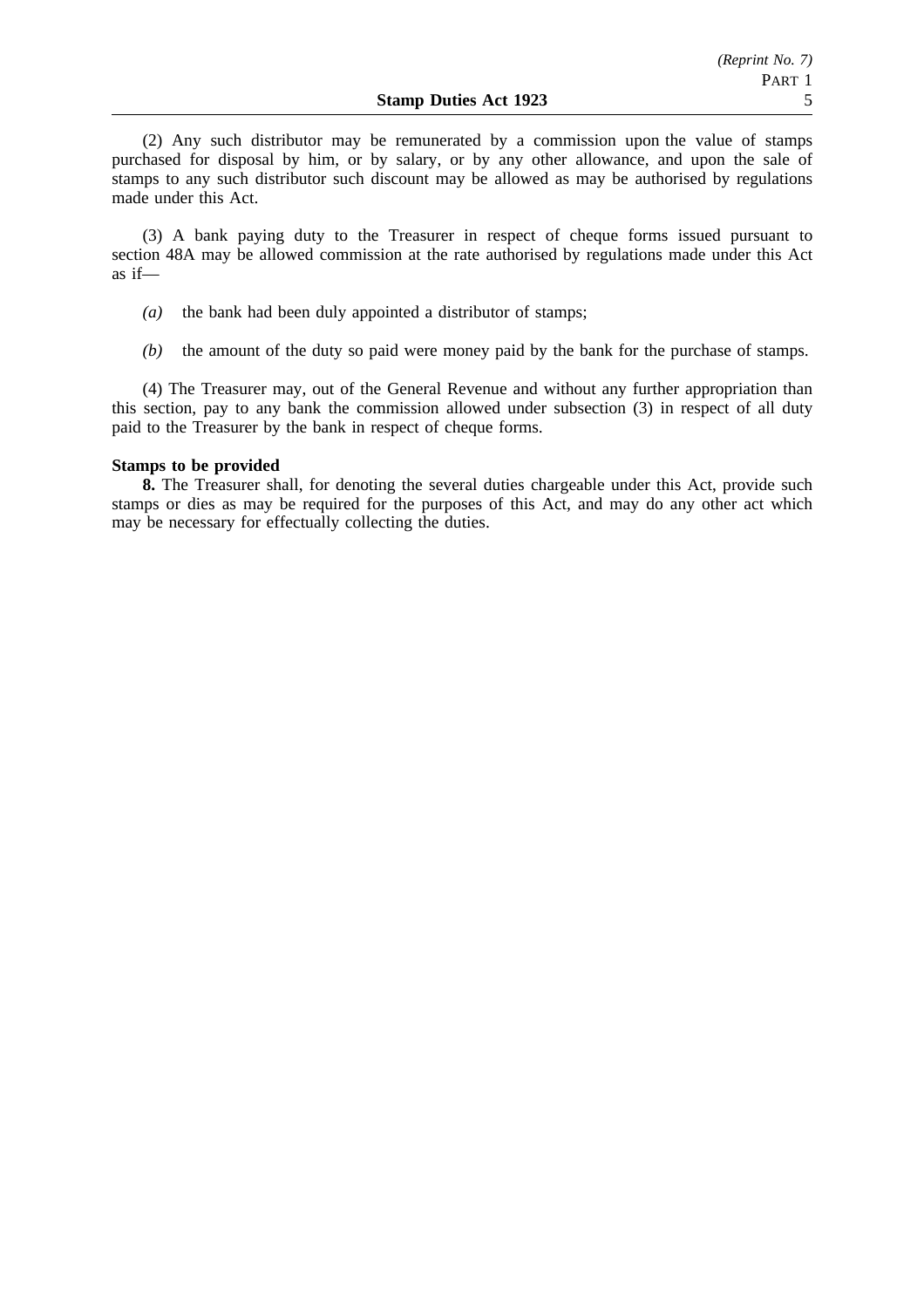## **PART 2**

# **GENERAL PROVISIONS WITH RESPECT TO STAMP DUTIES**

## **Payment and denotation of stamp duties**

**9.** All duties chargeable upon any instrument shall be paid and denoted according to the provisions of this Act.

#### **Denotation of duty**

**10.** (1) Except where express provision is made to the contrary, all duties shall be denoted by impressed stamps only and, where it is provided that any duty may be denoted by an adhesive stamp, the duty may be denoted by an impressed stamp or by an adhesive stamp.

(2) Duty may be denoted by endorsement on the instrument on which the duty is chargeable if the endorsement is made in accordance with an authority granted by the Commissioner under this section.

(3) The Commissioner may, in his or her discretion, grant an authority to endorse instruments with stamp duty.

(4) An authority, if granted—

- *(a)* must specify the class or classes of instruments to which it relates; and
- *(b)* may be subject to conditions as to the manner and form in which endorsements are to be made under the authority and such other conditions as the Commissioner thinks fit; and
- *(c)* may be varied or revoked by the Commissioner at any time.

(5) An instrument endorsed in accordance with an authority is taken to have been stamped with the amount of duty shown by the endorsement.

(6) A person who holds an authority must, at periodic intervals stated in the authority—

- *(a)* lodge with the Commissioner a return—
	- (i) stating the total of the amounts endorsed under the authority during a preceding period to be determined in accordance with the authority; and
	- (ii) containing such other information as may be required by the conditions of the authority or by the Commissioner; and
- *(b)* pay to the Commissioner a sum equal to the total amount endorsed under the authority during the period to which the return relates.

(7) If a person who holds an authority under this section fails to lodge a return, or to pay duty, within the time prescribed by the authority, that person is liable to penalty duty of—

- *(a)* \$50; or
- *(b)* 10% of the duty payable in respect of the return period for each month up to the time the obligation to lodge the return and pay the duty is fully complied with,

whichever is the greater (but the Commissioner may remit penalty duty payable under this subsection wholly or in part).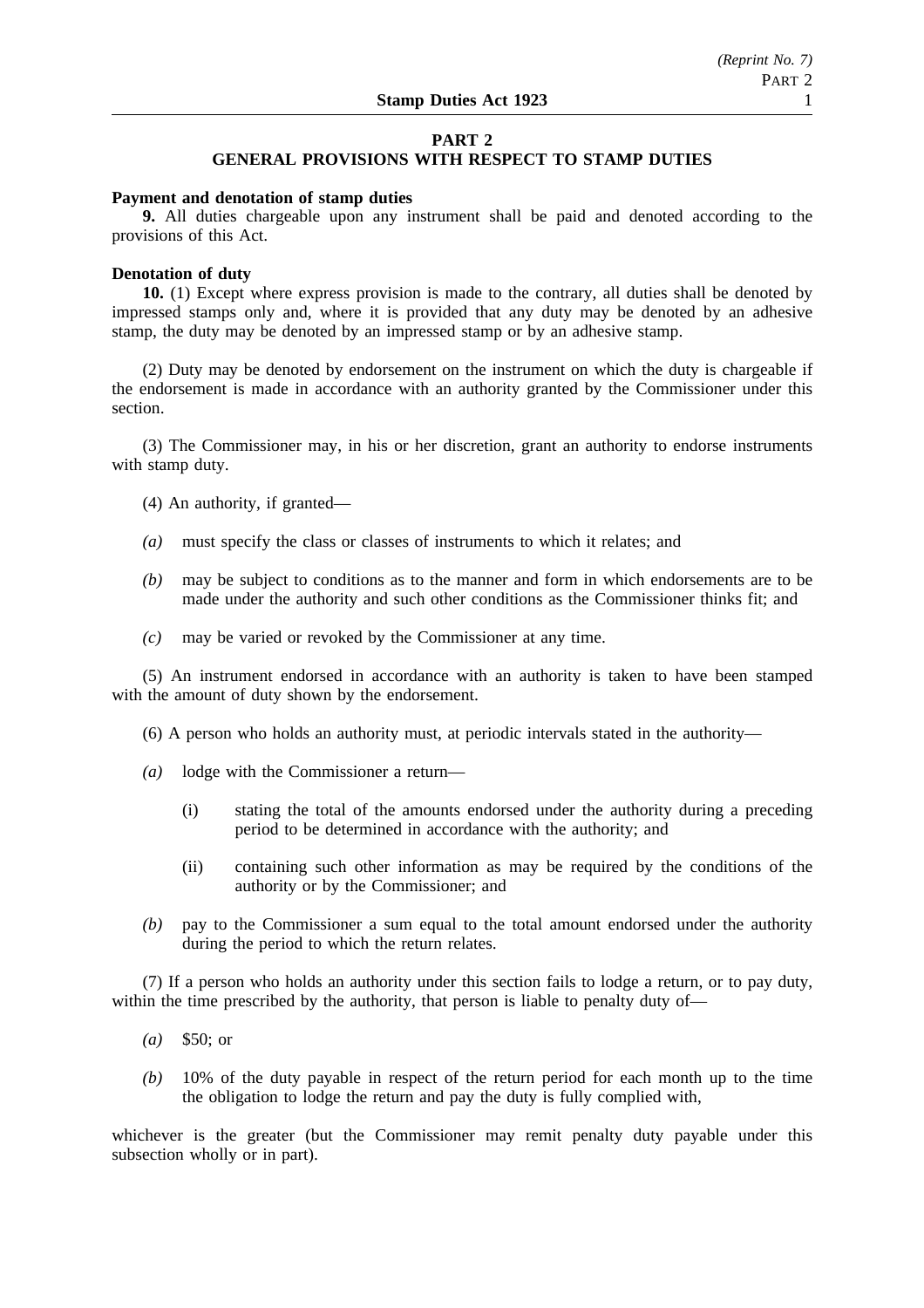(8) A person who—

- *(a)* contravenes or fails to comply with a provision of this section; or
- *(b)* knowingly endorses an instrument with an amount of duty less than the amount with which the instrument is chargeable; or
- *(c)* contravenes or fails to comply with a condition on which an authority was granted under this section,

is guilty of an offence.

Penalty: \$5 000 and, if the offence results in avoidance of duty, twice the amount of duty avoided.

(9) A person who, without being authorised to endorse instruments under this section, endorses an instrument in a way that suggests or implies that the instrument is endorsed under this section is guilty of an offence.

Penalty: \$5 000 plus twice the amount of duty chargeable on the instrument.

#### **Appropriate stamps to be used**

**11.** (1) A stamp which, by any word or words on the face of it, is appropriated to any particular description of instrument shall not be used for any instrument of another description.

(2) An instrument falling under the particular description to which any stamp is so appropriated shall not be deemed duly stamped unless it is stamped with the stamp so appropriated.

(3) No instrument shall be deemed duly stamped with an adhesive stamp unless the words "DUTY STAMP" are printed on and form part of the stamp.

#### **Adhesive stamps to be cancelled**

**12.** (1) An instrument, the duty upon which is required or permitted by this Act to be denoted by an adhesive stamp, shall not be deemed duly stamped with an adhesive stamp unless—

- *(a)* the person required by this Act to cancel the adhesive stamp cancels it by writing on or across the stamp his name or initials, or the name or initials of his firm, together with the true date of his so writing, or otherwise effectually cancels the stamp and renders it incapable of being used for any other instrument; or
- *(b)* it is otherwise proved that the stamp appearing on the instrument was affixed thereto at the proper time.

(2) Where two or more adhesive stamps are used to denote the duty upon an instrument, each stamp shall be cancelled in the manner described above.

(3) A person who is required to cancel an adhesive stamp must not fail to do so in accordance with this Act.

Penalty: \$50.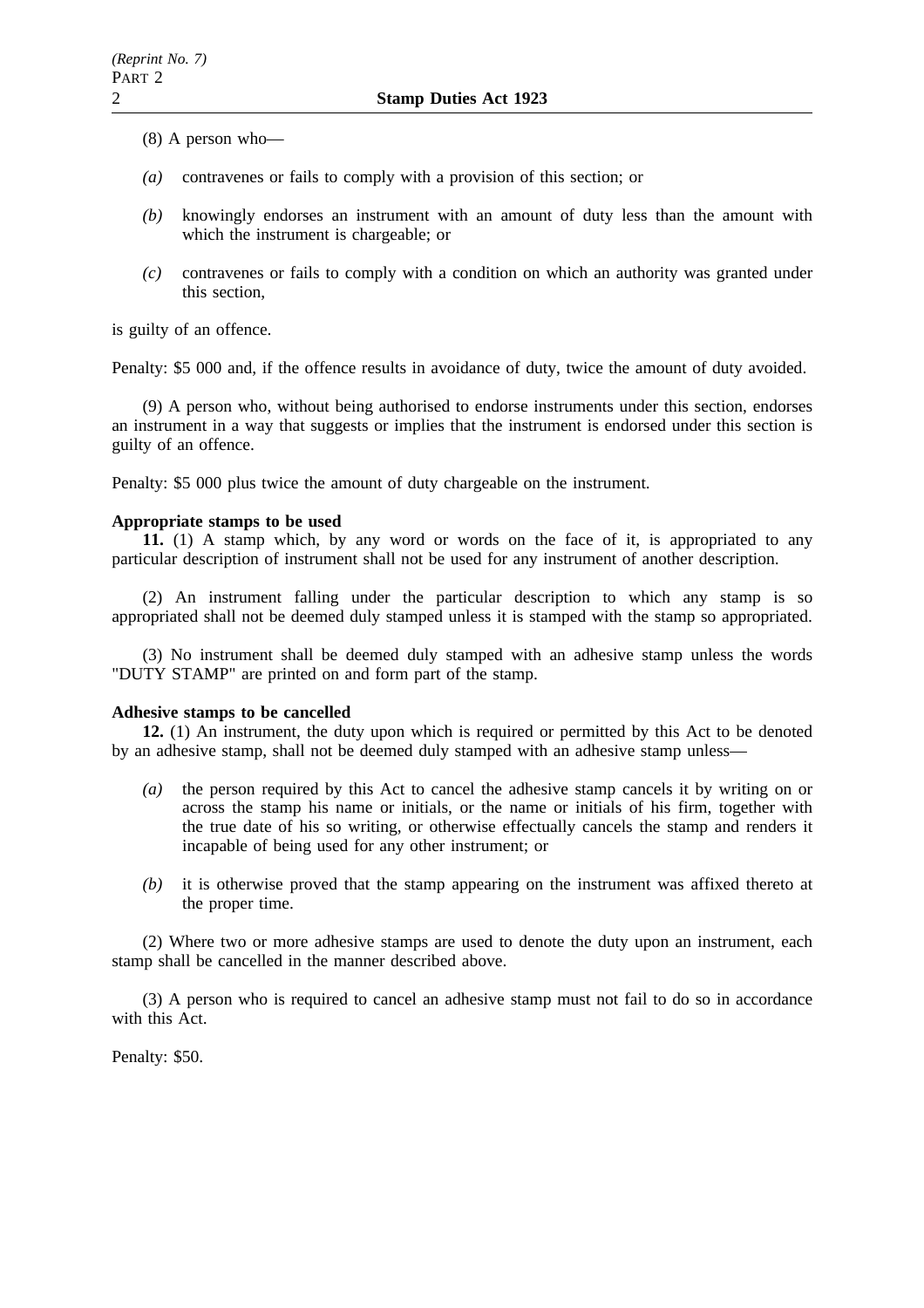#### **How instruments to be stamped**

**13.** (1) Every instrument written upon stamped material shall be written in such manner, and every instrument partly or wholly written before being stamped shall be so stamped, that the stamp may appear on the face of the instrument and cannot be used for, or applied to, any other instrument written upon the same piece of material.

(2) If more than one instrument is written upon the same piece of material, each one of those instruments shall be separately and distinctly stamped with the duty with which it is chargeable.

#### **Instruments to be separately charged**

**14.** Except where express provision is made to the contrary—

- *(a)* any instrument containing or relating to several distinct matters shall be separately and distinctly charged with duty in respect of each of such matters as if the portion of the instrument containing or relating to each such matter were a separate instrument;
- *(b)* any instrument made for any consideration in respect of which it is chargeable with *ad valorem* duty, and also for any further or other valuable consideration, shall, in addition to being charged with *ad valorem* duty, be charged with duty in respect of the last mentioned consideration as if it were an instrument made only for that consideration.

## **Duty to be calculated on value in Australian money**

**15.** Where any instrument is chargeable with *ad valorem* duty in respect of any money in any currency other than Australian currency, the duty shall be calculated on the value of that money in Australian currency according to the current rate of exchange at the date of the instrument.

## **Ascertainment of value of property subject to powers, etc.**

**15A.** In any case in which it is necessary to ascertain the value of any property for the purpose of assessing *ad valorem* duty on any instrument executed after the passing of the *Stamp Duties Act Amendment Act 1941* the existence of any overriding power of revocation or reconveyance in that or any other instrument may be disregarded in determining the value of the property.

#### **Duty in force when instrument produced for stamping to apply**

**16.** The duty chargeable upon any instrument shall be calculated according to the rates in force at the time when the instrument is produced to the Commissioner for the purpose of being stamped.

#### **Duty payable in respect of instruments conditionally executed**

**17.** (1) Subject to subsection (2), an instrument that is executed conditionally by one or more parties is liable to duty as if it had been executed unconditionally.

 $(2)$  If—

- *(a)* duty is paid on or in respect of an instrument that was executed conditionally by one or more of the parties;
- *(b)* the Commissioner is satisfied that, by reason of non-fulfilment of the condition, or recall of the execution, the instrument will never come into force,

the Commissioner will, on application by a party who paid the duty and production of the instrument, cancel any stamp on the instrument and refund the amount of the duty paid.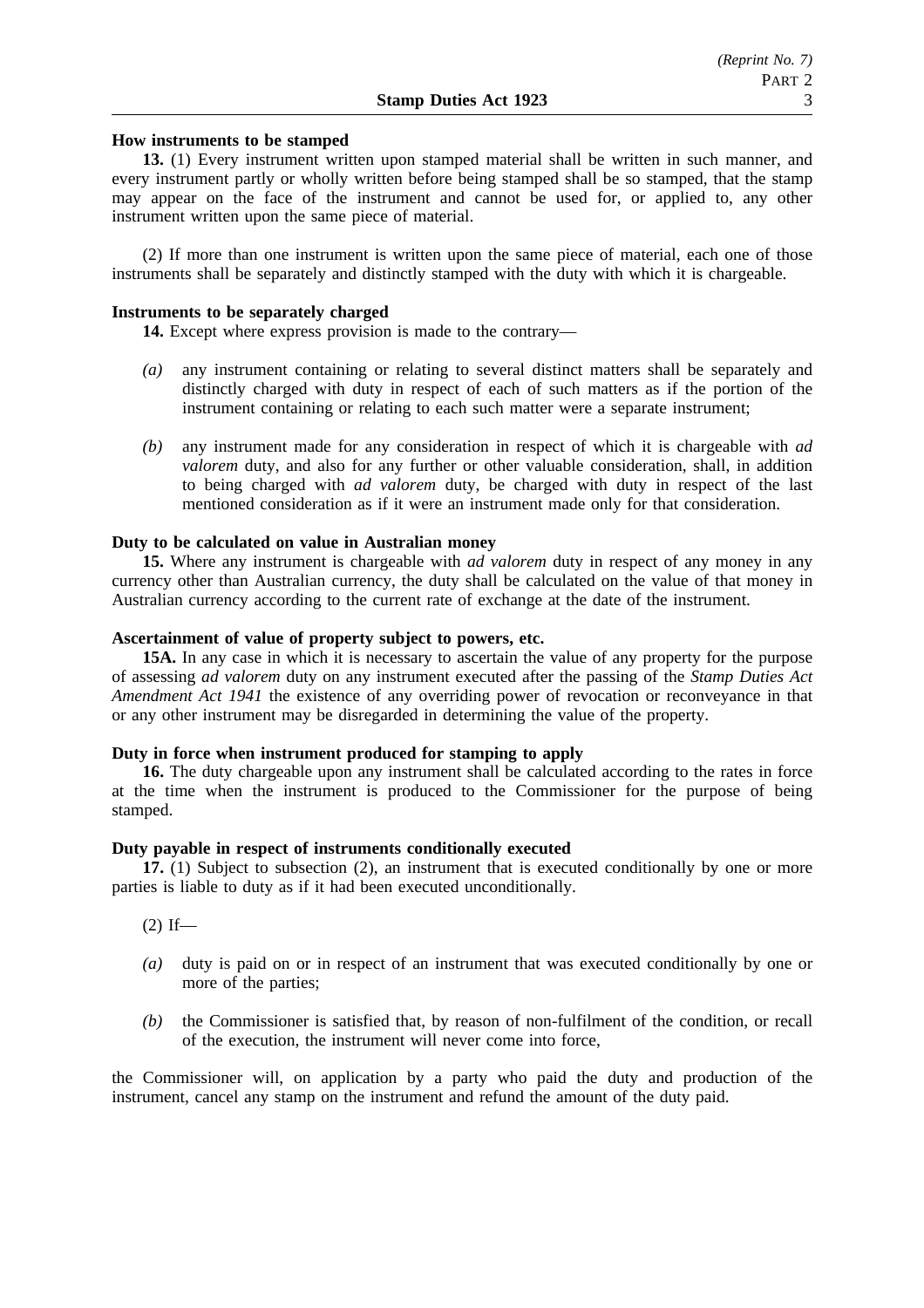# **Duty on other instruments**

**18.** Where the duty with which any instrument is chargeable depends in any manner upon the duty paid upon another instrument, the payment of the last mentioned duty may, on production of both the instruments, be denoted in such manner as the Commissioner thinks fit upon the first mentioned instrument.

## **All facts to be truly set forth**

**19.** (1) All the facts and circumstances affecting the liability of an instrument to duty must be fully and truly stated—

- *(a)* in the instrument itself; or
- *(b)* in a statement produced to the Commissioner prior to the stamping of the document.

(2) Any facts or circumstances affecting the liability of an instrument included in a statement under subsection (1) must, if the Commissioner so requires, be verified by a statutory declaration.

- $(3)$  If—
- *(a)* an instrument is produced to the Commissioner for stamping; and
- *(b)* the instrument does not fully and truly state the facts and circumstances affecting its liability to duty; and
- *(c)* the instrument is not accompanied by a statement fully and truly stating the facts and circumstances affecting its liability to duty,

the parties to the instrument, and any person professionally engaged to have the instrument stamped, are each guilty of an offence.

Penalty: \$10 000.

- (4) It is a defence to a charge of an offence against subsection (3)—
- *(a)* if the defendant is a party to the instrument to prove that the defendant reasonably relied on some other person to ensure that the requirements of that subsection were satisfied;
- *(b)* if the defendant is a person who was professionally engaged to have the instrument stamped—to prove that the defendant reasonably relied on information supplied by a party to the instrument.

(5) A fact or circumstance affects the liability of an instrument to duty if it affects the amount of the duty chargeable on the instrument.

# **Certain copies dutiable**

**19A.** (1) Notwithstanding any other provision of this Act, but subject to subsection (2), where an original instrument chargeable with duty under this Act has not been duly stamped or has been destroyed without being duly stamped, any copy of the instrument shall, for the purposes of this Act, be chargeable with duty and penalty duty (if applicable) as if it were the original and be deemed to have been executed by the person or persons who executed the original at the same time as the original was executed.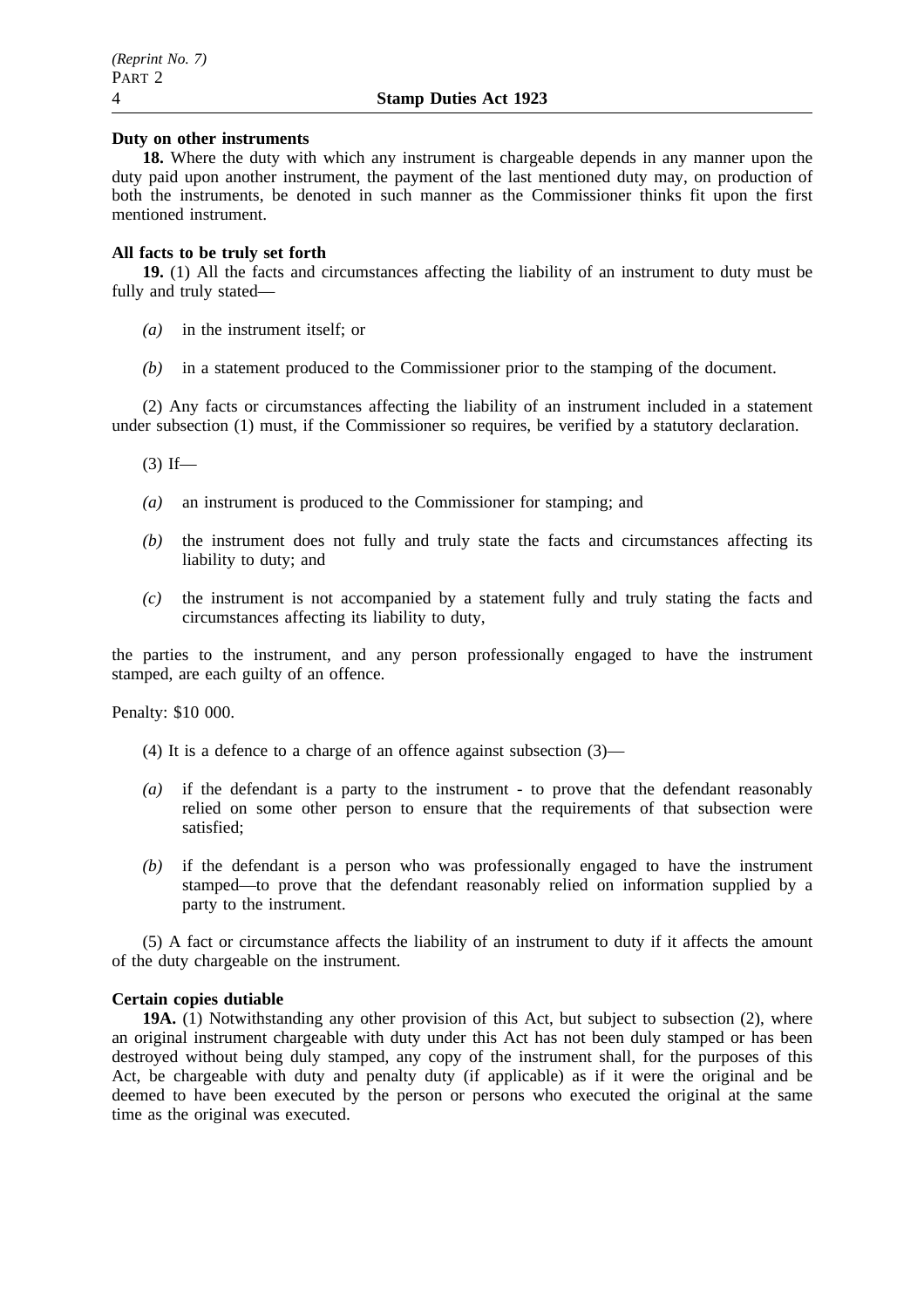(2) Where an original instrument or a copy of an instrument is duly stamped under this Act, the Commissioner shall, upon application and production of that original or copy, stamp any copy or further copy or the original, as the case may be, with a particular stamp denoting that it is duly stamped.

(3) In this section—

"**copy**" includes—

- *(a)* a duplicate or counterpart of an original instrument; or
- *(b)* an instrument that acknowledges, evidences or records the existence or terms of an original instrument; or
- *(c)* an instrument that acknowledges, evidences or records the transaction or a part of the transaction to which an original instrument relates or related.

## **Penalty for not duly stamping**

**20.** (1) Except where express provision is made to the contrary, an instrument may be stamped without penalty—

- *(a)* where it was executed in South Australia—within two months after its execution; or
- *(b)* where it was executed outside South Australia—within two months after its receipt in South Australia or within six months after its execution, whichever period first expires.

(1aa) If duty or further duty becomes chargeable on an instrument in consequence of an event occurring after its execution, the instrument may be stamped without penalty within 2 months after that event.

(1a) Except where express provision is made to the contrary, an instrument that is unstamped or insufficiently stamped after the expiration of the period referred to in subsection (1) or (1aa) shall, in addition to the unpaid duty, be charged with penalty duty of—

- *(a)* fifty dollars; or
- *(b)* an amount equal to 10 per centum of the amount of the unpaid duty for each month for which the instrument has remained unstamped or insufficiently stamped from the day when it was executed until the amount equals the amount of the unpaid duty,

whichever is the greater amount.

(2) The payment of any such penalty duty shall be denoted on the instrument by a particular stamp.

(3) The Commissioner may, at any time, remit any penalty duty, or part of any penalty duty, payable under this section.

(4) If an instrument that is chargeable with stamp duty is not produced to the Commissioner for stamping within the period prescribed by subsection (1) or (1a), any person who executed the instrument, or on whose behalf it was executed, is guilty of an offence.

Penalty: \$10 000.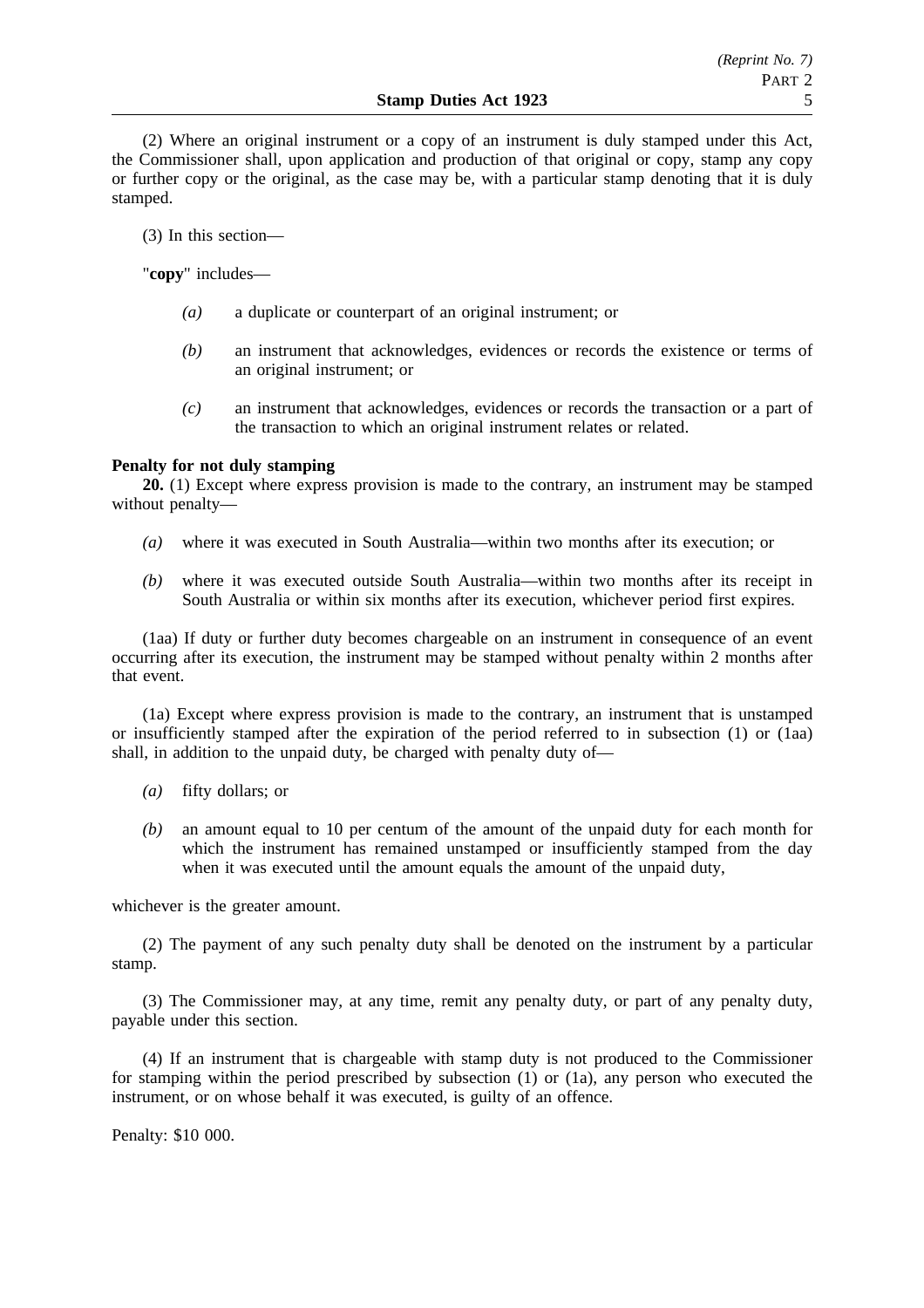- (5) Subsection (4) does not apply in relation to—
- *(a)* an instrument executed, or brought into existence, before 7th December, 1987;
- *(b)* an instrument that has been duly stamped in some other manner authorised by this Act within the relevant period.

(6) It is a defence to a charge against subsection (4) to prove that the defendant delivered the instrument or had it delivered into the possession of some other party, or an agent for some other party, to the instrument in the reasonable expectation that the other party would have it stamped.

(7) The commission of an offence against subsection (4) does not affect the validity of the instrument in relation to which the offence was committed.

(8) Where a body corporate is guilty of an offence against subsection (4), each member of the governing body of the body corporate is guilty of an offence and liable to the same penalty as is prescribed by that subsection unless it is proved that he or she could not by the exercise of reasonable diligence have prevented the commission of the offence by the body corporate.

# **Admissibility of unstamped instruments in evidence**

**21.** Upon the production of any instrument chargeable with duty as evidence in any civil proceedings in any part of South Australia, the officer whose duty it is to read the instrument shall call the attention of the presiding judge, special magistrate or justices to any omission or insufficiency of the stamp thereon.

\*\*\*\*\*\*\*\*\*\*

# **Except as aforesaid no unstamped instrument to be received in evidence**

**22.** No instrument chargeable with duty executed in any part of South Australia, or relating, wherever it was executed, to any property situated, or to any matter or thing done or to be done, in any part of South Australia, shall, except in criminal proceedings, be pleaded or given in evidence, or admitted to be good, useful or available at law or in equity, unless duly stamped.

#### **Assessment of duty**

**23.** (1) The Commissioner may (whether requested to do so or not) express an opinion on either or both of the following questions:

- *(a)* whether duty is payable in a particular case;
- *(b)* what amount of duty is payable in a particular case.

(1a) The Commissioner may require a person requesting an opinion to furnish such information as the Commissioner thinks necessary for the purposes of the opinion and may refuse to give the opinion until that information has been furnished.

(1b) The Commissioner shall not express an opinion in respect of an unexecuted instrument.

(2) If the Commissioner is of the opinion that an instrument is not chargeable with duty, the instrument may be stamped with a particular stamp denoting that it is not chargeable with duty.

(3) If the Commissioner is of the opinion that an instrument is chargeable with duty, he shall assess the duty with which it is, in his opinion, chargeable and, when the instrument is duly stamped in accordance with the assessment of the Commissioner, it may also be stamped with a particular stamp denoting that it is duly stamped.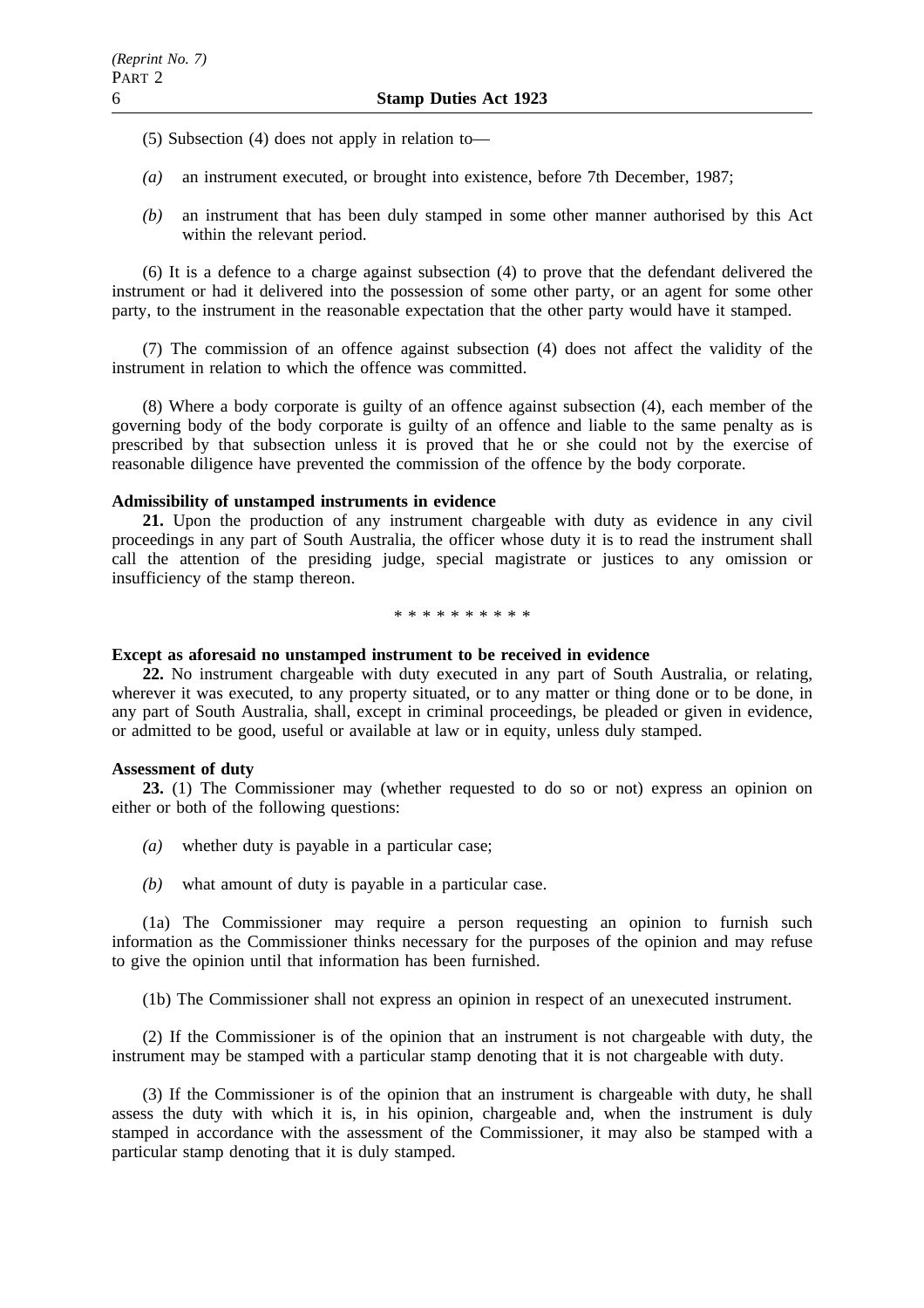(4) Every instrument stamped with the particular stamp denoting either that it is not chargeable with duty or that it is duly stamped shall be admissible in evidence and shall be available for all purposes, notwithstanding any objection relating to duty.

(5) An instrument on which duty has been assessed by the Commissioner cannot be stamped except in accordance with that assessment unless the Commissioner reassesses duty on the instrument.

#### **Reassessment of duty**

**23A.** (1) Where the Commissioner is of the opinion—

- *(a)* that a mistake of fact has occurred in an assessment of duty under this Act; or
- *(b)* that incorrect, misleading or incomplete information has been provided to the Commissioner in respect of the assessment of duty under this Act; or
- *(c)* that a reassessment of duty is necessary in order to recover duty that has not, but should have been, paid,

the Commissioner may reassess duty payable under this Act.

(2) A reassessment may be made whether or not duty has been paid.

(3) A reassessment of duty under this section must be made within 5 years after the date of the original assessment unless the Commissioner has reason to suspect fraud or deliberate evasion of duty, in which case it may be made at any time.

(4) If the reassessment arises from some failure on the part of the person liable to pay the duty, or that person's agent, to provide information that should have been provided for the purposes of the original assessment, and further duty is payable as a result of the reassessment, penalty duty equivalent to twice the amount of that further duty also becomes payable.

(5) If duty is decreased as a result of a reassessment, the Commissioner must refund any amount of overpaid duty together with interest on that amount, from the date of payment of the duty, at the rate fixed under subsection (6).

(6) The Minister may, by notice in the *Gazette*—

- *(a)* fix a rate of interest for the purposes of subsection (5); or
- *(b)* vary a rate of interest previously fixed under this subsection.

(7) Notice of a reassessment of duty under this section must be given personally or by post to the person liable to pay the duty, or to that person's agent (but a reassessment is not invalidated by a failure to give the notice).

(8) Any duty payable by a person as a result of a reassessment under this section must be paid within two months after a notice is given under subsection (7).

(9) The Commissioner may require any person who is liable to pay duty on a reassessment under this section to produce to the Commissioner, at the time the duty is paid, any instrument (or a copy of any instrument) affected by the reassessment (and the Commissioner may, on receipt of that instrument (or copy), stamp or further stamp the instrument (or copy), or cancel any stamp).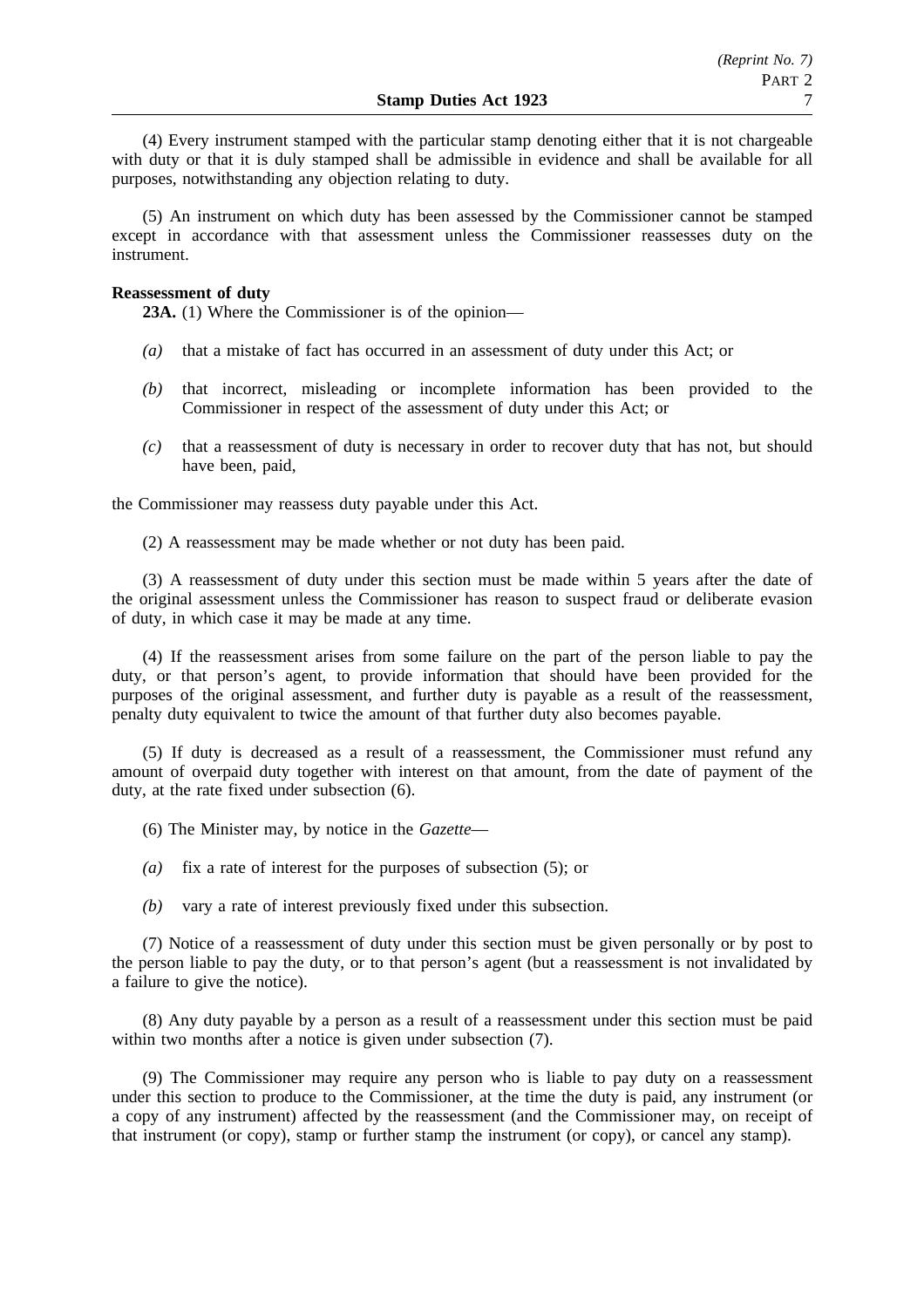(10) A person must not fail to comply with a requirement under subsection (9).

Penalty: \$5 000.

(11) Where, as a result of a reassessment of duty under this section, an instrument is chargeable with additional duty, the instrument will, from the date of the reassessment, be taken to be insufficiently stamped until the additional duty is paid.

(12) The Commissioner may, at any time, remit any penalty duty, or part of any penalty duty, payable under this section.

(13) A decision of the Commissioner that an instrument is not chargeable with duty will be taken to be an assessment of duty for the purposes of this section.

## **Objections and appeals**

**24.** (1) Any person who is dissatisfied with the assessment of the Commissioner may, on payment of duty in accordance therewith—

- *(a)* within fourteen days after the date of the Commissioner's assessment, forward to the Treasurer a statement of the grounds of his objection to the assessment; or
- *(b)* within twenty-one days after the date of the Commissioner's assessment, appeal to the Supreme Court.

(2) The Treasurer may, on receipt of a statement of grounds of objection, confirm or modify the Commissioner's assessment and, if the assessment is reduced, any excess duty paid by the objector will be refunded together with interest on the excess, from the date of payment of the duty, at the rate fixed under subsection (10).

(3) If upon the confirmation or modification by the Treasurer of the Commissioner's assessment the person is still dissatisfied, he may, within twenty-one days after the Treasurer's decision is communicated to him, appeal to the Supreme Court.

(4) For the purpose of any appeal to the Supreme Court under this section, the appellant may require the Commissioner to state and sign a case setting forth the question upon which his opinion was required and the assessment made by him.

(5) The Commissioner shall thereupon state and sign a case accordingly and deliver it to the appellant and, upon his application, the case may be set down for hearing in the Supreme Court.

(6) Upon the hearing of such a case (at least seven days notice of which shall be given to the Commissioner), the Court shall determine the question submitted and assess the duty, if any, chargeable under this Act.

(7) If the Court finds that the appellant has paid duty that is not chargeable under this Act, or has paid duty in excess of the amount chargeable under this Act, the Court will order the Commissioner—

- *(a)* to refund the amount that was not properly chargeable together with interest on that amount, from the date of payment of the duty, at the rate fixed under subsection (10); and
- *(b)* to pay the appellant's costs of the appeal.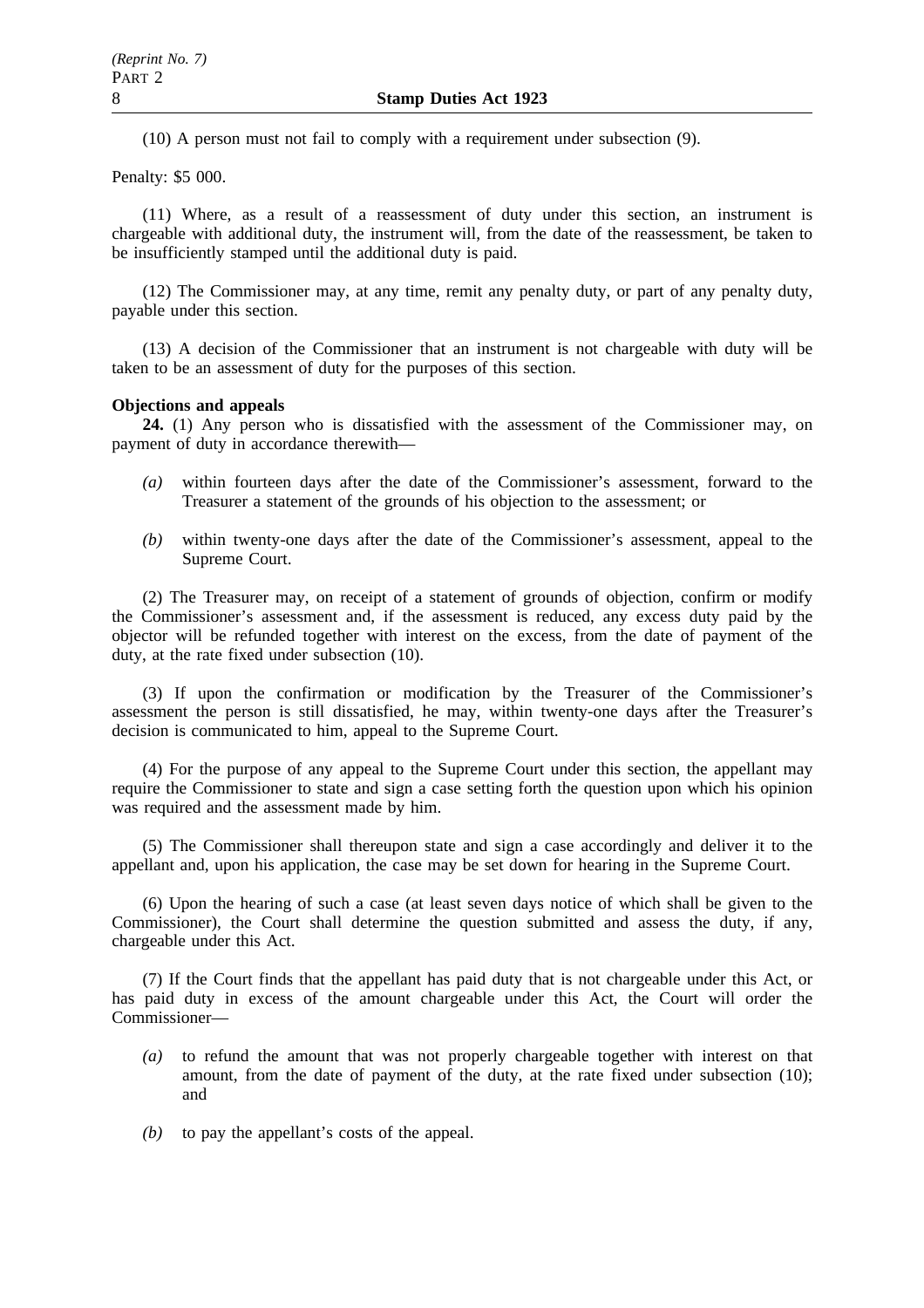(8) If the assessment of the Commissioner is confirmed by the Court, the costs incurred by the Commissioner in relation to the appeal shall be ordered by the Court to be paid by the appellant to the Commissioner.

(9) For the purposes of this section, the Supreme Court may consist of one judge only.

(10) The Minister may, by notice in the *Gazette*—

- *(a)* fix a rate of interest in respect of refunds of duty under this section; or
- *(b)* vary a rate of interest previously fixed under this section.

(11) In this section—

"**assessment**" includes—

- *(a)* a reassessment; or
- *(b)* the imposition of additional or further duty under this Act.

\*\*\*\*\*\*\*\*\*\*

## **Records open to inspection**

**26.** All public officers having in their custody any rolls, books, records, papers, documents or proceedings, the inspection of which may tend to secure any duty, or to the proof or discovery of any fraud or omission in relation to any duty, shall at all reasonable times permit any person authorised to do so by the Commissioner to inspect all such rolls, books, records, papers, documents and proceedings and to take, free of charge, such notes and extracts as the authorised person thinks necessary.

## **No instrument to be enrolled or registered unless stamped**

**27.** No person whose office it is to enrol, register or enter in or upon any rolls, books or records any instrument chargeable with any duty, or the memorial of any instrument chargeable with any duty, shall enrol, register or enter any such an instrument or memorial unless the instrument is duly stamped.

## **Power to obtain information and evidence**

**27A.** (1) For the purposes of determining whether duty is payable in a particular case or what amount of duty is payable or for the purposes of inquiring into any other matter relevant to the enforcement of this Act, the Commissioner may, by notice in writing, require any person—

- *(a)* to furnish the Commissioner, either orally or in writing, with such information as the Commissioner requires; or
- *(b)* to attend for examination before the Commissioner or any authorised officer; or
- *(c)* to produce any instrument or records in the person's custody relevant to the subject matter of the inquiry.

(2) The Commissioner may require the information or evidence to be given on oath or verified by statutory declaration.

(3) The regulations may authorise reimbursement of expenses in accordance with a prescribed scale to persons required under this section to attend for examination before the Commissioner or an authorised officer.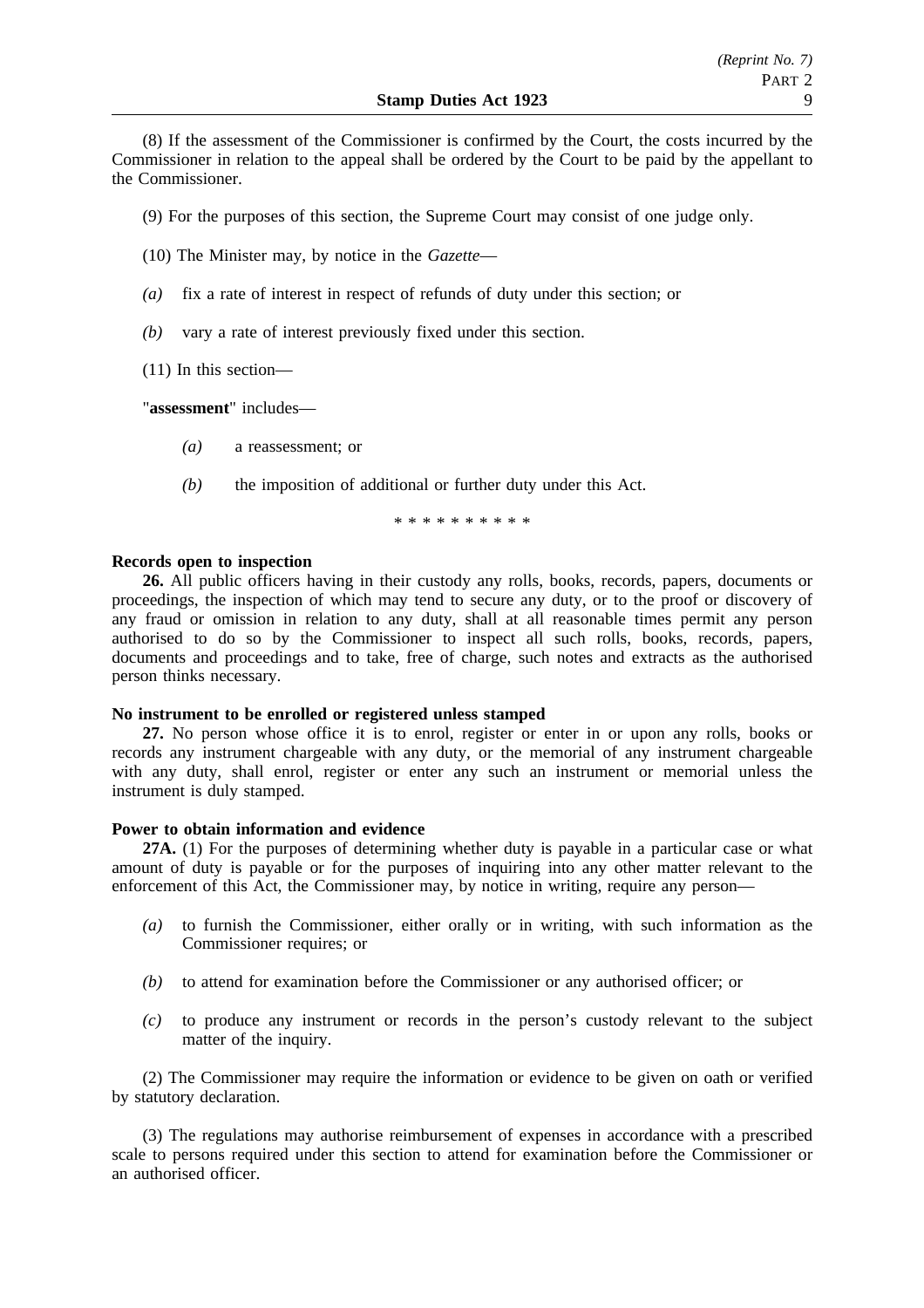(4) Where an instrument or record is produced under this section, the Commissioner or authorised officer—

- *(a)* may take and retain possession of the instrument or record for such period as is necessary to enable it to be inspected and copies of, or extracts from, it to be made or taken by or on behalf of the Commissioner; and
- *(b)* shall permit a person who would be entitled to inspect the instrument or record if it were not in the possession of the Commissioner or authorised person to inspect the instrument or record at any reasonable time.

(5) Where a person has a lien on an instrument or record, nothing done under this section prejudices the lien.

(6) A person who fails, without reasonable excuse, to comply with a requirement of the Commissioner under this section is guilty of an offence.

Penalty: \$10 000.

#### **Access to records**

**27B.** (1) For the purposes of ascertaining whether the provisions of this Act are being or have been complied with, or for any other purpose related to the enforcement of this Act, the Commissioner or an authorised officer may at any reasonable time—

- *(a)* enter premises; and
- *(b)* require the production of any instrument or record in the premises that may be relevant to the assessment of duty, including a written record that reproduces in an understandable form information stored by computer, microfilm or other process; and
- *(c)* inspect and take extracts from, or make copies of, or require the provision of copies of, any instrument or record in the premises or so produced that appears to be relevant to the assessment of duty.
- (2) A person who—
- *(a)* hinders the Commissioner or an authorised officer in the exercise of powers conferred by this section; or
- *(b)* fails to afford such assistance to the Commissioner or authorised officer as is necessary to enable the carrying out of an inspection under this section,

is guilty of an offence.

Penalty: \$10 000.

# **Warrant to search and enter premises**

**27C.** (1) If a magistrate is satisfied, on the application of the Commissioner (which must be supported by an affidavit or other sworn evidence), that there is reasonable ground for suspecting that an instrument or record relevant to the assessment of duty may be found in certain premises, the magistrate may issue a warrant authorising an authorised officer together with any other person named in the warrant—

*(a)* to enter those premises (using such force as is necessary for the purpose); and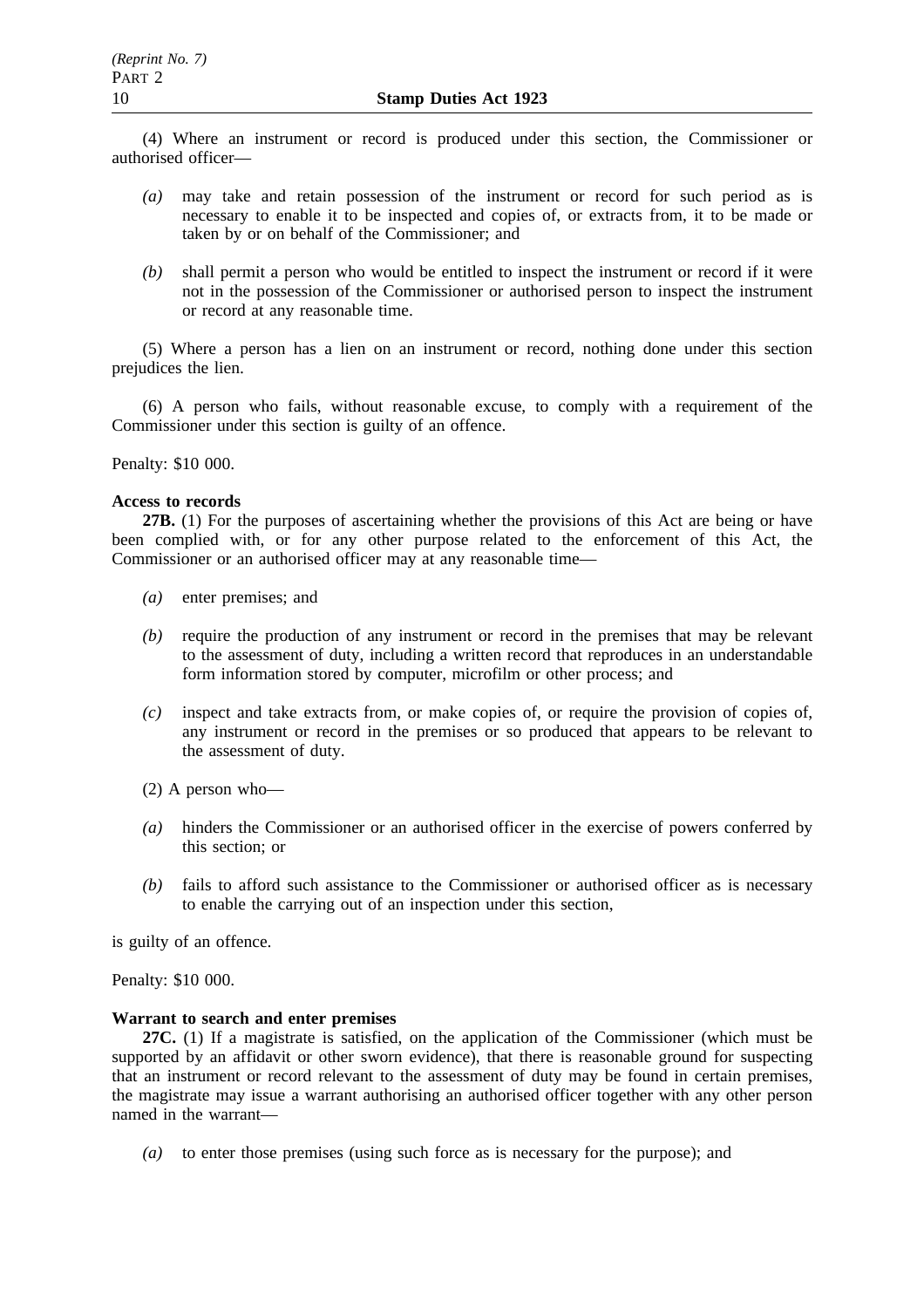- *(b)* to search the premises and to break open and search anything in the premises in which an instrument or record may be stored or concealed; and
- *(c)* to take possession of, on behalf of the Commissioner, any instrument or record that appears to be relevant to the assessment of duty.

(2) Where an authorised officer takes possession of an instrument or record under this section, that person or a person to whom it is subsequently delivered—

- *(a)* may retain possession of the instrument or record for such period as is necessary to enable it to be inspected, and copies of, or extracts from, it to be made or taken by or on behalf of the Commissioner; and
- *(b)* shall permit any other person who would be entitled to inspect the instrument or record if it were not retained under paragraph *(a)* to inspect the instrument or record at any reasonable time.

(3) Where a person has a lien on an instrument or record, nothing done under this section prejudices the lien.

(4) A person shall not obstruct any person acting in execution of a warrant under this section or assisting in the execution of such a warrant.

Penalty: \$10 000.

(5) The powers conferred by this section are in addition to, and not in derogation of, any other powers conferred by law.

#### **Power to retain instruments**

**27D.** Where an instrument chargeable with duty under this Act, but unstamped or insufficiently stamped, comes into the possession of the Commissioner, the Commissioner shall retain possession of the instrument until the full amount of the duty payable in respect of the instrument is paid.

# **Commissioner not liable for acting** *bona fide* **in exercise of his powers or discharge of his duties**

**27E.** No action shall lie against the Commissioner by reason of the exercise or discharge or the purported exercise or discharge by him in good faith of his powers or duties under this Act or in respect of any matter arising out of the exercise or discharge or the purported exercise or discharge of those powers or duties.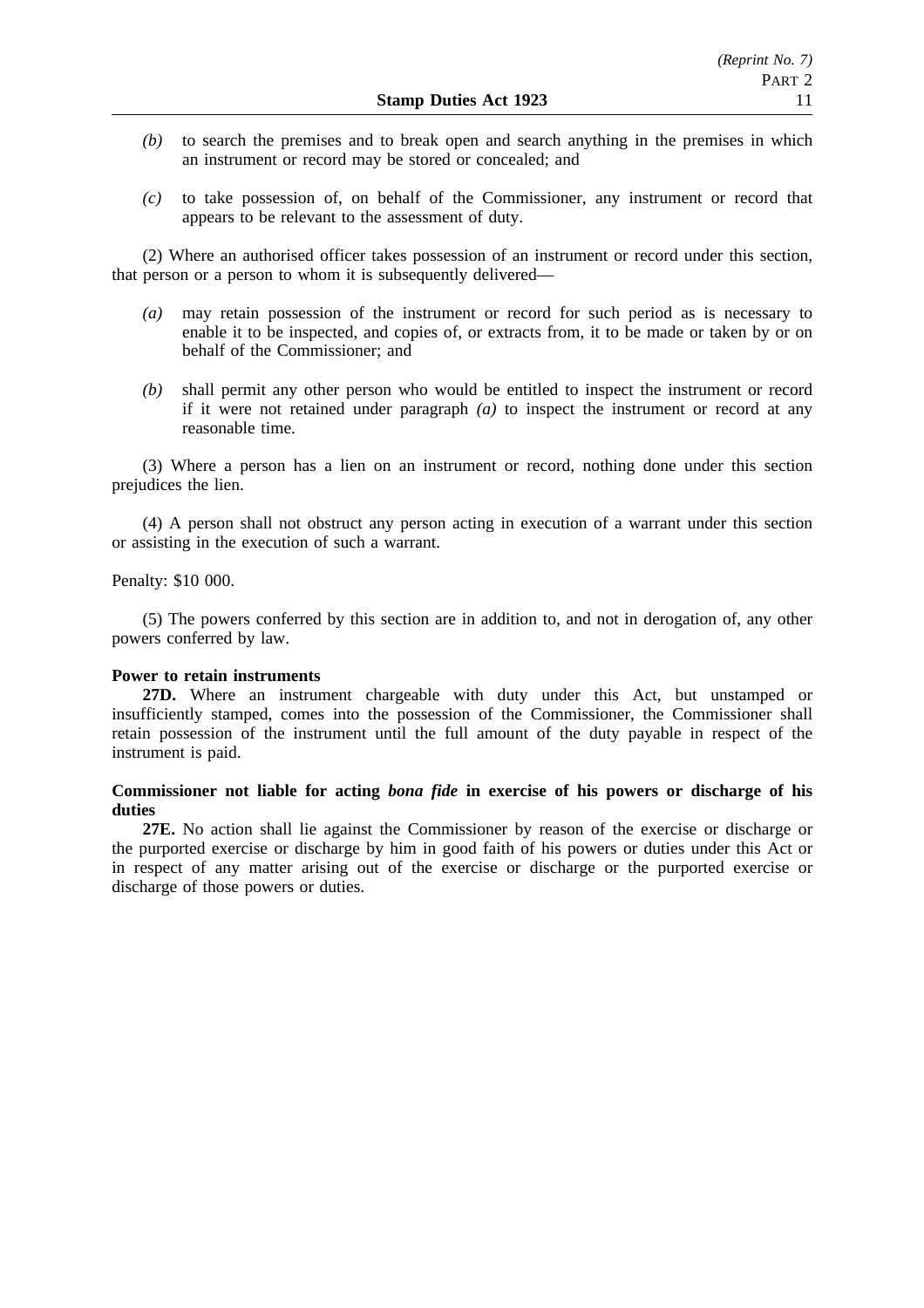# **PART 3 SPECIAL PROVISIONS WITH RESPECT TO CERTAIN STAMP DUTIES**

\*\*\*\*\*\*\*\*\*\*

#### *Agreements*

#### **Adhesive stamp may be used for agreement not under seal**

**29.** The duty upon an agreement not under seal may be denoted by an adhesive stamp, which shall be cancelled by one of the parties executing the agreement.

#### **When agreement comprised of several letters**

**30.** In any case where an agreement is constituted by two or more letters, the agreement and all the letters shall be deemed to be duly stamped if any one of the letters is duly stamped with the duty payable upon the agreement.

#### **Certain contracts to be chargeable as conveyances on sale**

**31.** (1) Any contract or agreement in writing for the sale of any estate or interest in any property (including goods, wares and merchandise not being goods, wares and merchandise agreed to be sold in the ordinary course of trade by a party whose business is or includes the sale of such goods, wares and merchandise) except—

*(a)* property which cannot vest in the purchaser except upon registration of a conveyance; or

\*\*\*\*\*\*\*\*\*\*

*(c)* stock or marketable securities or shares in the stock, funds or capital of any corporation, company or society,

shall be charged with the same *ad valorem* duty as if it were an actual conveyance on sale of the estate or interest contracted or agreed to be sold.

\*\*\*\*\*\*\*\*\*\*

(2) Where duty has been duly paid on a contract or agreement in accordance with subsection (1), any conveyance made to the purchaser in pursuance of the contract or agreement shall not be chargeable with any duty, and the Commissioner, upon application and upon the production of the contract or agreement duly stamped, shall stamp the conveyance with a particular stamp denoting that it is duly stamped.

(3) For the purposes of this section, a receipt for the payment, in pursuance of any contract or agreement, of any purchase money shall, in the absence of any further or other instrument being or evidencing the contract or agreement, be charged with *ad valorem* duty.

(4) If any such contract or agreement as is mentioned in subsection (1) is afterwards rescinded or annulled, or for any other reason is not substantially performed or carried into effect so as to operate as, or to be followed by, a conveyance, the person who paid the *ad valorem* duty upon the contract or agreement shall be deemed to be possessed of stamped material rendered useless by being inadvertently spoiled, within the meaning of section 106, and the provisions of that section shall apply accordingly.

(5) This section shall not apply to, or in respect of, any hire-purchase agreement within the meaning of this Act.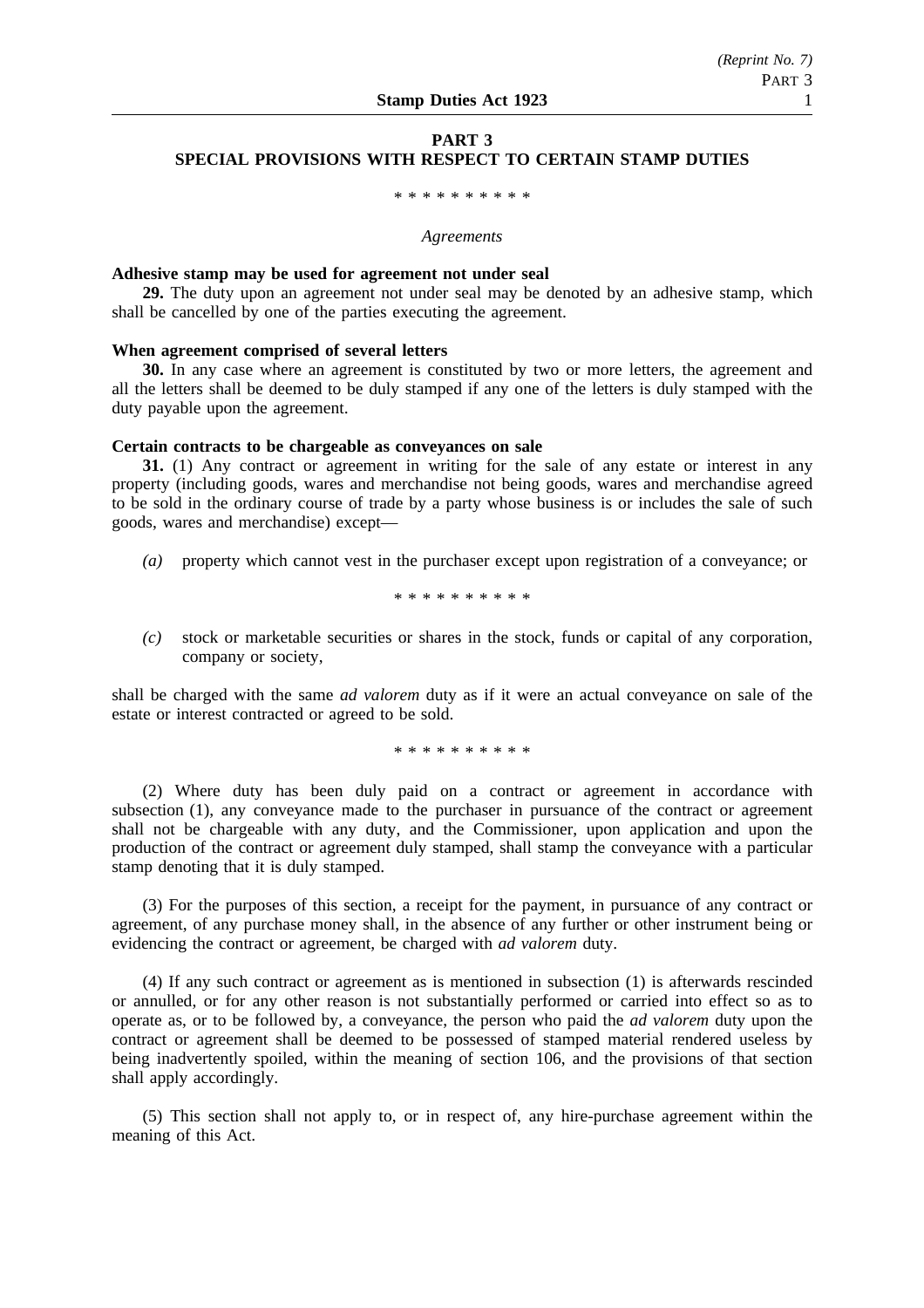# **Duty on agreements for "walk in walk out" sales of land used for primary production 31A.** Notwithstanding section 31, if—

- *(a)* a contract or agreement in writing provides for the sale as a going concern of land used wholly or mainly for the business of primary production, together with stock, implements and other chattels held or used in connection therewith; and
- *(b)* the contract or agreement sets out separately the consideration payable for the land and the consideration payable for stock, implements or other chattels; and
- *(c)* the Commissioner certifies in writing on the contract or agreement that he is of the opinion that the consideration specified as being payable for the land represents the value of that land,

then the contract or agreement in writing shall be chargeable with stamp duty as if it related solely to the land mentioned therein and not to the stock, implements and other chattels.

## *Rental Business*

# **Interpretation**

**31B.** For the purposes of the provisions of this Act falling under the heading of *Rental Business*, unless the contrary intention appears—

"**bailee**" means a person who has, or is entitled to, possession of goods under a contractual or non-contractual bailment;

"**bailment plan**" means an arrangement under which—

- *(a)* a financier provides financial accommodation for a business carried on by a trader; and
- *(b)* the financier retains or acquires title to a trading stock as security for the financial accommodation provided; and
- *(c)* the trader has possession of the trading stock by virtue of a contractual or noncontractual bailment;

"**bailor**" means a person who confers a right to possession of goods on another under a contractual or non-contractual bailment;

\*\*\*\*\*\*\*\*\*\*

"**contractual bailment**" means a contract or agreement under which a person who owns, or is entitled to the possession of, goods confers on another a right to possession or use of the goods but does not include a contract or agreement under which a right to the possession or use of goods is conferred incidentally to a lease of, or licence to occupy, land;

"**corresponding law**" means a law of the Commonwealth or of another State or of a Territory that imposes duty of a similar nature to the duty imposed under this heading in respect of rental business or hiring arrangements;

> \*\*\*\*\*\*\*\*\*\* \*\*\*\*\*\*\*\*\*\*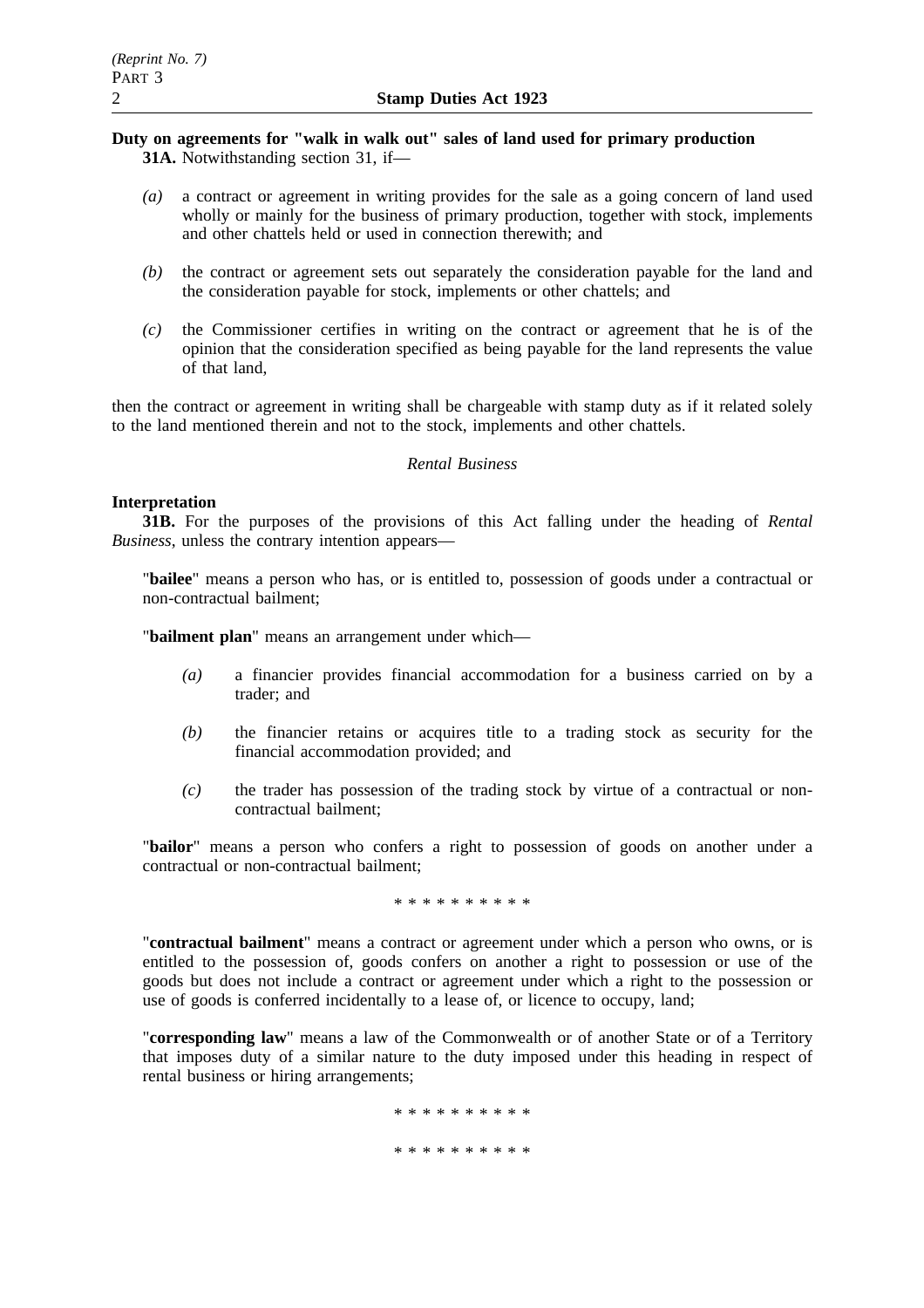#### \*\*\*\*\*\*\*\*\*\*

"**goods**" includes all chattels personal and any fixture severable from the realty, but does not include money, livestock , things in action or books;

> \*\*\*\*\*\*\*\*\*\*\*\*\*\*\*\*\* \*\*\*\*\*\*\*\*\*\* \*\*\*\*\*\*\*\*\*\* \*\*\*\*\*\*\*\*\*\* \*\*\*\*\*\*\*\*\*\* \*\*\*\*\*\*\*\*\*\*\*\* \*\*\*\*\*\*\*\*\*\* \*\*\*\*\*\*\*\*\*\*

"**registered person**" means a person registered under section 31E;

"**related corporation**", in relation to a corporation, means a corporation that is, by virtue of section 50 of the *Corporations Law*, deemed to be related to the first mentioned corporation;

"**rental business**" means—

- *(a)* the business of conferring rights to the possession or use of goods under a contractual bailment; or
- *(b)* the business of acquiring the rights of the bailor under a contractual bailment; or
- *(c)* the business of providing financial accommodation under a bailment plan; or
- *(d)* the business of guaranteeing the obligations of a bailee under a contractual bailment or a bailment plan,

but does not include business of a class exempted by regulation from the ambit of this definition.

> \* \* \* \* \* \* \* \* \* \*\*\*\*\*\*\*\*\*\* \*\*\*\*\*\*\*\*\*\*

#### **Persons carrying on rental business to be registered**

**31D.** (1) Subject to subsection (3), a person shall not carry on any rental business in South Australia (whether or not he also carries on any other business), or advertise or hold himself out in any way as carrying on any such business, whether the head office or principal place of business of that person is in South Australia or elsewhere, unless he is a registered person.

Penalty: Five thousand dollars.

Expiation fee: Division 6 fee.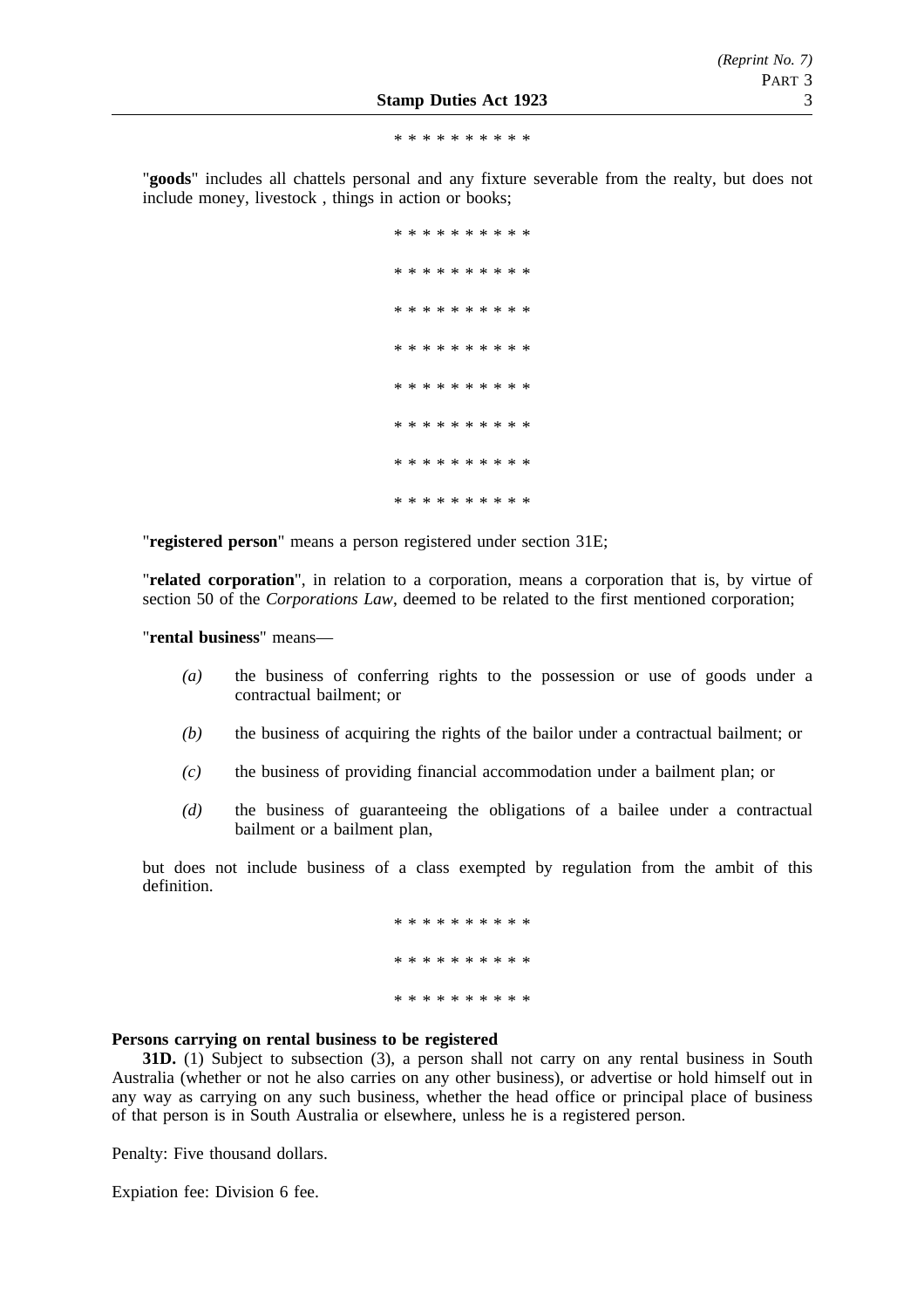(2) Any person who, in the course of any business, undertakes negotiations in South Australia with the object of transacting any rental business shall be deemed to carry on rental business in South Australia, whether or not he has an established place of business in South Australia.

(3) Subsection (1) shall not apply to a person acting as an agent or employee of a registered person by reason only of the fact that he is so acting.

(4) Where a person is convicted of an offence against subsection (1), the court may, in addition to any other penalty that may be imposed, order the person to pay penalty duty equal to twice the amount of duty that would have been payable if at the material time he or she had been a registered person and lodged with the Commissioner, in relation to the business in respect of which the offence was committed, a statement as required by section 31F.

## **Registration**

**31E.** (1) The Commissioner shall register any person who applies in the prescribed form for registration under this section.

(2) A registered person who is no longer required to be registered may, by notice in the prescribed form given to the Commissioner, cancel his registration under this section.

# **Statement to be lodged by registered person**

**31F.** (1) Subject to this Act, and in particular to section 31I, a registered person shall—

- *(a)* not later than the twenty-first day of each month, lodge with the Commissioner a statement in the prescribed form setting out the total amount received during the preceding month in respect of his or her rental business (including amounts received for services incidental or related to that business); and
- *(b)* at the time of lodging the statement with the Commissioner, pay to the Commissioner, as duty on that statement, a sum equal to 1.8 per centum of the amount (if any) by which the amount referred to in paragraph *(a)* exceeds \$2 000.
- (2) Where—
- *(a)* a registered person has been carrying on rental business; and
- *(b)* the total amount received by him during the last preceding period of twelve months in respect of that rental business did not exceed \$24 000,

the registered person may, instead of lodging a statement with the Commissioner under subsection (1), by notice in writing given to the Commissioner, elect to lodge with the Commissioner, not later than the thirty-first day of March in each year, a statement showing the total amount received by him in the period commencing on the first day of February in the last preceding year and ending on the thirty-first day of January in the year in which the statement is lodged in respect of his rental business (not including any amount previously included in a statement lodged with the Commissioner pursuant to subsection  $(1)(a)$  and to pay to the Commissioner as duty on that statement an amount equal to 1.8 per centum of the amount (if any) by which the total amount exceeds \$24 000.

(3) The registered person who has given to the Commissioner a notice of election under subsection (2) shall be liable to pay and shall pay to the Commissioner at the time of lodging the statement the amount of duty on the statement in accordance with the notice of election but, where the total amount so received by the registered person in that period does not exceed \$24 000, the registered person shall not be liable to pay to the Commissioner any duty on that statement.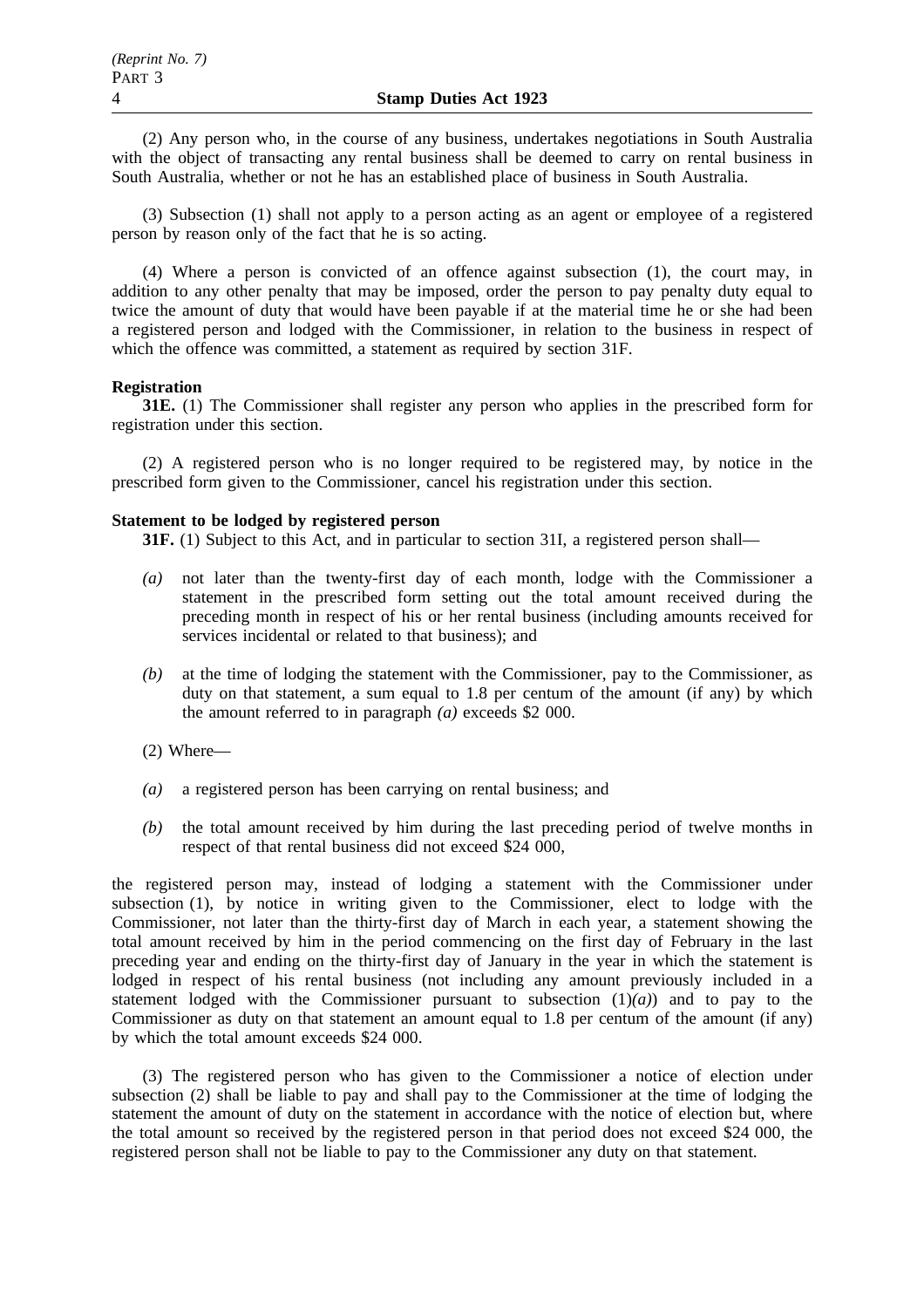(4) Any election made by a registered person pursuant to subsection (2) may be cancelled with effect from and in relation to the period of twelve months commencing on the first day of February next following, by notice in writing under the hand of the registered person given to the Commissioner or by notice in writing under the hand of the Commissioner given to the registered person, if the Commissioner is satisfied that the total amount received by the registered person who has made the election was in excess of \$40 000 in any period of twelve months.

(5) The amount to be shown on the statement includes any amounts received under a contractual bailment if—

- *(a)* the contractual bailment was entered into in South Australia; or
- *(b)* any negotiations leading to the formation of the contractual bailment took place in South Australia; or
- *(c)* the goods were delivered in South Australia to the person who obtained the right to their possession or use under the contractual bailment.

(6) A registered person who fails to lodge a statement as and when required by this section is guilty of an offence.

Penalty: \$5 000.

\*\*\*\*\*\*\*\*\*\*

#### **Manner of denoting duty on statement**

**31H.** The duty paid by a registered person on a statement lodged with the Commissioner under section 31F shall be denoted by cash register imprint on the statement or in such other manner approved by the Auditor-General as is notified by the Commissioner in the *Gazette*.

## **Matter not to be included in statement**

**31I.** (1) Nothing contained in section 31F shall require a registered person to include in a statement required by that section to be lodged with the Commissioner any amount in respect of—

- *(a)* a transaction entered into by him in the course of any business carried on by him as a pawnbroker licensed under the *Pawnbrokers Act 1888*; or
- *(b)* the sale of any goods (other than where there is an agreement, arrangement or understanding that the person to whom the goods are sold may, at a later time, sell the goods back to the registered person); or
- *(c)* any business transacted by the registered person in respect of which the registered person has paid duty under a corresponding law where—
	- (i) the rate of duty under that corresponding law is not less than 1.8 per cent on amounts received in respect of any rental business or hiring arrangement (disregarding any deductions or allowances available under that corresponding law); and
	- (ii) the Commissioner is satisfied, on application made to the Commissioner by the registered person in a manner and form determined by the Commissioner, that it would be reasonable to allow the registered person to have the benefit of this subsection in respect of that business; or

\*\*\*\*\*\*\*\*\*\*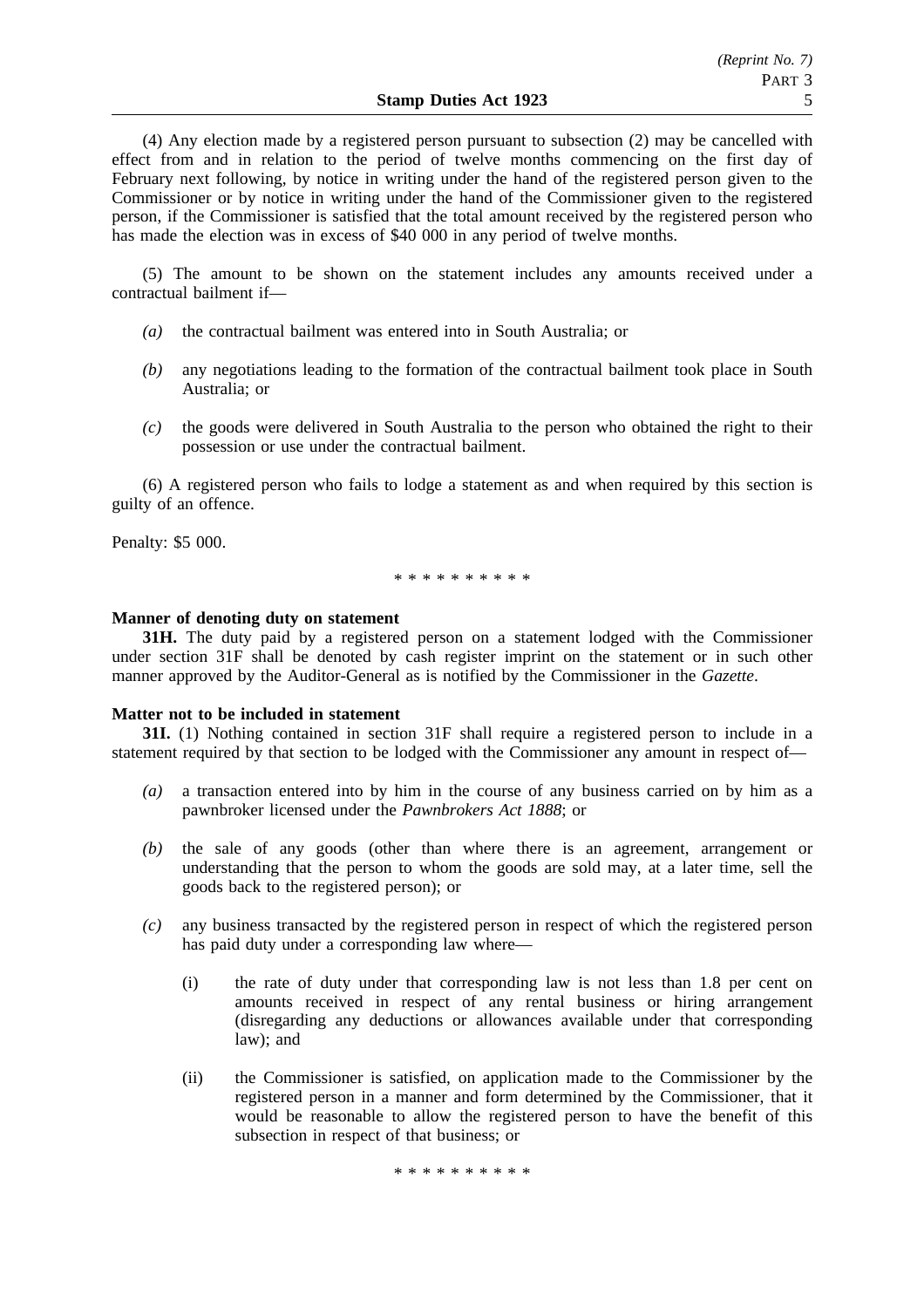#### \*\*\*\*\*\*\*\*\*\*

- *(g)* the grant, by a corporation to a related corporation, of the right to the use of goods beneficially owned by that first mentioned corporation; or
- *(h)* any business transacted by him outside South Australia, where—
	- (i) no negotiations leading to the transaction of the business took place in South Australia; and
	- (ii) the amounts obtained or the goods obtained by the other party to the transaction were obtained for the purpose of being wholly expended or wholly used outside South Australia.

 $(1a)$  If—

- *(a)* a registered person, in respect of any period for which duty is payable under this heading in respect of his or her rental business, pays duty in respect of the same business (including business that involves a hiring arrangement) under a corresponding law; and
- *(b)* the rate of duty under that corresponding law is less than 1.8 per cent on amounts received in respect of any rental business or hiring arrangement (disregarding any deductions or allowances available under that corresponding law); and
- *(c)* the Commissioner is satisfied, on application made to the Commissioner by the registered person in a manner and form determined by the Commissioner, that it would be reasonable to allow a deduction to be made under this subsection,

the registered person is entitled to a deduction from the amount of duty that would, apart from this subsection, be payable, the amount of the deduction being equal to the amount of duty paid in respect of the same business under that corresponding law for the corresponding period.

(1b) The Commissioner may, in making a decision on an application under subsection  $(1)(c)(ii)$  or  $(1a)(c)$ , take into account any of the following:

- *(a)* the law that constitutes the proper law with respect to the business to which the application relates, or that would be the proper law had not the registered person and any other person with whom the registered person has entered into or is conducting the business expressly or by implication determined on the law of some other place as the law to govern the business;
- *(b)* the extent to which the business to which the application relates is connected with the place where the corresponding law applies;
- *(c)* the extent (if any) to which it appears to the Commissioner that the registered person has arranged or structured his or her business to avoid the payment of duty under this heading,

and may take into account such other matters (whether similar or dissimilar to those referred to above) as the Commissioner thinks fit.

(1c) Where a registered person receives in excess of \$2 000 per month for or in relation to the use of goods under a lease, bailment, licence or other agreement that provides for the registered person to be responsible for the servicing of those goods, the registered person may deduct from the excess, on account of the cost of servicing those goods—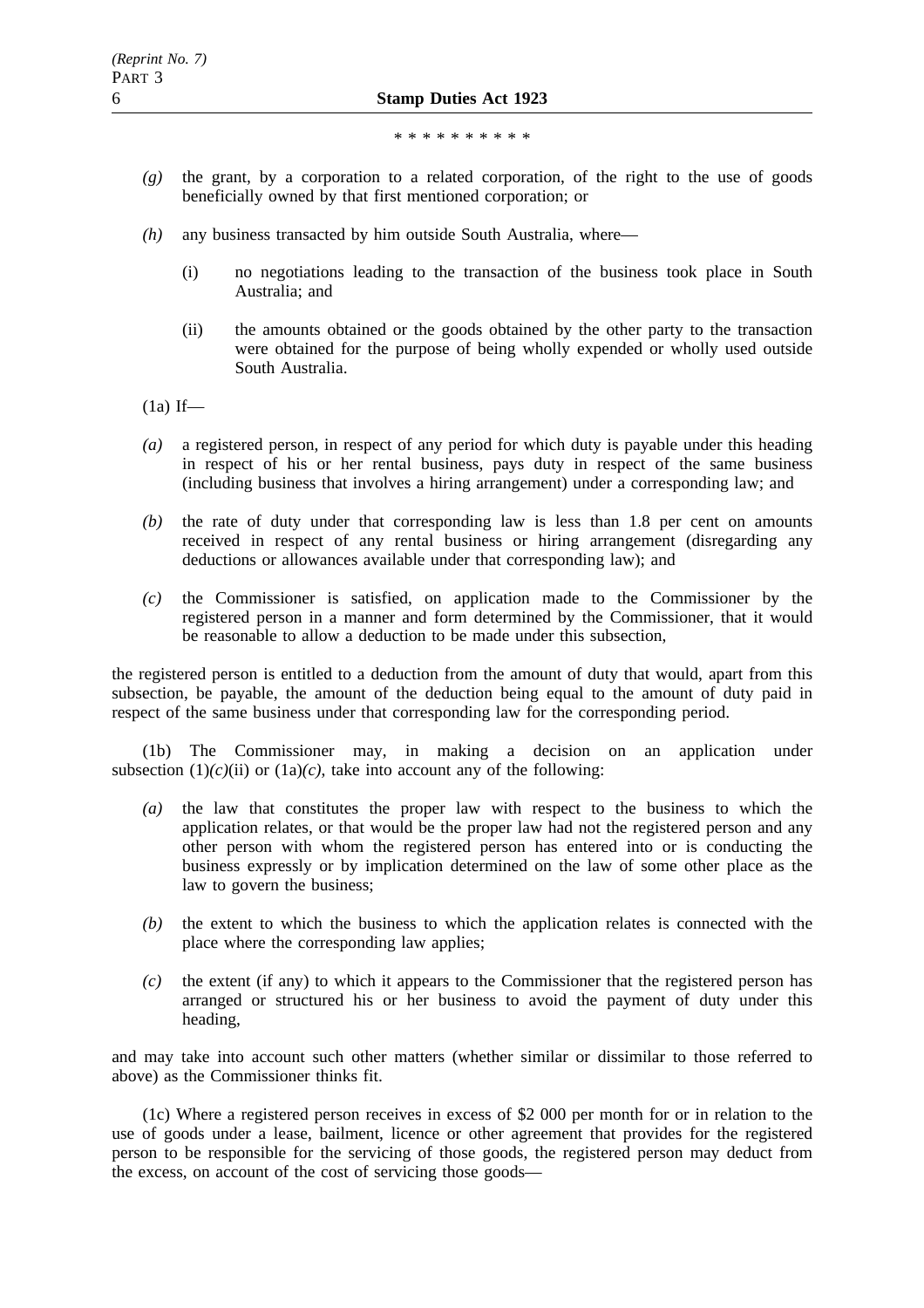- *(a)* an amount not exceeding 40 per centum of the excess or such higher proportion of the excess as is fixed by the Commissioner, on the application of the registered person, in respect of particular goods where, in the opinion of the Commissioner, the higher proportion is properly attributable to the cost of servicing the goods; or
- *(b)* the actual cost of servicing the goods,

whichever is the lesser.

(2) A registered person shall supply to the Commissioner such particulars of the matters referred to in this section as are prescribed or as are in any particular case required by the Commissioner.

## **Registered person to keep records**

**31J.** (1) A registered person shall keep or cause to be kept in South Australia sufficient books and records to enable all amounts required to be set out in a statement to be lodged by him with the Commissioner under section 31F to be accurately calculated.

Penalty: Five hundred dollars.

Expiation fee: Division 9 fee.

(2) A registered person shall keep the books and records referred to in subsection (1), together with all working papers used in making the calculations referred to in that subsection, available for inspection for a period of three years from the month or year, as the case may be, to which each statement in which such amounts are set out relates or for such lesser period as the Commissioner may in any particular case allow.

Penalty: Five hundred dollars.

Expiation fee: Division 9 fee.

# **Calculation by other methods**

**31K.** (1) Where the Commissioner is satisfied that—

- *(a)* it is not reasonably practicable to calculate precisely any amount which is to be set out in the statement of any registered person required to be lodged under section 31F, he may agree to accept from that person statements in which that amount is calculated in such a manner or on such a basis as he thinks fit; or
- *(b)* in the circumstances of a particular case, it is not reasonable to require statements to be lodged by the registered person in each month, he may agree to accept statements at such times and relating to such periods as he thinks fit.

(2) Where, pursuant to subsection (1), the Commissioner agrees to accept from a registered person a statement—

- *(a)* in which an amount is calculated in a manner or on a basis different from that required under section 31F; or
- *(b)* at a time, or relating to a period, otherwise than in accordance with that section,

the registered person shall, at the time of lodging that statement with the Commissioner, pay to the Commissioner the amount of duty that would be payable on that statement if it were lodged by him with the Commissioner in accordance with that section.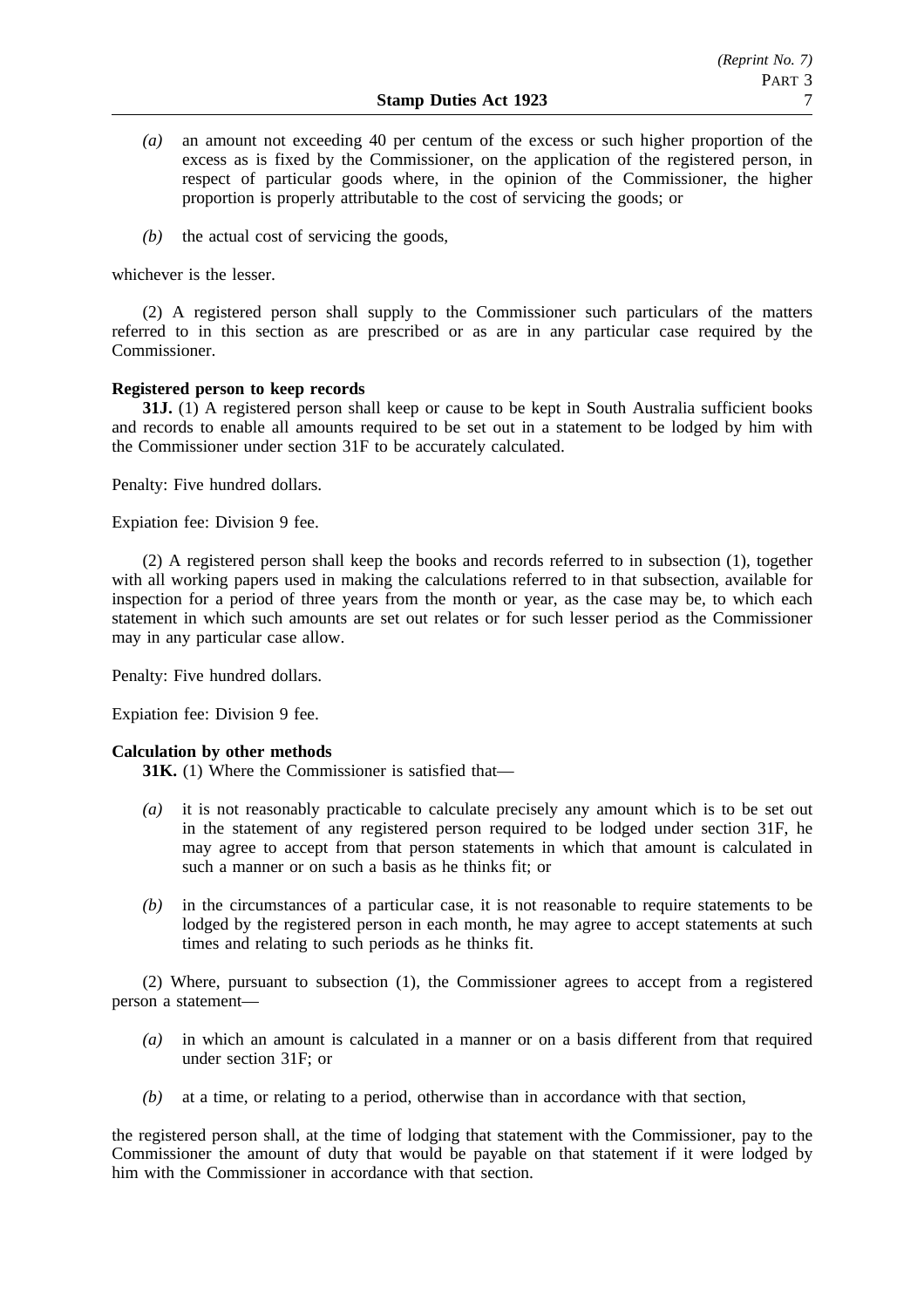(3) The Commissioner may, by notice in writing served personally or by post on a registered person, cancel any agreement made pursuant to subsection (1) and, upon the day specified in the notice as the day on which the agreement is cancelled, that agreement shall have no further force or effect in relation to that registered person.

# **Passing on of rental duty**

**31L.** (1) Subject to this section, a registered person or any person acting on his behalf shall not add the amount of any duty or of any part of the duty payable by the registered person as such under this Act to any amount payable by any other person with whom he has entered into or is conducting any rental business, whether by agreement or otherwise, or otherwise demand or recover or seek to recover any such first mentioned amount from that other person.

Penalty: Two hundred dollars.

Expiation fee: Division 10 fee.

- (2) In the event of a contravention of subsection  $(1)$ —
- *(a)* the court by which the defendant is convicted shall, in addition to imposing a penalty for the offence, order the defendant to refund to the other person referred to in that subsection any such amount which has been paid by that other person; or
- *(b)* the other person referred to in that subsection may recover any such amount from the registered person, or person to whom he paid it, by action in a court of competent jurisdiction as if it were a debt due to him from that person.
- (3) The Governor may by proclamation—
- *(a)* exempt a class of transactions from the application of this section; or
- *(b)* vary or revoke any such exemption.

\*\*\*\*\*\*\*\*\*\* \*\*\*\*\*\*\*\*\*\*

## **Default assessments**

**31M.** (1) Where the Commissioner has reason to believe or suspect that a person—

- *(a)* has failed to lodge a statement as required by section 31F or by an agreement under section 31K; or
- *(b)* has failed to pay any duty, or has paid insufficient duty, in respect of a rental business as required by this Act,

the Commissioner may, on the basis of estimates if necessary, make an assessment of the amount that, in the Commissioner's opinion, represents the duty that is payable in respect of the relevant rental business during the relevant period.

- (2) Where the Commissioner makes an assessment under this section—
- *(a)* the Commissioner must cause notice in writing of the assessment to be served on any registered person who is in default; and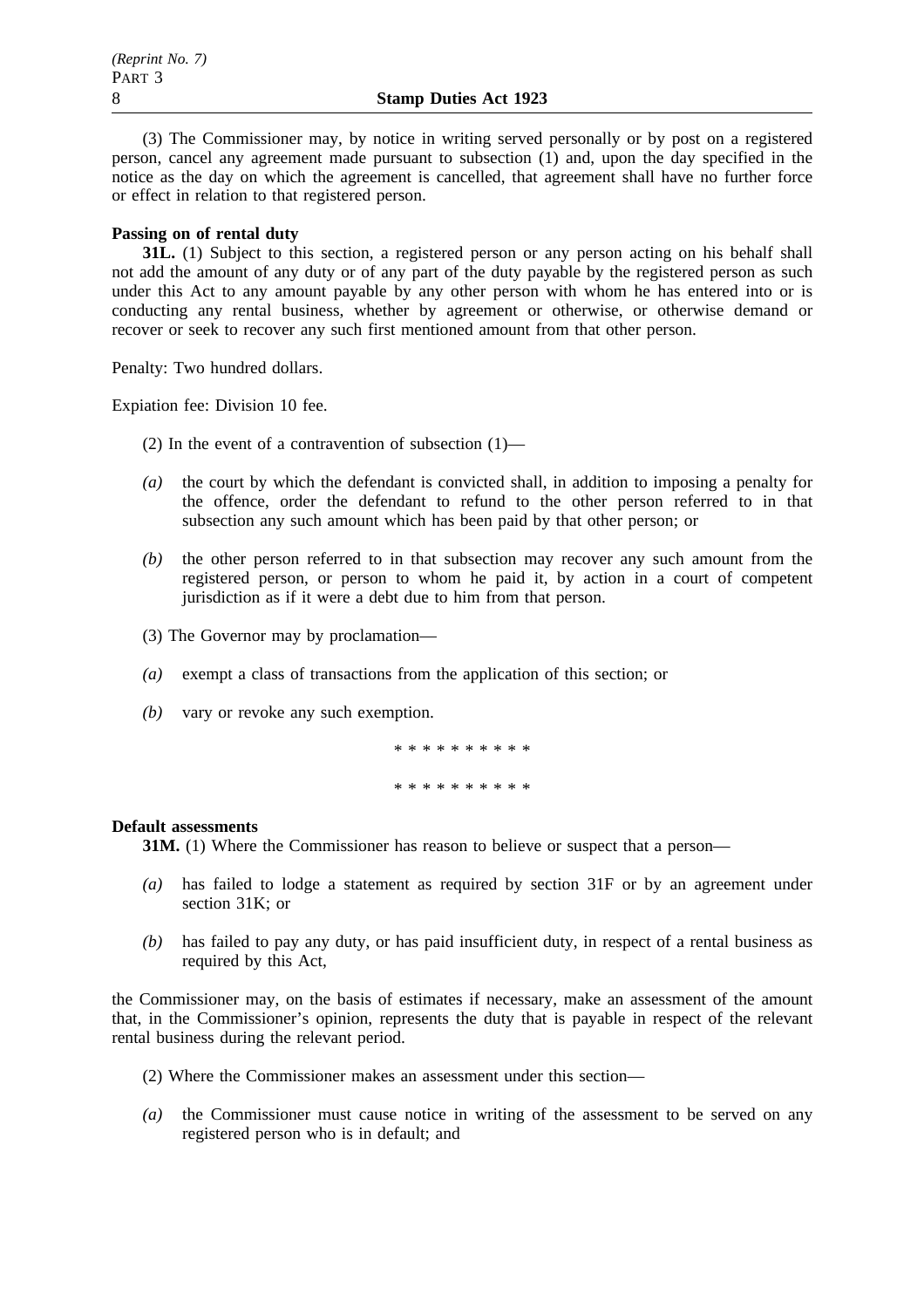*(b)* the person is, subject to any determination made on an objection or appeal under section 24, liable to pay any duty determined by the Commissioner under the assessment to be payable together with any further duty specified in the notice as being payable by way of penalty pursuant to subsection (4).

(3) A person liable to pay duty as a result of an assessment under this section who fails to pay the amount specified in the notice of assessment on or before the date specified in the notice is guilty of an offence.

Penalty: \$2 000 plus an amount equal to twice the amount of the Commissioner's assessment under subsection (1).

(4) Where a person is liable to pay duty by virtue of an assessment under this section, the person is in addition liable to pay penalty duty equal to twice the amount of the duty that has been so assessed.

(5) The Commissioner may, at any time, remit any penalty duty, or part of any penalty duty, payable under this section.

\*\*\*\*\*\*\*\*\*\*

#### **Unregistered persons**

**31N.** (1) The Commissioner may enter into an agreement with a person—

- *(a)* who carries on rental business; and
- *(b)* who is not required to be registered,

under which the Commissioner approves the person for the purposes of this section and the person undertakes to lodge statements and pay duty on those statements as if the person were required to be, and were in fact, registered.

(2) A party to an agreement under this section may, by notice in writing to the other party, terminate the agreement at any time.

(3) Where—

- *(a)* a person who carries on rental business is neither approved under this section nor registered; and
- *(b)* in the course of that business, another person (being a person domiciled or resident in the State) pays an amount to that person under an agreement that relates to the use of goods,

the other person shall within 21 days after making that payment—

- *(c)* furnish to the Commissioner a return, in the form approved by the Commissioner, stating the amount of that payment; and
- *(d)* pay as duty on that return a sum equal to 1.8 per centum of that amount.

(4) A person who fails to furnish a return as and when required by subsection (3) is guilty of an offence.

Penalty: \$1 000.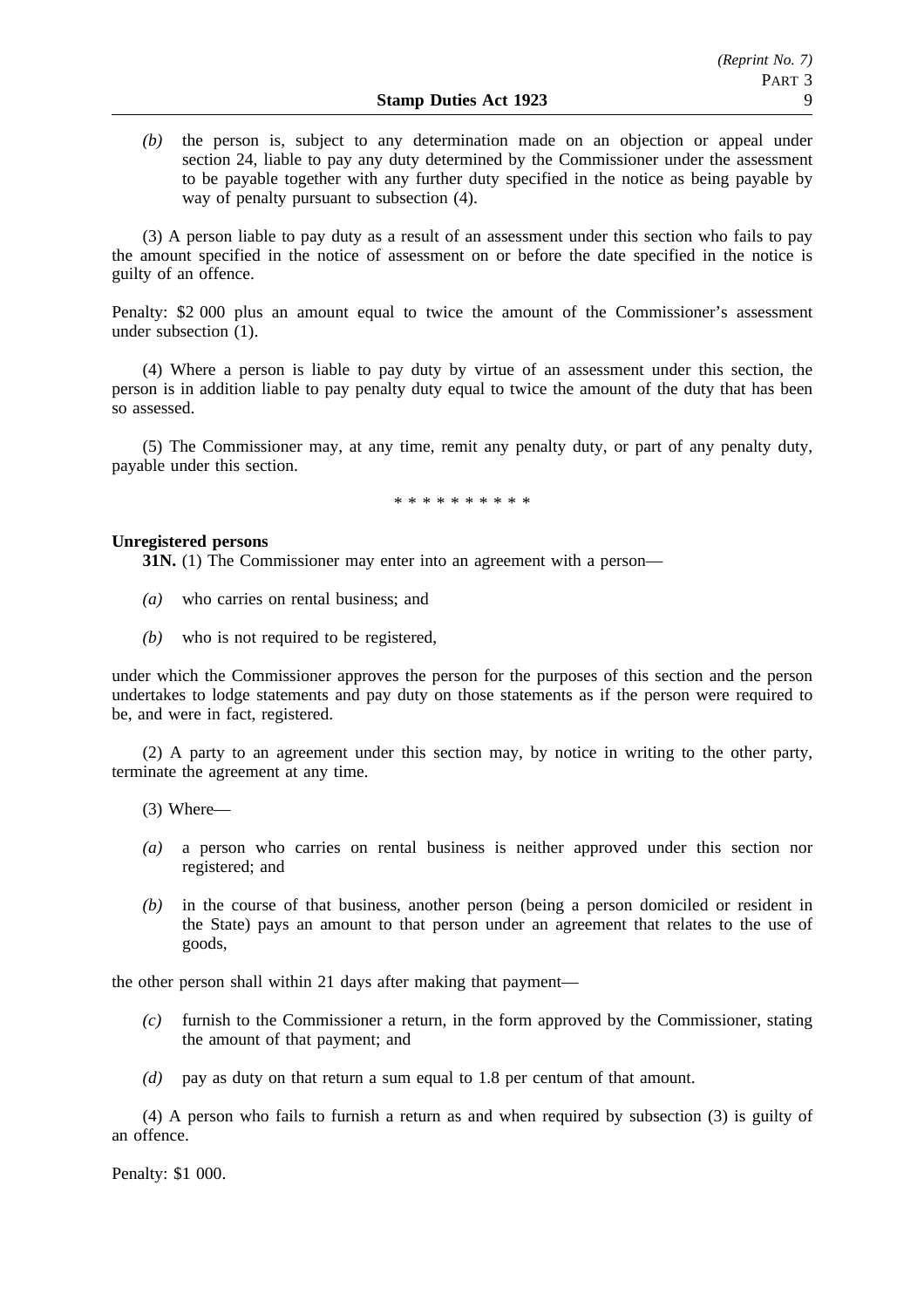(5) A person who fails to pay duty as and when required by this section is in addition liable to pay penalty duty equal to twice the amount of duty payable.

(5a) The Commissioner may, at any time, remit any penalty duty, or part of any penalty duty, payable under this section.

- (6) Subsection (3) does not apply—
- *(a)* where the total amount that is, or will be, payable under the agreement does not exceed \$100; or
- *(b)* where—
	- (i) the agreement was made with a person carrying on rental business outside the State; and
	- (ii) none of the negotiations leading to the agreement were carried out in the State; and
	- (iii) the goods were obtained for the purpose of being used exclusively outside the State.



## **Interpretation**

**32.** In this Act—

"**assurance or insurance business**" means and includes—

- *(a)* the granting or issuing of any life, personal accident, fire, fidelity, guarantee, livestock, plate glass, marine or other assurance or insurance policies; or
- *(b)* the acceptance, either directly or indirectly, of any premium, renewal premium or consideration for, or in respect of, the granting or issuing or keeping alive or in force of any life, personal accident, fire, fidelity, guarantee, livestock, plate glass, marine or other policy; or
- *(c)* the receiving of any letter or declaration of interest attaching to any life, personal accident, fire, marine or other policy issued in South Australia or elsewhere; or
- *(d)* the carrying out, by means of assurance or insurance effected out of South Australia, of any written, verbal or implied contract or undertaking to effect assurance or insurance;

"company" includes corporation and society, whether corporate or unincorporate;

"**firm of persons**" includes any association of underwriters carrying on marine assurance or insurance business through a managing underwriter solely;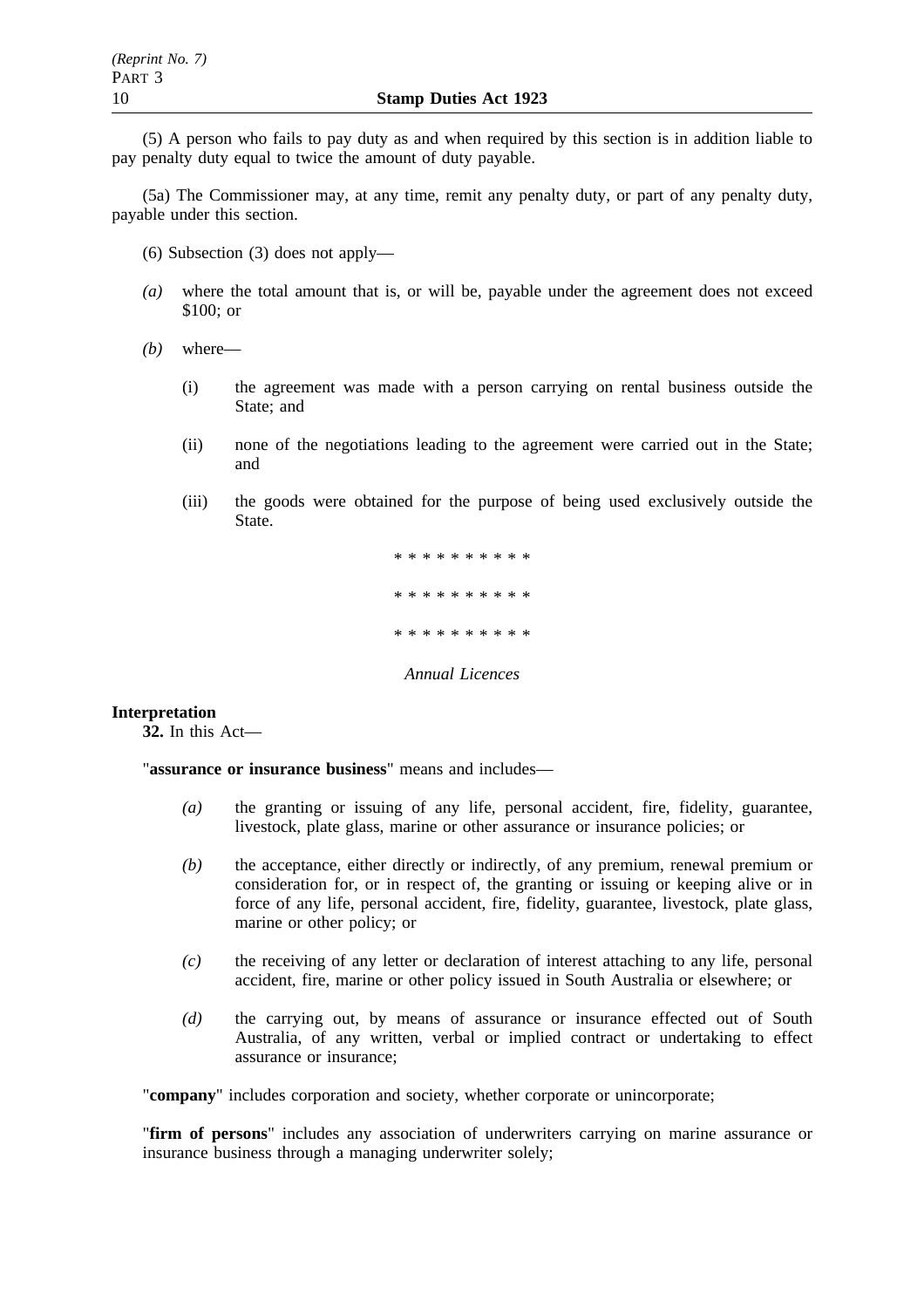"**general insurance business**" means any assurance or insurance business not relating to life insurance policies;

"**life insurance policy**" does not include a policy covering personal accident or workers compensation or a policy complying with Part 4 of the *Motor Vehicles Act 1959*;

"**policy**" includes any instrument in the nature of a policy, an open policy, an insurance cover or any instrument in any manner covering any assurance or insurance;

"**premium**" means any amount paid or payable in respect of any assurance or insurance, and includes—

- *(a)* any levy charged to a policy holder;
- *(b)* an instalment of premium.

## **Annual licence required for insurance business**

**33.** A company, person or firm of persons must not carry on any assurance or insurance business in any year in South Australia, whether the head office or principal place of business of that company, person or firm is in South Australia or elsewhere, unless the company, person or firm has taken out an annual licence for that year in a form determined by the Commissioner.

Penalty: \$10 000.

## **Application for annual licence**

**34.** (1) A company, person or firm of persons requiring an annual licence must make a written application to the Commissioner in a manner and form determined by the Commissioner and supported by such evidence as the Commissioner may require.

(2) Any information or statement contained in the application must be verified by statutory declaration made—

- *(a)* where the applicant is a natural person—by that person; or
- *(b)* where the applicant is a firm—by a member of the firm; or
- *(c)* where the applicant is a company—by a member of the board or committee of management of the company; or
- *(d)* in any case—by a person authorised by the applicant and approved by the Commissioner.

(3) A company, person or firm of persons that applies for an annual licence must, at the time of lodging the application, pay to the Commissioner the duty (if any) payable under schedule 2 on the annual licence.

(4) A company, person or firm of persons that fails to comply with any of the requirements of this section is guilty of an offence.

Penalty: \$10 000.

#### **Issuing and term of annual licence**

**35.** (1) The Commissioner is authorised to issue an annual licence on payment of the duty (if any) payable on the annual licence.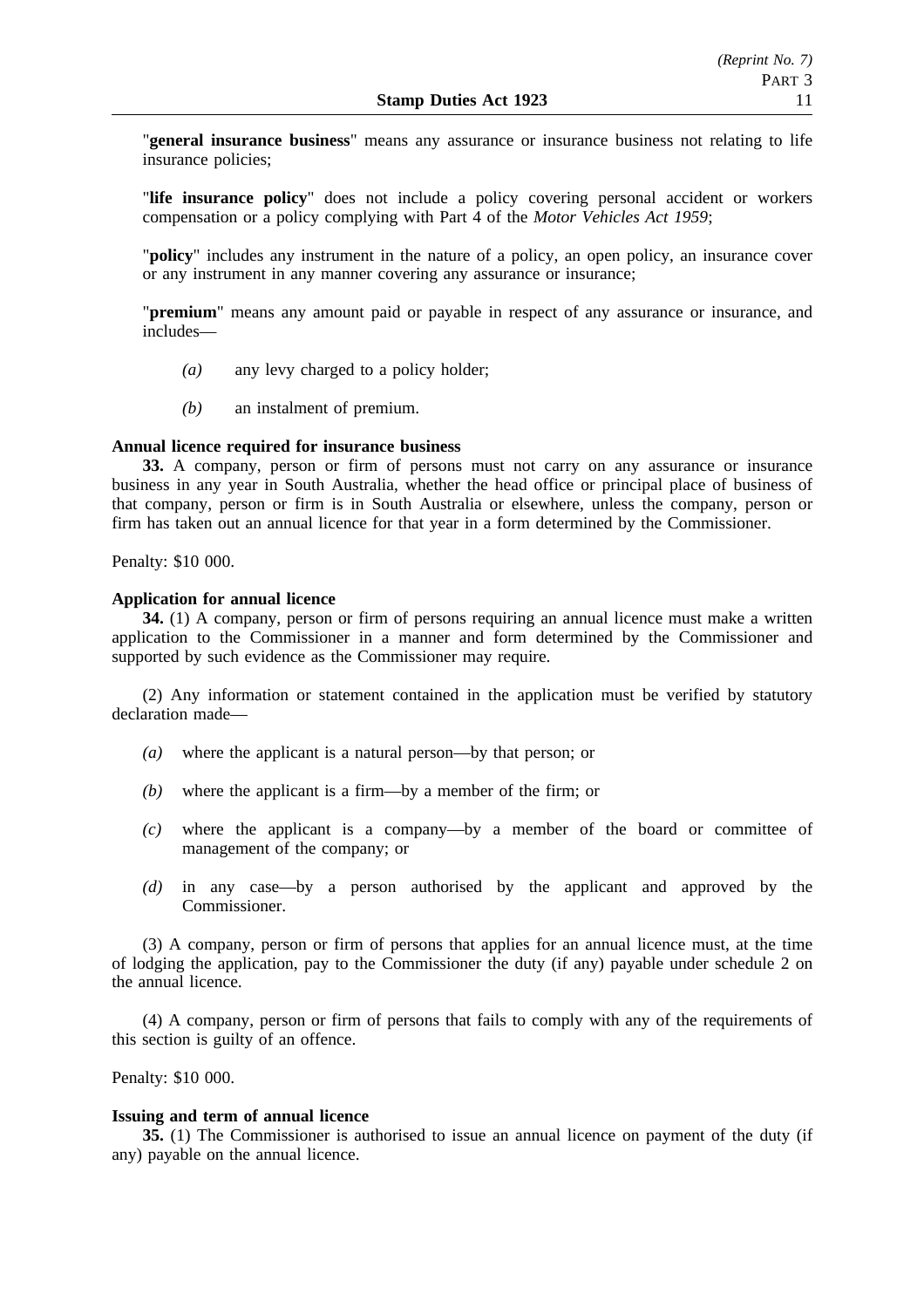(2) An annual licence comes into force on the date specified in the licence (which may be a date earlier than the date of issue of the licence) and remains in force until 31 December of the year in which it is issued.

# **Monthly returns in respect of general insurance business**

**36.** (1) A company, person or firm of persons that carries on general insurance business in South Australia, whether the head office or principal place of business of that company, person or firm is in South Australia or elsewhere, must lodge with the Commissioner a return in a form determined by the Commissioner, supported by such evidence as the Commissioner may require, not later than the fifteenth day of the month following each month in which the company, person or firm carries on such business.

(2) Any information or statement contained in a monthly return must be verified by statutory declaration in the same way as is required for an application for an annual licence.

(3) A company, person or firm of persons that lodges a monthly return must, at the time of lodging the monthly return, pay to the Commissioner the duty (if any) payable under schedule 2 on the monthly return.

(4) A company, person or firm of persons that fails to comply with any of the requirements of this section is guilty of an offence.

Penalty: \$10 000.

## **Denoting of duty**

**37.** The duty paid on an annual licence or a monthly return must be denoted by cash register imprint on the licence or return.

# **Duty payable on acquisition of insurance business**

**38.** Where a company, person or firm of persons acquires contractual rights and obligations of, or in connection with, the assurance or insurance business of some other company, person or firm, the acquiring company, person or firm is liable to pay to the Commissioner the amount of any unpaid duty in respect of premiums received or in any manner charged in account (whether directly or by agents) by the other company, person or firm after the end of the period in respect of which such duty was last paid by the other company, person or firm as if the acquiring company, person or firm had received or charged in account those premiums.

#### **Records to be kept in respect of insurance business**

**39.** (1) A company, person or firm of persons that is or has been required to hold an annual licence must keep or cause to be kept in South Australia sufficient books and records to enable all premiums and other amounts required for calculating duty on an annual licence or monthly return to be accurately calculated.

(2) The books and records referred to in subsection (1) together with all working papers used in calculating the duty must be kept available for inspection for a period of five years from the year or month, as the case may be, to which the books, records or papers relate or for such lesser period as the Commissioner may in any particular case allow.

(3) A company, person or firm of persons that fails to comply with any of the requirements of this section is guilty of an offence.

Penalty: \$10 000.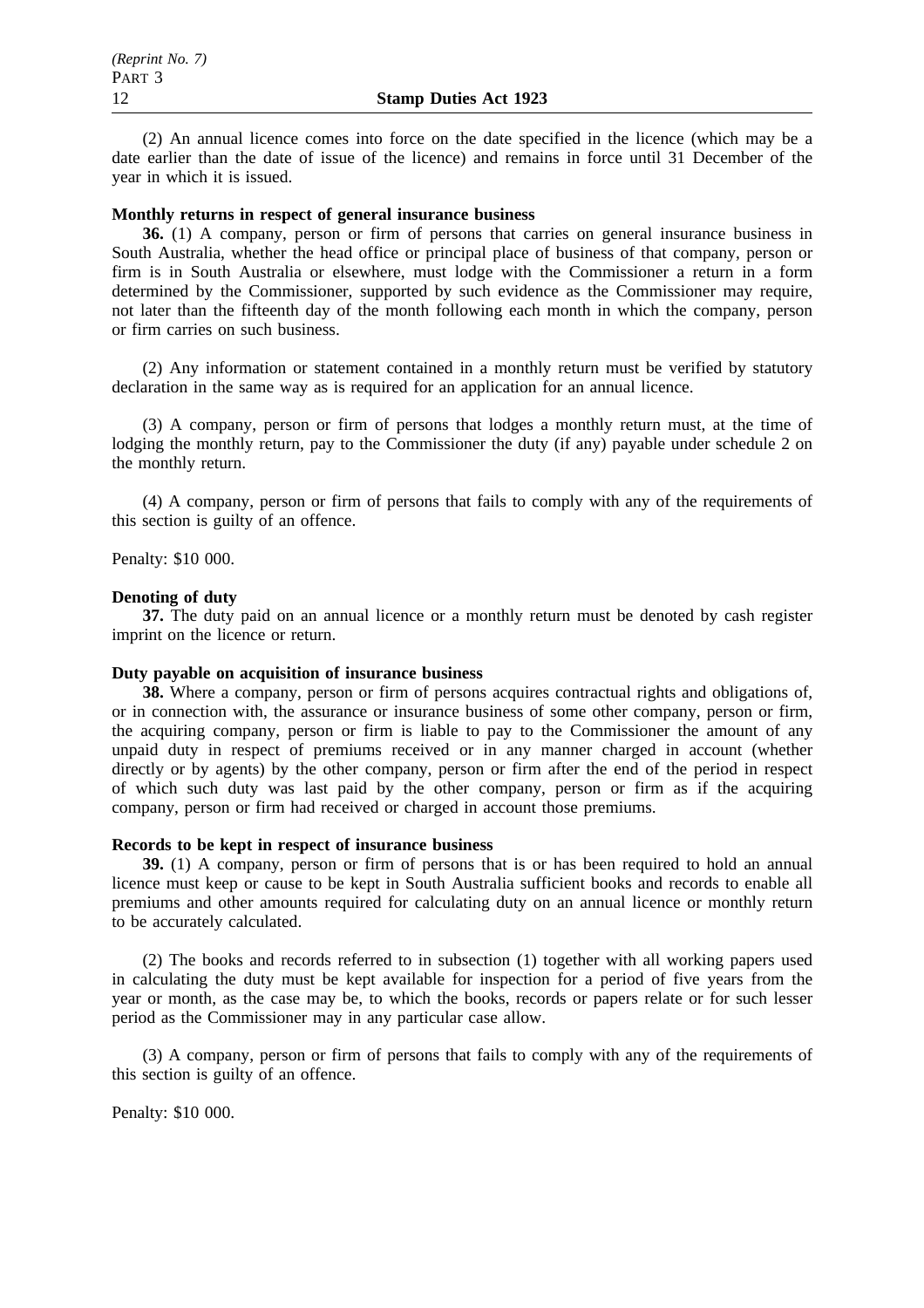#### **Default assessments**

**40.** (1) Where the Commissioner has reason to believe or suspect that a company, person or firm of persons—

- *(a)* has failed to lodge an application for an annual licence, or a monthly return, as required under this Act; or
- *(b)* has failed to pay any duty, or has paid insufficient duty, on an annual licence or monthly return under this Act,

the Commissioner may, on the basis of estimates if necessary, make an assessment of the amount that, in the Commissioner's opinion, represents the duty that would be payable assuming that the company, person or firm had duly taken out an annual licence, or lodged a monthly return, as required under this Act, or the duty that should have been paid on an annual licence or monthly return taken out or lodged by that company, person or firm, as the case may be.

(2) Where the Commissioner makes an assessment under this section of duty that would be payable by a company, person or firm assuming that it had duly taken out an annual licence, or lodged a monthly return, as required under this Act, the Commissioner may create an annual licence or monthly return for that purpose and any annual licence or monthly return so created has effect as if it had been taken out or lodged by the company, person or firm.

- (3) Where the Commissioner makes an assessment under this section—
- *(a)* the Commissioner must cause notice in writing of the assessment to be served on the company, person or firm to which the assessment relates; and
- *(b)* the company, person or firm is, subject to any determination made on an objection or appeal under section 24, liable to pay any duty determined by the Commissioner under the assessment to be payable together with any further duty specified in the notice as being payable by way of penalty pursuant to section 41.

#### **Further duty by way of penalty**

**41.** (1) Where a company, person or firm is liable to pay duty by virtue of a default assessment under section 40, the company, person or firm is in addition liable to pay penalty duty equal to twice the amount of duty that has been so assessed.

(2) Where a company, person or firm makes a late payment of duty on an annual licence or monthly return, the company, person or firm is in addition liable to pay penalty duty of an amount of—

- *(a)* \$50; or
- *(b)* an amount equal to 10 per cent of the amount of the duty on the annual licence or monthly return for each month for which the company, person or firm delayed in making the payment until the amount equals the amount of the unpaid duty,

whichever is the greater.

(3) For the purposes of subsection (2), the time for payment of duty on an annual licence or monthly return will be taken to be the time before which the company, person or firm is required to take out the annual licence or lodge the monthly return under this Act.

(4) The Commissioner may, at any time, remit any penalty duty, or any part of any penalty duty, payable under this section.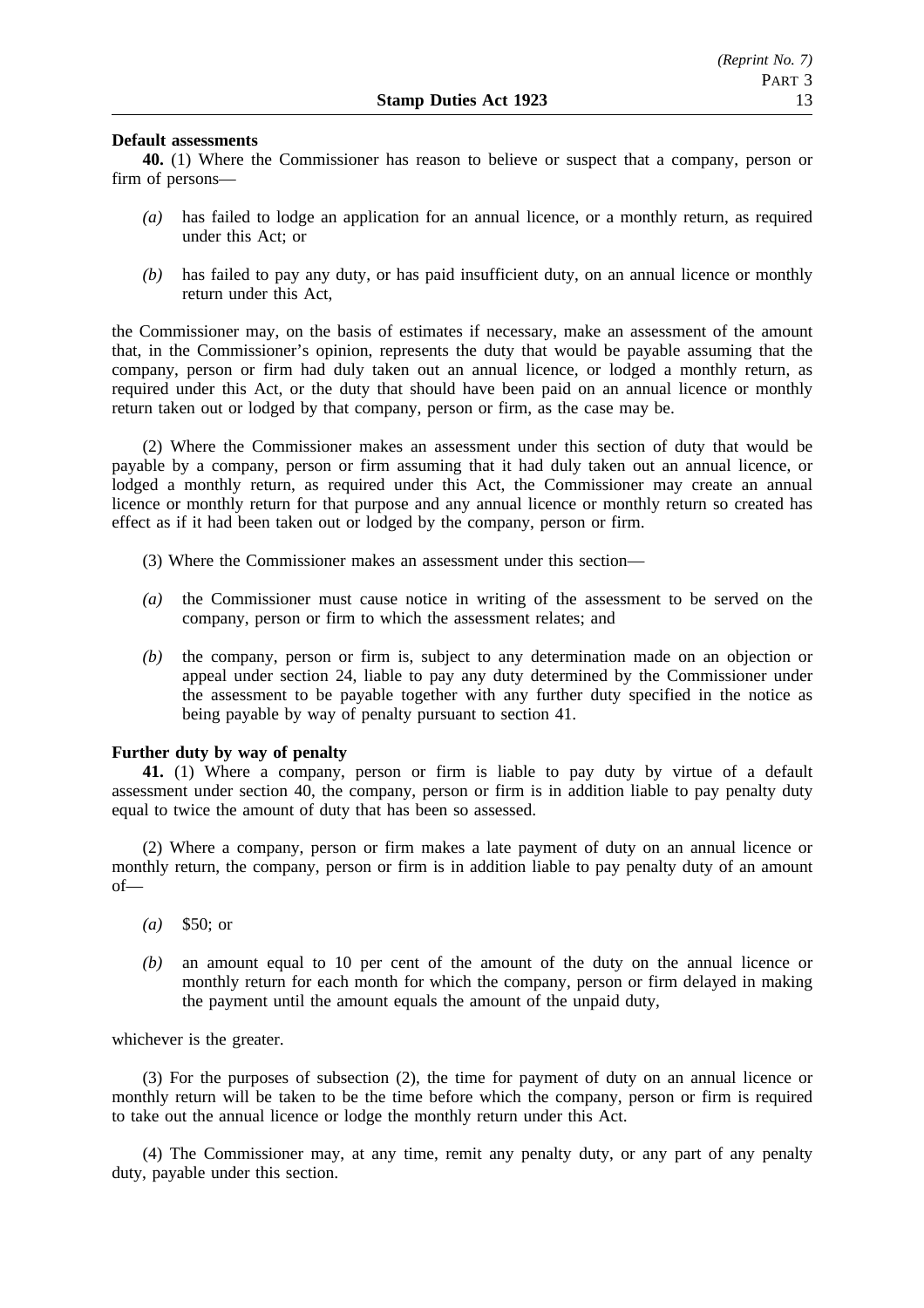### **Refund of overpaid duty**

**42.** (1) Where a company, person or firm of persons claims that it has overpaid duty on an annual licence or a monthly return, the Commissioner must, on application by that company, person or firm within three years after the day on which the overpayment was alleged to have been made, make an assessment of whether an overpayment was made and, if so, the amount overpaid.

- (2) Where the Commissioner makes an assessment under this section—
- *(a)* the Commissioner must cause notice in writing of the assessment to be served on the company, person or firm to which the assessment relates; and
- *(b)* the company, person or firm is, subject to any determination made on an objection or appeal under section 24, entitled to a refund of any duty determined by the Commissioner under the assessment to have been overpaid.

## **Duty on policies effected outside South Australia**

**42AA.** (1) Every company, person or firm of persons which is not required to take out an annual licence under section 33 and which obtains, effects or renews, outside South Australia, a policy of assurance or insurance wholly or partly in respect of any property in South Australia, or any risk, contingency or event occurring in South Australia, shall, within one month of obtaining, effecting or renewing that policy, lodge with the Commissioner a return in the prescribed form containing such particulars of that policy and such other information as may be prescribed or as the Commissioner may in any particular case require.

(2) The Commissioner may allow a rebate of the duty payable on that proportion of any premium which is, in his opinion, properly attributable to the assurance or insurance of any property outside South Australia or any risk, contingency or event occurring outside South Australia.

(3) The person lodging such a return shall, upon lodgment, pay to the Commissioner the duty payable thereon, which shall be denoted by cash register imprint on the receipt issued therefor.

(4) A company, person or firm that fails to lodge a return as and when required by this section is guilty of an offence.

### Penalty: \$1 000.

(4a) A company, person or firm that fails to pay duty as and when required by this section is in addition liable to pay penalty duty equal to twice the amount of duty payable.

(4b) The Commissioner may, at any time, remit any penalty duty, or part of any penalty duty, payable under this section.

(5) Subsection (1) does not apply to any policy of life assurance.

#### **Unlicensed insurers**

**42ab.** (1) The Commissioner may enter into an agreement with an insurer who is not required to take out an annual licence under this Act under which—

- *(a)* the Commissioner approves the insurer for the purposes of this section; and
- *(b)* the insurer undertakes to pay duty as if the insurer were required to be licensed and were in fact licensed under this Act.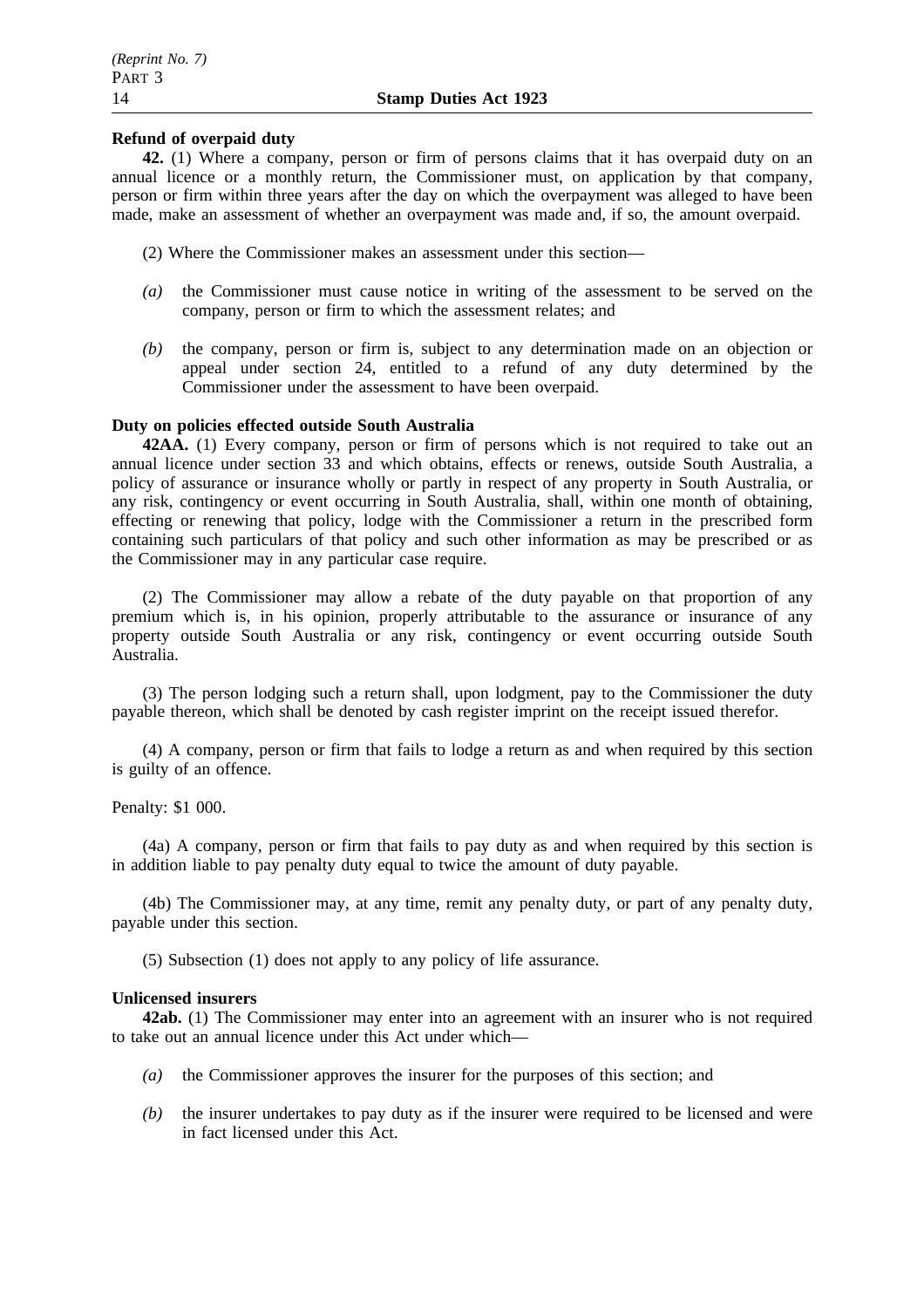(2) A party to an agreement under this section may, by notice in writing to the other party, terminate the agreement at any time.

(3) Where an insurer is neither licensed under this Act nor approved under this section, a person who pays a premium to the insurer shall, within 21 days after the end of the month in which the premium was paid—

- *(a)* furnish a return to the Commissioner stating the amount of premium; and
- *(b)* pay stamp duty on the return calculated by reference to the amount of the premium and the appropriate rate prescribed by schedule 2 in relation to annual licences.

Penalty: \$10 000.

(4) This section does not apply in relation to a levy paid under the *Workers Rehabilitation and Compensation Act 1986*.

(5) In this section—

"**insurer**" means a person, firm or company that carries on assurance or insurance business in the State.

*Application for Motor Vehicle Registration*

# **Interpretation**

**42A.** In this Act—

"**applicant**" means a person by or on whose behalf an application to register a motor vehicle or an application to transfer the registration of a motor vehicle is made;

"**application to register a motor vehicle**" means an application to register a motor vehicle made under the *Motor Vehicles Act 1959* and includes an application so made to renew the registration of a motor vehicle;

"**application to transfer the registration of a motor vehicle**" means an application to transfer the registration of a motor vehicle made under the provisions of the *Motor Vehicles Act 1959*;

"**commercial motor vehicle**" has the same meaning as in the *Motor Vehicles Act 1959*;

"**dealer**" means a person licensed as a dealer under the *Second-hand Motor Vehicles Act 1983*;

"**list price**" means—

- *(a)* in relation to a motor vehicle, the price fixed by the manufacturer, importer or principal distributor as the retail selling price in the State of a motor vehicle of the make and model in question; or
- *(b)* in relation to optional equipment, the additional price so fixed if the vehicle is to be sold with the optional equipment:

"**market value**", in relation to a motor vehicle, means the amount for which the motor vehicle might reasonably be sold, free of encumbrances, in the open market;

"**motor vehicle**" and "**trailer**" have the same meanings as those expressions respectively have in the *Motor Vehicles Act 1959*;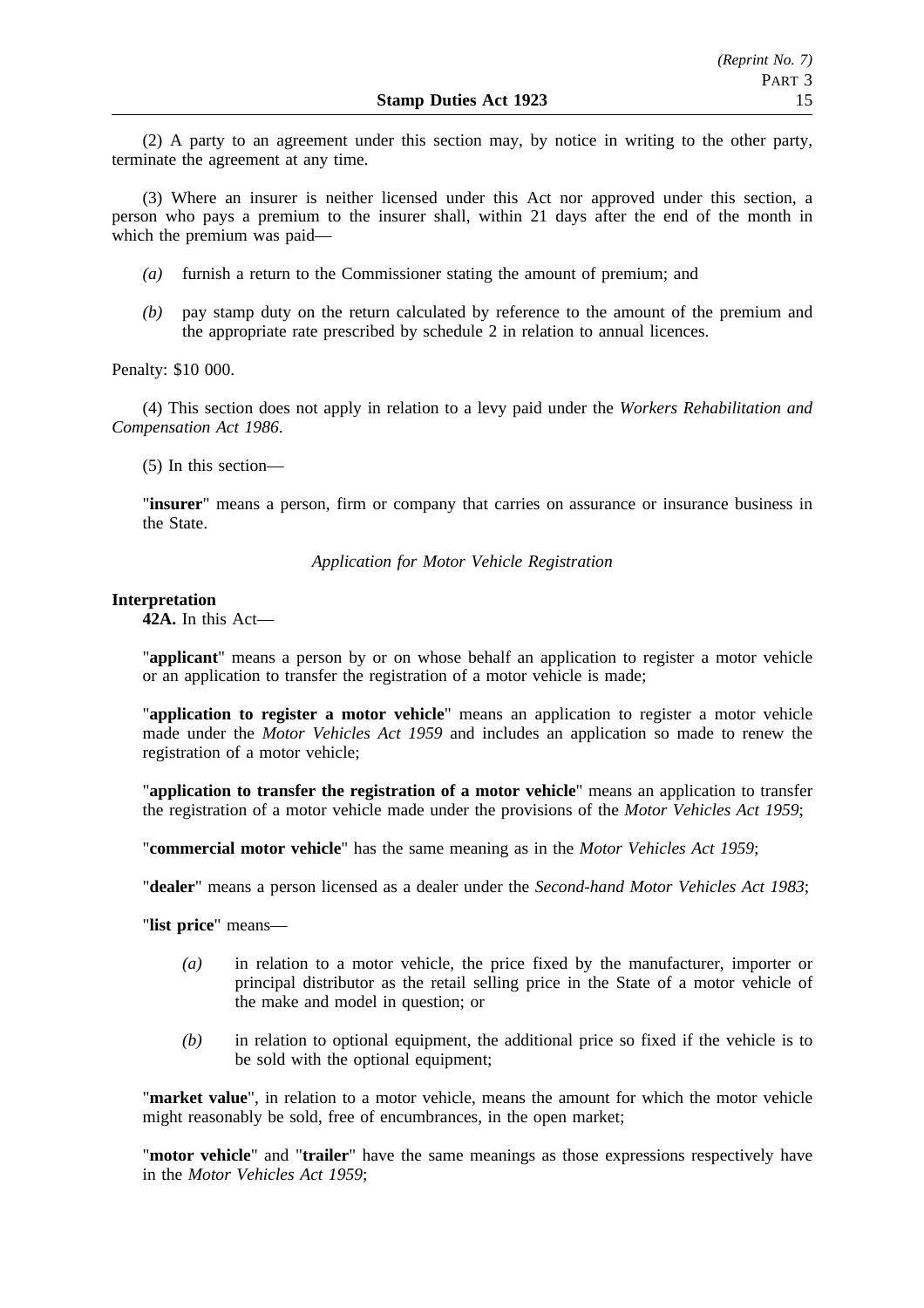"**new motor vehicle**" means a motor vehicle not previously registered in this State or elsewhere;

"**optional equipment**", in relation to a motor vehicle for which there is a list price, means equipment or a feature of the vehicle that is not covered by that list price, being—

- *(a)* a particular kind of transmission; or
- *(b)* power steering; or
- *(c)* any other prescribed equipment or feature;

"**policy of insurance**" means a policy of insurance under Part 4 of the *Motor Vehicles Act 1959*;

"**primary producer**" has the same meaning as in the *Motor Vehicles Act 1959*;

"**second-hand motor vehicle**" means a motor vehicle previously registered in this State or elsewhere.

## **Stamp duty on application for motor vehicle registration**

**42B.** (1) For the purposes of this Act, the value of a motor vehicle is—

- *(a)* in the case of an application to register a new motor vehicle for which there is a list price—
	- (i) if the motor vehicle has no optional equipment, the list price of the vehicle; or
	- (ii) if the motor vehicle has optional equipment, the list price of the motor vehicle plus the list price or, if there is no list price, the actual price of the equipment; or
- *(b)* in the case of an application to transfer the registration of a second-hand motor vehicle upon sale of the vehicle, the consideration for the sale or the market value of the motor vehicle, whichever is the higher; or
- *(c)* in any other case, the market value of the motor vehicle.

(1aa) The applicant for registration, or transfer of registration, of a motor vehicle shall state in the application the value of the motor vehicle as at the date of the application.

- (1a) The amount of stamp duty—-
- *(a)* payable upon an application to register a motor vehicle shall be an amount calculated by the addition of—
	- (i) the amount prescribed by schedule 2 as the component payable in respect of registration; and
	- (ii) the amount prescribed by schedule 2 as the component payable in respect of a policy of insurance; or
- *(b)* payable upon an application to transfer the registration of a motor vehicle shall, subject to subsection (1b), be the amount prescribed by schedule 2 as the component payable in respect of registration and, in the case of such an application, no additional component shall be payable in respect of a policy of insurance.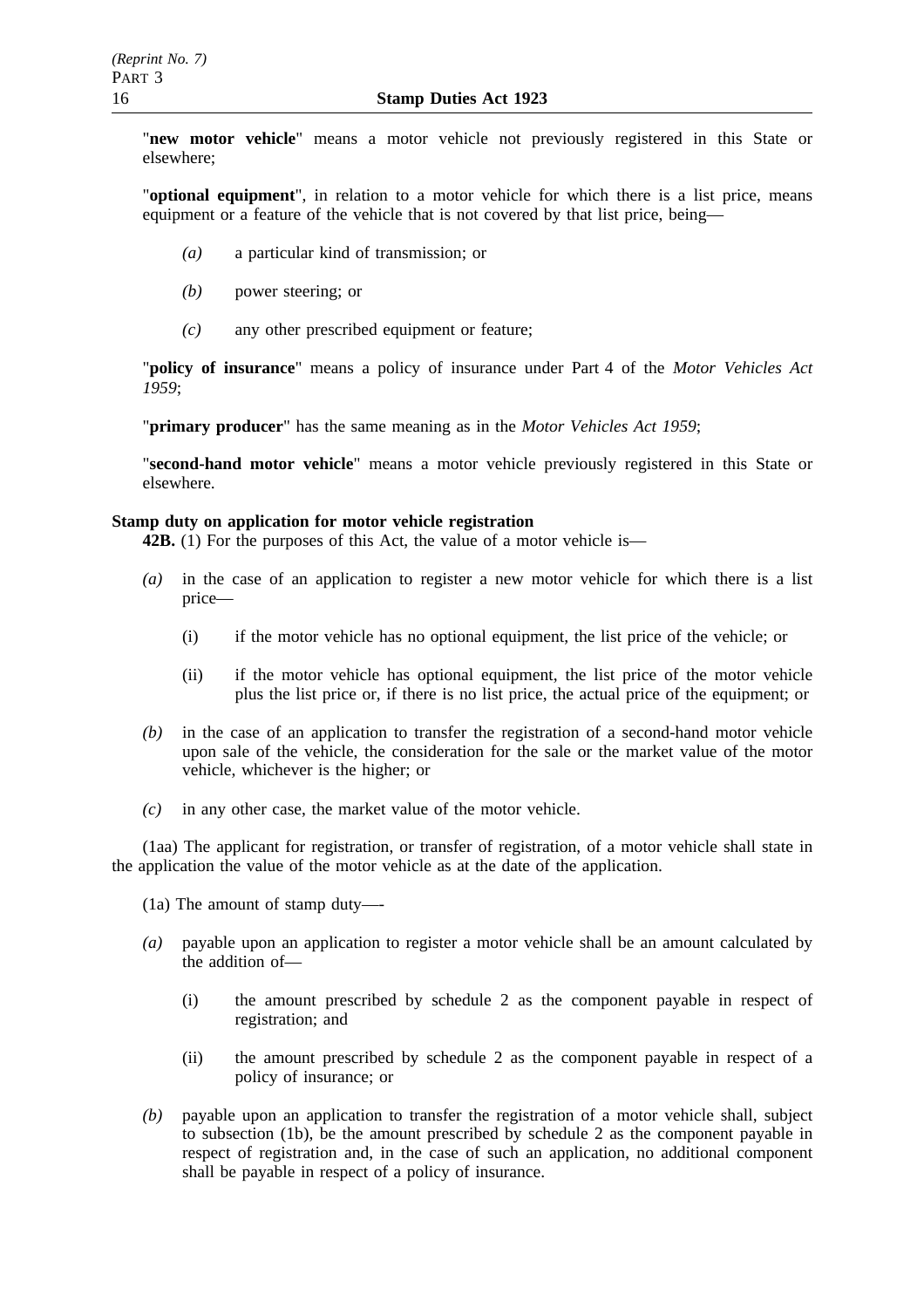- (1b) Where, after the commencement of the *Stamp Duties Act Amendment Act (No. 2) 1990*—
- *(a)* the registered owner of a motor vehicle applies to transfer the registration into joint names with his or her spouse; or
- *(b)* a motor vehicle is registered in the names of two persons who are each other's spouses and they apply to transfer the registration into the name of one of them,

the amount of stamp duty payable upon the application is one-half of the amount that would, but for this subsection, have been payable pursuant to subsection (1a).

(1c) In subsection (1b)—

"**spouse**" of a person includes a *de facto* husband or wife of the person who has been cohabiting continuously with the person for at least five years.

(2) The amount payable upon an application in accordance with subsection (1a) or (1b) shall be paid by the applicant to the Registrar of Motor Vehicles at the time of making the application.

(2a) The duty paid by any person—

- *(a)* on an application to register a motor vehicle shall be denoted by impressed stamp or cash register imprint, or by both, on the certificate or interim certificate of registration relating to that motor vehicle issued by the Registrar or on such form or forms as may be approved by the Commissioner; and
- *(b)* on an application to transfer the registration of a motor vehicle shall be denoted by impressed stamp or cash register imprint, or by both, on such form or forms as may be approved by the Commissioner.

(3) The Registrar of Motor Vehicles shall furnish the Commissioner, at least once in every month, with a statement showing details of amounts received by him as stamp duty on applications to register, and to transfer the registration of, motor vehicles, and showing separately the amounts so received upon applications to register motor vehicles in respect of policies of insurance, and shall pay all amounts of stamp duty received by him to the Treasurer who shall—

- *(a)* place to the credit of the General Revenue—
	- (i) all amounts representing the stamp duty received by the Registrar on applications to register motor vehicles except amounts paid upon such applications in respect of policies of insurance; and
	- (ii) all amounts representing the stamp duty received by the Registrar upon applications to transfer the registration of motor vehicles; and
- *(b)* place to the credit of the Hospitals Fund kept at the Treasury all amounts representing stamp duty received by the Registrar upon applications in respect of policies of insurance.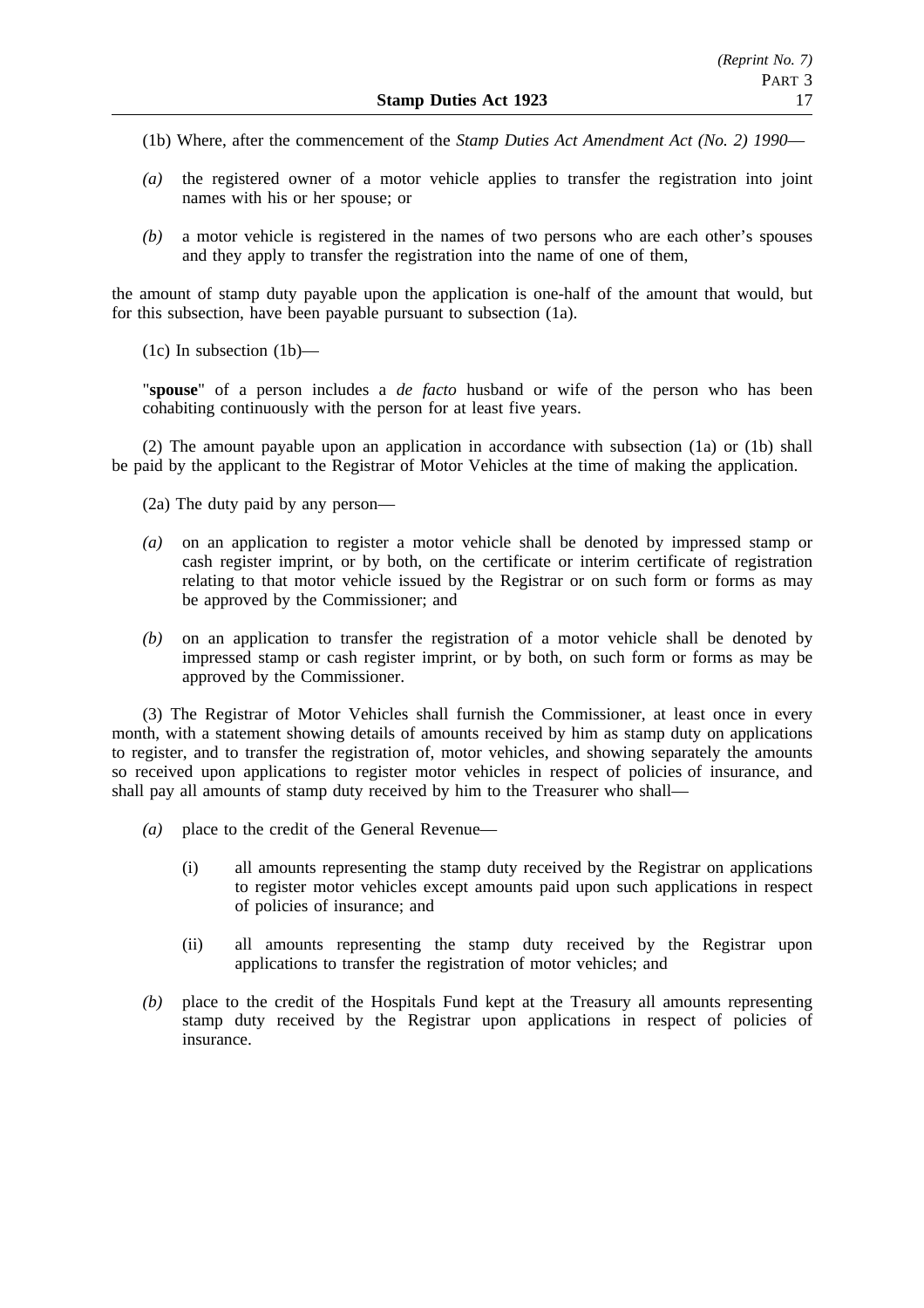(3a) The moneys placed to the credit of the Hospitals Fund in accordance with subsection (3)(b) shall be used for the provision, maintenance, development and improvement of public hospitals within the meaning of section 16 of the *State Lotteries Act 1966* and equipment for such hospitals in such amounts as the Treasurer shall upon the recommendation of the Chief Secretary (but subject to appropriations for the purpose which Parliament may from time to time determine) approve.

(4) Where the Commissioner is not satisfied that the amount stated in an application to register a motor vehicle or to transfer the registration of a motor vehicle is the value of the motor vehicle as at the date of the application, the Commissioner may, on the basis of the Commissioner's own valuation of the motor vehicle, assess the duty payable.

(5) The applicant shall, at the request of the Commissioner, furnish such information as the Commissioner may reasonably require for the purpose of making a valuation under subsection (4).

Penalty: \$2 000.

- (6) Where the Commissioner assesses duty under subsection (4), the Commissioner—
- *(a)* may recover the amount of any additional duty payable; or
- *(b)* must refund, or authorise the Registrar of Motor Vehicles to refund, any amount of overpaid duty,

and the Registrar of Motor Vehicles must, at the request of the Commissioner, make an appropriate endorsement on the application for registration or transfer of registration.

(6a) Where additional duty is payable on an assessment under subsection (4), the applicant is in addition liable to pay penalty duty equal to twice the amount of the duty that has been so assessed.

(6b) The Commissioner may, at any time, remit any penalty duty, or part of any penalty duty, payable under this section.

(7) The Commissioner or the Registrar of Motor Vehicles may require an applicant who claims to be entitled to an exemption from, or reduction in, stamp duty under this section—

- *(a)* to state that fact on the application; and
- *(b)* to provide such information as the Commissioner or Registrar may require for the purpose of determining the applicant's claim.

\*\*\*\*\*\*\*\*\*\*

#### **Default assessments**

**42C.** (1) Where the Commissioner has reason to believe or suspect that a person—

- *(a)* has failed to lodge an application for registration, or transfer of registration, of a motor vehicle as and when required by this Act; or
- *(b)* has failed to pay any duty, or has paid insufficient duty, in respect of the registration, or transfer of registration, of a motor vehicle as required by this Act,

the Commissioner may, on the basis of estimates if necessary, make an assessment of the amount that, in the Commissioner's opinion, represents the duty that is payable under this Act.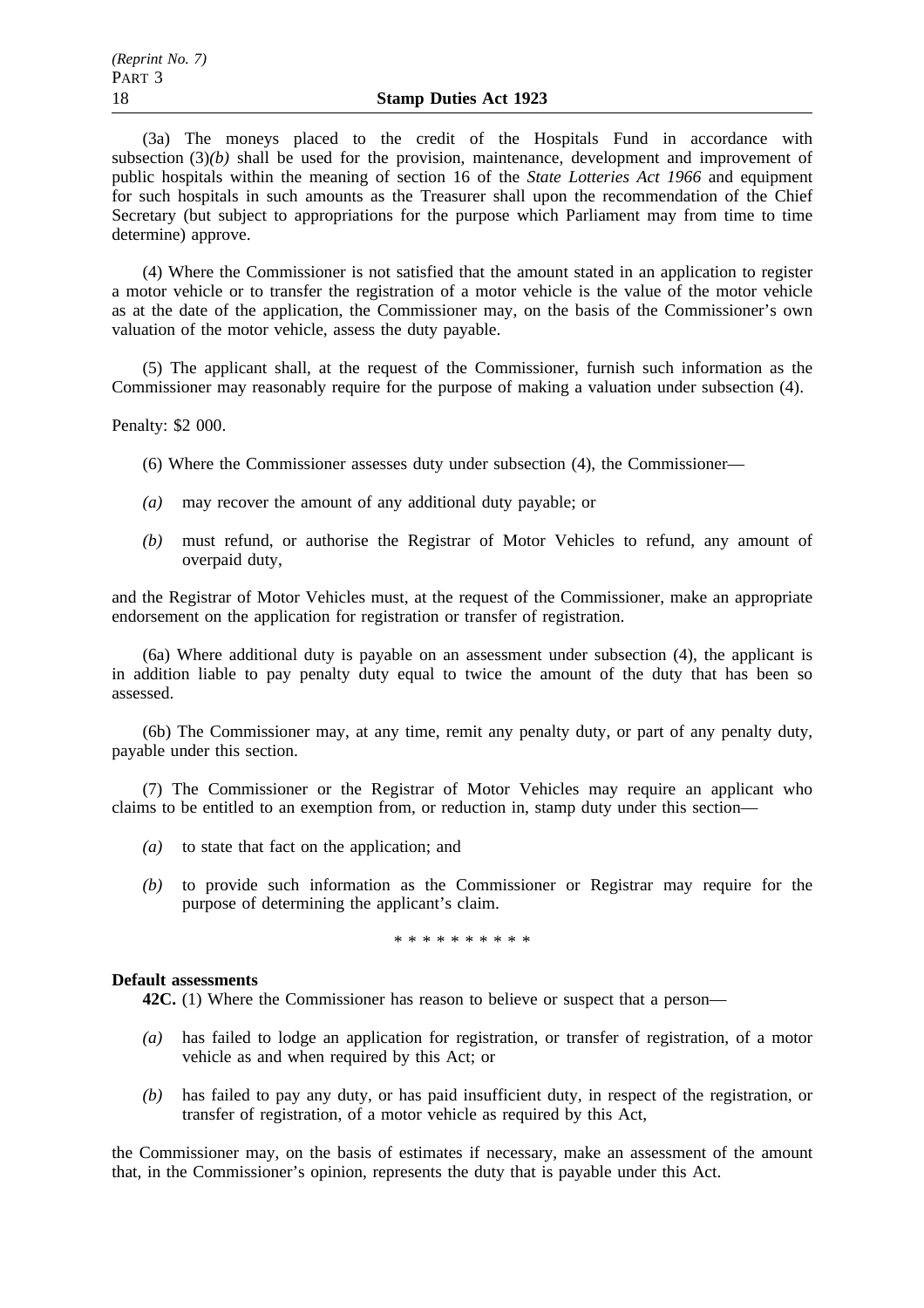- (2) Where the Commissioner makes an assessment under this section—
- *(a)* the Commissioner must cause notice in writing of the assessment to be served on any person who is in default; and
- *(b)* the person is, subject to any determination made on an objection or appeal under section 24, liable to pay any duty determined by the Commissioner under the assessment to be payable together with any further duty specified in the notice as being payable by way of penalty pursuant to subsection (4).

(3) A person liable to pay duty as a result of an assessment under this section who fails to pay the amount specified in the notice of assessment on or before the date specified in the notice is guilty of an offence.

Penalty: \$2 000 plus an amount equal to twice the amount of the Commissioner's assessment under subsection (1).

(4) Where a person is liable to pay duty by virtue of an assessment under this section, the person is in addition liable to pay penalty duty equal to twice the amount of duty that has been so assessed.

(5) The Commissioner may, at any time, remit any penalty duty, or part of any penalty duty, payable under this section.

### **Power to refund duty overpaid**

**42D.** (1) In any case where the Commissioner is satisfied that duty has been paid where no duty was payable, or that too much duty has been paid, upon an application to register a motor vehicle or upon an application to transfer the registration of a motor vehicle, the Commissioner may refund, or authorise the Registrar of Motor Vehicles to refund, to the applicant the duty or the excess of duty so paid, as the case may be.

(1a) Without limiting the effect of subsection (1), in any case where the Commissioner is satisfied that, before the expiration of three months after registration of a motor vehicle or of the transfer of registration of a motor vehicle that motor vehicle has been returned by the applicant to the person from whom the motor vehicle was acquired and accepted by that person, or that the registration or transfer of registration (as the case may be) was made in error, the Commissioner may refund, or authorise the Registrar of Motor Vehicles to refund, to the applicant the stamp duty paid in respect of the application in pursuance of which that motor vehicle was registered by the Registrar of Motor Vehicles or in respect of the application in pursuance of which the registration of that motor vehicle was transferred.

(2) The money required to make any refund authorised by section 42B or this section shall be paid out of the General Revenue of the State and this Act shall be sufficient authority without any other appropriation for any such payment.

### **Regulations**

**42E.** In addition to any power by any other section conferred on the Governor to make regulations as to any matter, the Governor may make any regulations which may be necessary or convenient for carrying out any of the provisions of sections 42A, 42B, 42D and this section or for better effecting the objects of those sections and in particular (without limiting the effect of this section) for prescribing exemptions additional to or in substitution for or repealing or varying any of the exemptions to the item in schedule 2 commencing "APPLICATION to Register a Motor Vehicle".

\*\*\*\*\*\*\*\*\*\*\*\*\*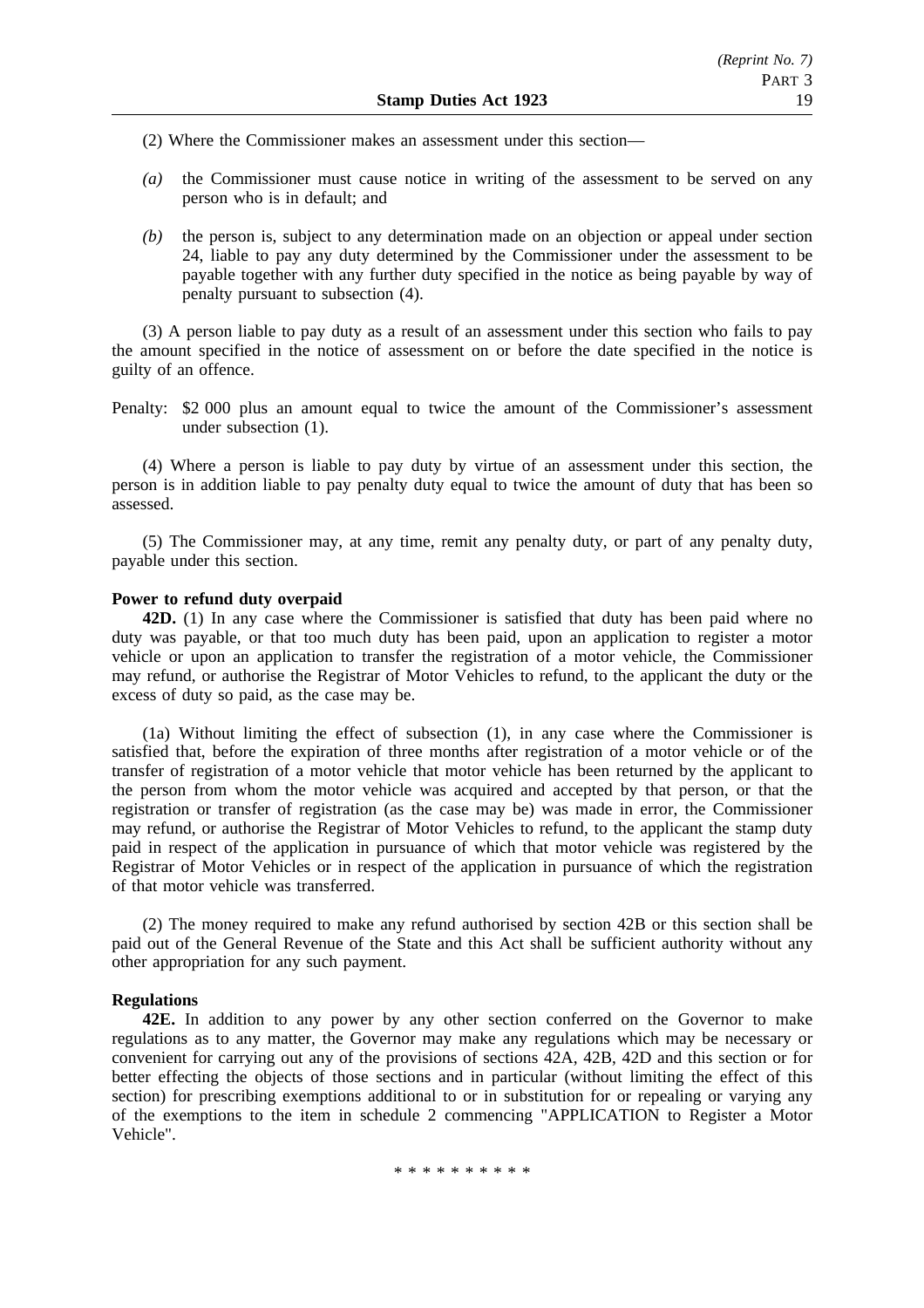*Bills of Exchange, Promissory Notes, Coupons and Interest Warrants*

#### **Interpretation**

**46.** In this Act—

"**bill of exchange**" means and includes—

- *(a)* any bill of exchange, draft, order, cheque, payment order and letter of credit, and any document or writing (except a bank note) entitling or purporting to entitle any person, whether named therein or not, to payment by any other person of, or to draw upon any other person for, any sum of money therein mentioned; and
- *(b)* any order for the payment of any sum of money by a bill of exchange or promissory note, or for the delivery of any bill of exchange or promissory note in satisfaction of any sum of money, or for the payment of any sum of money out of any particular fund which may or may not be available or upon any condition or contingency which may or may not be performed or happen; and
- *(c)* any order for the payment of any sum of money at any stated period, and also any order for the payment of any sum of money by any person at any time after the date thereof, sent or delivered by the person making the same to the person by whom the payment is to be made or to any person on his behalf;

"**payment order**" means a payment order within the meaning of Division I of Part VIII of the *Cheques and Payment Orders Act 1986* of the Commonwealth;

"**promissory note**" means and includes—

- *(a)* any document or writing (except a bank note) containing or importing a promise to pay any sum of money; and
- *(b)* any note promising the payment of any sum of money out of any particular fund which may or may not be available or upon any condition or contingency which may or may not be performed or happen.

## **Duty not to be chargeable after certain date**

**46A.** (1) Notwithstanding any other provisions of this Act, duty shall not be chargeable in respect of a bill of exchange (other than a cheque or payment order) or promissory note issued on or after the first day of January, 1984.

(2) Notwithstanding any other provisions of this Act, duty is not chargeable in respect of a cheque or payment order issued on or after a day to be fixed by proclamation.

## **Duty on bills, notes, etc., how denoted**

**47.** The duty on a bill of exchange (including a draft payable on demand), promissory note, coupon or interest warrant may be denoted by an adhesive stamp and, in the case of a bill of exchange or promissory note drawn or made out of South Australia, the duty shall be denoted by an adhesive stamp only.

#### **Stamping of bill of exchange where terms of bill are changed**

**47A.** (1) Where a bill of exchange has been accepted as payable otherwise than as drawn, the bill shall be deemed for the purposes of this Act to be a bill of exchange drawn as accepted.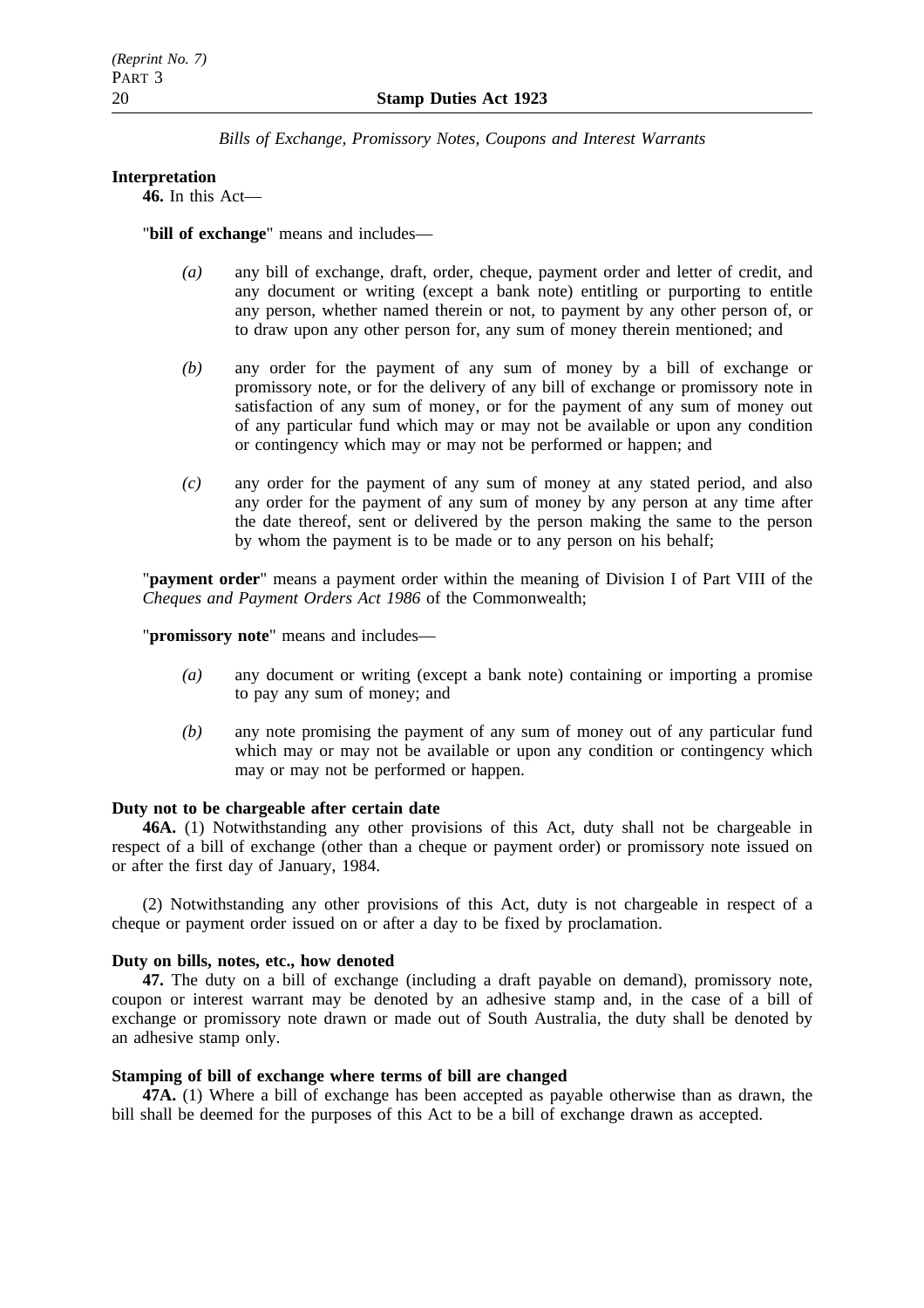(2) Where a bill of exchange has been endorsed and the endorsement prevents the endorsee as a holder of the bill from requiring payment as drawn, the bill shall be deemed for the purposes of this Act to be a bill of exchange drawn as endorsed.

(3) Where the drawer of a bill of exchange or any other person has expressly or by implication signified that the bill may be accepted otherwise than as drawn, the bill shall be deemed for the purposes of this Act to have been drawn as so signified.

(4) Where under any agreement express or implied a bill of exchange is to be paid otherwise than as drawn or accepted, the bill shall be deemed for the purposes of this Act to have been drawn or accepted, as the case may be, in accordance with the agreement.

(5) Where a bill of exchange becomes liable to *ad valorem* duty by the operation of any of the provisions of this section and has already been stamped with any *ad valorem* duty under this Act, the amount of *ad valorem* duty to which, but for this subsection, it would be liable is reduced by the amount of the *ad valorem* duty under this Act with which it has already been stamped.

\*\*\*\*\*\*\*\*\*\*

# **When bills, notes, etc., to be stamped**

**48.** (1) The adhesive stamp denoting the duty upon any bill of exchange, promissory note, coupon or interest warrant shall be cancelled by the person by whom the bill of exchange, promissory note, coupon or interest warrant is drawn, made or issued before he delivers it out of his hands, custody or power.

(2) In the case of a draft payable on demand, the stamp may be affixed and cancelled by the maker or holder thereof.

(3) If any bill of exchange for the payment of money on demand, or any coupon or interest warrant, chargeable only with duty of ten cents or less is presented for payment unstamped or insufficiently stamped, the person to whom it is so presented may affix thereto a proper adhesive stamp and may cancel it as if he had been the drawer of the bill or the issuer of the coupon or interest warrant and may, upon so doing, pay the sum mentioned in the bill, coupon or interest warrant and charge the duty or part thereof, as the case may be, in account against the person by whom the bill was drawn or the coupon or interest warrant was issued, or deduct the duty or part thereof from that sum, and the bill, coupon or interest warrant shall, so far as respects the duty, be deemed good and valid; but nothing in this subsection shall relieve any person from any penalty he may have incurred in relation to the bill, coupon or interest warrant.

(4) If any bill of exchange or promissory note, other than a bill of exchange or promissory note payable on demand, has not been stamped or has been insufficiently stamped, the holder may, within fourteen days from the date thereof, by paying the duty or the deficiency to the Commissioner, have the bill of exchange or promissory note duly stamped.

(5) Every holder of any unstamped bill of exchange, promissory note, coupon or interest warrant drawn or issued out of South Australia shall, before he presents it for payment or endorses, transfers or in any manner uses, negotiates or pays it, cause it to be duly stamped; but—

*(a)* if at the time when any such bill, note, coupon or interest warrant comes into the hands of any *bona fide* holder thereof there is affixed thereto an adhesive stamp appearing to be duly cancelled, the stamp shall, so far as it relates to the holder, be deemed to be duly cancelled, although it does not appear to be so affixed or cancelled by the proper person;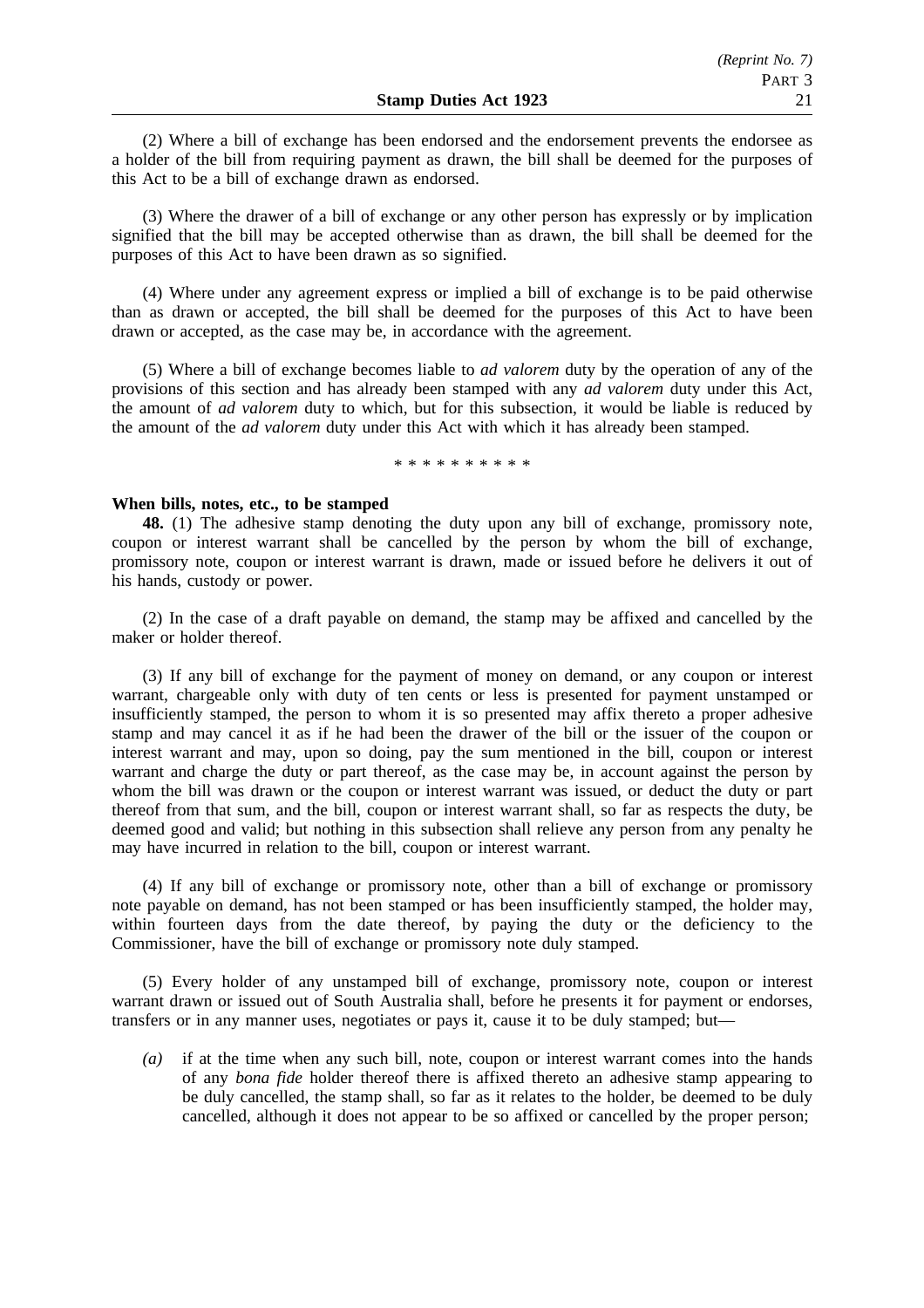*(b)* if at the time when any such bill, note, coupon or interest warrant comes into the hands of any *bona fide* holder thereof there is affixed thereto an adhesive stamp not duly cancelled, it shall be competent for the holder to cancel the stamp as if he were the person by whom it was affixed and, upon his so doing, the bill, note, coupon or interest warrant shall be deemed duly stamped and shall be as valid and available as if the stamp had been cancelled by the person by whom it was affixed,

but nothing in this subsection shall relieve any person from any penalty under this Act.

# **Licences for duty paid cheques and payment orders**

**48A.** (1) The Commissioner may, in his discretion, issue to a bank a licence enabling the bank to do either or both of the following;

- *(a)* to issue (whether within or outside South Australia) cheque forms having the words "STAMP DUTY PAID" printed on the cheque forms; or
- *(b)* to endorse on cheques drawn outside South Australia the words "STAMP DUTY PAID".
- (2) Every such licence—
- *(a)* shall be in such form and contain such terms, conditions, limitations and restrictions as the Commissioner thinks fit;
- *(b)* in particular shall contain such conditions as the Commissioner thinks proper with respect to the payment of duty, at the rate fixed in respect of cheques by this Act, which the bank holding the licence shall make to the Commissioner in respect of cheque forms issued or cheques endorsed by the bank pursuant to the licence;
- *(c)* shall be revocable at any time at the will of the Commissioner.

\*\*\*\*\*\*\*\*\*\* \*\*\*\*\*\*\*\*\*\*

(4) Any money due to the Commissioner by a bank in accordance with a licence issued under this section may be recovered by the Commissioner by action brought by him in any court having jurisdiction in common law actions up to the amount claimed.

(5) The power to make regulations conferred on the Governor by section 112 shall include power to make regulations with respect to the printing and control of cheque forms for use under this section, with respect to the endorsement of cheques under this section and generally with respect to licences and the duties of persons holding licences under this section.

(5a) Notwithstanding any other provision of this Act, but subject to subsection (5b), a cheque drawn on a form—

- *(a)* that was issued to a customer by a bank pursuant to a licence in force under this section; or
- *(b)* that was issued to a customer by a bank and impressed with a stamp for the amount of duty payable in respect of cheques at the time of stamping,

shall be deemed to be duly stamped, notwithstanding that the rate of duty payable in respect of cheques increased before the time at which the cheque was drawn.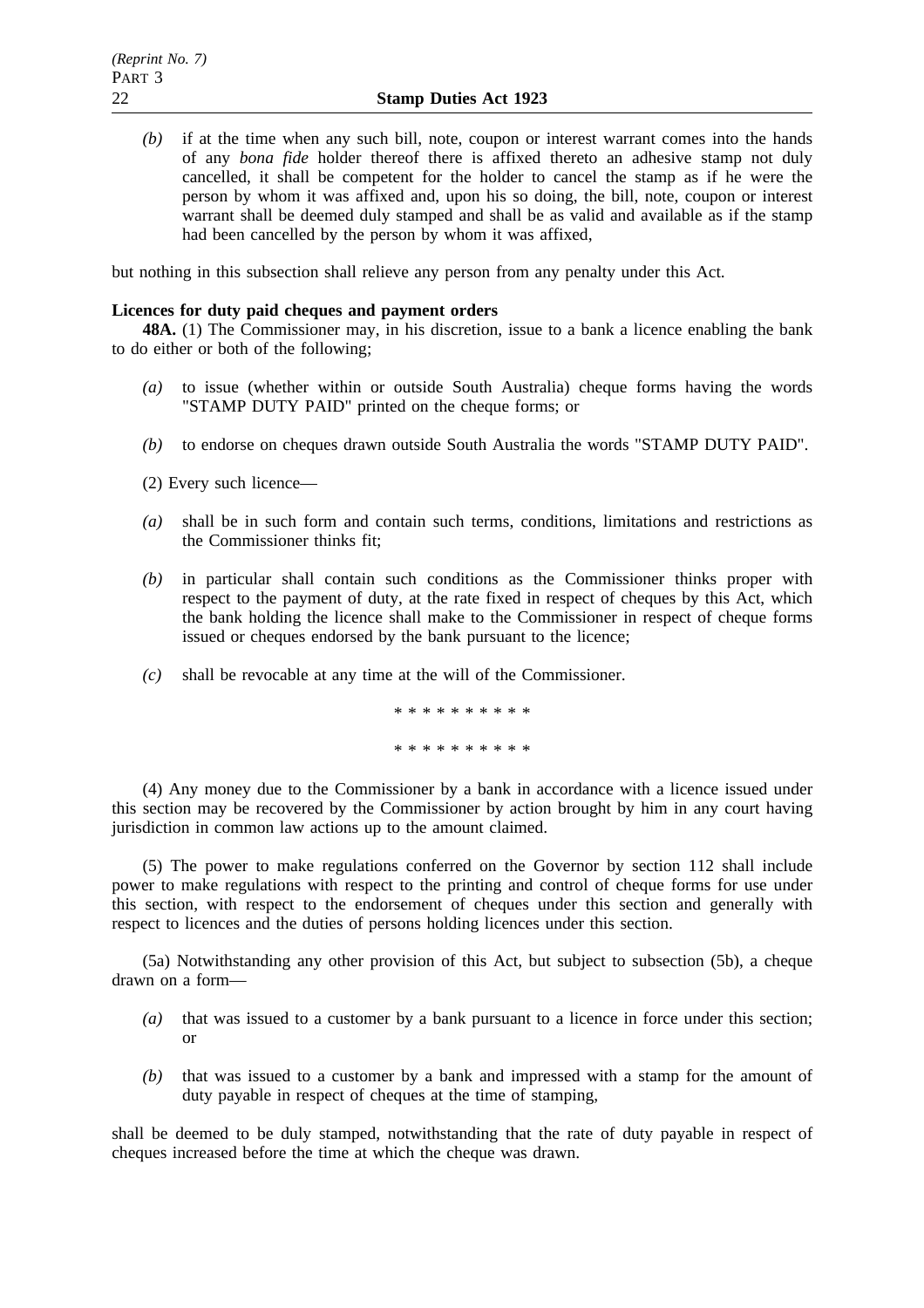(5b) Subsection (5a) does not apply to a cheque where—

- *(a)* the form on which the cheque was drawn was issued by a bank before the day specified for the purposes of this paragraph in a proclamation; and
- *(b)* the cheque was drawn after the day specified for the purposes of this paragraph in the proclamation, being a day not earlier than the thirtieth day after the publication of the proclamation.

(5c) A proclamation may be made for the purposes of subsection (5b) in relation to a particular increase in the rate of duty payable in respect of cheques and subsequent proclamations may be made for the purposes of that subsection in relation to subsequent increases in that rate of duty.

(5d) Where a proclamation referred to in subsection (5b) is made and, by virtue of the operation of the proclamation and that subsection, subsection (5a) does not apply to a cheque, the cheque shall be deemed to have been duly stamped if—

- *(a)* an adhesive stamp or impressed stamp is applied to the cheque, being a stamp for the amount of the increase in duty that became payable between the time of the issue of the form on which the cheque was drawn and the time at which the cheque was drawn; or
- *(b)* the Commissioner signifies, in writing, that he is satisfied that proper arrangements have been made with him for payment of the additional duty referred to in paragraph *(a)*.

(5e) Notwithstanding any other provision of this Act, a cheque drawn outside South Australia and endorsed with the words "STAMP DUTY PAID" pursuant to a licence under this section shall be deemed to be duly stamped.

(6) In this section—

"**bank**" means—

- *(a)* any bank carrying on the business of banking in the State, including any bank owned or carried on by the Crown in right of the Commonwealth or the State; and
- *(b)* any company or other corporation which holds money on current account on behalf of its customers or clients and pays such money on unconditional written orders payable on demand and addressed by the customers or clients to the company or corporation;

"**cheque**" includes any such unconditional written order as is mentioned in paragraph *(b)* of the definition of "**bank**" in this section.

- (7) This section also applies in relation to payment orders as if—
- *(a)* references to a bank were references to a non-bank financial institution within the meaning of the *Cheques and Payment Orders Act 1986* of the Commonwealth; and
- *(b)* references to a cheque were references to a payment order; and
- *(c)* references to a cheque form were references to a form for a payment order.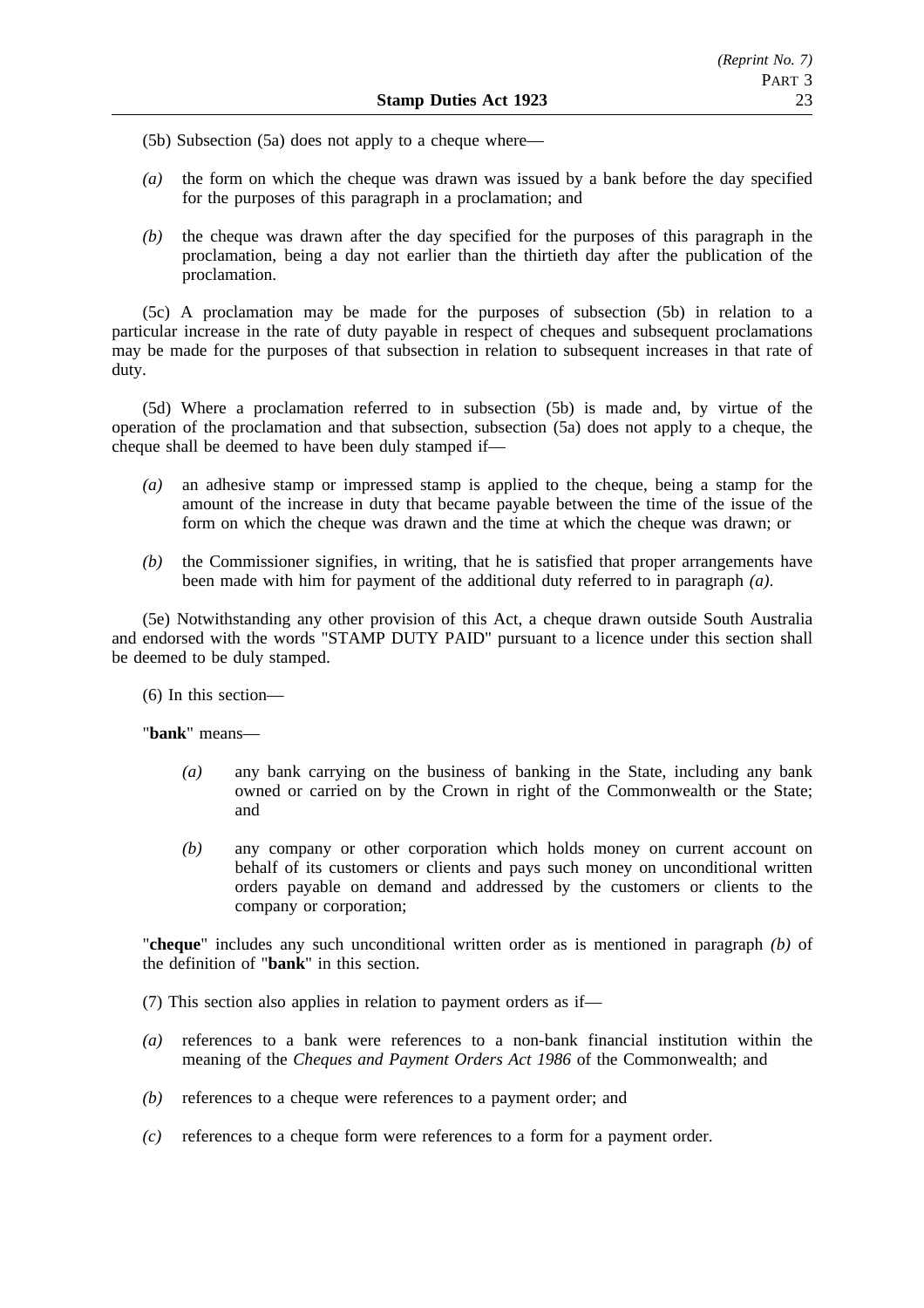#### **Penalty on taking unstamped bill or promissory note**

**49.** Any person who takes or receives from any other person any bill of exchange or promissory note not duly stamped, in payment or as a security or by purchase or otherwise, must cause it to be duly stamped.

Penalty: \$100.

#### **Where bill or note deemed to be drawn**

**50.** A bill of exchange or promissory note purporting to be drawn or made out of South Australia shall, for the purposes of this Act, be deemed to have been so drawn or made, although it may, in fact, have been drawn or made within South Australia.

### **Bills or notes issued unstamped**

**51.** (1) A person must not issue, endorse, transfer, use, negotiate, present for payment or pay any bill of exchange, promissory note, coupon or interest warrant chargeable with duty unless it has been duly stamped.

Penalty: \$100.

(2) Any person who takes or receives from any other person any bill of exchange, promissory note, coupon or interest warrant not duly stamped, in payment, as a security, by purchase or otherwise, shall not be entitled to recover thereon, or to make it available for any purpose, until it is duly stamped.

### **Bills in sets**

**52.** When a bill of exchange is drawn in a set, according to the custom of merchants, and one of the set is duly stamped, the other or others of the set shall, unless issued or in some manner negotiated apart from the duly stamped bill, be exempt from duty and, upon proof of the loss or destruction of a duly stamped bill forming one of a set, any other bill of the set which has not been issued or in any manner negotiated apart from the lost or destroyed bill may, although unstamped, be admitted in evidence to prove the contents of the lost or destroyed bill.

\*\*\*\*\*\*\*\*\*\*

\*\*\*\*\*\*\*\*\*\*

*Duty on Transactions on Branch Registers*

### **Returns to be lodged by companies**

**59B.** (1) In this section—

"**exempt entry**" means—

- *(a)* an entry made in a prescribed register; or
- *(b)* an entry made in a register to give effect to a document which is a sufficient transfer of marketable securities under Part 7.13 of the *Corporations Law* or the corresponding provision of a corresponding law of a proclaimed State or Territory of the Commonwealth and which is deemed, under section 90E(3), to be duly stamped;

"**prescribed register**" means a register kept at a place which is within South Australia or a proclaimed State or Territory of the Commonwealth or within any other proclaimed country.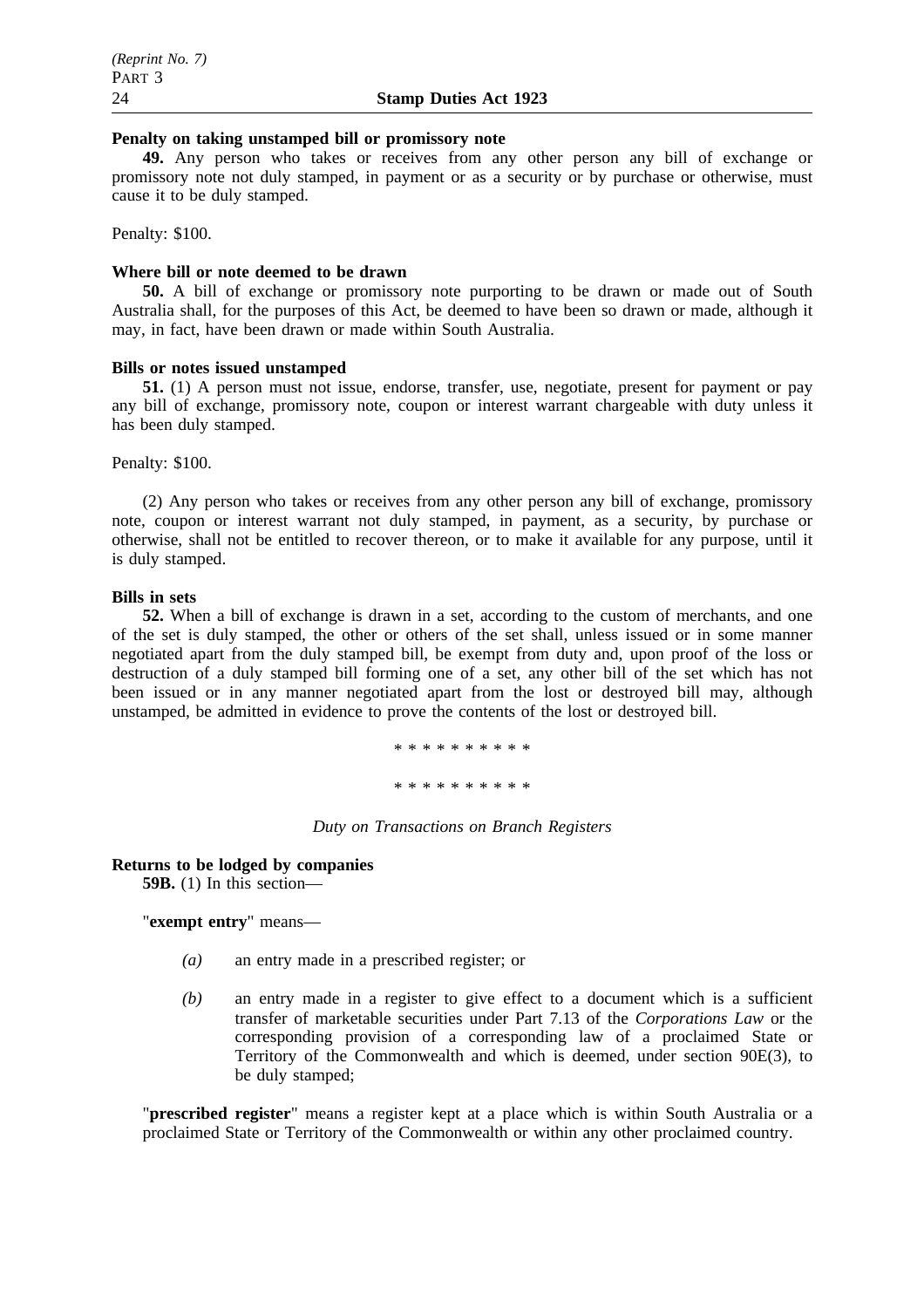(2) The Governor may, by proclamation, declare a State or Territory of the Commonwealth or any country to be a proclaimed State, Territory or country for the purposes of this section and may, by subsequent proclamation, vary or revoke any such proclamation.

(3) A company must, not later than the fourteenth day of each month, lodge with the Commissioner in such manner and form as the Commissioner may require a return setting out—

- *(a)* if the principal register of the company is in South Australia—particulars of all entries in a register of the company (other than exempt entries) copies of which have been received by the company during the preceding calendar month under section 214(7) of the *Corporations Law*;
- *(b)* if the principal register of the company is not in South Australia—particulars of all entries in a register of the company (other than exempt entries) relating to a transfer of shares executed or registered outside South Australia during the preceding calendar month.

(4) A company that is required to lodge a return under subsection (3) shall furnish the Commissioner with such other evidence and information as he may in any case require to enable him to verify the correctness of the duty paid on the return.

(5) Every such return shall be liable to the same duty as would, in aggregate, have been payable if the transfers to which the entries relate were transfers executed in South Australia of shares on a register situated in South Australia.

(5a) Where duty has already been paid under this Act on a transfer with respect to which a return has been lodged under this section, an amount equal to the amount of duty already paid on the transfer will not be chargeable on the return.

(6) The duty chargeable on a return lodged in accordance with this section shall be payable by the company that lodges the return under subsection (3) on the lodging of the return and shall be denoted by cash register imprint on the receipt issued therefor.

(7) A payment by a company of duty under this section shall be deemed to be a payment on behalf of the parties to whom the entries in the return relate and the amount of duty attributable to any entry may be deducted by the company from any money payable by the company to any such party or recovered by suit or action from any such party as a debt.

(8) Where the Commissioner has reason to believe or suspect that a company has contravened or failed to comply with a requirement of this section, the Commissioner may, on the basis of estimates if necessary, make an assessment of the amount that, in the Commissioner's opinion, represents unpaid duty.

(8a) Where the Commissioner makes an assessment under subsection (8)—

- *(a)* the Commissioner must cause notice in writing of the assessment to be served on the company which is in default; and
- *(b)* the company is liable to pay any duty determined by the Commissioner under the assessment to be payable together with any further duty specified in the notice as being payable by way of penalty pursuant to subsection (8c).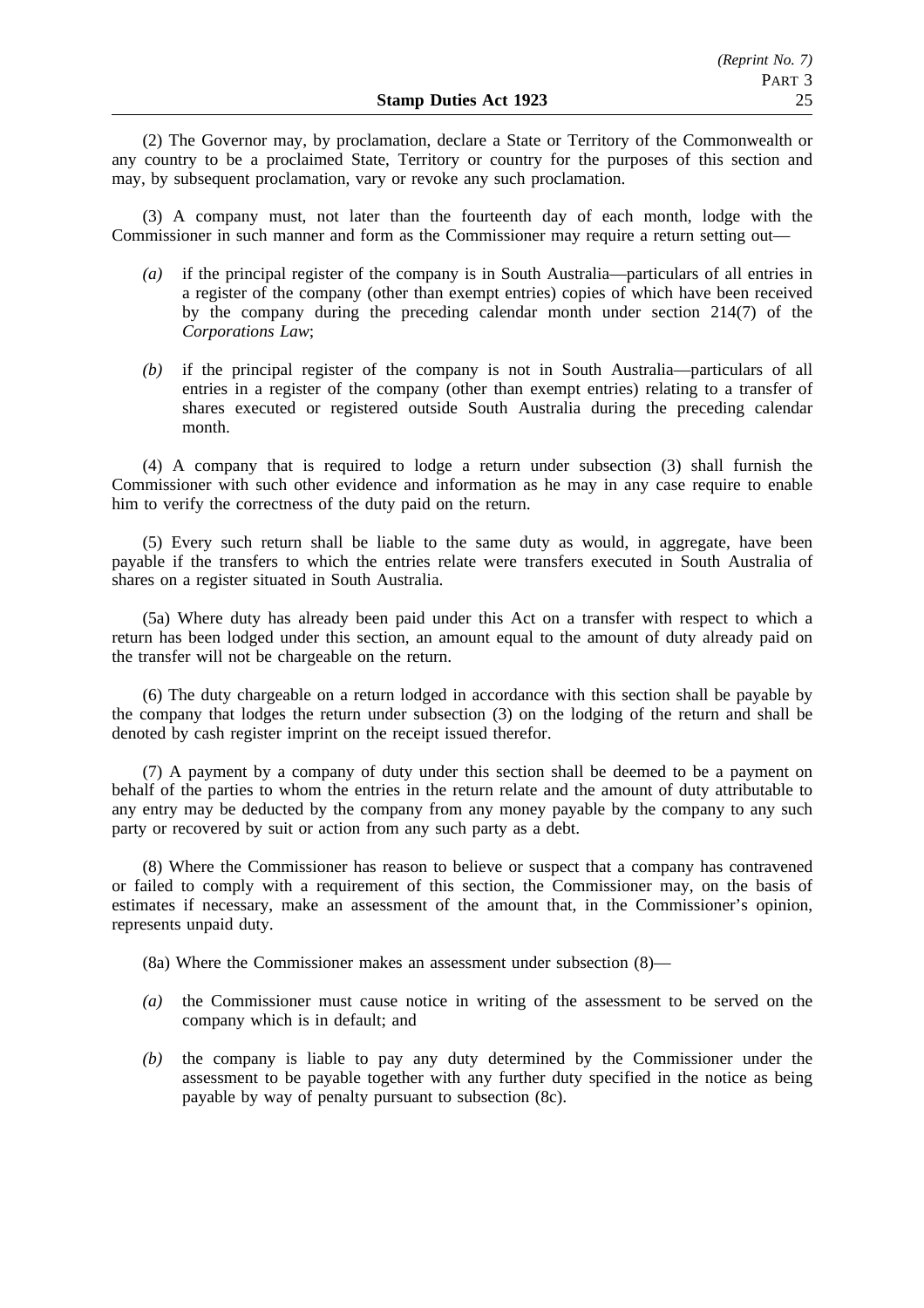(8b) A company liable to pay duty as a result of an assessment under subsection (8) which fails to pay the amount specified in the notice of assessment on or before the date specified in the notice is guilty of an offence.

Penalty: \$2 000 plus an amount equal to twice the amount of the Commissioner's assessment under subsection (8).

(8c) Where a company is liable to pay duty by virtue of an assessment under subsection (8), the company is in addition liable to pay penalty duty equal to twice the amount of the duty that has been so assessed.

(9) The Commissioner may, at any time, remit any penalty duty, or part of any penalty duty, payable under this section.

(10) A company shall at all reasonable times permit the Commissioner or any inspector or other officer authorised by him to enter on premises to inspect and take copies of papers, records and documents for, or relating to, the entries made in a branch register.

(11) A company or any director or employee of a company who fails or refuses to comply with any of the provisions of subsection (10) shall be guilty of an offence and liable to a penalty not exceeding five hundred dollars.

### *Conveyances and Conveyances on Sale*

## **Interpretation**

**60.** In this Act—

"**conveyance**" includes—

- *(a)* every conveyance, assignment, transfer or declaration of trust and every application under the *Real Property Act 1886*; and
- *(b)* every decree or order of any court, judge or commissioner; and
- *(c)* every other application or request of any kind; and
- *(d)* every other assurance or instrument of any kind,

by which or by virtue of which or by the operation of which, whether upon registration or otherwise, or by the issue of a certificate of title in pursuance of which, any real or personal property or any estate or interest in any such property is assured to, or vested in, any person, and also includes a surrender to the Crown of any lease or other interest in land, in order that the Crown may grant to a person other than the surrenderor a lease of, or other interest in, the same land or any part thereof; and "**to convey**" has a meaning coextensive with the meaning of "**conveyance**", as extended by this section;

"**conveyance on sale**" includes—

- *(a)* every conveyance, assignment, transfer or application under the *Real Property Act 1886*; and
- *(b)* every decree or order of any court, judge or commissioner; and
- *(c)* every other application or request of any kind; and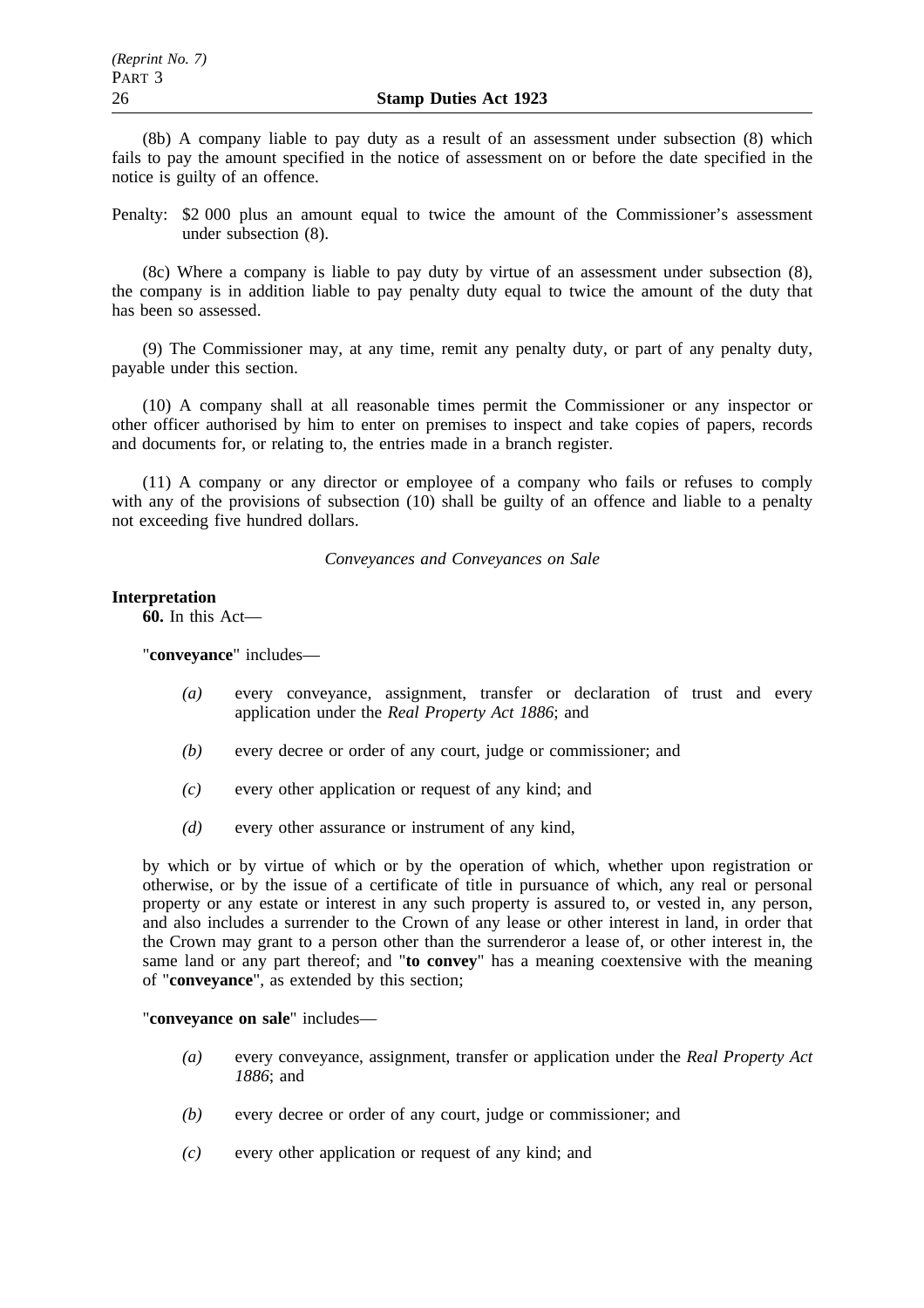*(d)* every other assurance or instrument,

by which or by virtue of which any real or personal property, upon the sale thereof, is legally or equitably transferred to, or vested in, the purchaser or any other person on his behalf or by his direction, and also includes—

- *(e)* every application for a foreclosure order under the *Real Property Act 1886*; and
- *(f)* every lease for which any consideration other than the rent reserved may be paid or agreed to be paid (but only so far as such consideration is concerned).

### **Value of property conveyed or transferred**

**60A.** (1) Subject to subsection (2), a reference in this Act (other than in Part 4) to the value of property conveyed or transferred is a reference to the market value of the property—

- *(a)* in the case of a conveyance on sale—as at the date of the sale; or
- *(b)* in any other case—as at the date of the conveyance,

assuming, in either case, that the property had, at that date, been free from any encumbrances.

(2) In the case of a conveyance on sale, the Commissioner may treat the consideration for the sale as being the value of the property conveyed or transferred unless it appears to the Commissioner that the consideration may be less than the value of the property as referred to in subsection  $(1)$ .

(3) Where no evidence of the value of property conveyed or transferred, or comprising or forming part of the consideration for a conveyance, is furnished to the Commissioner, or the evidence so furnished is, in his opinion, unsatisfactory, the Commissioner may cause a valuation of the property to be made by some person appointed by him and may assess the duty payable by reference to that valuation.

(4) The Commissioner may, having regard to the merits of the case, charge the whole or a part of the expenses of, or incidental to, the making of a valuation pursuant to subsection (3) to the person liable to pay the duty and may recover the amount so charged from him as a debt due to the Crown.

 $(5)$  In subsection  $(1)$ —

"**encumbrance**" does not include a prescribed encumbrance or an encumbrance of a prescribed kind.

### **Refund of duty where transaction is rescinded or annulled**

**60B.** (1) Where a party to an instrument of a kind that is registrable under the *Real Property Act 1886* satisfies the Commissioner, upon application made to him not later than one year after execution of the instrument—

- *(a)* that he has paid duty upon the instrument; and
- *(b)* that the transaction in respect of which the instrument was executed has been frustrated or avoided or has miscarried through failure of a party to comply with a condition,

the applicant shall be deemed to be possessed of stamped material rendered useless by being inadvertently spoiled within the meaning of section 106, and the provisions of that section shall apply accordingly.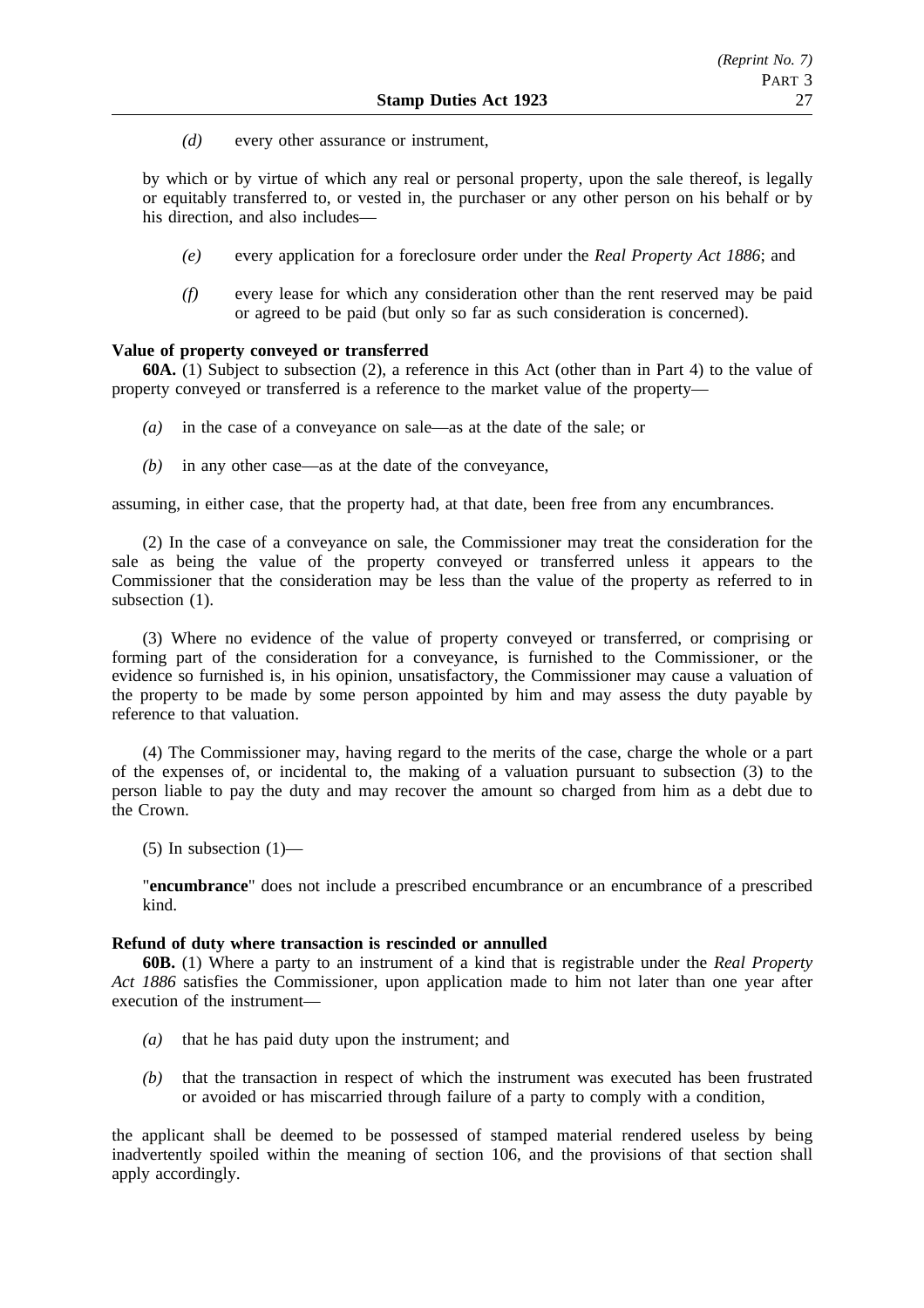(2) This section does not apply in respect of an instrument executed before the commencement of the *Stamp Duties Act Amendment Act 1975*.

#### **Method or estimating value of consideration where consideration consists of shares**

**61.** Where the consideration or part of the consideration for a conveyance chargeable with *ad valorem* duty consists of shares or debentures to be issued by a company, or a contract to issue such shares or debentures, the market value of the shares or debentures shall be taken as the value of the consideration or part.

> \*\*\*\*\*\*\*\*\*\* \*\*\*\*\*\*\*\*\*\*

#### **Consideration in case of lease**

**64.** In the case of a lease for which any consideration other than the rent reserved may be paid or agreed to be paid, the amount of the other consideration shall be deemed the consideration for the conveyance on sale.

#### **Where consideration consists of real or personal property**

**65.** Where the consideration or any part of the consideration for a conveyance on sale consists of any real or personal property other than money, the market value of the real or personal property at the date of the sale shall be taken as the value of the consideration or part of the consideration.

#### **Where consideration is payable in instalments**

**66.** Where the consideration or any part of the consideration for a conveyance on sale consists of money payable periodically for a definite period, so that the total amount to be paid can be previously ascertained, the total amount shall be taken as the consideration or part of the consideration.



#### **Computation of duty where instruments are interrelated**

**67.** (1) Subject to subsection (2), this section applies to the following instruments:

- *(a)* a conveyance on sale; or
- *(b)* a conveyance operating as a voluntary disposition *inter vivos*; or
- *(c)* an instrument chargeable with duty as if it were a conveyance (including a statement under section 71E).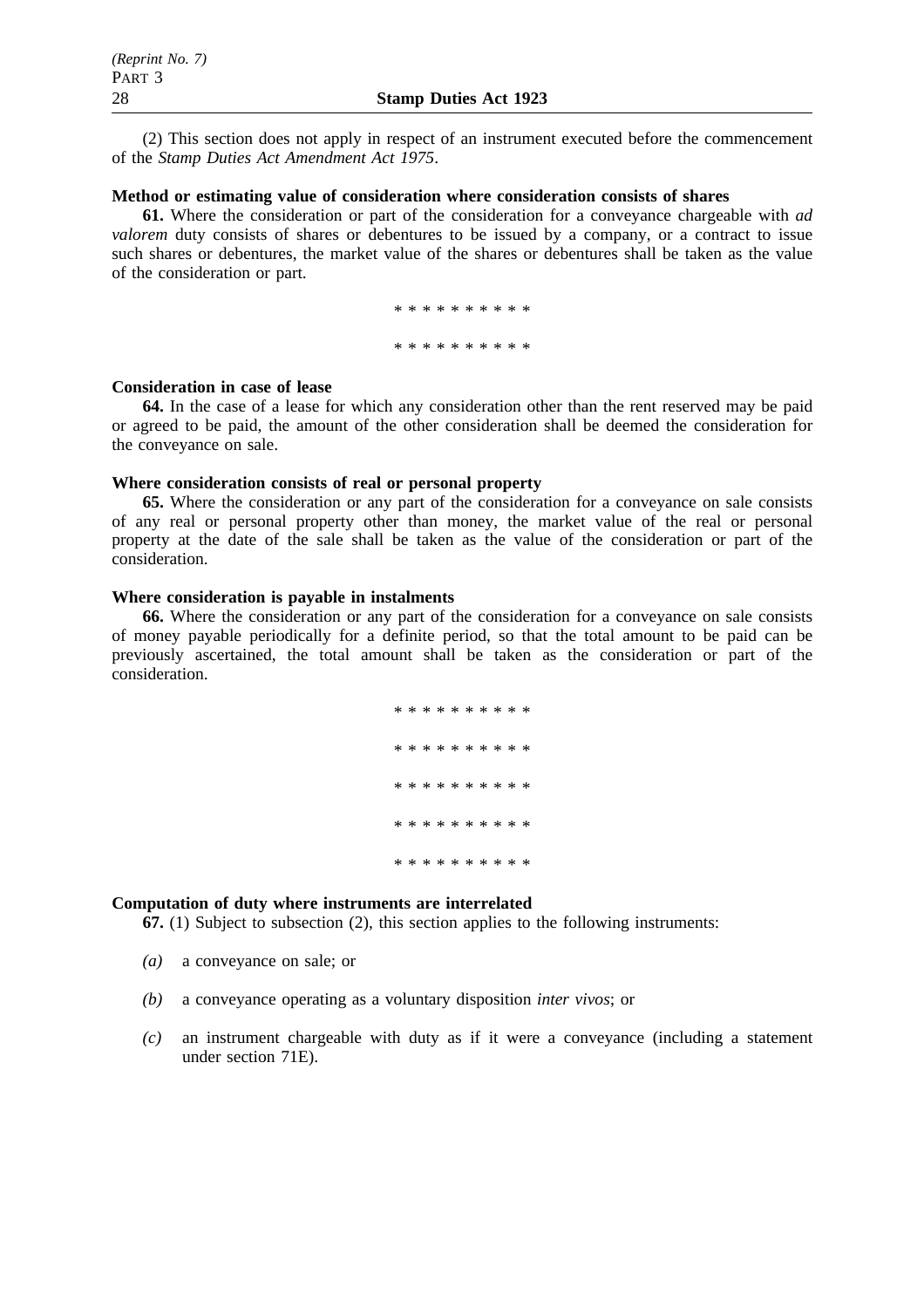- (2) This section does not apply to the following instruments:
- *(a)* a conveyance that relates to property that is being conveyed in separate parcels to different persons by separate conveyances where the Commissioner is satisfied that no arrangement or understanding exists between the persons under which the parcels of property conveyed are to be used otherwise than separately and independently from each other;
- *(b)* a conveyance of stock, implements or other chattels in a case where section 31A applies;
- *(c)* a conveyance on sale of any marketable security;
- *(d)* an instrument excluded from the operation of this section by the regulations.
- (3) Where two or more instruments to which this section applies—
- *(a)* arise from a single contract of sale; or
- *(b)* together form, or arise from, substantially one transaction or one series of transactions,

the instruments are chargeable with *ad valorem* duty calculated on the sum of the amounts by reference to which *ad valorem* duty on each of the instruments would, but for this subsection, have been calculated, and that duty will be apportioned to the various instruments as determined by the Commissioner.

(4) Where by instruments that have been, or appear to have been, executed within 12 months of each other a person conveys property or interests in property to the same person (whether that person takes alone or with the same or different persons), it will be presumed, unless the Commissioner is satisfied to the contrary, that the instruments form one transaction or one series of transactions.

(5) A person who executes, or is otherwise engaged or concerned in the preparation or certification of, an instrument chargeable with duty under subsection (3) and who, upon submission of the instrument to the Commissioner for stamping, fails to disclose the total consideration (if any) given and the whole of the property included in the transaction or series of transactions in connection with which the instrument is executed, is guilty of an offence.

Penalty: \$5 000.

(6) It is a defence to a charge under subsection (5) to prove that the defendant did not know and could not reasonably have been expected to know the matters required to be disclosed by that subsection.

(7) This section does not operate to reduce the duty payable on an instrument.

(8) In this section—

"**interest**" includes a potential beneficial interest as defined in section 71(15).

# **Duty in certain cases 68.** \*\*\*\*\*\*\*\*\*\*\*

\*\*\*\*\*\*\*\*\*\*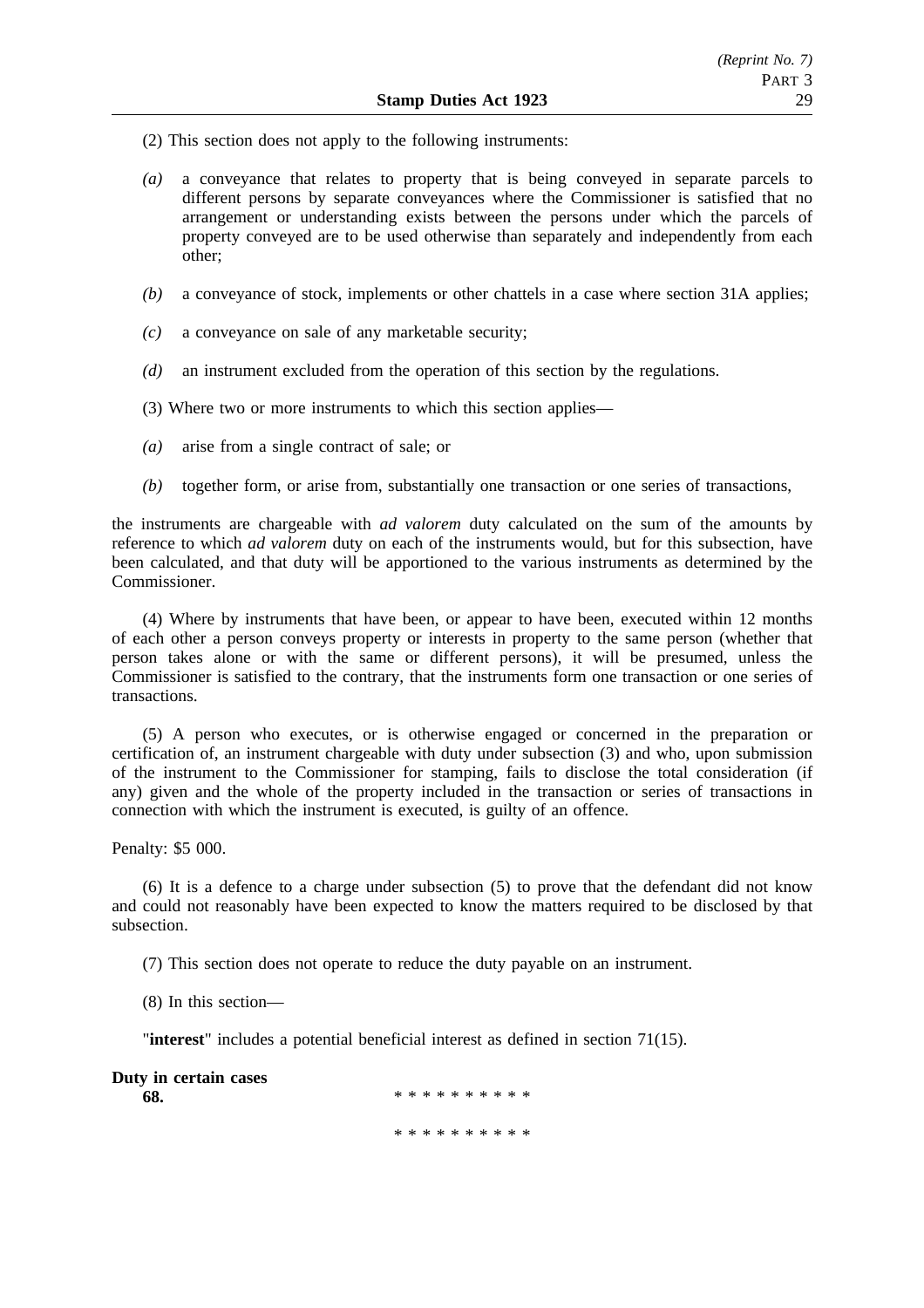(3) Where a person, having contracted for the purchase of any property but not having obtained a conveyance, contracts to sell it to any other person and the property is in consequence conveyed immediately to the subpurchaser, the conveyance shall be chargeable with *ad valorem* duty as a conveyance for the consideration for the sale to the original purchaser and also as a conveyance for the consideration for the sale by the original purchaser to the subpurchaser, in the same manner as if the considerations were specified in separate instruments.

(4) Where a person, having contracted for the purchase of any property but not having obtained a conveyance, contracts to sell the whole or any part or parts thereof to any other person and the property is in consequence conveyed by the original seller to different persons in parts or parcels, the conveyance of each part or parcel shall be chargeable with *ad valorem* duty as a conveyance for the consideration for the sale to the original purchaser and also as a conveyance for the consideration for the sale by the original purchaser to the subpurchaser, in the same manner as if the considerations were specified in separate instruments. The consideration for the sale to the original purchaser in respect of each part or parcel shall, for the purposes of this subsection, be ascertained by determining the ratio which the value of the part or parcel in question bears to the value of the whole property and shall be specified in the instrument of conveyance.

(5) Where a subpurchaser takes an actual conveyance of the interest of the person immediately selling to him, which is chargeable with *ad valorem* duty as a conveyance for the consideration moving from him and is duly stamped accordingly, any conveyance to be afterwards made to him of the same property by the original seller shall be chargeable with *ad valorem* duty as a conveyance for the consideration for the sale to the original purchaser.

\*\*\*\*\*\*\*\*\*\*

### **Evasion of duty**

**70.** (1) Subject to subsection (2), an instrument executed in order, either directly or indirectly, to avoid or evade the payment of the duty payable upon a conveyance on sale is void.

(2) Where a third party relying in good faith on an instrument that is void by virtue of subsection (1) purports to acquire an interest in property subject to the instrument, the instrument shall, for the purposes of that transaction, be treated as valid, provided that it is duly stamped as a conveyance on sale.

## **Instruments chargeable as conveyances operating as voluntary dispositions** *inter vivos*

**71.** (1) The value for the purposes of this Act of the property conveyed by any conveyance operating as a voluntary disposition *inter vivos* shall be declared in the conveyance.

(2) Notwithstanding anything in section 23, the Commissioner may be required to express his opinion under that section on any conveyance operating as a voluntary disposition *inter vivos*, and no such conveyance shall be deemed to be duly stamped unless the Commissioner has expressed his opinion thereon in accordance with that section.

(3) For the purposes of this Act, the following instruments shall, subject to this section, be deemed to be conveyances operating as voluntary dispositions *inter vivos*:

- *(a)* an instrument to which subsection (4) applies effecting or acknowledging, evidencing or recording, any of the following transactions:
	- (i) a transfer of property to a person who takes as trustee; or
	- (ii) a declaration of trust; or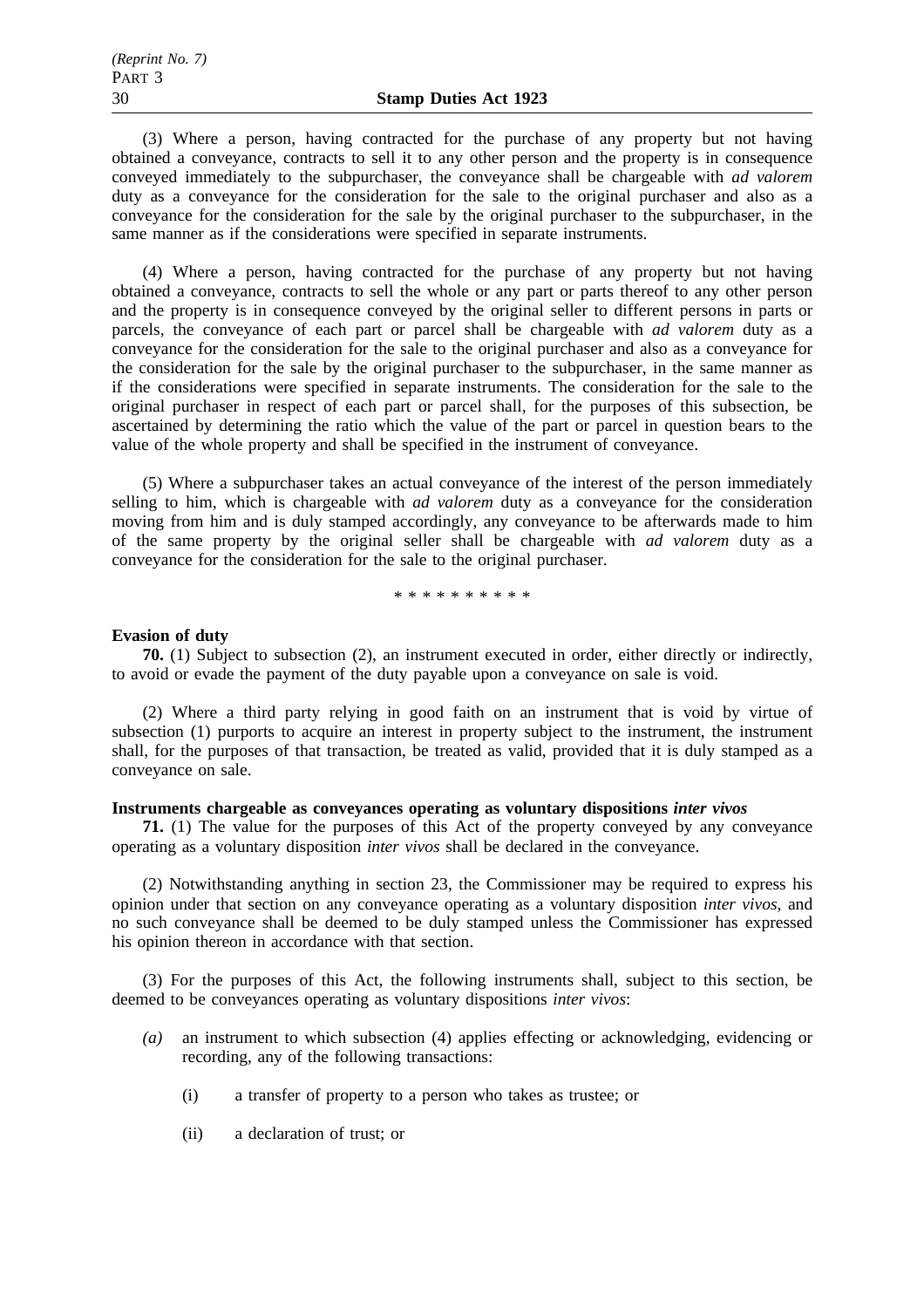(iii) a transfer of a beneficial interest in property subject to a trust or a potential beneficial interest in, or in relation to, property subject to a discretionary trust,

whether or not any consideration is given for the transaction; or

*(b)* an instrument to which paragraph *(a)* does not apply, being a conveyance that is not chargeable with duty as a conveyance on sale.

(4) This subsection applies to any instrument that relates to land, a marketable security or a unit under a unit trust scheme, or an interest or potential beneficial interest in land, a marketable security or a unit under a unit trust scheme.

(4a) A reference in subsection (4) to a unit trust scheme does not include an arrangement made by a deed approved for the purposes of Division 5 of Part 7.12 of the *Corporations Law* or the corresponding provisions of a law in force in another State or a Territory.

(5) Subject to subsection (6), an instrument effecting or acknowledging, evidencing or recording, any of the following transactions shall be deemed not to be a conveyance operating as a voluntary disposition *inter vivos*:

- *(a)* a transfer of property for nominal consideration for the purpose of securing the repayment of an advance or loan, not being land subject to the provisions of the *Real Property Act 1886*;
- *(b)* a transfer *in specie* of property of a company in liquidation made by the liquidator to a shareholder of the company;
- *(c)* a transfer of any marketable security issued by a public company to a person who takes as trustee, where—
	- (i) the beneficial interest in the property is, upon the transfer, vested in the transferor; and
	- (ii) the transfer is not in pursuance of a sale;
- *(d)* a transfer of property for the purpose of effectuating the retirement of a trustee or the appointment of a new trustee, where the Commissioner is satisfied that the transfer is not part of a scheme for conferring a benefit, in relation to the trust property, upon the new trustee or any other person, whether as a beneficiary or otherwise, to the detriment of the beneficial interest or potential beneficial interest of any person;
- *(e)* a transfer of property to a person who has a beneficial interest in the property by virtue of an instrument that is duly stamped, where—
	- (i) the beneficial interest arises under a trust of which the transferor is a trustee; and
	- (ii) (A) the transferor or some other trustee or trustees of the trust obtained his, her or their interest in the property under one of the other paragraphs of this subsection (except paragraph *(d)*); or
		- (B) the transferor or some other trustee or trustees of the trust obtained his, her or their interest in the property by virtue of an instrument duly stamped with *ad valorem* duty;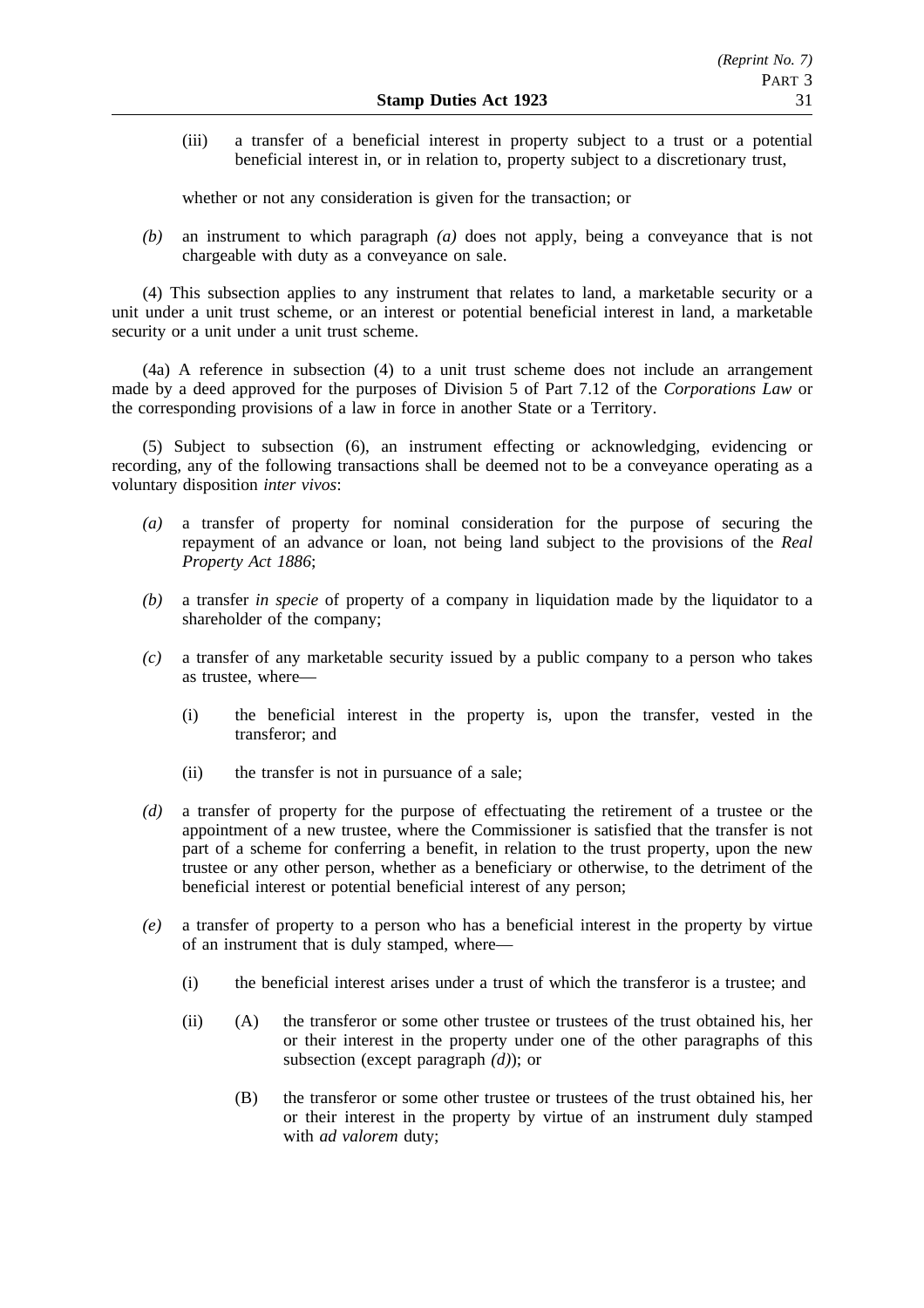- *(f)* a transfer to a natural person who is an object of a discretionary trust of property or a beneficial interest in property subject to the discretionary trust, where—
	- (i) the discretionary trust was created by an instrument that is duly stamped; and
	- (ii) the Commissioner is satisfied that the discretionary trust was created wholly or principally for the benefit of that person or a family group of which that person is a member;
- *(g)* a transfer of a potential beneficial interest in property subject to a discretionary trust, where—
	- (i) the discretionary trust was created by an instrument that is duly stamped wholly or principally for the benefit of a family group; and
	- (ii) the transfer is made by one member of the family group to another member of the family group, or by a member of the family group by way of surrender or renunciation of the potential beneficial interest and another member of the family group is to continue as an object or beneficiary under the trust;
- *(h)* a transfer to or by a person in his capacity as the personal representative of a deceased person or the trustee of the estate of a deceased person, being a transfer made in pursuance of the provisions of the will of the deceased person or the laws of intestacy and not being a transfer in pursuance of a sale;
- *(i)* any variation of the terms of a trust, where the trust was created by an instrument that is duly stamped and the variation does not involve the creation or variation of any beneficial interest or potential beneficial interest in property subject to the trust;
- *(j)* a voluntary disposition of property that is wholly for charitable or religious purposes;
- *(k)* a transfer of a prescribed class.

(6) Subsection (5) does not apply in relation to a transfer of property or a beneficial interest in property to a person who has, prior to the transfer, a beneficial interest or potential beneficial interest in the property but who takes the property or interest transferred to him as trustee under a further trust.

(7) For the purposes of subsection  $(5)(e)$ , a person who is an object of a discretionary trust by virtue of an instrument that is duly stamped shall not be regarded as having a beneficial interest in the trust property by virtue of an instrument that is duly stamped unless that person has been appointed to be a beneficiary under the discretionary trust by a further instrument that is duly stamped.

(8) A conveyance operating as a voluntary disposition *inter vivos* that transfers a potential beneficial interest in, or in relation to, property subject to a discretionary trust shall, subject to this Act, be chargeable with duty as if it transferred the beneficial interest in the property that the transferee would have if the discretion under the discretionary trust were so exercised as to confer upon him the greatest benefit in relation to that property that can be conferred upon him under the discretionary trust.

(9) An instrument that acknowledges, evidences or records a transaction of a kind referred to in subsection  $(3)(a)$  (not being a copy within the meaning of section 19A that is duly stamped) shall, for the purposes of this Act, be deemed to have effected the transaction and to have been executed by the parties to the transaction at the same time as the transaction took place.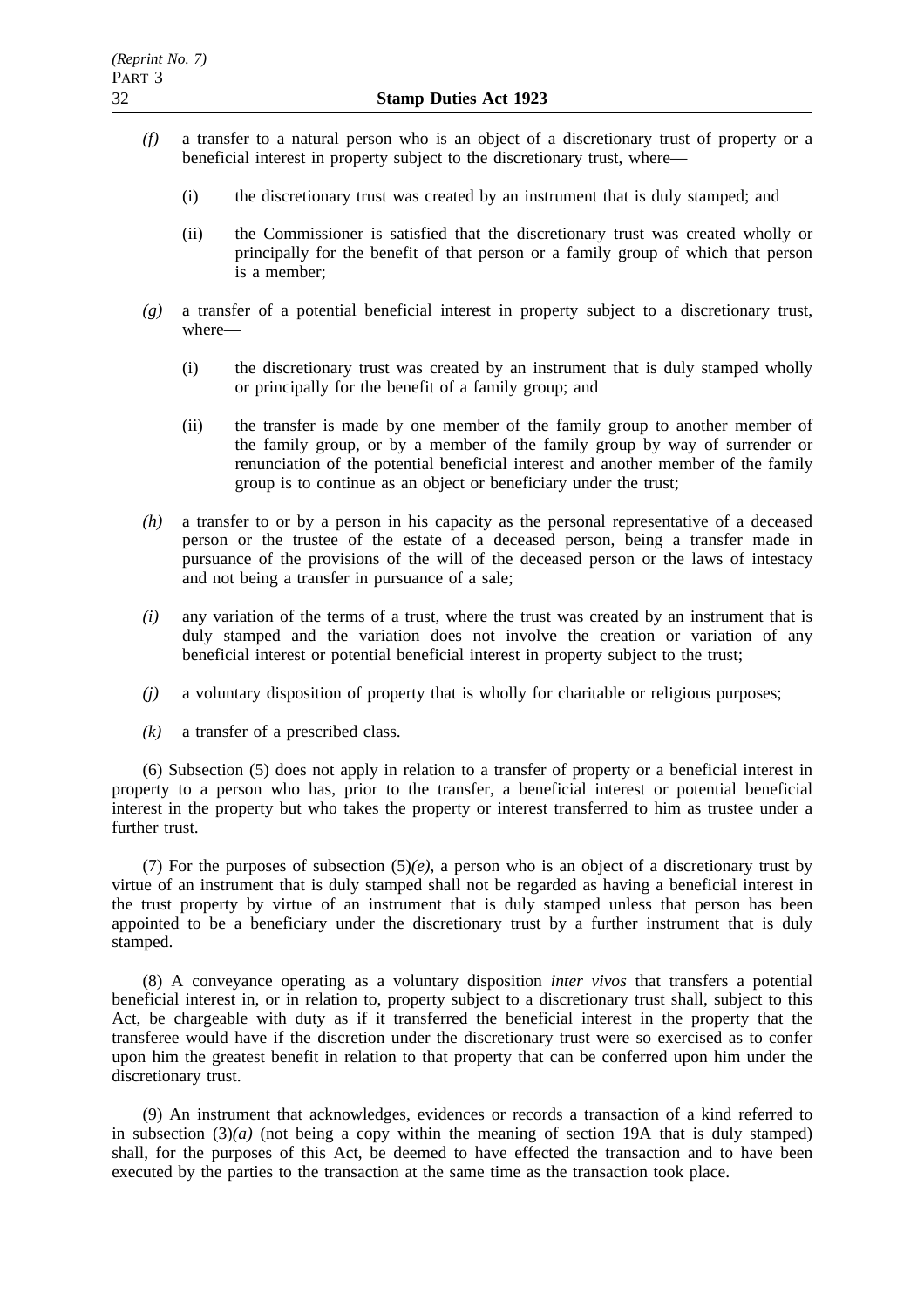(10) For the purposes of this Act, in determining the value of property transferred by a conveyance operating as a voluntary disposition *inter vivos*, no regard shall be had to the fact that the person to whom the property is transferred takes or is to hold the property subject to a trust or has a beneficial interest in the property.

(11) Notwithstanding any other provisions of this Act but subject to subsection (11a), the rate of duty chargeable in respect of a conveyance operating as a voluntary disposition *inter vivos* of a marketable security shall, if that conveyance is made in pursuance of sale, be the rate fixed by schedule 2 in respect of a conveyance or transfer on sale of a marketable security or, as the case may require, in respect of a return lodged pursuant to section 90D.

(11a) Subsection (11) does not apply in relation to a statement under Part 4.

(12) Where an instrument of a kind referred to in subsection  $(3)(a)$  is duly stamped under this Act, the Commissioner shall, upon application and production of that instrument, stamp any other instrument of a kind referred to in subsection  $(3)(a)$  that he is satisfied relates to the same transaction with a particular stamp denoting that it is duly stamped.

(13) Without limiting the generality of subsection (12), where an instrument that is duly stamped transfers or creates, or acknowledges, evidences or records, the transfer or creation of any property or interest in property and the person to or in whom the property or interest in property is transferred or vested takes the property or interest in property as trustee, the Commissioner shall, upon application and production of that instrument, stamp any declaration of trust or other instrument that acknowledges, evidences or records the fact that the person took the property or interest in property as trustee with a particular stamp denoting that it is duly stamped.

(14) Notwithstanding any other provisions of this Act, where—

- *(a)* property has been transferred to a person who took as trustee; and
- *(b)* that property is subsequently transferred back to the transferor; and
- *(c)* the Commissioner is satisfied that no person other than the transferor under the first transfer has had a beneficial interest in the property during the period elapsing between the transfers,

the Commissioner shall, if *ad valorem* duty was paid in respect of the first transfer, upon application, refund to the person who paid that duty an amount equal to the difference between the amount of the duty and ten dollars.

(15) In this section—

\*\*\*\*\*\*\*\*\*\*

"**family group**" means a group of persons connected by an unbroken series of relationships of consanguinity or affinity;

"**potential beneficial interest**" means the rights, expectancies or possibilities of an object of a discretionary trust in, or in relation to, property subject to the discretionary trust;

"**public company**" means a public company within the meaning of the *Corporations Law*;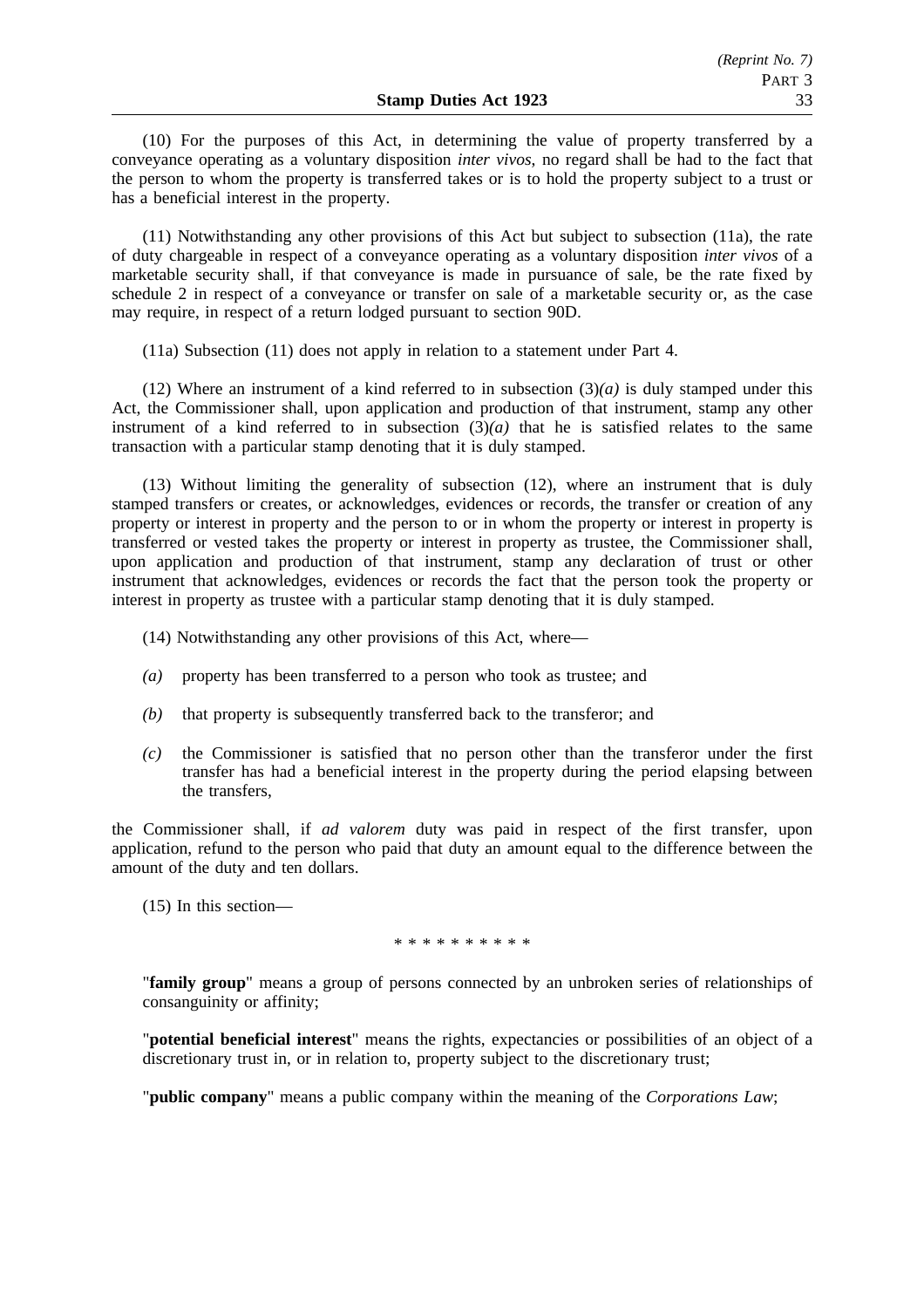"**transfer**" means—

- *(a)* transfer, assure or vest property (including a potential beneficial interest in, or in relation to, property) to or in any person, whether legally or equitably and whether or not subject to registration, the issue of a certificate of title or other similar requirement; or
- *(b)* surrender or renounce a beneficial interest or potential beneficial interest in, or in relation to, property; or
- *(c)* surrender to the Crown any lease or other interest in land in order that the Crown may grant to a person other than the surrenderor a lease of, or other interest in, the same land or any part of the same land;

"**trust**" includes an implied trust or a discretionary trust;

"**trustee**" includes—

- *(a)* a trustee under an implied trust; or
- *(b)* a person who holds property subject to a discretionary trust;

\*\*\*\*\*\*\*\*\*\* \*\*\*\*\*\*\*\*\*\*

# **Provision where trust property distributed** *in specie*

**71A.** If any will or any instrument by which any trust is declared contains a direction to convert any property into money and to pay the proceeds to any beneficiary and, instead of converting the property into money the executor, administrator or trustee, as the case may be, conveys the property *in specie* to the beneficiary, the conveyance shall not be chargeable with duty as a conveyance on sale or as a conveyance operating as a voluntary disposition *inter vivos* if, in the case of a trust other than a trust declared by a will, the beneficiary is beneficiary by virtue of an instrument that is duly stamped.

### **Partition or division of property**

**71B.** (1) Where upon the partition or division of any property any consideration exceeding in amount or value two hundred dollars is paid or given, or agreed to be paid or given, for equality, the instrument by which the partition or division is effected shall be charged with duty as if it were a conveyance on sale and that consideration were equal to the value of the property.

(2) A person who executes, or is otherwise engaged or concerned in the preparation or certification of, an instrument effecting the partition or division of any property and who, upon submission of the instrument to the Commissioner for stamping, does not disclose the total consideration (if any) paid or given, or agreed to be paid or given, for equality shall be guilty of an offence and liable to a penalty not exceeding one thousand dollars.

(3) It is a defence to a charge under subsection (2) that the defendant did not know and could not reasonably be expected to have known the total consideration required to be disclosed by that subsection.

(4) This section applies only in relation to a conveyance for the partition or division of property between members of a family group.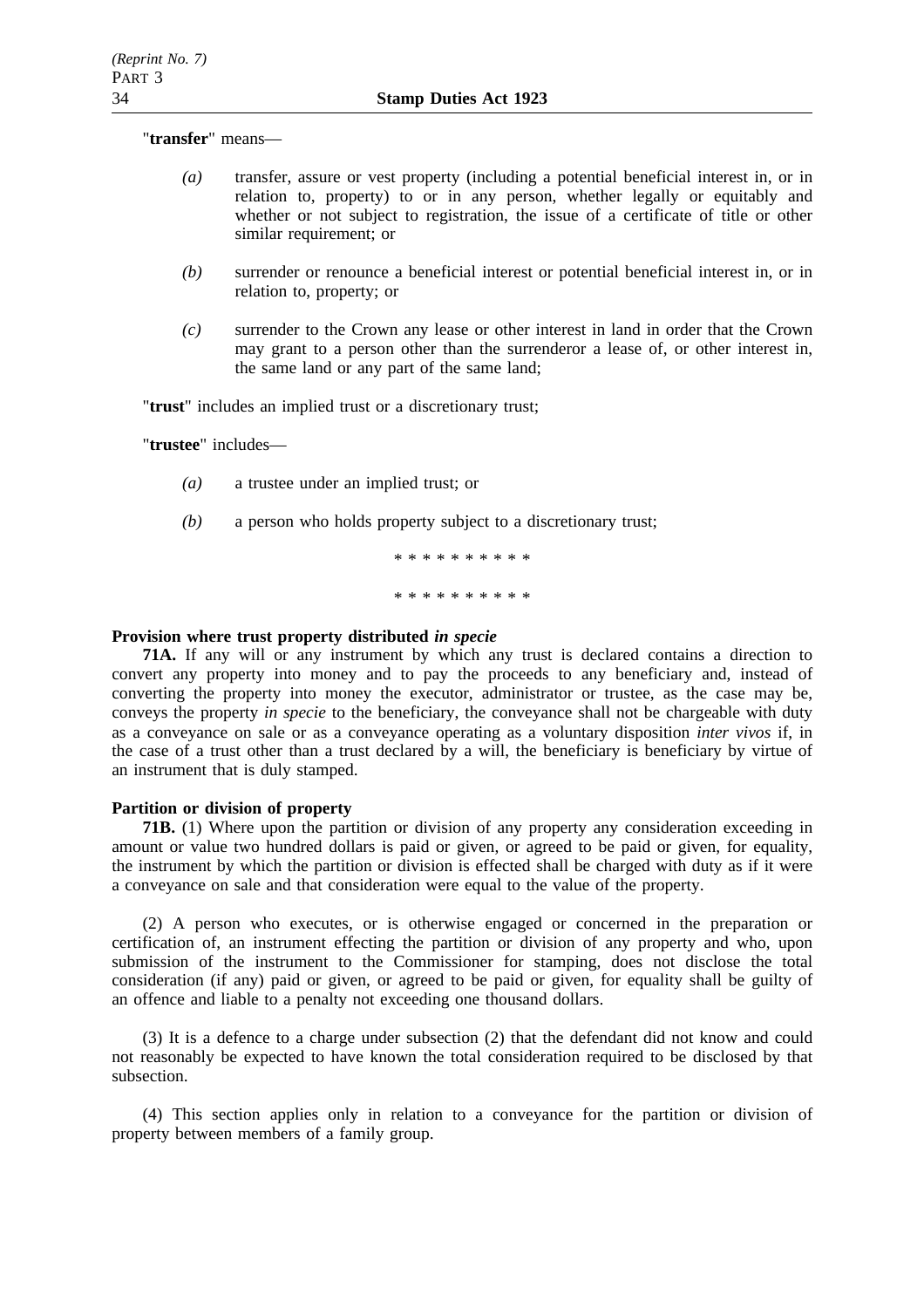(5) In this section—

"**family group**" has the meaning assigned to that expression by section 71(15).

## **Concessional rates of duty in respect of purchase of first home, etc.**

**71C.** (1) Where upon an application made on or after 9 August, 1989, in a manner and form determined by the Commissioner and supported by such evidence as he may require the Commissioner is satisfied—

- *(a)* that the applicant or applicants—
	- (i) are natural persons; and
	- (ii) on or after the fifteenth day of September, 1979, entered into a contract for the purchase of a relevant interest in land or for the purchase of shares in a company that confer a right to occupy land of the company; and
	- (iii) are the sole purchasers of the land or the shares; and
	- $(iv)$ 
		- have entered into a contract for the construction of a dwelling house on the land and intend to occupy the dwelling house as their principal place of residence within 12 months of completion of construction; or
		- where there is presently a dwelling house on the land—were occupying that dwelling house as their principal place of residence at the date of the conveyance, or intend to so occupy the dwelling house within 12 months of the date of the conveyance; and
- *(ab)* where the relevant contract is entered into on or after 1 September 1992—that the amount by reference to which duty would, apart from this section, be calculated does not exceed \$130 000; and
- *(b)* that no party to the application has previously—
	- (i) occupied a dwellinghouse (except as a minor) either in the State or elsewhere in pursuance of a relevant interest of that party in the dwellinghouse (other than an interest arising under an agreement with the South Australian Housing Trust relating to the purchase of the dwelling house to which the application relates) or any interest of that party in shares conferring a right to occupy the dwellinghouse; or
	- (ii) received the benefit of this section,

this section applies to a conveyance under which the land or shares are conveyed to the purchaser or purchasers.

(1a) Subsection  $(1)(b)(ii)$  does not apply to an applicant who is the occupier of a Housing Trust home and who is purchasing the home under an agreement with the South Australian Housing Trust if the Commissioner is satisfied—

*(a)* that the conveyance to which the application relates arises from that agreement; and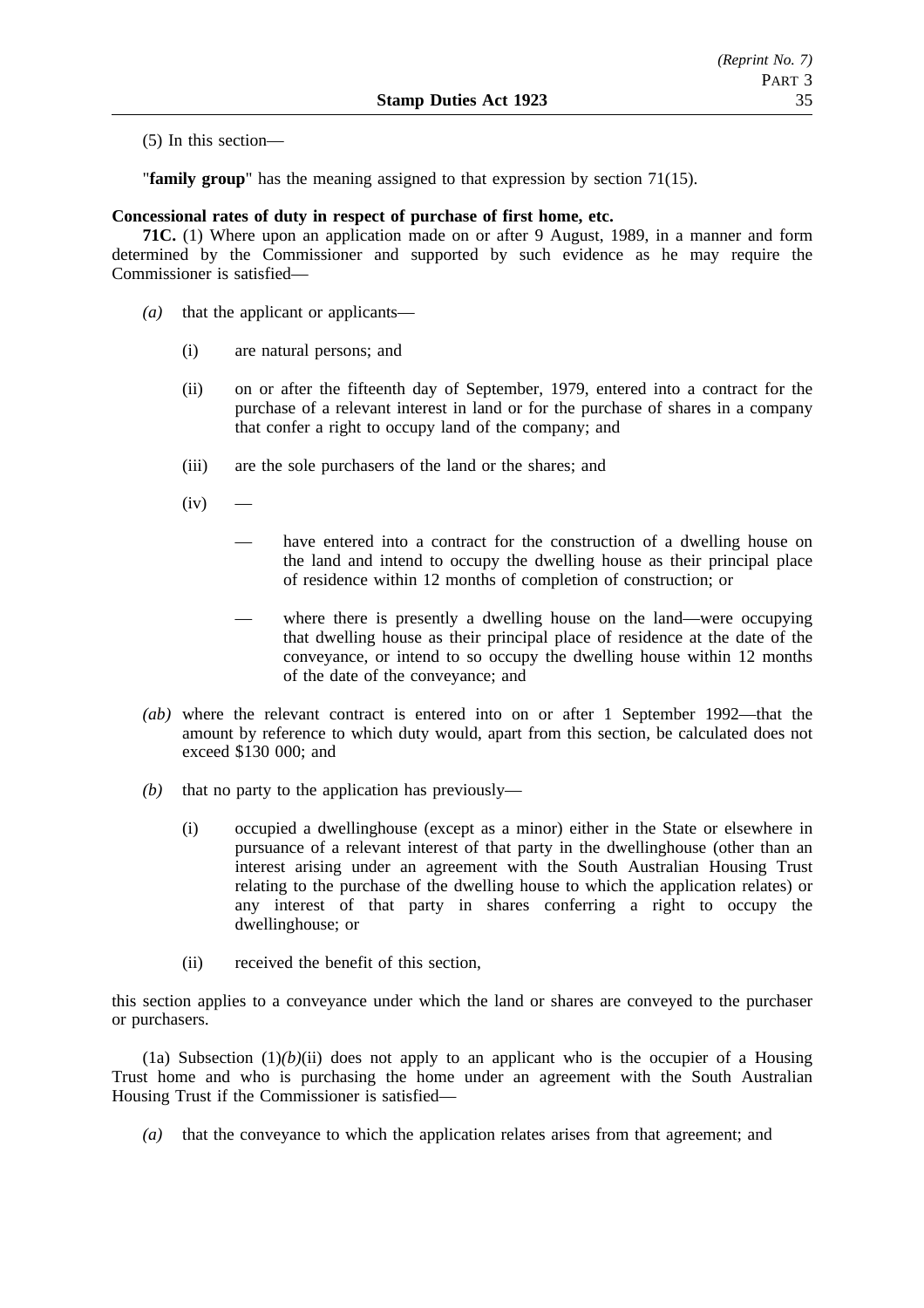- *(b)* that the applicant previously received the benefit of this section only in relation to another conveyance arising from the same agreement.
- (2) The duty payable upon a conveyance to which this section applies will be as follows:
- *(a)* where the amount by reference to which the duty would, apart from this section, be calculated does not exceed \$80 000—no duty will be payable; or
- *(b)* where the amount by reference to which the duty would, apart from this section, be calculated exceeds \$80 000—
	- (i) where the relevant contract was entered into before 1 September 1992—the duty payable will be the amount payable apart from this section less \$2 130;
	- (ii) where the relevant contract is entered into on or after 1 September 1992—the duty payable will be an amount calculated in accordance with the following formula:

$$
D = A - ($2 130 - \underbrace{(42 (X - $80 000))}_{1 000})
$$

where

- D is the amount of duty payable
- A is the amount of duty payable apart from this section
- X is the amount by reference to which duty would, apart from this section, be calculated (subject to the qualification that any fractional part of \$1 000 will be rounded up to the next multiple of \$1 000).

(2a) Where the Commissioner is satisfied by such evidence as the Commissioner may require—

- *(a)* that a person or persons who have paid stamp duty on a conveyance would have been entitled to the benefit of this section in respect of the conveyance if when it was submitted for stamping the requirements of subsection  $(1)(a)(iv)$  had been satisfied;
- *(b)* that person or those persons in fact occupied a dwellinghouse on the land comprised in the conveyance, or in pursuance of rights conferred by shares comprised in the conveyance, as their principal place of residence within 12 months of the date of the conveyance,

the Commissioner shall refund to that person or those persons any duty in excess of the amount that would have been payable if the conveyance had been stamped under this section.

\*\*\*\*\*\*\*\*\*\*

(3) In this section—

"**dwelling house**" does not include residential premises that form part of industrial or commercial premises;

"**Housing Trust home**" means residential premises owned by the South Australian Housing Trust;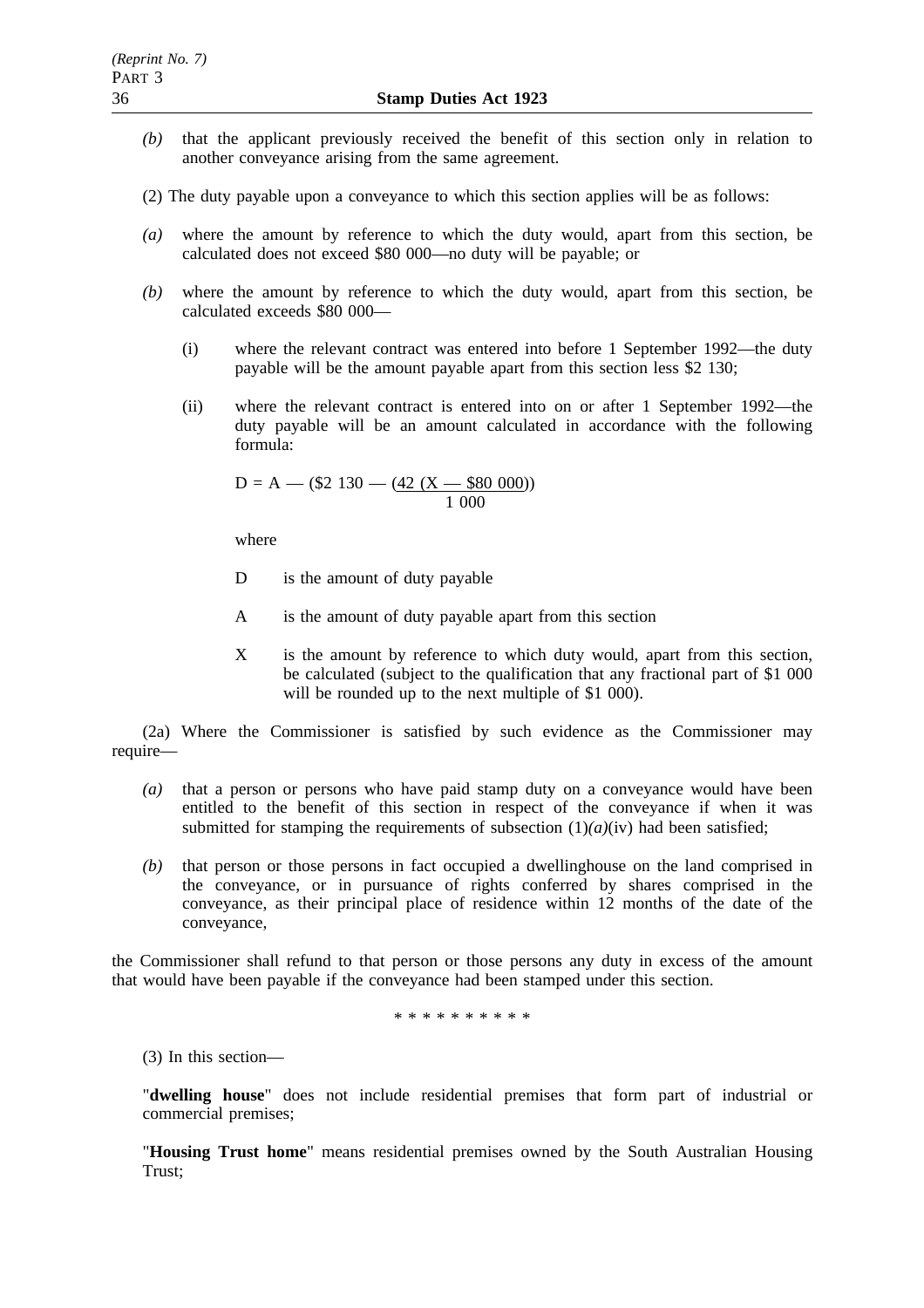"**perpetual lease**" means a perpetual lease under the *Crown Lands Act 1929*;

"**relevant contract**" means the contract relied on by an applicant under this section to satisfy the requirements of subsection  $(1)(a)(ii)$ ;

"**relevant interest**", in relation to land or a dwelling house, means any estate or interest conferring a right to possession, including any such estate or interest arising under a perpetual lease but not including any other leasehold estate or interest.

(4) This section applies to a conveyance first lodged with the Commissioner for stamping on or after 9 August, 1989.

## **Exemption from duty in respect of certain maintenance agreements, etc.**

**71CA.** (1) In this section—

"**instrument to which this section applies**" means—

- *(a)* a maintenance agreement registered under Part VIII of the *Family Law Act 1975* of the Commonwealth; or
- *(b)* a deed or other instrument (including an application to transfer registration of a motor vehicle) for the purposes of, or consequential upon—
	- (i) a maintenance agreement registered under Part VIII of the *Family Law Act 1975* of the Commonwealth; or
	- (ii) an order under Part VIII of the *Family Law Act 1975* of the Commonwealth;

"**maintenance agreement**" means a maintenance agreement as defined in the *Family Law Act 1975* of the Commonwealth;

"**marriage**" includes a marriage that is void and thus liable to annulment, and "**married**" has a corresponding meaning.

- (2) Where an instrument to which this section applies—
- *(a)* provides for a disposition of property between two persons who, at the time of execution of the instrument, are or have been married to each other and no other person takes or is entitled to take an interest in property in pursuance of the instrument; or
- *(b)* in the case of an application to transfer registration of a motor vehicle—is consequential upon a disposition of property between two persons who, as at the date of the application, are or have been married to each other,

the instrument is exempt from stamp duty if, at the time it is submitted for stamping, the marriage of the two persons referred to above has been dissolved or annulled.

(3) Where an instrument to which this section applies would have been exempt from stamp duty under subsection (2) if it were not for the fact that when it was submitted for stamping a marriage had not been dissolved or annulled, a person by whom stamp duty was paid on the instrument shall be entitled to a refund of the duty on proof to the satisfaction of the Commissioner that the marriage was subsequently dissolved or annulled.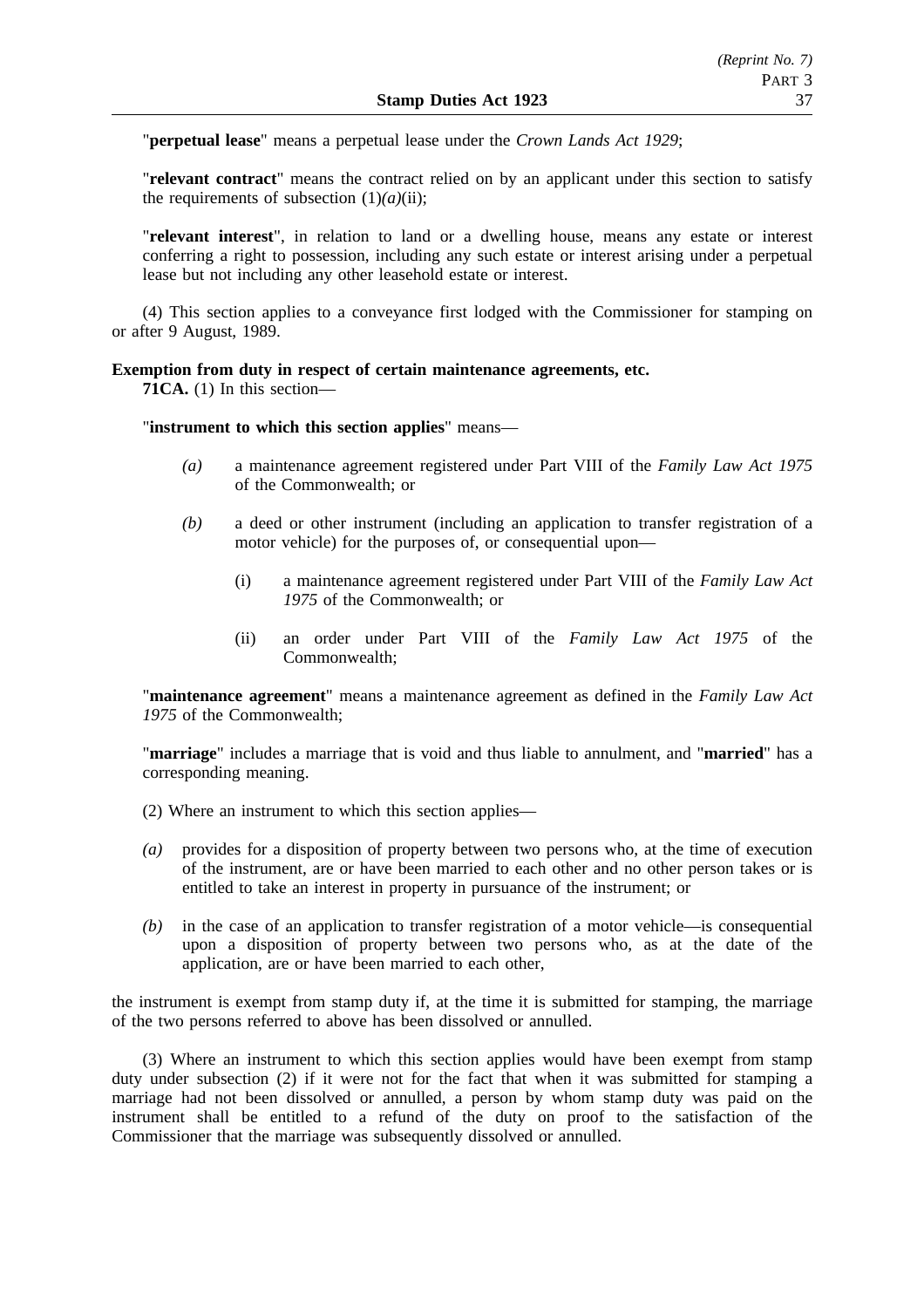### **Exemption from duty in respect of a conveyance between husband and wife**

**71CB.** (1) An instrument of which the sole effect is to transfer an interest in the matrimonial home from one spouse to the other is exempt from stamp duty.

(2) The Commissioner may require a party to an instrument in respect of which an exemption is claimed under this section to provide such evidence as the Commissioner may require for the purpose of determining whether the instrument is exempt from duty under this section.

(3) In this section—

"**matrimonial home**", in relation to spouses, means residential premises that constitute their principal place of residence but does not include premises that form part of industrial or commercial premises;

"**spouses**" includes persons who have been cohabiting continuously as *de facto* husband and wife for at least five years before execution of the instrument in respect of which an exemption is claimed under this section.

(4) This section applies in relation to instruments executed after its commencement.

# **Exemption from duty in respect of a conveyance of a family farm**

**71CC.** (1) An instrument of which the sole effect is to transfer an interest in land used for the business of primary production from a natural person, or a trustee for a natural person, to a relative of the natural person, or a trustee for a relative of the natural person, is exempt from stamp duty if the Commissioner is satisfied—

- *(a)* that the land to which the transfer relates is used wholly or mainly for the business of primary production and is not less than 0.8 hectares in area; and
- *(b)* that immediately before the instrument there was a business relationship between—
	- (i) the natural person (A) who, or whose trustee, is the transferor; and
	- (ii) the natural person (B) who, or whose trustee, is the transferee, or a lineal ancestor or spouse of B,

(otherwise than in relation to the transfer) with respect to the use of the property for the business of primary production; and

- *(c)* in the case of a transfer where either or both parties are trustees, that no person is a beneficiary of the trust or trusts other than—
	- (i) the natural person (A) who, or whose trustee, is transferor;
	- (ii) the natural person (B) who, or whose trustee, is transferee;
	- (iii) a relative (or relatives) of A or B; and
- *(d)* that the transfer does not arise from arrangements or a scheme devised for the principal purpose of taking advantage of the benefit of this section.

(2) The Commissioner may, in deciding for the purposes of subsection (1)*(b)* whether a business relationship existed between two persons, take into account any of the following;

*(a)* a previous employment relationship between them (regardless of the amount or form of remuneration);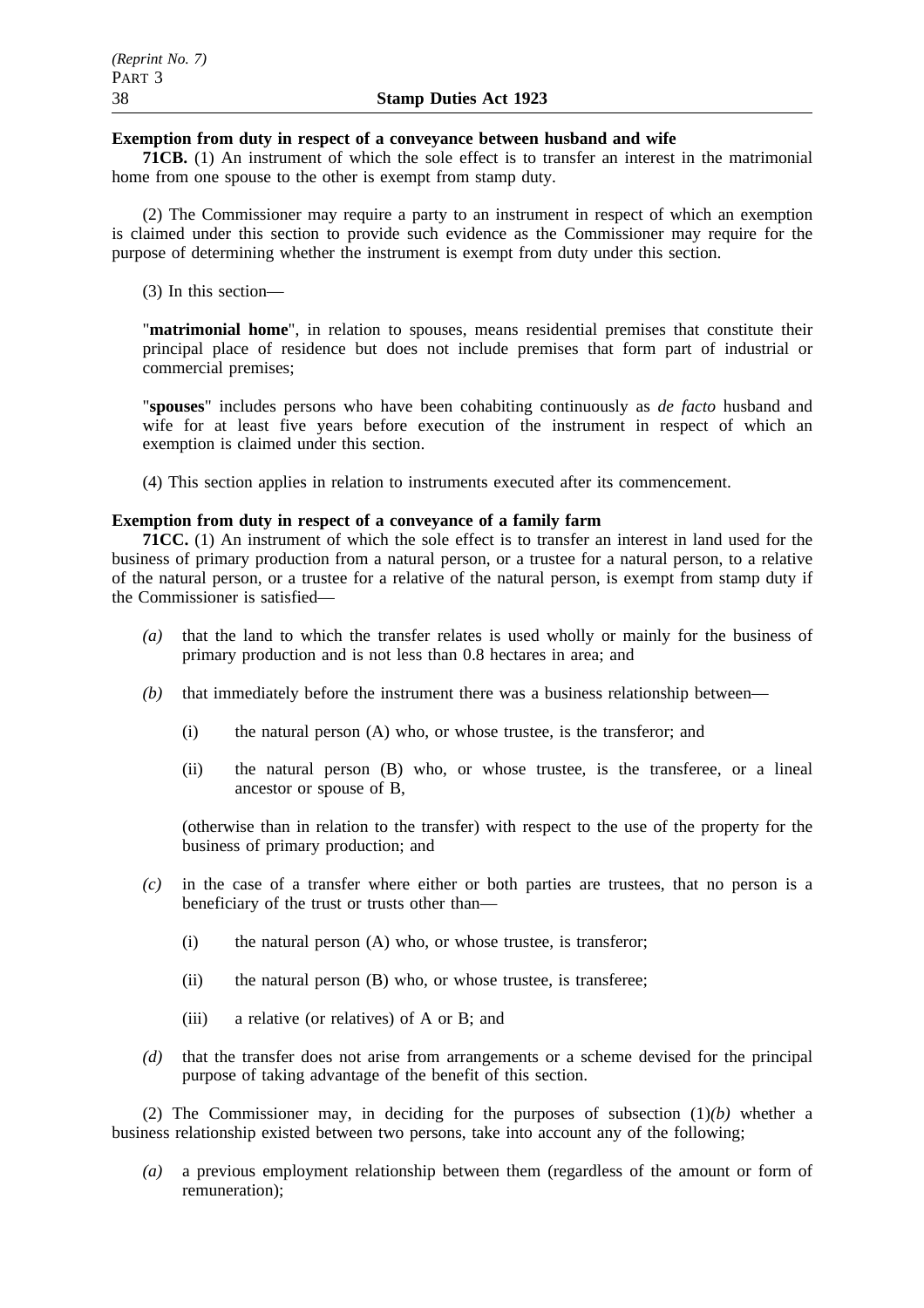- *(b)* a share-farming arrangement;
- *(c)* the provision of assistance in the running of the business;
- *(d)* a partnership arrangement,

and may take into account such other matters (whether similar or dissimilar to those referred to above) as the Commissioner thinks fit.

(3) The Commissioner may require a party to an instrument in respect of which an exemption is claimed under this section to provide such information or evidence as the Commissioner may require for the purpose of determining whether the instrument is exempt from duty under this section.

(4) The Commissioner may require the information or evidence to be given on oath or verified by statutory declaration.

(5) In this section—

"**relative**", in relation to a natural person, means a person who is—

- *(a)* a child or remoter lineal descendant of the person or of the spouse of the person;
- *(b)* a parent or remoter lineal ancestor of the person or of the spouse of the person;
- *(c)* a brother or sister of the person or of the spouse of the person;
- *(d)* the spouse of the person or a spouse of any person referred to in paragraphs *(a)*, *(b)* or *(c)*;

"**spouse**" of a person includes a *de facto* husband or wife of the person who has been cohabiting continuously with the person for at least five years.

(6) This section applies in relation to instruments executed after its commencement.

## **Concessional duty to encourage mineral or petroleum exploration activity**

**71D.** (1) Where upon an application made under this section the Treasurer, after consultation with the Minister of Mines and Energy, is satisfied—

- *(a)* that the applicants are parties to a conveyance of an exploration tenement or an interest in an exploration tenement; and
- *(b)* that the consideration or a part of the consideration for the conveyance consists of an undertaking on the part of the person or persons acquiring an interest in the tenement by virtue of the conveyance—
	- (i) to engage in exploratory or investigatory operations (to be carried on after the date of the undertaking) within that part of the area of the tenement to which the conveyance relates; or
	- (ii) to contribute to the cost of exploratory or investigatory operations (to be carried on after the date of the undertaking) within that part of the area of the tenement to which the conveyance relates,

this section applies to the conveyance.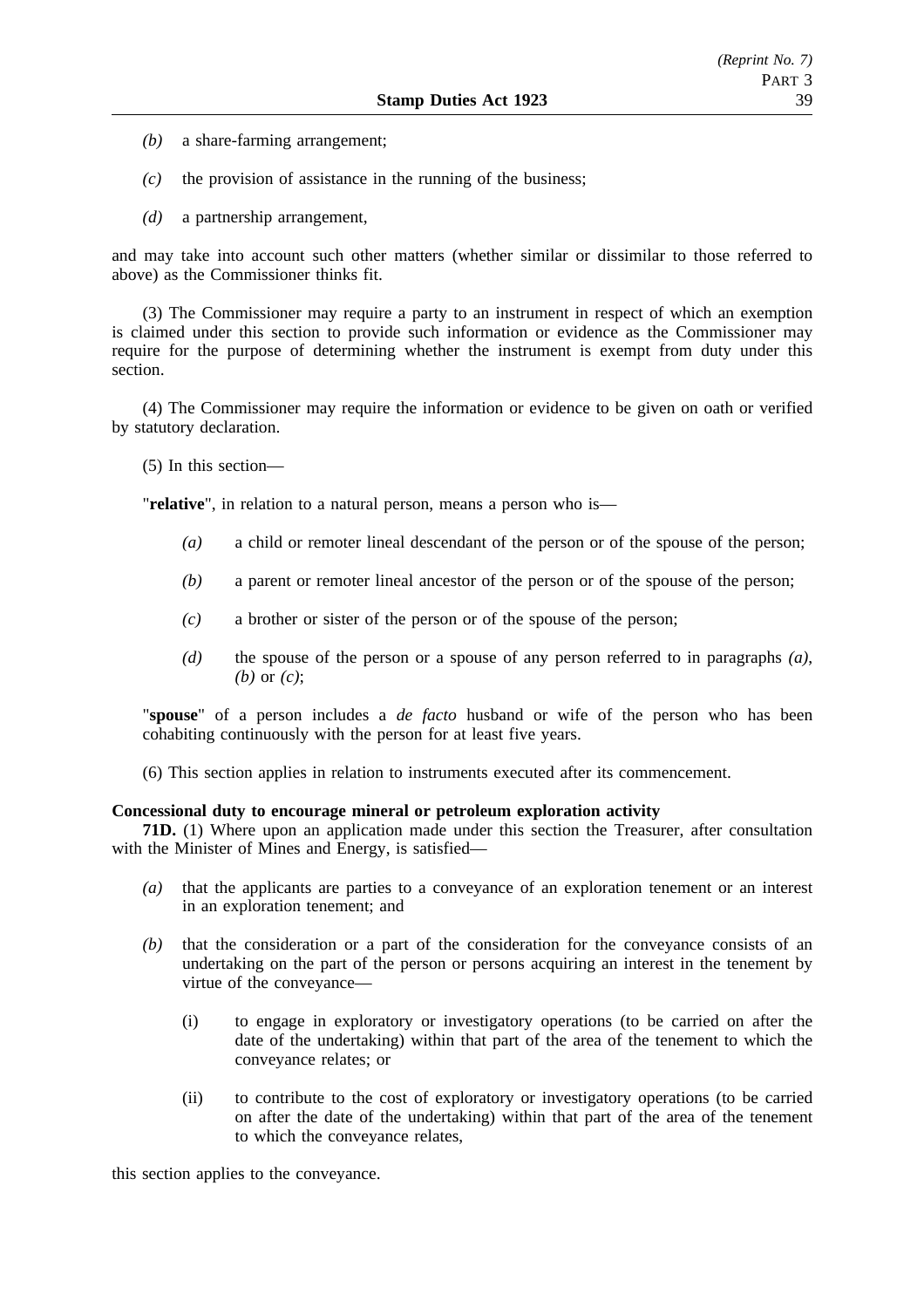- (2) An application under this section must—
- *(a)* be made in a manner and form determined by the Treasurer; and
- *(b)* set out a statement of—
	- (i) the value of the interest being transferred by the conveyance; and
	- (ii) the value of the undertaking referred to in subsection  $(1)(b)$ ; and
- *(c)* be accompanied by such evidence as the Treasurer may require.
- (2a) The duty payable upon a conveyance to which this section applies will be as follows:
- *(a)* where the amount by reference to which the duty would, apart from this section, be calculated does not exceed the value of the undertaking referred to in subsection  $(1)(b)$ —the duty will be \$1 000;
- *(b)* where the amount by reference to which the duty would, apart from this section, be calculated exceeds the value of the undertaking referred to in subsection  $(1)(b)$ —the duty will be an amount calculated in accordance with the following formula:

 $D = (A - V) + $1,000$ 

where

- D is the amount payable
- A is the amount of duty payable apart from this section
- V is the amount of duty payable on a conveyance of an interest in property the value of which equals the value of the undertaking referred to in subsection  $(1)(b)$ .

(3) In this section—

"**exploration tenement**" means—

- *(a)* an exploration licence granted under the *Mining Act 1971*; or
- *(b)* a petroleum exploration licence granted under the *Petroleum Act 1940*; or
- *(c)* an exploration permit for petroleum granted under the *Petroleum (Submerged Lands) Act 1967*.

(4) A reference in this section to an exploration tenement includes a reference to a portion of an exploration tenement.

(5) For the purposes of this section, the value of the undertaking referred to in subsection  $(1)(b)$  will be taken to be equal to the costs for which the person or persons acquiring an interest in the tenement by virtue of the conveyance become liable, or for which that person or those persons are reasonably expected to become liable, by virtue of the undertaking (assessed as at the time that the undertaking was given).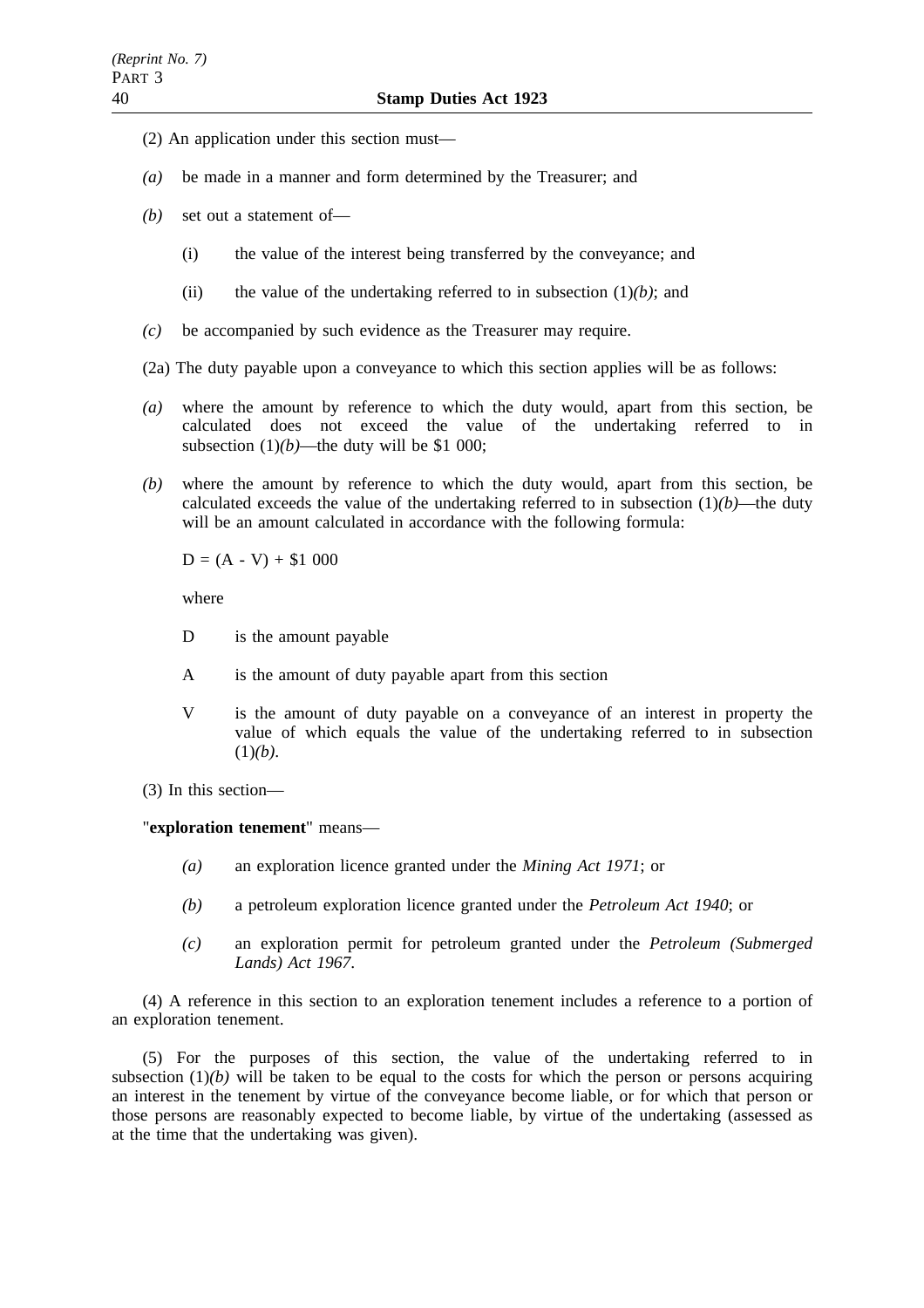(6) This section applies to a conveyance first lodged with the Commissioner for stamping on or after the commencement of the *Stamp Duties (Concessional Duty and Exemptions) Amendment Act 1991.*

*Transactions effected without creating a Dutiable Instrument*

### **Transactions otherwise than by dutiable instrument**

**71E.** (1) Subject to subsection (2), this section applies to a transaction in the following circumstances—

- *(a)* the transaction results in a change in the ownership of a legal or equitable interest in—
	- (i) land; or
	- (ii) a business, or the goodwill of a business, situated in the State; or
	- (iii) an interest in a partnership; and
- *(b)* (i) the transaction is not effected by an instrument on which *ad valorem* duty is chargeable; but
	- (ii) if the transaction had been effected, or wholly effected, by an instrument, the instrument would be chargeable with duty as a conveyance or as if it were a conveyance.
- (2) This section does not apply to any of the following transactions—
- *(a)* the appointment of a receiver or trustee in bankruptcy;
- *(b)* the appointment of a liquidator;
- *(c)* a compromise or arrangement under Part 5.1 of the *Corporations Law*;
- *(d)* a conveyance of property (not being land subject to the provisions of the *Real Property Act 1886*) for nominal consideration for the purpose of securing the repayment of an advance or loan;
- *(e)* any other transaction of a prescribed class.

(3) Where a transaction to which this section applies is entered into, a statement in a form approved by the Commissioner must be lodged with the Commissioner setting out—

- *(a)* the nature and effect of the transaction;
- *(b)* a description of the property affected by the transaction;
- *(c)* a statement of the value of any property to which the transaction relates;
- *(d)* a statement of any consideration that has passed or is to pass between the parties to the transaction.

(4) Duty is payable on the statement as if it were a conveyance effecting the transaction to which it relates.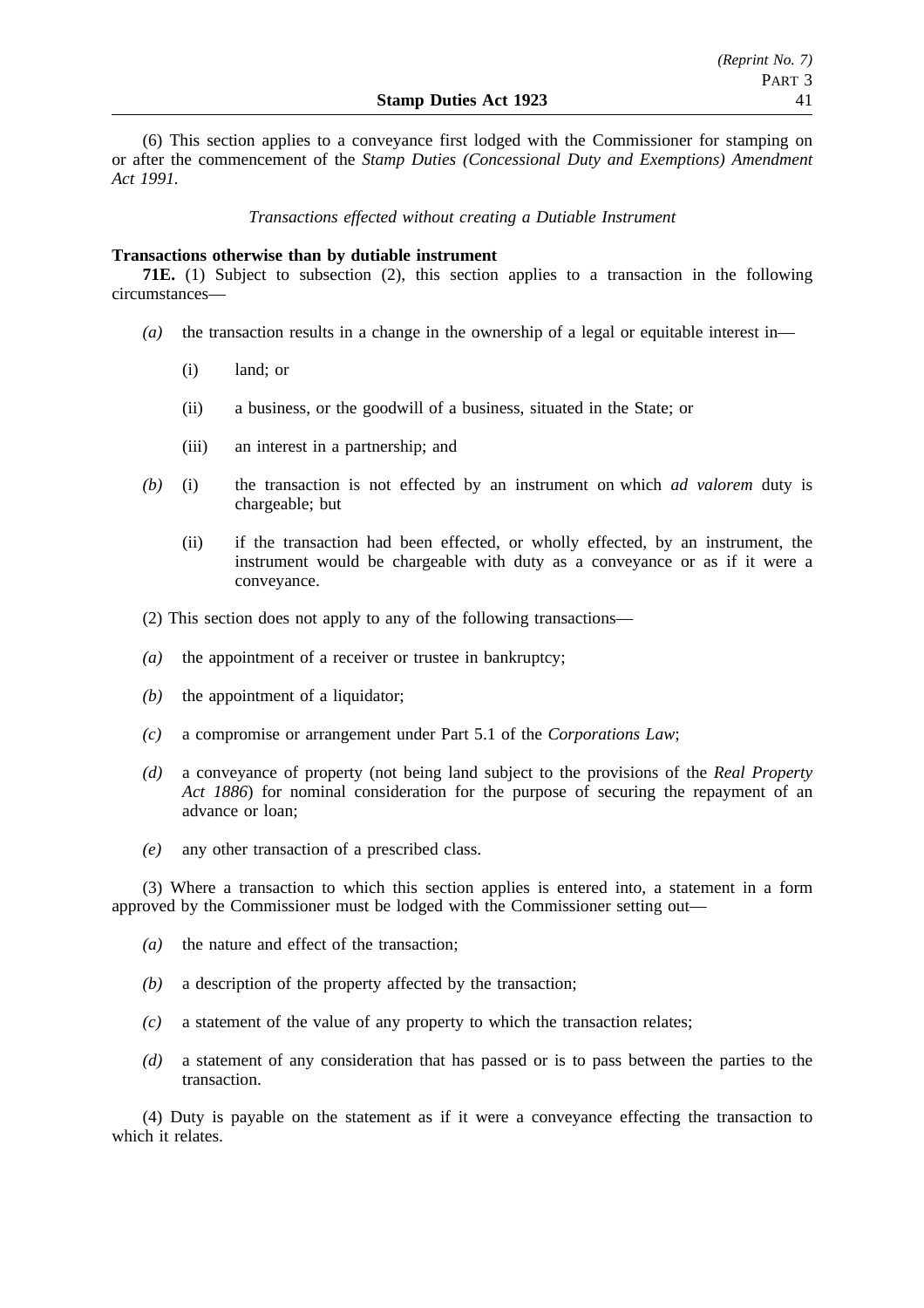(4a) A statement under this section will, for the purposes of this Act, be taken to be an instrument executed by the person required to lodge the statement on the date of the change in legal or equitable ownership of property effected by the transaction to which the statement relates.

- (5) Where a statement is lodged with the Commissioner under this section—
- *(a)* any instrument that relates to the same transaction is not chargeable with duty to the extent to which duty has been paid on the statement; and
- *(b)* the statement will not be charged with duty to the extent that duty has been paid on any instrument that relates to the same transaction.

(6) If a statement relating to a transaction to which this section applies is not lodged with the Commissioner in accordance with this section within two months after a change in legal or equitable ownership of property is effected by the transaction—

- *(a)* each party to the transaction is guilty of an offence; and
- *(b)* the Commissioner may make an assessment, on the basis of such information as is available to the Commissioner and such estimates as the Commissioner considers reasonable, of the duty that would have been payable if the statement had been lodged (and that duty will be recoverable from the parties to the transaction).

(7) A person who aids, abets, counsels or procures another person to enter into a transaction to which this section applies knowing that none of the parties to the transaction intends to lodge a statement under this section is guilty of an offence.

(8) A person who is guilty of an offence against this section is liable to a fine not exceeding \$10 000.

(9) If a statement relating to a transaction to which this section applies is lodged with the Commissioner but it is subsequently established to the satisfaction of the Commissioner that the transaction is not to be completed, the Commissioner may refund any duty paid on the statement.

\*\*\*\*\*\*\*\*\*\*

### *Leases*

### **Agreement for lease to be charged as a lease**

**72.** An agreement for a lease or with respect to the letting of any lands shall be chargeable with the same duty as if it were an actual lease made for the term and consideration mentioned in the agreement.

## **Leases, how to be charged in respect of produce, etc.**

**73.** (1) Where the consideration or any part of the consideration for which a lease is granted or agreed to be granted consists of any produce or other goods, the value of the produce or goods shall be deemed a consideration in respect of which the lease or agreement is chargeable with *ad valorem* duty.

(2) Where it is stipulated in any lease or agreement for a lease that the value of the produce or goods shall amount at least to, or shall not exceed, a given sum or where the lessee is specially charged with, or has the option of paying after, any permanent rate of conversion, the value of the produce or goods shall, for the purpose of assessing the *ad valorem* duty, be estimated at the given sum or according to the permanent rate.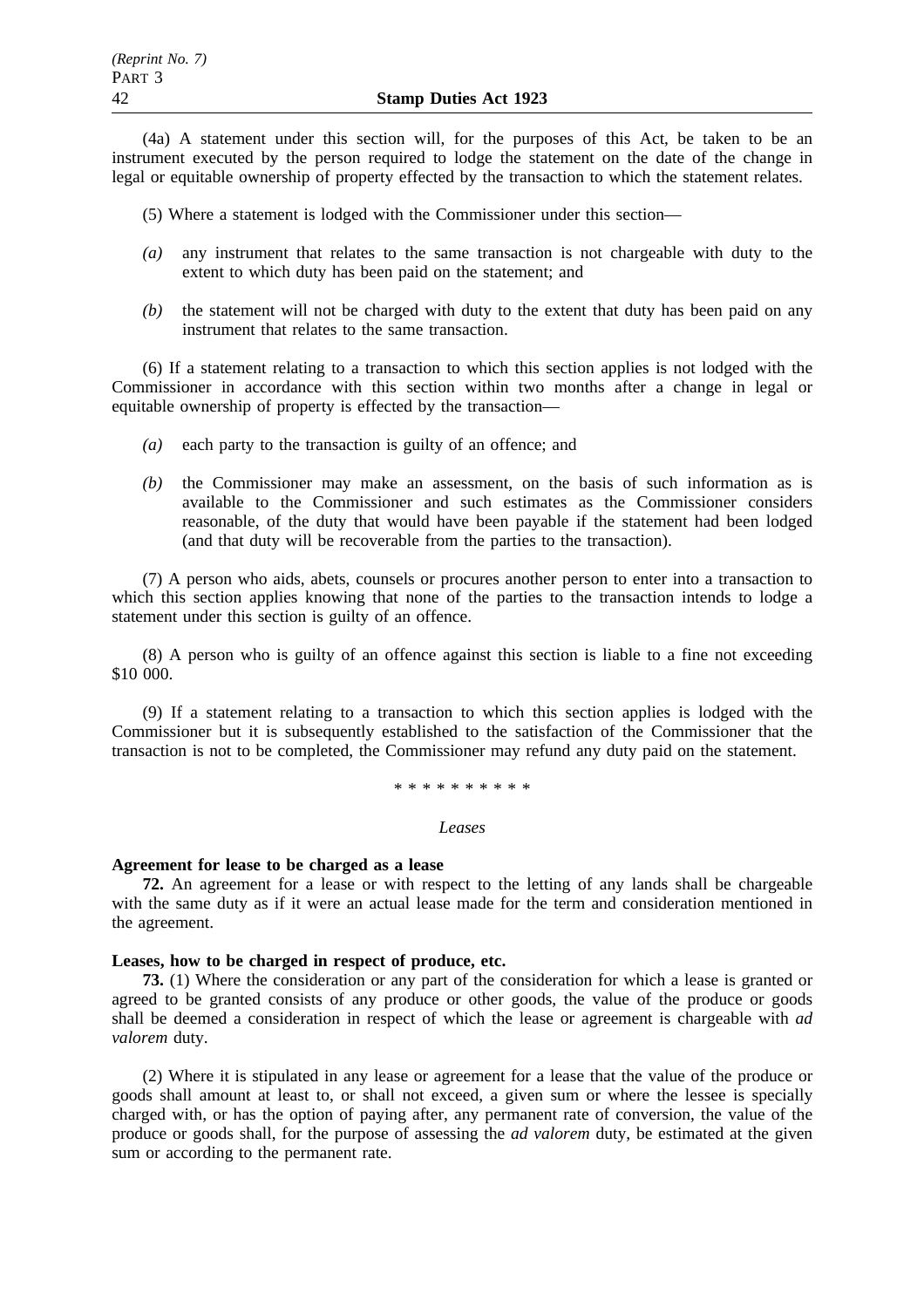(3) A lease or agreement for a lease made either wholly or partially for any such consideration, if it contains a statement of the value thereof and is stamped in accordance with the statement, shall, so far as regards the subject matter of the statement, be deemed duly stamped, unless or until it is otherwise shown that the statement is incorrect and that the lease or agreement is in fact not duly stamped.

### **Duty in respect of certain kinds of lease**

**74.** (1) A lease or agreement for a lease or with respect to the letting of any lands shall not be chargeable with any duty in respect of any penal rent, or increased rent in the nature of a penal rent, thereby reserved or agreed to be reserved or made payable, or by reason of being made in consideration of the surrender or abandonment of any existing lease or agreement of, or relating to, the same subject matter.

(2) A lease made for any consideration in respect of which it is chargeable with *ad valorem* duty and in further consideration either of a covenant by the lessee to make, or of his having previously made, any substantial improvement of, or addition to, the property demised to him, or of any covenant relating to the subject matter of the lease, shall not be chargeable with any duty in respect of the further consideration.

> \*\*\*\*\*\*\*\*\*\* \*\*\*\*\*\*\*\*\*\* \*\*\*\*\*\*\*\*\*\* \*\*\*\*\*\*\*\*\*\* *Mortgages*

### **Interpretation**

**76.** In this Act—

"**liability**" means a present, future or contingent monetary liability;

"**mortgage**" means—

- *(a)* an instrument creating, acknowledging, evidencing or recording a legal or equitable interest in, or charge over, real or personal property by way of security for a liability; or
- *(b)* an instrument creating, acknowledging, evidencing or recording a liability in respect of which an instrument of title is or is to be pledged or deposited by way of security,

(and includes an instrument that would, assuming the fulfilment of a condition to which the instrument is subject, fall into one of the above categories).

\*\*\*\*\*\*\*\*\*\*

### **Where mortgage consists of several instruments**

**77.** If several instruments are necessary to make a mortgage and duty would, but for this section, be chargeable on more than one of those instruments, the duty shall be chargeable upon the principal instrument only and the other instruments shall not be liable to any duty, and the parties, with the approval of the Commissioner, may decide which is the principal instrument.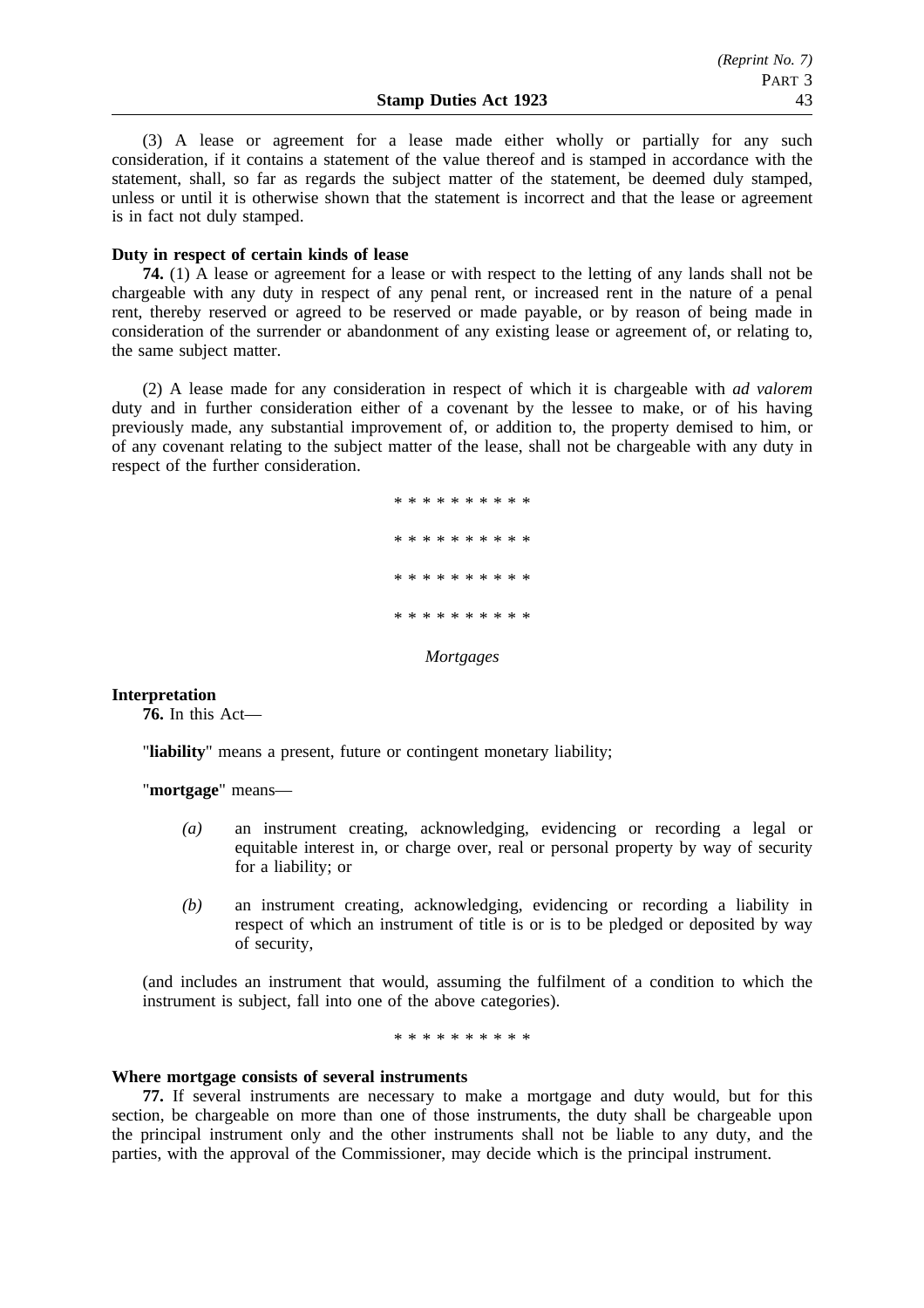### **Security for stock, how to be charged**

**78.** A security for the transfer or retransfer of any stock shall be chargeable with the same duty as a similar security for a sum of money equal in amount to the value of the stock; and a transfer or assignment of any such security shall be chargeable with the same duty as an instrument of the same description relating to a sum of money equal in amount to the value of the stock.

# **Mortgage securing future and contingent liabilities**

**79.** (1) A mortgage that extends to future or contingent liabilities is, if limited to a particular amount, chargeable with duty as if it were a security for that amount.

(2) A mortgage that extends to future or contingent liabilities is, if not limited to a particular amount, chargeable with duty as follows:

- *(a)* the mortgage is chargeable, in the first instance, with duty on the basis of an estimate of the highest amount to be secured (to be made on the assumption that all contingencies to which the mortgage or the liability is subject will actually happen); and
- *(b)* if the amount of the liability secured by the mortgage subsequently exceeds the amount for which the mortgage has been previously stamped, the mortgage becomes chargeable with further duty as from the date when the liability was first exceeded and the amount of that further duty is to be calculated as follows:
	- (i) a fresh estimate is to be made in accordance with this section of the highest amount to be secured; and
	- (ii) duty is then to be calculated on the basis of that estimate and in all other respects as if the mortgage were a new and separate instrument made on the date when the liability was first exceeded; and
	- (iii) the further duty is then to be calculated by subtracting the amount of duty already paid from the amount of duty calculated under subparagraph (ii),

(but this paragraph does not apply if the liability is wholly or partly denominated in a foreign currency and the amount for which the mortgage has been previously stamped is exceeded solely because of fluctuations in the rate of exchange).

(3) If a mortgage is chargeable with duty under subsection (2), the parties must, on submitting the mortgage for stamping or further stamping, make a fair estimate of the highest amount to be secured (to be made on the assumption that all contingencies to which the mortgage or the liability is subject will actually happen).

(4) The Commissioner may accept the parties' estimate of the highest amount to be secured or, if dissatisfied with that estimate, substitute the Commissioner's own estimate of that amount, for the purposes of determining the amount of duty or further duty with which the mortgage is chargeable.

(5) The Commissioner has a discretion, in the case of a mortgage securing a contingent liability, to permit the mortgage to be stamped for an amount that is less than the full amount of that liability, but, if the contingency subsequently happens, further duty becomes chargeable on the mortgage as from the date of the happening of the contingency and the amount of that further duty is to be calculated as follows:

*(a)* duty is to be calculated on the mortgage on the basis of the full amount of the liability as if the mortgage were a new and separate instrument made on the date of the happening of the contingency; and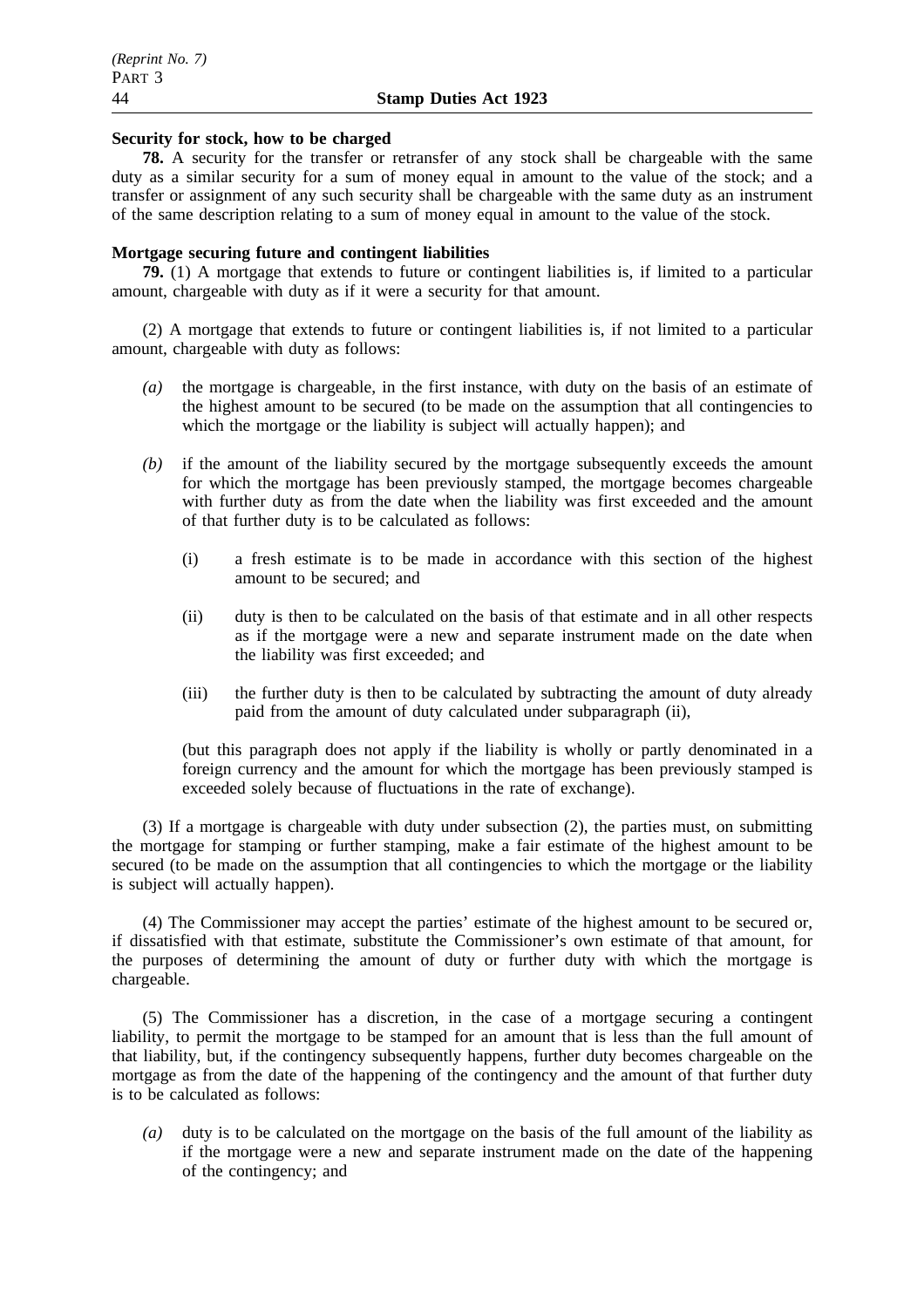*(b)* the further duty is then to be calculated by subtracting the amount of duty already paid from the amount of duty calculated under paragraph *(a)*.

(6) If a mortgage for an unlimited amount is registered under the *Real Property Act 1886*, a discharge of the mortgage may not be registered unless the instrument of discharge is endorsed with a certificate by the mortgagee, an officer, agent or employee of the mortgagee, or some other person approved for the purposes of this subsection by the Commissioner—

- *(a)* stating the highest amount that was secured during the currency of the mortgage; and
- *(b)* stating that the mortgage has been duly stamped.

(7) If a certificate under subsection (6) is false, the mortgagee and the person by whom the certificate was signed are each guilty of an offence.

Penalty: Imprisonment for 2 years.

(8) In this section references to an amount secured or to be secured by a mortgage are, if the mortgage secures both principal and interest or principal, interest, and rates taxes or other recurrent charges in respect of land, to be read as references to the principal only.

# **Security for repayment by periodical payments, how to be charged**

**80.** A security for the payment of any rentcharge, annuity or other periodical payment, by way of repayment or in satisfaction or discharge of any loan, advance or payment intended to be so repaid, satisfied or discharged, shall be chargeable with the same duty as a similar security for the payment of the sum of money so lent, advanced or paid.

### **Transfers and further charges**

**81.** No transfer of a duly stamped security and no security by way of further charge for money or stock added to money or stock previously secured by a duly stamped instrument shall be chargeable with any duty by reason of containing any further or additional security for the money or stock transferred or previously secured, or the interest or dividends thereon, or any new covenant, proviso, power, stipulation or agreement in relation thereto or any further assurance of the property comprised in the transferred or previous security.

### **Duty may be denoted in certain cases by adhesive stamps**

**81A.** (1) Subject to subsection (2), the duty on a security by way of mortgage, bond, debenture or covenant securing the payment or repayment of an amount not exceeding \$4 000 may be denoted by an adhesive stamp affixed in accordance with the regulations.

(2) This section does not apply in respect of a security by way of mortgage for the payment or repayment of moneys that may become due on an account current unless—

- *(a)* where the total amount secured or to be ultimately recoverable is limited—the amount so limited does not exceed \$4 000; or
- *(b)* where the total amount secured or to be ultimately recoverable is not limited—the total amount actually secured or recoverable does not exceed \$4 000.

# **Duty chargeable proportioned to value of South Australian property**

**81B.** (1) A security that creates a charge on property in South Australia and property outside South Australia may, subject to this section, be stamped for less than the full amount *ad valorem* duty otherwise appropriate to the amount secured.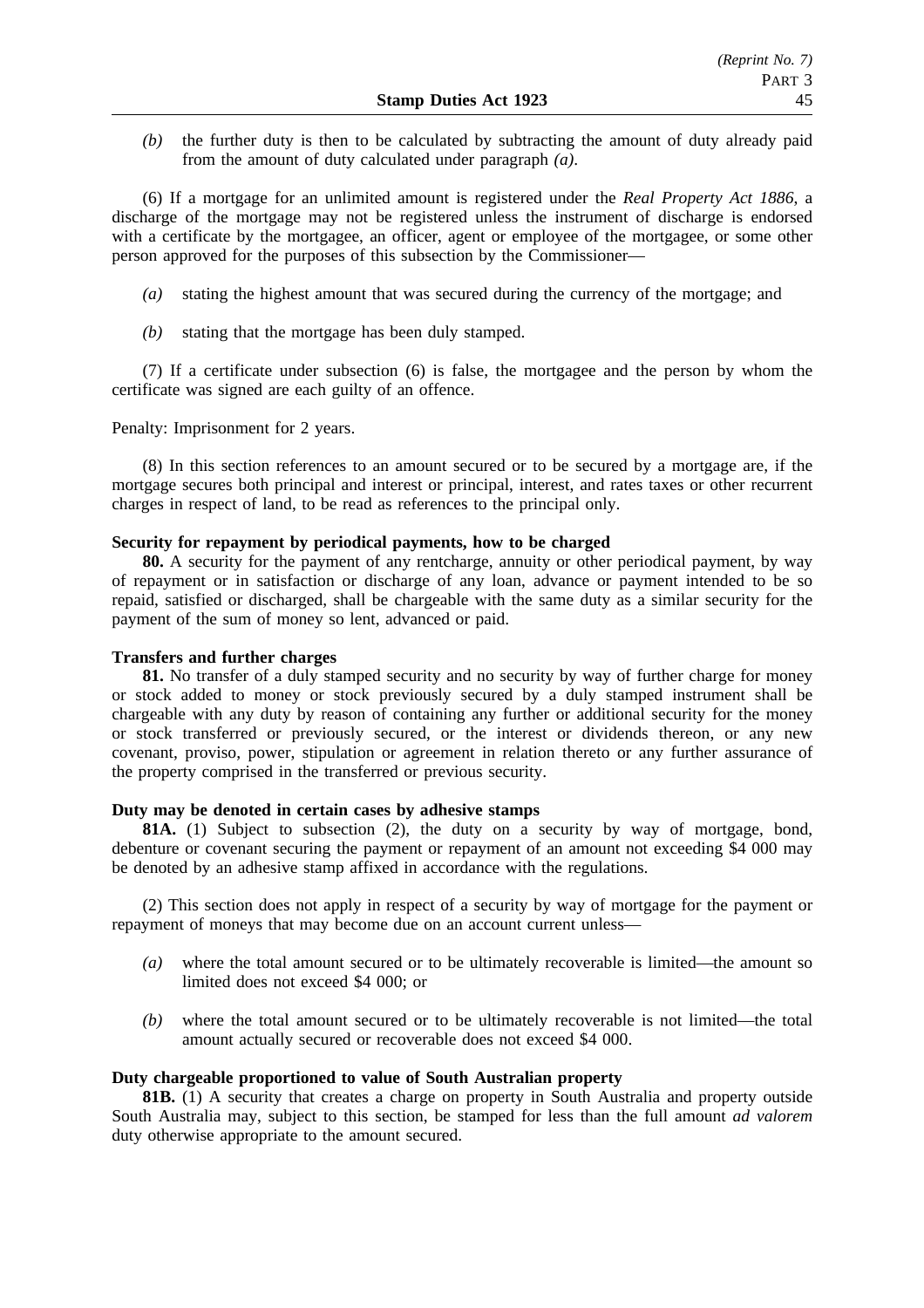(2) The amount for which the security is stamped must however be sufficient to satisfy the following formula:

$$
\frac{A_1}{A_2} \ge \frac{V_1}{V_2}
$$

Where

 $A_1$  is the amount for which the security is stamped

A2 is the amount on which *ad valorem* duty would, apart from this section, be chargeable

 $V_1$  is the value of property situated in South Australia

 $V_2$  is the total value of the property subject to the security.

(3) A security stamped under this section is available as a security on property situated in South Australia for such amount only as the *ad valorem* duty denoted on the security extends to cover.

(4) If a security does not create a charge on property in South Australia it may be stamped with a stamp indicating that no *ad valorem* duty is payable.

#### **Duty paid upon one mortgage may be denoted as having been paid upon another mortgage**

**81C.** (1) The Commissioner may, upon the application of a party to a mortgage upon which duty has been paid, authorise the whole or a part of the duty paid upon the mortgage to be denoted as having been paid upon some other mortgage or mortgages if he is satisfied, upon the basis of such evidence as he may require—

- *(a)* that the duty was paid upon the first mentioned mortgage instead of the other mortgage or mortgages as a result of an error on the part of a party to the mortgage or his agent; and
- *(b)* that the parties to the first mentioned mortgage are the same as the parties to the other mortgage or mortgages; and
- *(c)* that the first mentioned mortgage has not been acted upon or relied upon in any way as a security.
- (2) An application under subsection (1) must—
- *(a)* be made in a form approved by the Commissioner; and
- *(b)* be made not later than three months after the date on which duty was paid upon the first mentioned mortgage; and
- *(c)* be accompanied by the prescribed charge.

(3) The Commissioner may, upon an application under subsection (1), if he thinks it just to do so, waive payment of the prescribed charge.

(4) The Commissioner may require any evidence given in support of an application under subsection (1) to be verified by statutory declaration.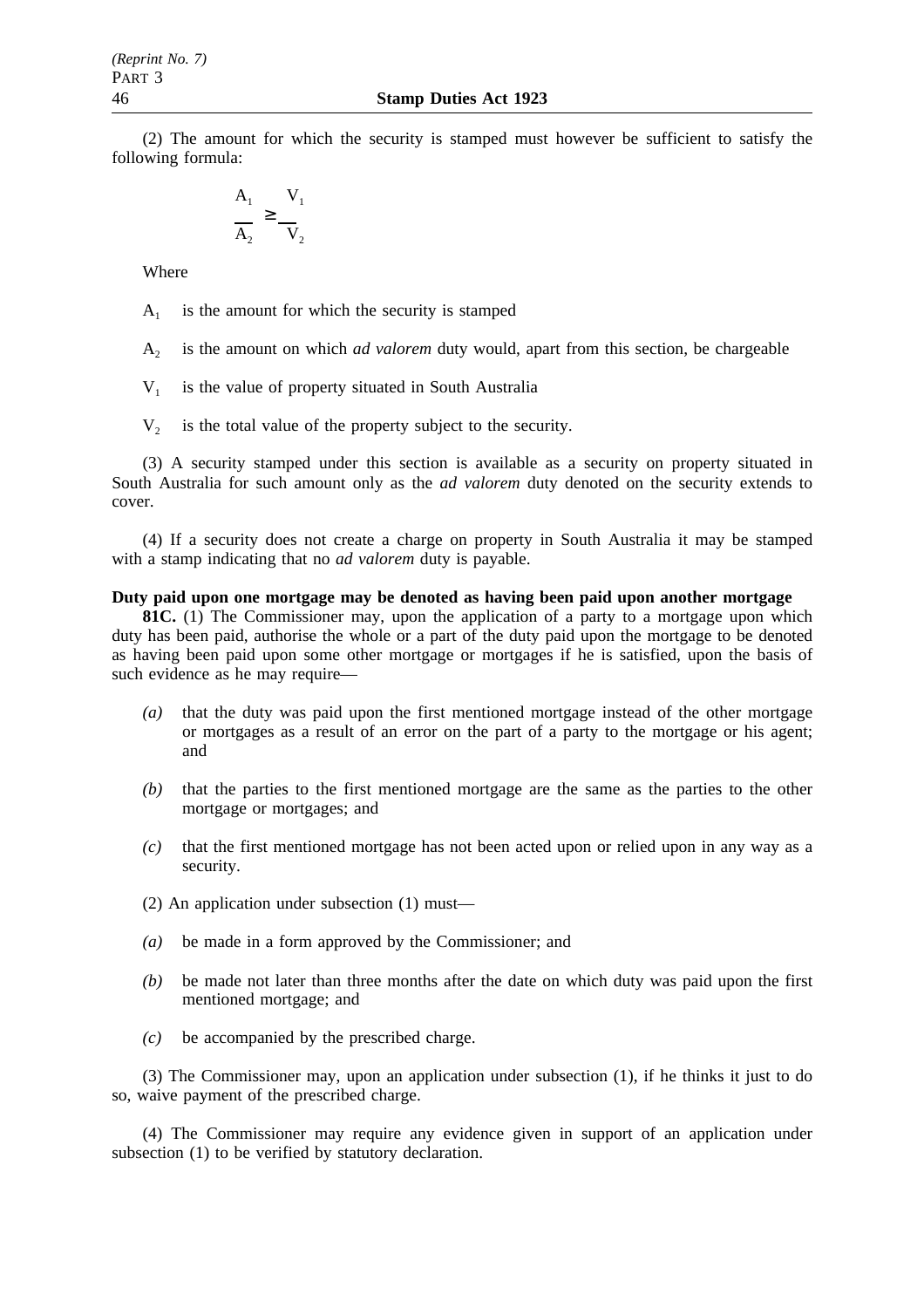(5) Duty shall not be denoted as having been paid upon the other mortgage or mortgages in pursuance of subsection (1) unless the original and every copy of the first mentioned mortgage stamped under this Act has been produced to the Commissioner and dealt with in accordance with the regulations.

- (6) For the purposes of this section—
- *(a)* mortgagees that are related corporations shall be regarded as one and the same person; and
- *(b)* corporations are related if they are deemed to be related by virtue of the provisions of the *Companies (South Australia) Code*.

#### **Refinancing of rural loans**

**81D.** (1) If the Commissioner is satisfied—

- *(a)* that a mortgage over land (the "new mortgage") provides for the refinancing of a loan secured by a previous mortgage (whether or not with the same mortgagee) that is being discharged; and
- *(b)* that both the new mortgage and the previous mortgage apply to the same, or substantially the same, land; and
- *(c)* that the land is used wholly or mainly for the business of primary production and is not less than 0.8 hectares in area; and
- *(d)* that the sole or principal business of the mortgagor is the business of primary production; and
- *(e)* that the mortgagor under both mortgages is the same person, and is not a public company or a subsidiary of a public company,

duty is not chargeable on so much of the amount under the new mortgage as secures the balance outstanding under the previous mortgage.

(2) The Commissioner may require a party to a mortgage in respect of which a benefit is claimed under this section to provide such information or evidence as the Commissioner may require for the purpose of determining whether the mortgage is entitled to that benefit.

(3) The Commissioner may require the information or evidence to be given on oath or verified by statutory declaration.

(4) In this section—

"**subsidiary**", in relation to a public company, means a body corporate that is a subsidiary of the public company within the meaning of the *Corporations Law*;

"**public company**" means a public company within the meaning of the *Corporations Law.*

(5) This section applies in relation to mortgages executed after its commencement.

(6) This section expires on the second anniversary of its commencement.

\*\*\*\*\*\*\*\*\*\*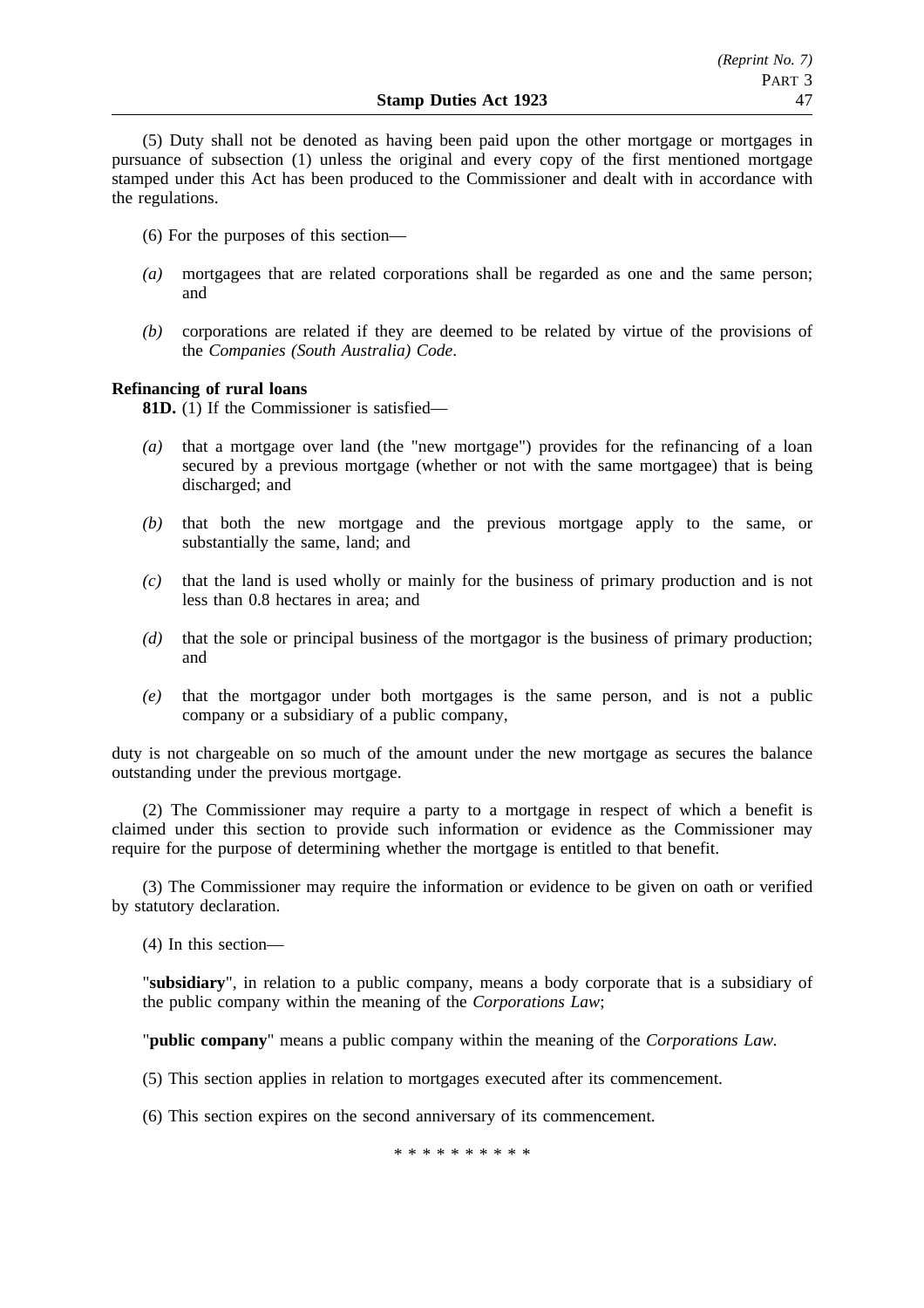#### **Unregistered mortgages protected by caveats**

**82.** (1) A caveat under the *Real Property Act 1886* to protect an interest arising under an unregistered mortgage is chargeable with duty.

- (2) The amount of duty chargeable on a caveat to which subsection (1) applies is—
- *(a)* if the mortgage to which the caveat relates has been stamped—\$10;
- *(b)* if the mortgage to which the caveat relates has not been stamped—\$10 plus the amount of duty that would be payable on the mortgage if produced for stamping.
- $(3)$  If—
- *(a)* stamp duty is paid on a caveat in respect of a mortgage that has not been stamped; and
- *(b)* the mortgage is subsequently produced for stamping,

the mortgage is not chargeable with duty to the extent to which duty in respect of the mortgage has been paid on the caveat.

> \*\*\*\*\*\*\*\*\*\* \*\*\*\*\*\*\*\*\*\* \*\*\*\*\*\*\*\*\*\* \*\*\*\*\*\*\*\*\*\* \*\*\*\*\*\*\*\*\*\* \*\*\*\*\*\*\*\*\*\* \*\*\*\*\*\*\*\*\*\*\*\*\*\*\*\* \*\*\*\*\*\*\*\*\*\* \*\*\*\*\*\*\*\*\*\* \*\*\*\*\*\*\*\*\*\*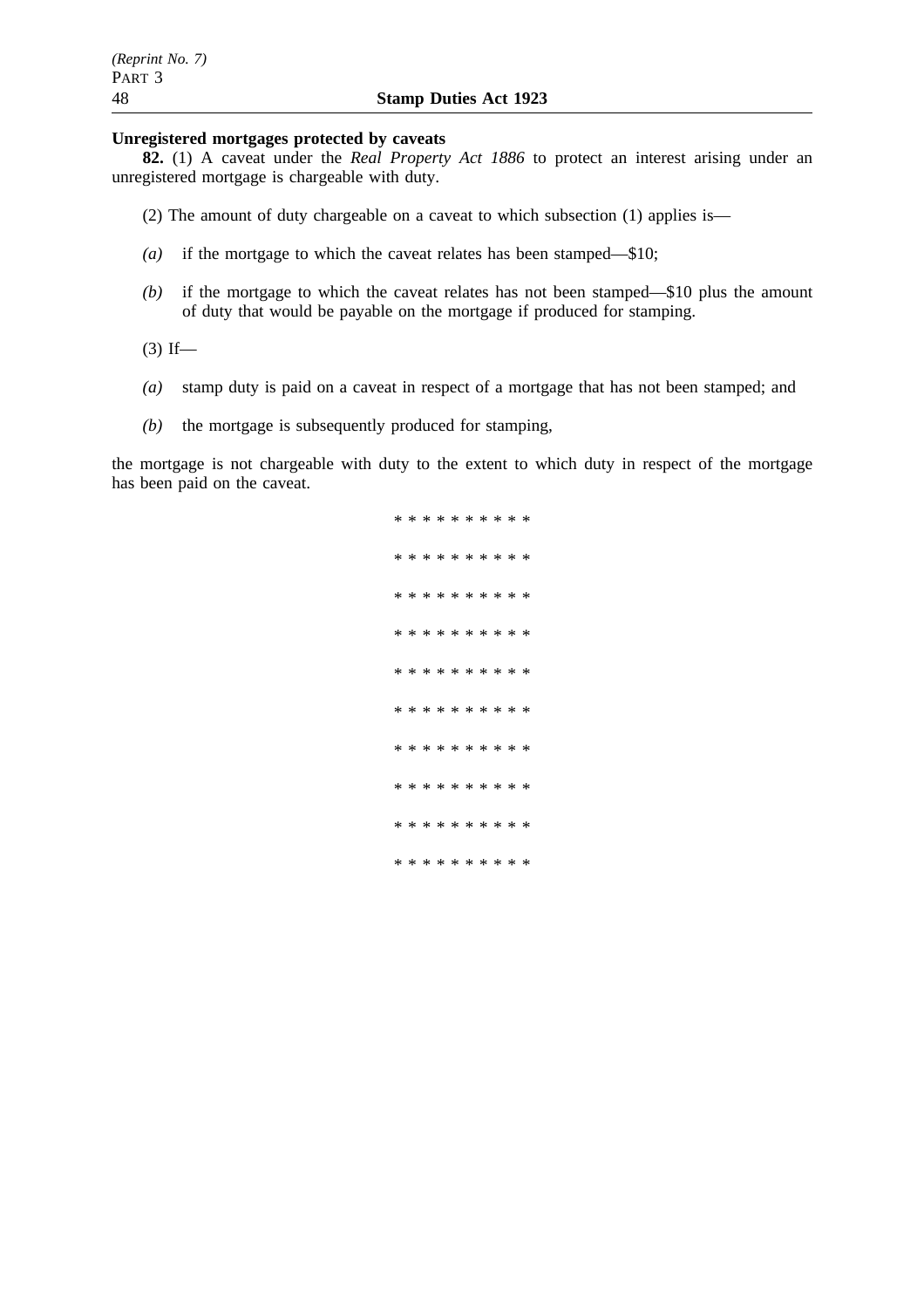# **PART 3A SPECIAL PROVISIONS RELATING TO MARKETABLE SECURITIES**

# **DIVISION 1—INTERPRETATION**

## **Interpretation**

**90A.** In this Act, unless inconsistent with the context or some other meaning is clearly intended—

"**broker**" means a person, firm or corporation who or which is a member of the Australian Stock Exchange Limited and is carrying on business in this State;

"**broker's agent**" means a person who is an agent or employee of a broker within the meaning of any corresponding Act and is carrying on business for, or on behalf of, that broker in this State;

"**corresponding Act**" means an enactment in force in a State other than this State or in a Territory of the Commonwealth that is declared by proclamation to be a corresponding Act for the purposes of this Part;

"**dealer**" means a broker or a broker's agent within the meaning of this Act or any corresponding Act;

"**error transaction**" means each of the following transfers:

- *(a)* an SCH-regulated transfer made to reverse an SCH-regulated transfer that was made mistakenly not more than seven days earlier;
- *(b)* the SCH-regulated transfer so reversed;

"**foreign company**" has the same meaning as is assigned to the term by section 9 of the *Corporation Law*;

"**identification code**", in relation to an SCH participant, means a code that, for the purposes of the SCH business rules, is the SCH participant's identification code, or one of the SCH participant's identification codes, as the case may be;

"**odd lot**" means a parcel of marketable securities that is, under the rules of the stock exchange on which the sale or purchase is effected, required to be bought or sold through an odd lot specialist;

"**odd lot specialist**" means a broker who is appointed by the Australian Stock Exchange Limited for the purposes of buying and selling odd lots;

"**proper SCH transfer**" has the same meaning as is assigned to the term by section 9 of the *Corporations Law*;

"**relevant company**" means—

- *(a)* a South Australian registered company; or
- *(b)* a foreign company with a registered office under the *Corporations Law* that is situated in this State;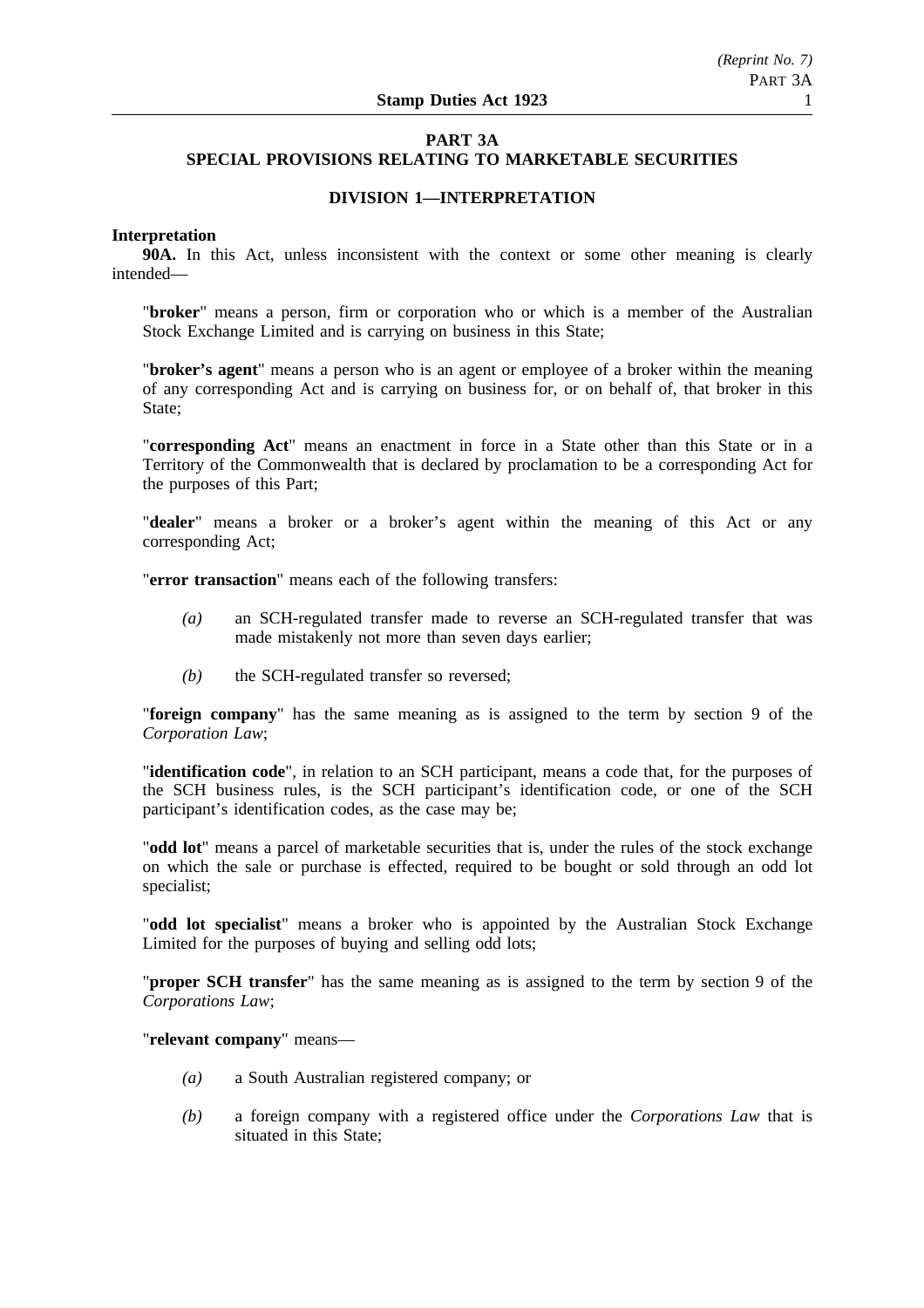"**relevant SCH participant**", in relation to an SCH-regulated transfer, means the SCH participant who is, according to Division 3, liable to pay duty chargeable in respect of the transfer, or, if no duty is chargeable, the SCH participant who would be so liable if duty were chargeable;

"**SCH**" means the securities clearing house registered by the Commissioner under Division 4;

"**SCH business rules**" has the same meaning as is assigned to the term by section 9 of the *Corporations Law*;

"**SCH participant**" has the same meaning as is assigned to the term by section 9 of the *Corporations Law*;

"**SCH-regulated transfer**" has the same meaning as is assigned to the term by section 9 of the *Corporations Law*;

"**South Australian dealer**" means a broker or a broker's agent;

"**South Australian registered company**" means a body that is registered, or taken to be registered, as a company under the *Corporations Law* of South Australia, but does not include a company registered under Division 4 of Part 2.2 of the *Corporations Law* of another jurisdiction or a foreign company;

"**transfer document**" has the same meaning as is assigned to the term by section 1097 of the *Corporations Law*;

"**transfer identifier**", in relation to an SCH-regulated transfer, means the distinctive code assigned to the transfer as required by SCH;

"**transfer value**", in relation to an SCH-regulated transfer of a marketable security, means—

- *(a)* in the case of a transfer on sale—the total consideration for the sale or the unencumbered market value of the security at the date of the sale, whichever is the greater; or
- *(b)* in any other case—the unencumbered market value of the security at the date of the transfer.

# **DIVISION 2—DUTY ON SALES AND PURCHASES BY BROKERS**

# **Application of Division**

**90B.** This Division and the duty chargeable in accordance with schedule 2 on the return referred to in section 90D apply and have effect to and in relation to a sale or purchase of a marketable security only where—

- *(a)* the sale or purchase of the marketable security is made by or through a South Australian dealer; and
- *(b)* the consideration for the sale or purchase is in money or money's worth not less than the unencumbered market value of the security; and
- *(c)* the security is quoted on, or permission to deal therein has been granted by, a stock exchange; and
- *(d)* no duty is charged against the transferor or the transferee under schedule 2 in respect of the conveyance or transfer of the securities on the sale thereof.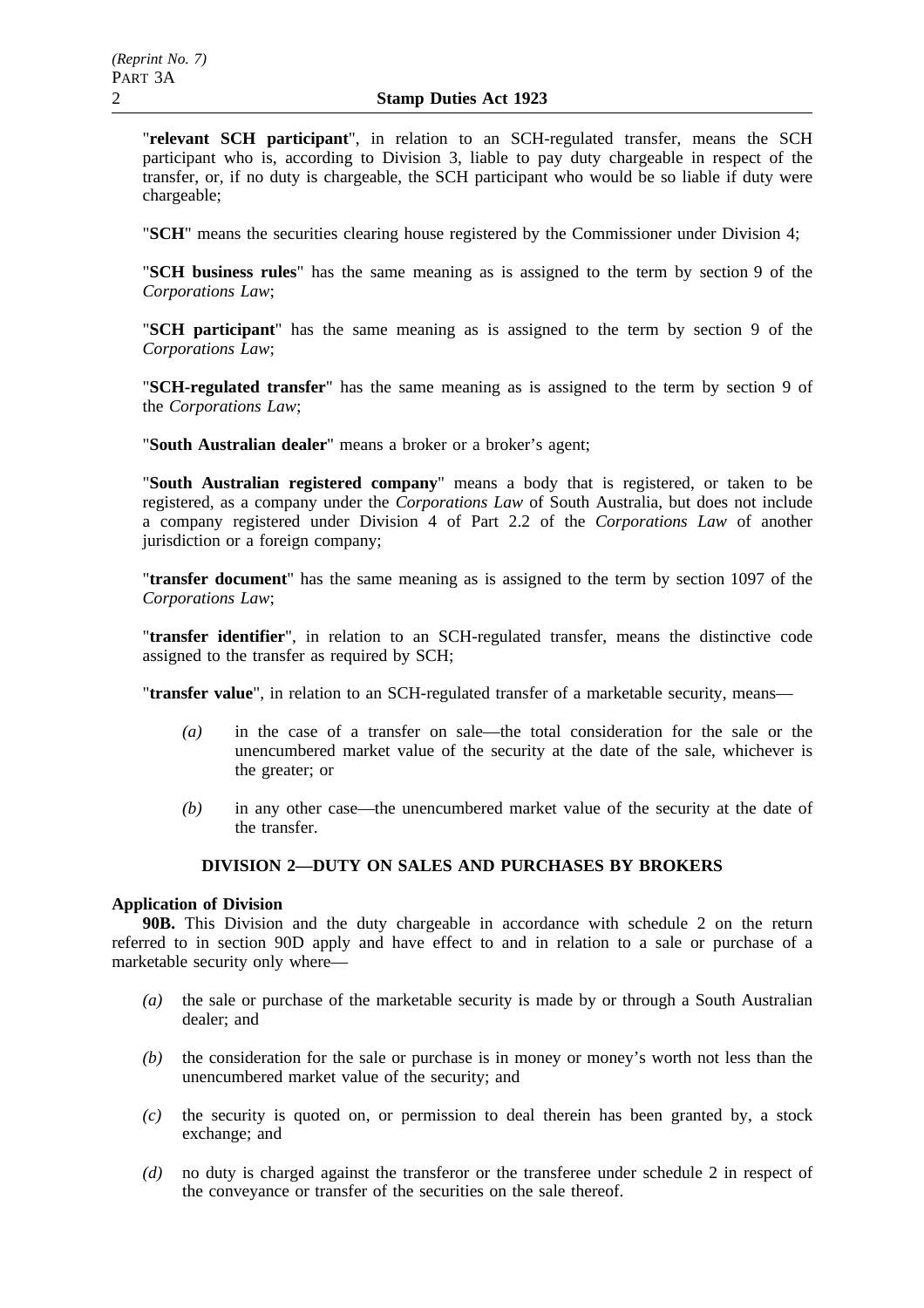#### **Records of sales and purchases of marketable securities**

**90C.** (1) Subject to subsections (3) and (4), a South Australian dealer shall, forthwith on a sale or purchase being made or being deemed to have been made, whether within or outside the State—

- *(a)* pursuant to an order to sell or an order to purchase lodged with him in the State; or
- *(b)* on his own account or behalf,

being a sale or purchase to or in relation to which this Division applies, make a record relating to the sale or purchase showing—

- *(c)* the date of the sale or purchase; and
- *(d)* the name of the principal (if any) for whom such sale or purchase was made; and
- *(e)* the name of the dealer (if any) with whom the sale or purchase was effected; and
- *(f)* the quantity and full description of the marketable security sold or purchased; and
- *(g)* the selling or purchase price of such marketable security or, if more than one, of each marketable security and the total selling or purchase price of all; and
- *(h)* the amount of stamp duty chargeable in accordance with schedule 2 in respect of that sale or purchase on the return referred to in section 90D which relates to that sale or purchase; and
- *(i)* such other particulars as are prescribed for the purposes of this section.
- (2) For the purposes of subsection  $(1)$ —
- *(a)* a South Australian dealer who makes a purchase of a marketable security, whether on his own account or on behalf of another person, from any person who is not a dealer shall, notwithstanding that no order to sell was in fact lodged with him, be deemed to have also made a sale of the security pursuant to an order to sell lodged with him in the State by the person from whom he made the purchase; and
- *(b)* a South Australian dealer who makes a sale of a marketable security, whether on his own account or on behalf of another person, to any person who is not a dealer shall, notwithstanding that no order to purchase was in fact lodged with him, be deemed to have also made a purchase of the security pursuant to an order to purchase lodged with him in the State by the person to whom he made the sale.
- (3) Subsection (1) does not require a South Australian dealer to make a record—
- *(a)* in respect of a sale of a marketable security, where the sale is made pursuant to an order to sell lodged with him by, or on behalf of, another dealer; or
- *(b)* in respect of the purchase of a marketable security, where the purchase is made pursuant to an order to purchase lodged with him by, or on behalf of, another dealer; or
- *(c)* in respect of any sale or purchase, where the sale or, as the case may be, the purchase is of an odd lot by an odd lot specialist.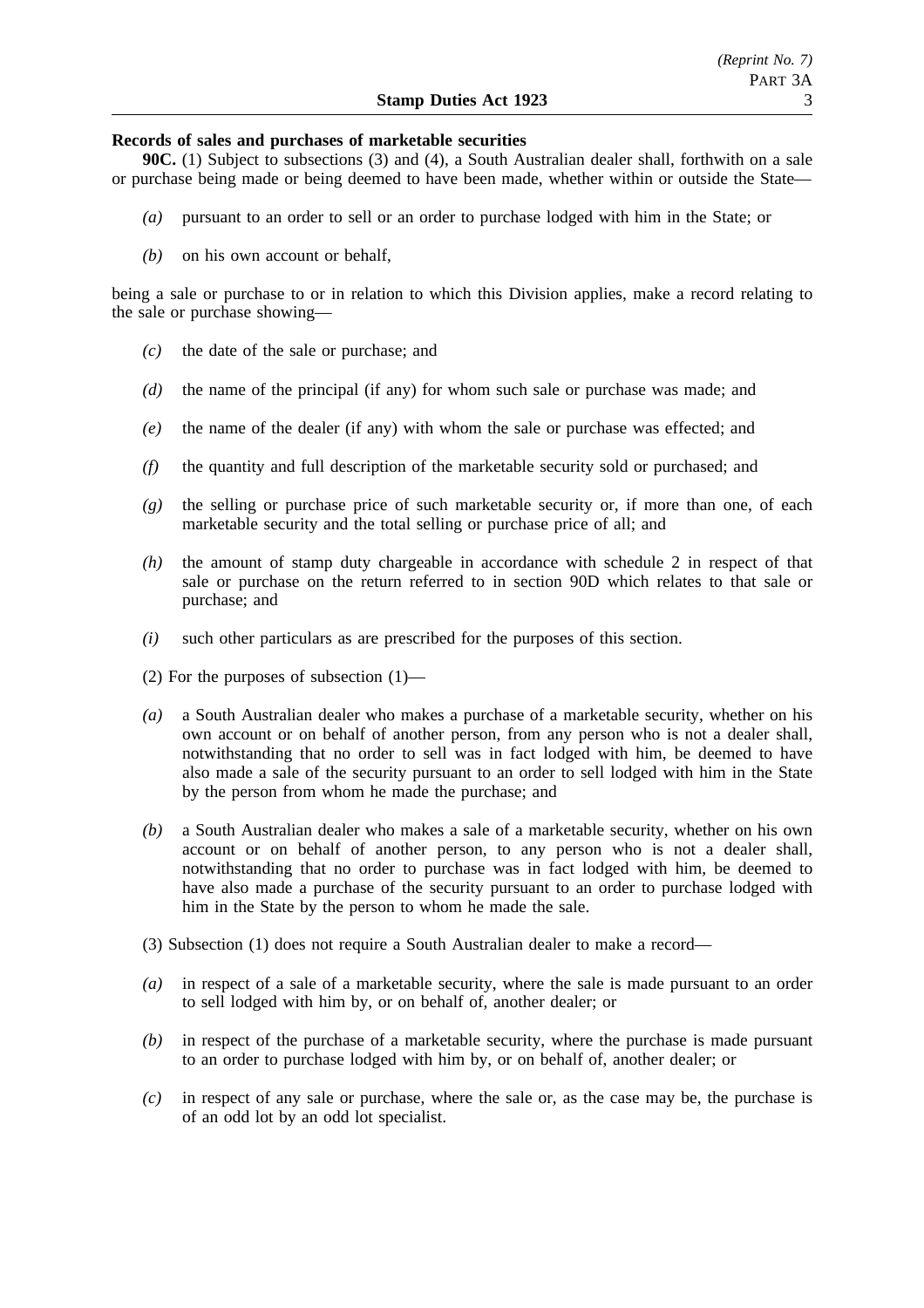(4) Subsection (1) does not apply to the sale or purchase of a marketable security, the conveyance or transfer in respect of which would be exempt from duty.

(5) A South Australian dealer may, in any record kept by him pursuant to subsection (1), incorporate therein additional information for his own use.

(6) The record must be kept by the South Australian dealer in a legible written form, or so as to be readily convertible into such a form, for a period of not less than three years from the date of the sale or purchase.

(7) The Commissioner may require a South Australian dealer to make and keep such additional records relating to sales and purchases made by or through him of marketable securities as he considers necessary.

(8) A South Australian dealer who fails to make or keep a record as required by this section or who fails to make and keep such additional records as are required by the Commissioner under this section is guilty of an offence.

Penalty: \$2 000.

Expiation fee: Division 7 fee.

\*\*\*\*\*\*\*\*\*\*

#### **Returns to be lodged and duty paid**

**90D.** (1) Every South Australian dealer shall, not later than 2.30 p.m. on the Thursday of each week—

- *(a)* lodge with the Commissioner a return in the prescribed form in accordance with this section; and
- *(b)* if any stamp duty is payable, but not paid, in respect thereof, pay to the Commissioner the stamp duty in respect of each sale and each purchase to which the return relates as prescribed by schedule 2.

(2) The return shall contain a certificate in the prescribed form relating to all sales and purchases, records relating to which have been made by the dealer under section 90C, being sales and purchases made during the week ended on the Saturday preceding the day on which the return is lodged and the total stamp duty payable on the return in respect of those sales and purchases, and shall contain a certificate signed by the dealer that the record required by section 90C has been duly made and such other particulars as are prescribed; but where there has been no sale or purchase made during that week, the South Australian dealer shall lodge with the Commissioner a "Nil" return.

(3) A South Australian dealer who fails to lodge a return as required under this section is guilty of an offence.

Penalty: \$5 000.

(4) Where the Commissioner has reason to believe or suspect that a South Australian dealer has contravened or failed to comply with a requirement of this section, the Commissioner may, on the basis of estimates if necessary, make an assessment of the amount that, in the Commissioner's opinion, represents unpaid duty.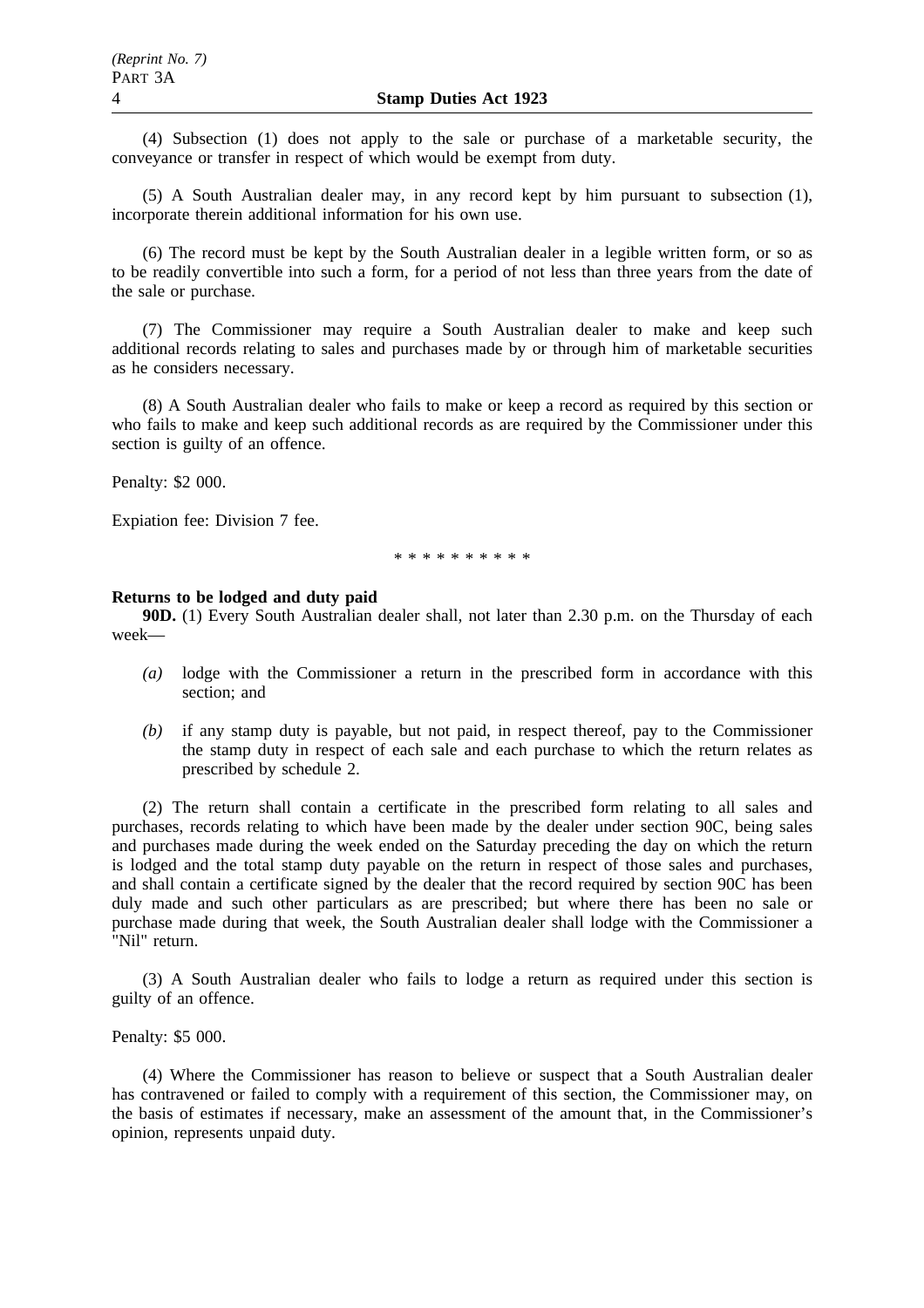(5) Where the Commissioner makes an assessment under subsection (4)—

- *(a)* the Commissioner must cause notice in writing of the assessment to be served on the dealer who is in default; and
- *(b)* the dealer is liable to pay any duty determined by the Commissioner under the assessment to be payable together with any further duty specified in the notice as being payable by way of penalty pursuant to subsection (7).

(6) A dealer liable to pay duty as a result of an assessment under this section who fails to pay the amount specified in the notice of assessment on or before the date specified in the notice is guilty of an offence.

Penalty: \$5 000 plus an amount equal to twice the amount of the Commissioner's assessment under subsection (4).

(7) Where a dealer is liable to pay duty by virtue of an assessment under subsection (4), the dealer is in addition liable to pay penalty duty equal to twice the amount of the duty that has been so assessed.

(8) The Commissioner may, at any time, remit any penalty duty, or part of any penalty duty, payable under this section.

#### **Endorsement of instrument of transfer as to payment of duty**

**90E.** (1) On making the record relating to a sale or purchase in accordance with section  $90C(1)$ , or on the making of a sale or purchase to which section  $90C(1)$  does not apply by virtue of the operation of section 90C(4), the South Australian dealer shall, if the transfer on the sale or purchase is not an SCH-regulated transfer, either endorse the instrument of transfer in respect of the sale or purchase or ensure that it is endorsed with a statement to the effect that the stamp duty (if applicable) has been or will be paid, and shall affix his stamp and insert the date of the endorsement thereunder.

(2) A South Australian dealer who affixes his or her stamp under such an endorsement without making the appropriate record under section 90C(1) is guilty of an offence.

## Penalty: \$1 000.

(3) Where an instrument of transfer of marketable securities has affixed thereto, in accordance with the provisions of this section or in accordance with any corresponding Act, the respective stamps of the dealers by whom the sale and purchase of those securities were effected, the instrument shall be deemed to be duly stamped with *ad valorem* duty.

### **Power of dealer to recover duty paid by him**

**90F.** Any South Australian dealer who, on lodging with the Commissioner a return pursuant to section 90D, pays any duty under this Act in respect of any sale or purchase of marketable securities to which the return relates may recover from the seller or purchaser for whom he made the sale or purchase, or is deemed to have made the sale or purchase, the amount of the duty so paid as a debt due to him and recoverable in a court of competent jurisdiction and may, in reimbursement of that amount, retain any moneys in his hands belonging to the seller or purchaser, as the case may be.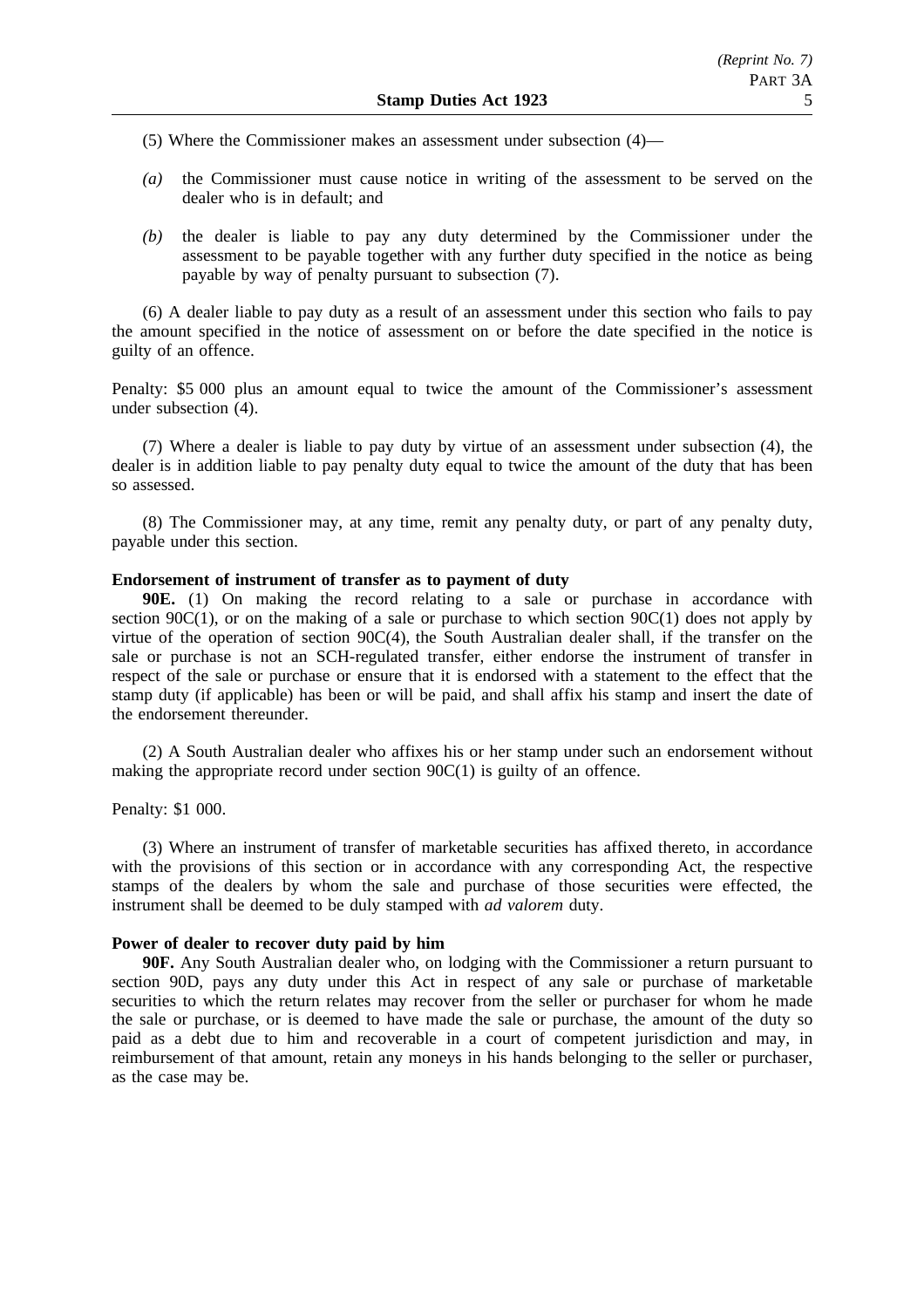# **Transactions in South Australian marketable securities on the Stock Exchange of the United Kingdom and Ireland**

**90G.** (1) In this section, unless the contrary intention appears—

"**broker**" means a person, firm or corporation who or which is a member of the U.K. and Ireland Stock Exchange;

"**corporation**" means a municipal or other corporation, company or society;

"**market maker**" means a person, firm or corporation who or which is recognised as a market maker according to the rules and practices of the U.K. and Ireland Stock Exchange;

"**marketable security**" means—

- *(a)* a marketable security of a corporation incorporated in the State; or
- *(b)* a marketable security of a corporation incorporated outside Australia that is listed on a register of the corporation in the State;

"**relevant transaction**" means a transaction effecting a transfer from one person to another of a beneficial interest in a marketable security that is held in trust by a trustee;

"**the U.K. and Ireland Stock Exchange**" means The International Stock Exchange of the United Kingdom and the Republic of Ireland;

"**trustee**" means a person declared to be a trustee under subsection (2).

- (2) The Governor may, by notice published in the *Gazette*—
- *(a)* declare a person to be a trustee; or
- *(b)* vary or revoke a declaration previously made under this subsection.
- (3) Where a trustee—
- *(a)* is notified of a disposition by a beneficiary of an interest in a marketable security that the trustee holds in trust; or
- *(b)* is directed by a beneficiary to hold a marketable security on behalf of some other person,

the trustee shall be deemed to have effected a relevant transaction in relation to that marketable security.

- (4) A trustee shall on or before the twenty-eighth day of each month—
- *(a)* furnish to the Commissioner in such manner and form as the Commissioner requires a return setting out particulars of relevant transactions effected by the trustee during the preceding month; and
- *(b)* if any duty is payable, in respect of any such relevant transaction, pay to the Commissioner the duty in respect of each such relevant transaction prescribed by schedule 2.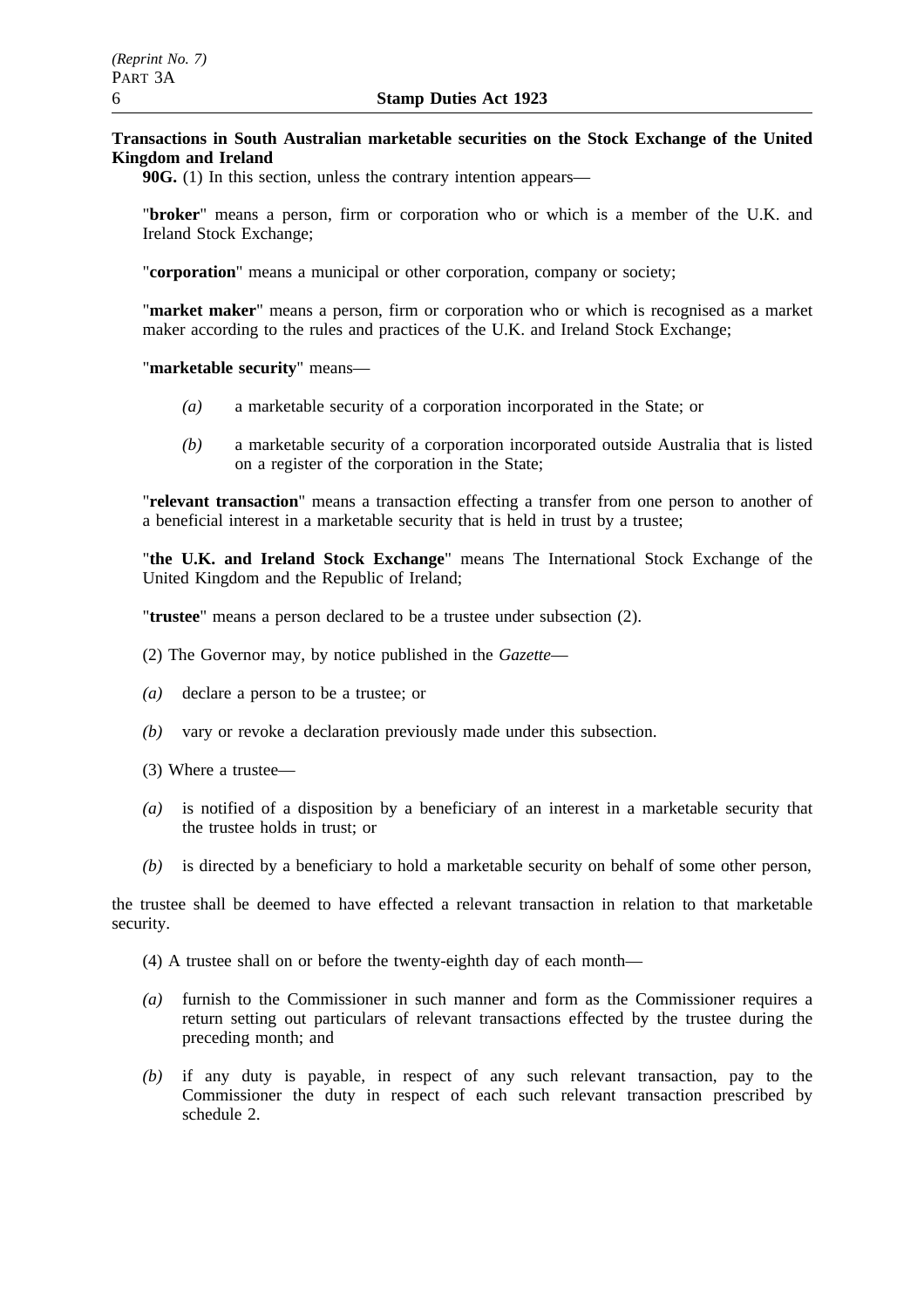(5) A trustee who fails to furnish a return as and when required by this section is guilty of an offence.

Penalty: \$10 000.

(5a) A trustee who fails to pay duty as and when required by this section is in addition liable to pay penalty duty equal to twice the amount of duty payable.

(5b) The Commissioner may, at any time, remit any penalty duty, or part of any penalty duty, payable under this section.

(6) Subsection (4) does not apply to or in respect of a relevant transaction where the disposition to which the relevant transaction relates—

- *(a)* is made—
	- (i) by way of security otherwise than to secure the rights of a purchaser or intended purchaser under a contemplated sale; or
	- (ii) in consequence of such a security being no longer required; or
- *(b)* is, in accordance with the rules of the U.K. and Ireland Stock Exchange, a stock loan transaction; or
- *(c)* is made or effected by a market maker as agent to a broker who acquires a beneficial interest in the marketable securities as principal and who, within 10 clear days (not including any day on which the U.K. and Ireland Stock Exchange is closed for business) after acquisition, disposes of the beneficial interest in those securities; or
- *(d)* is made or effected by a broker as principal within 10 such clear days after the broker acquired a beneficial interest in those marketable securities as principal—
	- (i) to a market maker as agent; or
	- (ii) to another broker as principal who, within 10 such clear days after the acquisition, disposes of the beneficial interests in those securities; or
- *(e)* is made or effected by or to a person who is a South Australian dealer; or
- *(f)* is made or effected by a market maker as agent to another market maker as agent.
- (7) Where in consequence of a relevant transaction—
- *(a)* a beneficial interest in marketable securities is transferred from a broker to a market maker as agent or from a market maker as agent to a broker; or
- *(b)* a beneficial interest in marketable securities is transferred from a broker to another broker who acquires the interest as principal and who, within 10 clear days after acquisition (not including any day on which the U.K. and Ireland Stock Exchange is closed for business) disposes of the beneficial interest; or
- *(c)* a beneficial interest in marketable securities is transferred from a broker to another broker as principal within 10 such clear days after the acquisition of the beneficial interest by the firstmentioned broker,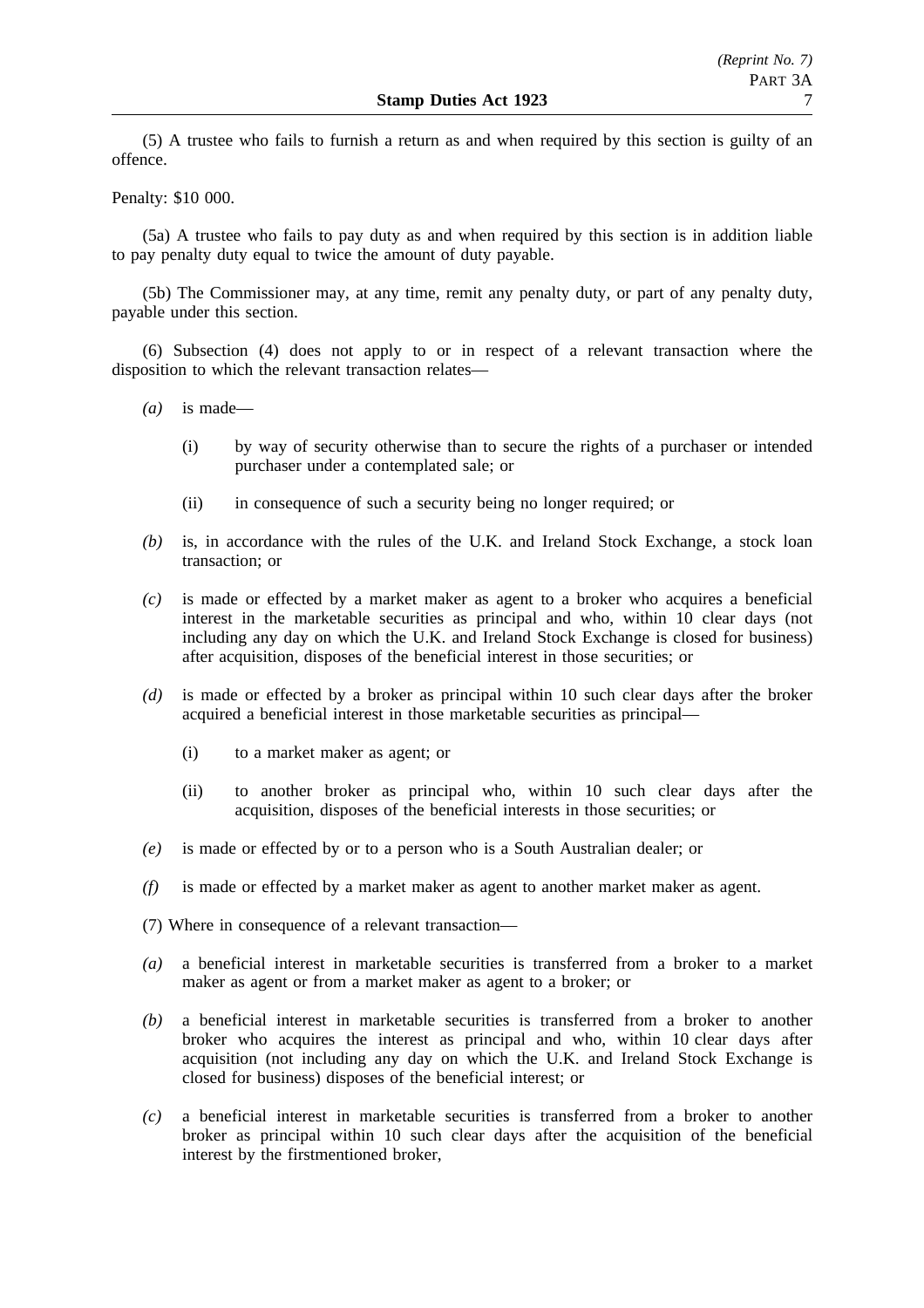the amount payable under subsection (4) in respect of that relevant transaction shall be one-half of the amount that would otherwise be payable.

(8) A trustee shall keep accurate records of the relevant transactions effected by the trustee and shall retain those records for three years after completion of the relevant transactions to which they relate.

# **DIVISION 3—DUTY ON CERTAIN SCH-REGULATED TRANSFERS**

### **Application of Division**

**90H.** This Division applies to an SCH-regulated transfer of a marketable security only where—

- *(a)* the transfer is a proper SCH transfer; and
- *(b)* the transfer is made otherwise than on a sale or purchase to which Division 2 applies; and
- *(c)* the security is—
	- (i) a share, or a right in respect of a share, of a relevant company; or
	- (ii) a unit of a unit trust scheme the principal register of which is situated in this State; or
	- (iii) a unit of a unit trust scheme in relation to which no register exists in Australia and—
		- (A) having as the manager of the scheme a relevant company or a natural person principally resident in this State; or
		- (B) not having a manager but with a trustee that is a relevant company or a natural person principally resident in this State; and
- *(d)* the body approved as the securities clearing house under section 779B of the *Corporations Law* is registered by the Commissioner under Division 4.

## **Transfer documents treated as instruments of conveyance**

**90I.** For the purposes of this Act, the transfer document for an SCH-regulated transfer of a marketable security to which this Division applies is to be taken to be an instrument of conveyance or conveyance on sale (as the case may require) of the security and, subject to this Act, chargeable with duty accordingly.

## **SCH participant liable to pay duty**

**90J.** (1) Where duty is chargeable in respect of an SCH-regulated transfer of a marketable security, the SCH participant party to the transfer, or, if there is more than one, the SCH participant who is the transferee or controls the transferee's holding, is liable to pay the duty.

(2) Where the SCH participant liable to pay duty in respect of an SCH-regulated transfer is not the transferee under the transfer, the participant may recover from the transferee the amount of the duty paid as a debt by action in a court of competent jurisdiction and may, in reimbursement of that amount, retain any money in the participant's hands belonging to the transferee.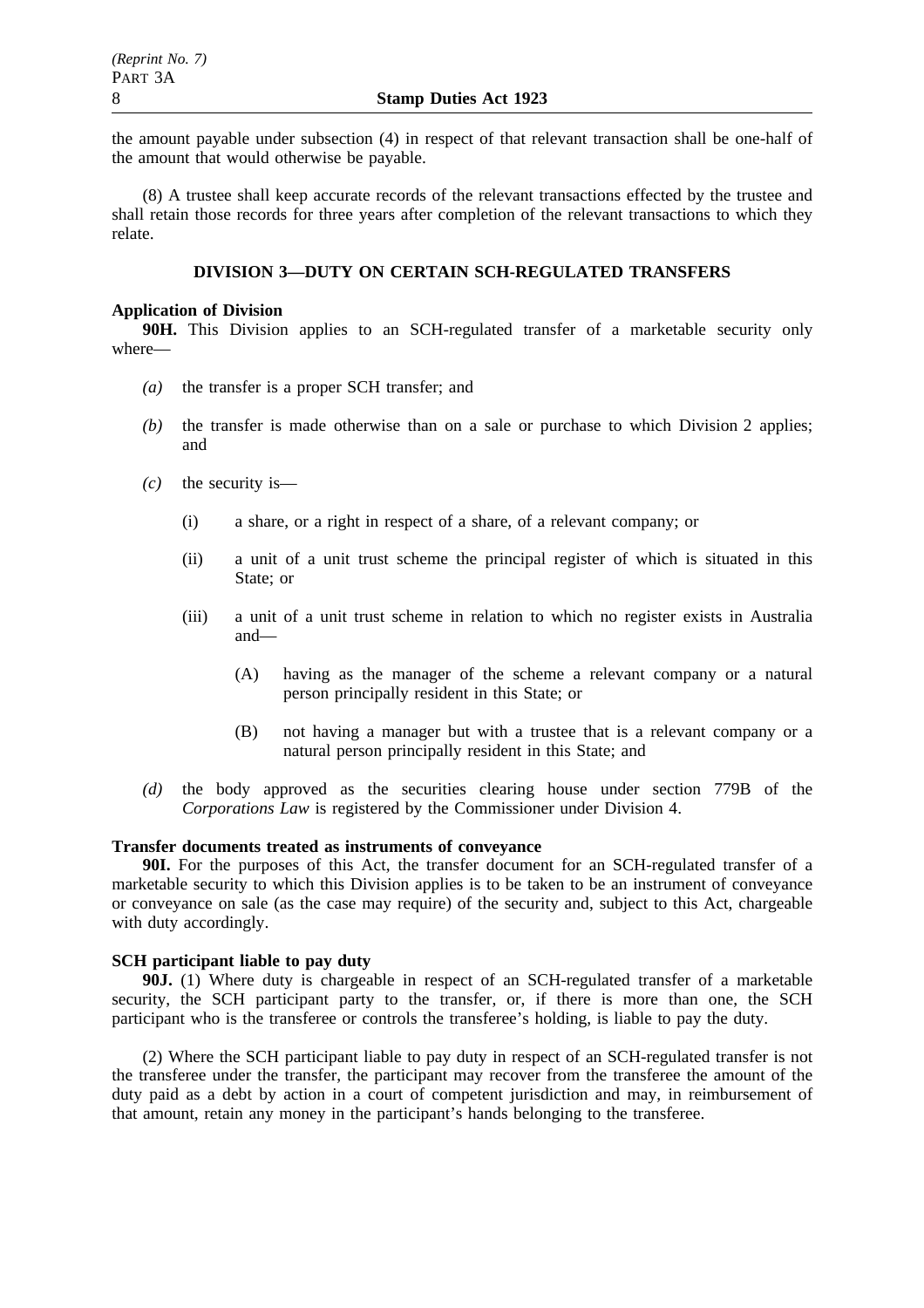### **Record of SCH-regulated transfers**

**90K.** (1) A record must be made in accordance with this section immediately on the making of an SCH-regulated transfer of a marketable security to which this Division applies.

- (2) The record must be made by the relevant SCH participant.
- (3) The record must show—
- *(a)* the date of the transfer; and
- *(b)* the transfer identifier of the transfer; and
- *(c)* the name of the transferee and, unless another SCH participant controls the transferor's holding, the name of the transferor; and
- *(d)* the identification code of the participant making the record and the identification code of the other SCH participant (if any) party to the transfer; and
- *(e)* the quantity and full description of the marketable security transferred; and
- *(f)* the transfer value of the marketable security or, if more than one, of each marketable security and the total transfer value of all; and
- *(g)* the amount of duty chargeable in accordance with schedule 2 in respect of the transfer; and
- *(h)* if *ad valorem* duty is not chargeable in respect of the transfer, a statement of the grounds on which *ad valorem* duty is not chargeable; and
- *(i)* in the case of an error transaction to reverse an earlier transfer that was made mistakenly, the transfer identifier of that earlier transfer; and
- *(j)* any other particulars prescribed for the purposes of this section.

(4) An SCH participant may, in any record made in accordance with this section, incorporate additional information for the participant's own use.

(5) The record must be kept by the SCH participant in a legible written form, or so as to be readily convertible into such a form, for a period of not less than five years from the date of the transfer.

(6) An SCH participant who fails to make or keep a record as required by this section is guilty of an offence.

Penalty: \$2 000.

Expiation fee: Division 7 fee.

#### **Particulars to be included by relevant participant in transfer document**

**90L.** The relevant SCH participant must include in the transfer document for an SCHregulated transfer to which this Division applies the particulars required by the Commissioner under the conditions of registration of SCH.

Penalty: \$2 000.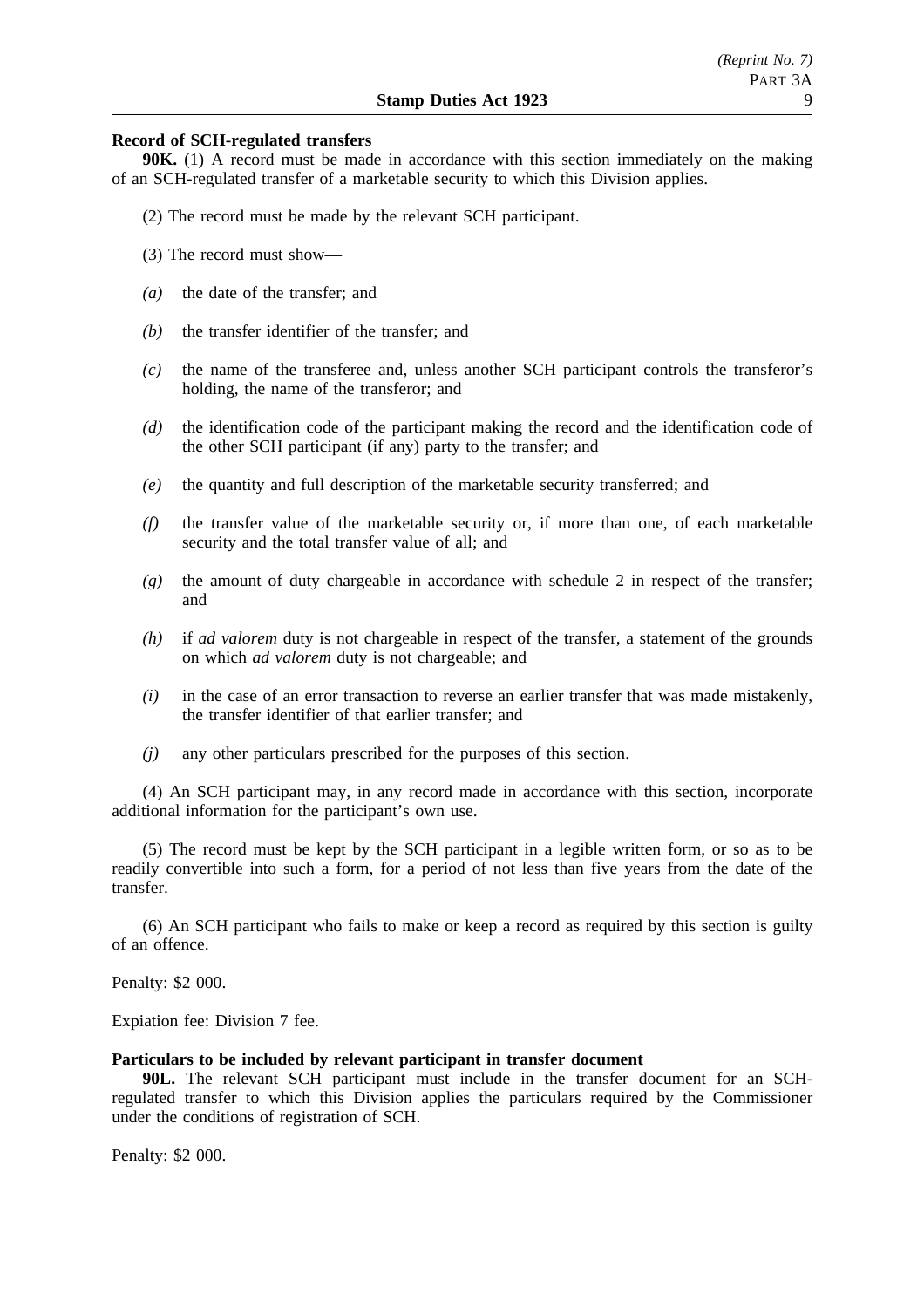# **Relevant SCH participant's identification code equivalent to stamping**

**90M.** When the relevant SCH participant's identification code is included in the transfer document for an SCH-regulated transfer to which this Division applies, the transfer document is to be taken to be duly stamped but without affecting the relevant SCH participant's liability to pay any duty chargeable on the transfer document.

## **Report to be made and duty paid**

**90N.** (1) The relevant SCH participant must, not more than seven days after the end of a month in which the participant has been party to an SCH-regulated transfer to which this Division applies—

- *(a)* make a report to SCH in respect of the transfer in the form and containing the particulars required by the Commissioner under the conditions of registration of SCH; and
- *(b)* if duty is chargeable in respect of the transfer, pay the duty to SCH.

(2) An SCH participant who fails to make a report as required under this section is guilty of an offence.

Penalty: \$5 000.

(3) Where the Commissioner has reason to believe or suspect that an SCH participant has contravened or failed to comply with a requirement of this section, the Commissioner may, on the basis of estimates if necessary, make an assessment of the amount that, in the Commissioner's opinion, represents unpaid duty.

- (4) Where the Commissioner makes an assessment under subsection (3)—
- *(a)* the Commissioner must cause notice in writing of the assessment to be served on the participant in default; and
- *(b)* the participant is liable to pay to the Commissioner any duty determined by the Commissioner under the assessment to be payable together with any further duty specified in the notice as being payable by way of penalty pursuant to subsection (5).

(5) Where an SCH participant is liable to pay duty by virtue of an assessment under subsection (3), the participant is in addition liable to pay penalty duty equal to twice the amount of the duty that has been so assessed.

(6) The Commissioner may at any time remit any penalty duty, or part of any penalty duty, payable under this section.

(7) An SCH participant liable to pay duty as a result of an assessment under this section who fails to pay the amount specified in the notice of assessment on or before the date specified in the notice is guilty of an offence.

Penalty: \$5 000 plus an amount equal to twice the amount of the Commissioner's assessment under subsection (3).

## **Refund for error transaction**

**90O.** The Commissioner must, on being satisfied that *ad valorem* duty has been paid to the Commissioner in respect of an error transaction to which this Division applies, refund the amount of the duty so paid.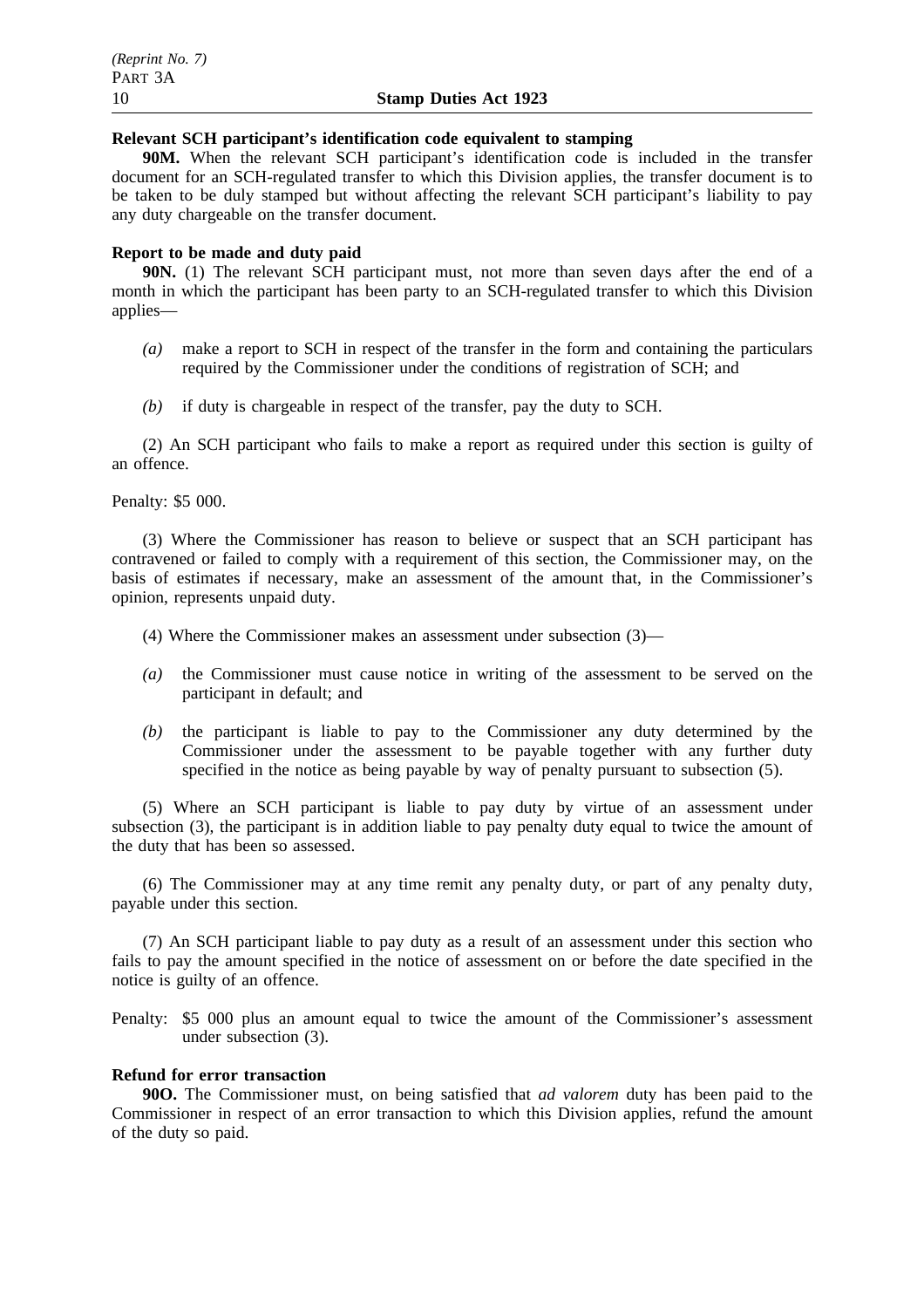## **DIVISION 4—THE SECURITIES CLEARING HOUSE**

#### **Registration as the securities clearing house**

**90P.** (1) The Commissioner must, on application (in a form approved by the Commissioner) by the body approved as the securities clearing house under section 779B of the *Corporations Law*, register the body under this Division.

(2) The registration is subject to conditions determined by the Commissioner from time to time and notified to SCH by writing.

(3) The registration continues in force—

- *(a)* until cancelled on the application of the body registered; and
- *(b)* subject to an order of suspension made by the Commissioner for a specified period for contravention of, or failure to comply with, a provision of this Division or a condition of the registration.

#### **Monthly return**

**90Q.** (1) SCH must, on or before the fifteenth day of each month—

- *(a)* lodge with the Commissioner a return in the form and containing the particulars required by the Commissioner under the conditions of registration of SCH; and
- *(b)* pay to the Commissioner any duty paid to SCH under this Act in respect of an SCHregulated transfer made in the preceding month.

(2) Where the Commissioner has reason to believe or suspect that SCH has contravened or failed to comply with a requirement of this section, the Commissioner may, on the basis of estimates if necessary, make an assessment of the amount that, in the Commissioner's opinion, represents unpaid duty.

- (3) Where the Commissioner makes an assessment under subsection (2)—
- *(a)* the Commissioner must cause notice in writing of the assessment to be served on SCH; and
- *(b)* SCH is liable to pay any duty determined by the Commissioner under the assessment to be payable together with any further duty specified in the notice as being payable by way of penalty pursuant to subsection (4).

(4) Where SCH is liable to pay duty by virtue of an assessment under subsection (2), SCH is in addition liable to pay penalty duty equal to the amount of the duty that has been so assessed.

(5) The Commissioner may at any time remit any penalty duty, or part of any penalty duty, payable under this section.

#### **Particulars reported by participants to be kept by SCH**

**90R.** The particulars reported to SCH by an SCH participant under this Division must be kept by SCH in a legible written form, or so as to be readily convertible into such a form, for a period of not less than five years from the date on which the report is made.

#### **Disclosure to SCH of information**

**90S.** Nothing in this Act prevents the disclosure to SCH of information acquired in, or in connection with, the administration of this Part.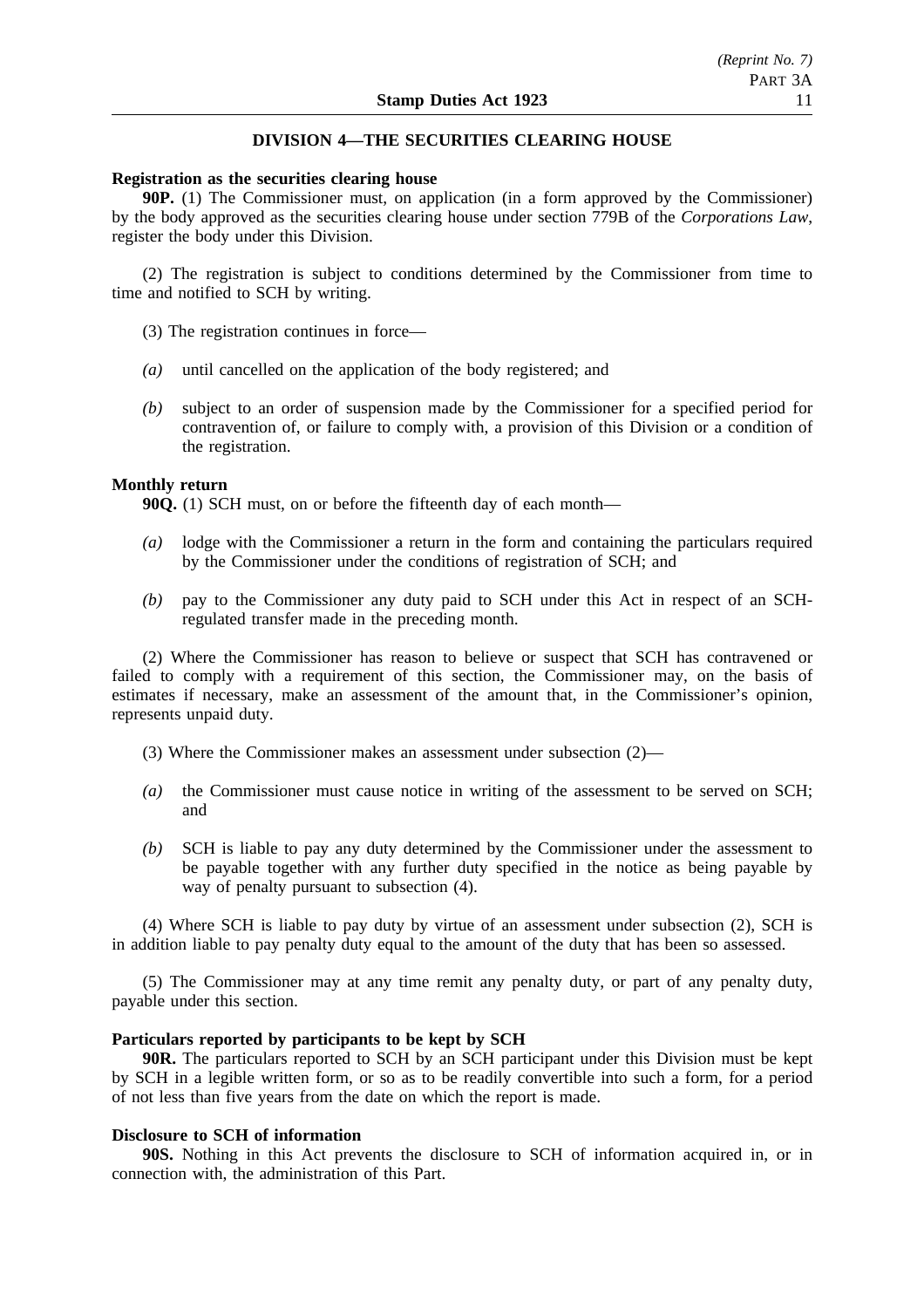## **PART 4 ACQUISITION OF CERTAIN INTERESTS IN COMPANIES AND UNIT TRUST SCHEMES DUTIABLE AS CONVEYANCES OF LAND**

## **Interpretation**

**91.** (1) In this Part, unless the contrary intention appears—

"**acquisition**", in relation to an interest or a land use entitlement in a private company or scheme, includes (without limiting the generality of the expression) any acquisition by which a person becomes entitled to an interest (or an increase in an interest) or a land use entitlement in the company or scheme by means of—

- *(a)* the purchase, gift, issue or allotment of a share in the company or a unit in the scheme (other than the initial allotment of shares to a subscriber to a memorandum of the company or the initial allotment of units to a beneficiary on the creation of the unit trust scheme); or
- *(b)* the variation, abrogation or alteration of a right attaching to a share in the company or a unit in the scheme; or
- *(c)* the redemption, surrender or cancellation of a share in the company or a unit in the scheme,

and "**to acquire**" has a corresponding meaning;

"**corresponding law**" means a law of another State or of a Territory that is prescribed as a corresponding law for the purposes of the provision of this Part in which the expression appears;

"**interest**" means an interest (other than a land use entitlement) in a private company or scheme which, if the company or scheme were to be wound up immediately after the acquisition of the interest, would entitle the person acquiring the interest to participate (otherwise than as a creditor or other person to whom the company or scheme was liable at the time of the acquisition) in a distribution of property of the company or scheme;

"**land use entitlement**" means an interest in a private company or scheme which gives the person acquiring the interest an entitlement to the exclusive possession of real property in South Australia;

"**majority interest**" means an interest (other than a land use entitlement) in a private company or scheme which, if the company or scheme were to be wound up—

- *(a)* in the case of an interest acquired by a single acquisition—immediately after that acquisition; or
- *(b)* in the case of an interest acquired by two or more acquisitions—immediately after the later or latest of those acquisitions,

would entitle the person who acquired the interest, or that person together with any related person, to participate (otherwise than as a creditor or other person to whom the company or scheme was liable at the time of the acquisition) in the distribution of property of the company or scheme to an extent greater than 50 per cent of the value of the property distributable to all the holders of interests in the company or scheme;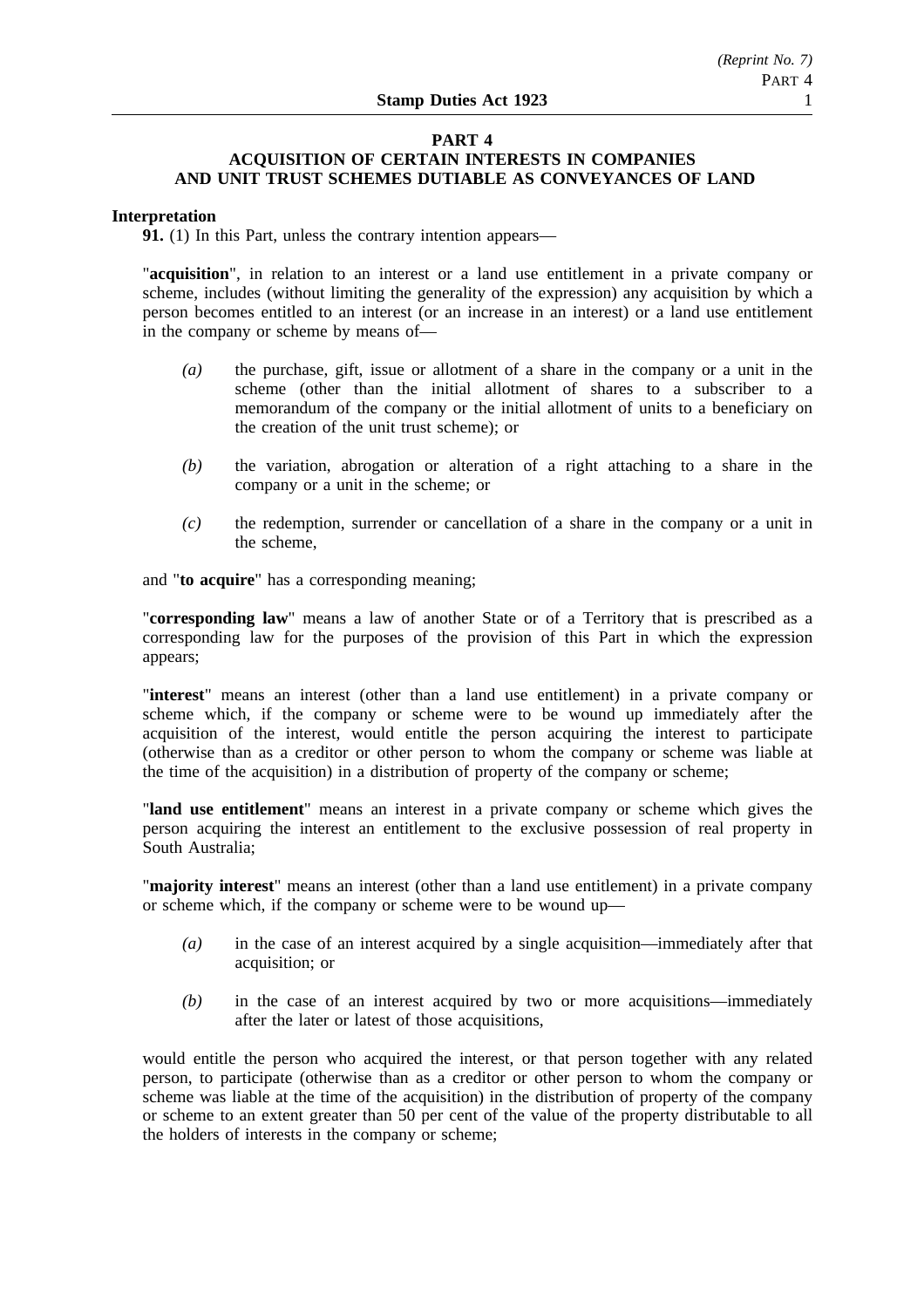"**majority shareholder**" in relation to a private company, means a person who would have a substantial shareholding in the company in accordance with section 708 of the *Corporations Law* if—

- *(a)* a reference in that section to the prescribed percentage were a reference to 50 per cent; and
- *(b)* the private company were a company within the meaning of Part 6.7 of the *Corporations Law*;

"**mining tenement**" means a right, permit, claim, lease or licence under the *Mining Act 1971* or the *Petroleum Act 1940*;

"**prior acquisition**", in relation to a private company or scheme, means the acquisition by a person or a related person of an interest in the company or scheme at any time during the period of two years immediately preceding the date of a relevant acquisition by the person of an interest in the company or scheme;

"**prior land use entitlement**", in relation to a private company or scheme, means the acquisition by a person or a related person of a land use entitlement in the company or scheme at any time during the period of two years immediately preceding the date of the acquisition by the person of a land use entitlement in the company or scheme which requires the lodgment of a statement under section 96;

"**private company**" means a company incorporated under the *Corporations Law* none of the shares of which are listed on an authorised stock exchange under the *Corporations Law*;

"**private scheme**" or "**scheme**" means a unit trust scheme—

- *(a)* that is not the subject of a deed approved for the purposes of Division 5 of Part 7.12 of the *Corporations Law*; or
- *(b)* that is the subject of a deed that has been so approved but—
	- (i) no units have been issued to the public; or
	- (ii) fewer than 50 persons are beneficially entitled to units under the scheme; or
	- (iii) 20 or fewer persons are beneficially entitled to 75 per cent or more of the total issued units under the scheme;

"**real property**" includes any estate or interest in land (including a mining tenement), whether the land is situated in the State or elsewhere, but does not include the estate or interest of a mortgagee, chargee or other encumbrancee in land or an interest arising by virtue of a warrant, writ or lien;

"**relevant acquisition**", in relation to a private company or scheme, means the acquisition by a person of an interest in the company or scheme which requires the lodgment of a statement under section 94;

"**spouse**" of a person includes a *de facto* husband or wife of the person who has been cohabiting continuously with the person for at least five years.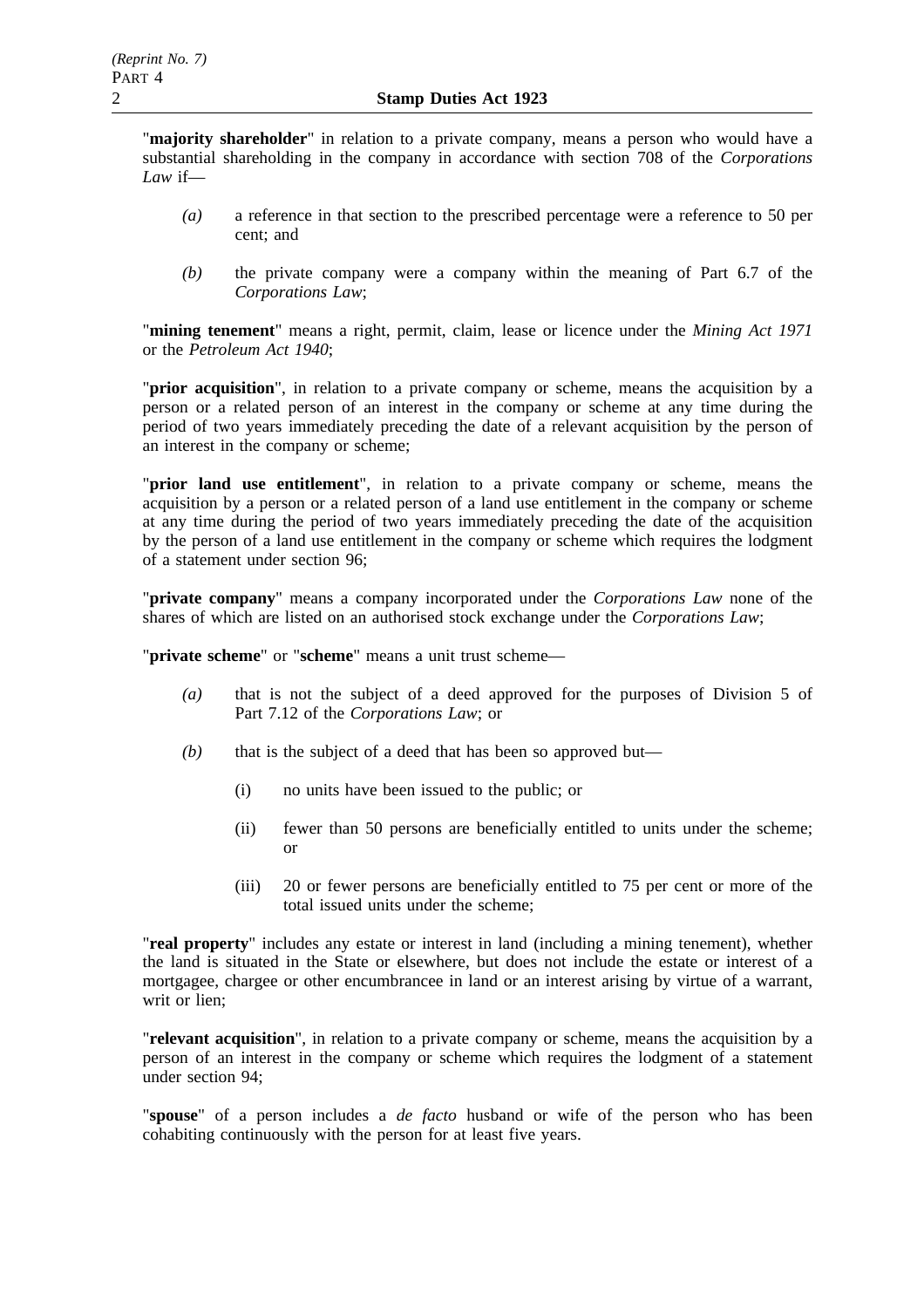- (2) For the purposes of this Part (but subject to subsection (3))—
- *(a)* natural persons are related persons if—
	- (i) they are members of a partnership within the meaning of the *Partnership Act 1891*; or
	- (ii) one is the spouse of the other or the relationship between them is that of parent and child; and
- *(b)* private companies are related persons if they are related bodies corporate within the meaning of the *Corporations Law*; and
- *(c)* trustees are related persons if any person is a beneficiary common to the trusts of which they are trustees; and
- *(d)* a natural person and a private company are related persons if the natural person is a majority shareholder, director or secretary in or of the company or in or of another private company that is a related body corporate of the company within the meaning of the *Corporations Law*; and
- *(e)* a natural person and a trustee are related persons if the natural person is a beneficiary of the trust of which the trustee is a trustee; and
- *(f)* a private company and a trustee are related persons if—
	- (i) the company, or a majority shareholder, director or secretary in or of the company, is a beneficiary of the trust of which the trustee is a trustee; or
	- (ii) a related body corporate of the company (within the meaning of the *Corporations Law*) is a beneficiary of the trust of which the trustee is a trustee.

(3) For the purposes of this Part, persons are not related persons in relation to the acquisition of an interest in a private company or scheme if the Commissioner is satisfied that the persons were not acting together to achieve a common purpose.

(4) For the purposes of this Part, if the acquisition of an interest in a private company or scheme is, or is to be, evidenced by the transfer of shares or units, the acquisition will be taken to occur on the date on which the transfer is executed.

(5) For the purposes of this Part, a person does not acquire an interest in a private company or scheme by virtue only of acquiring an option, right of pre-emption, or other right to acquire an interest in the private company or scheme.

- (6) The following will not be regarded as land use entitlements for the purposes of this Part:
- *(a)* an entitlement in respect of a dwelling that is part of a scheme consisting of two or more dwellings designed for separate occupation where the entitlement is conferred by ownership of a share in a private company or a unit in a private scheme;
- *(b)* an entitlement that arises by virtue of participating in a retirement village scheme within the meaning of the *Retirement Villages Act 1987*;
- *(c)* any other prescribed entitlement.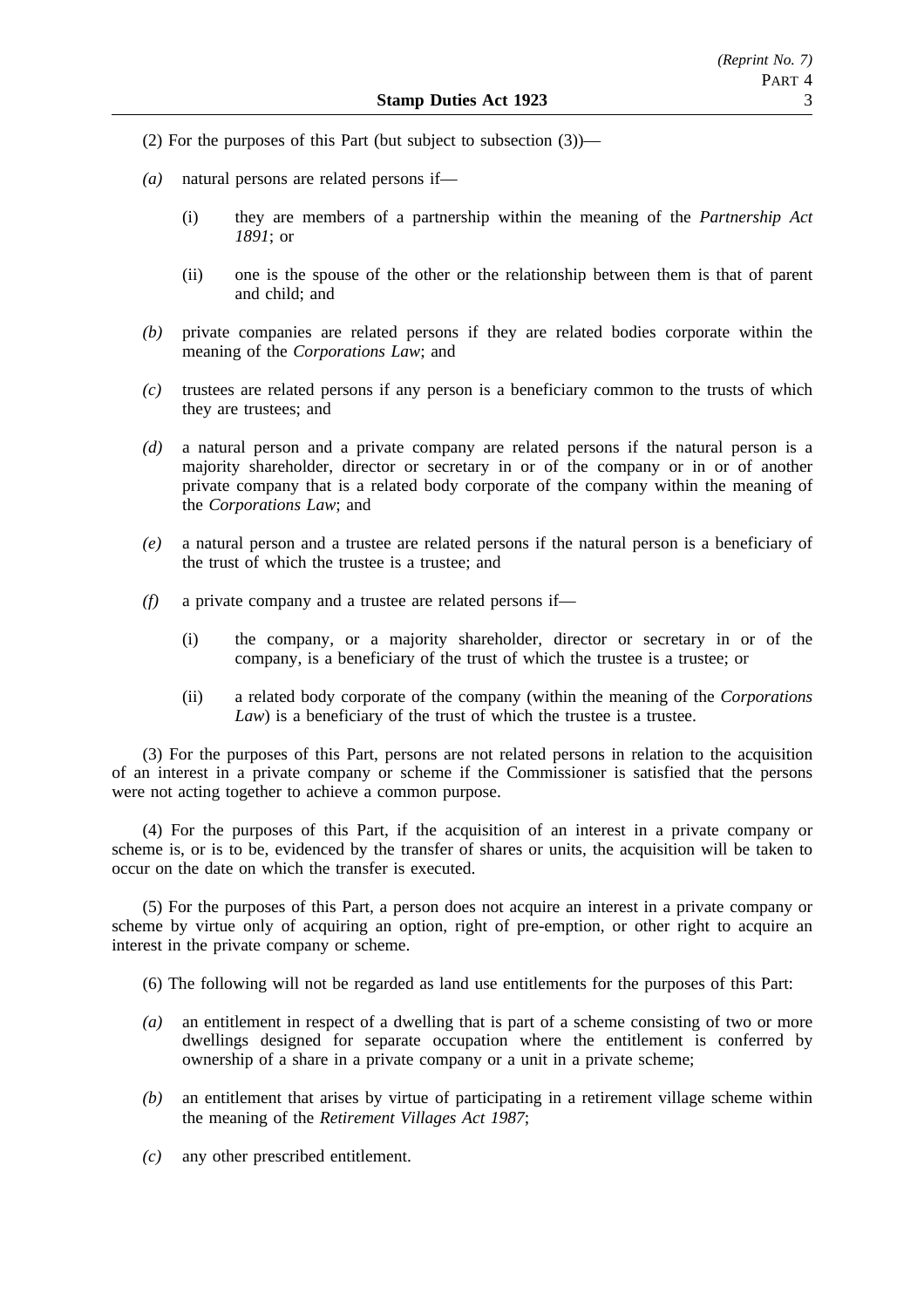## **Preliminary matters relating to private companies and schemes**

**92.** (1) For the purposes of this section—

- *(a)* a private company or scheme is a subsidiary of another private company or scheme ("the holding company or scheme"), if—
	- (i) in the case of a private company—the company is a subsidiary of the holding company within the meaning of the *Corporations Law*; or
	- (ii) in any case—the holding company or scheme would, by reason of the linking of ownerships of interests in private companies or schemes, be entitled (together with any related person) to participate in a distribution of property of the private company or scheme to an extent greater than 50 per cent of the value of property distributable to all persons who have interests in the private company or scheme in the event that the private company or scheme, and all other private companies or schemes (if any) interposed between it and the holding company or scheme in the chain of ownerships of interests, were to be wound up; and
- *(b)* a reference to property owned by a private company or scheme is—
	- (i) in the case of a private company—a reference to property owned by the company beneficially; and
	- (ii) in the case of a private scheme—a reference to property owned by the trustee (in the capacity of trustee) of the unit trust scheme.
- (2) For the purposes of this Part, a private company or scheme is entitled to property if—
- *(a)* the property is owned by the company or scheme; or
- *(b)* the property is owned by a private company or scheme that is a subsidiary of the company or scheme; or
- *(c)* the property is held under a discretionary trust and the company or scheme, or a private company or scheme that is a subsidiary of the company or scheme, is an object of that trust.

(3) Subsection (2)*(c)* does not apply if the Commissioner is satisfied that it would be unreasonable to regard the company or scheme as being entitled to the particular property.

(4) The unencumbered value of property to which a private company or scheme is entitled at a particular date is the sum of—

- *(a)* in the case of property owned by the private company or scheme—the unencumbered value of that property at that date; and
- *(b)* in the case of property owned by a subsidiary of the private company or scheme—the amount to which, if the subsidiary and all other private companies or schemes (if any) interposed between the subsidiary and the private company or scheme in the chain of ownerships of interests were to be wound up on that date, the private company or scheme would be entitled (without regard to any liabilities of the subsidiary or any other private company or scheme in the chain of ownerships of interests) in respect of the unencumbered value at that date of property owned by the subsidiary at that date.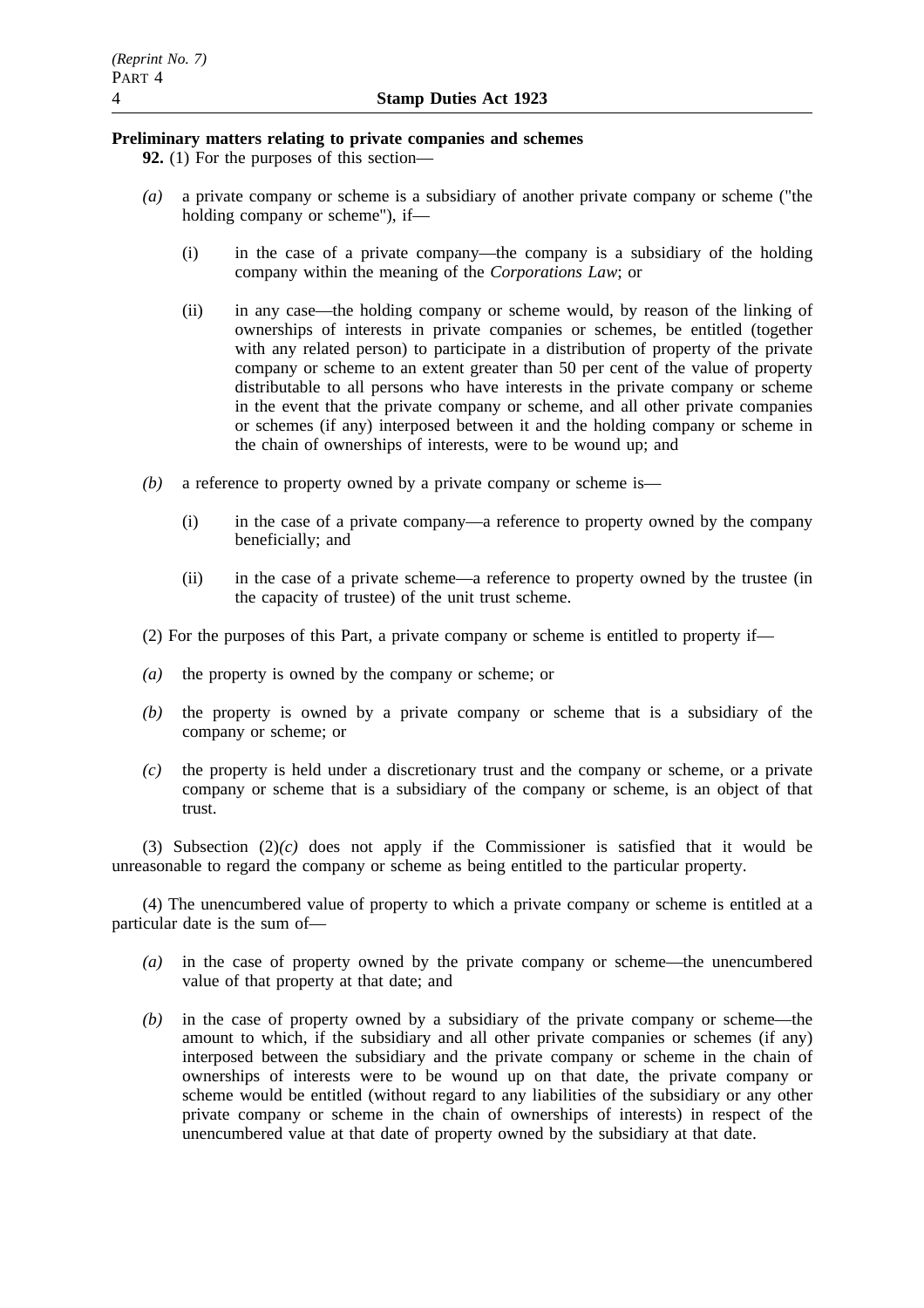(5) For the purposes of this Part, the entitlement of a person (including another private company or scheme) to participate (otherwise than as a creditor or other person to whom the private company or scheme is liable) in the distribution of the property of a private company or scheme on a winding up of the private company or scheme is an entitlement to an amount calculated—

- *(a)* as if the winding up were carried out in accordance with the memorandum and articles of association of the private company or the instrument constituting the scheme, and with any law relevant to the winding up of such a private company or such a scheme, respectively, as the memorandum, articles, instrument and law exist at the date of the winding up; or
- *(b)* as if the person had, immediately prior to the date of the winding up, exercised all powers and discretions exercisable by the person by reason of having acquired an interest in the private company or scheme—
	- (i) to effect or compel an alteration to the memorandum or articles of association of the private company or to the instrument constituting the scheme; or
	- (ii) to vary the rights conferred by shares in the private company or by units in the scheme; or
	- (iii) to effect or compel the substitution or replacement of shares in the private company or units in the scheme with other shares in the private company or other units in the scheme,

in such manner as to maximise that amount,

whichever of the amounts under paragraph *(a)* or *(b)* results in the greater amount, unless the Commissioner determines, after consideration of the circumstances of the case, and where the calculation under paragraph  $(b)$  results in the greater amount, that the amount of the entitlement should be calculated under paragraph *(a)*.

- (6) Where—
- *(a)* a person acquires an interest in a private company or scheme; and
- *(b)* the company or scheme is entitled to real property; and
- *(c)* the circumstances of the case are such that had the real property been conveyed by the company or scheme to the person at the time of the acquisition, the conveyance would have been exempt from *ad valorem* duty,

## then—

- *(d)* that property will not be taken into account for the purpose of determining whether a statement must be lodged under this Part in respect of the acquisition; and
- *(e)* if such a statement must be lodged, the value of that property will not be taken into account for the purpose of determining the duty chargeable under this Part.
- (7) A private company or scheme does not own property beneficially by virtue only—
- *(a)* of having an option to purchase the property; or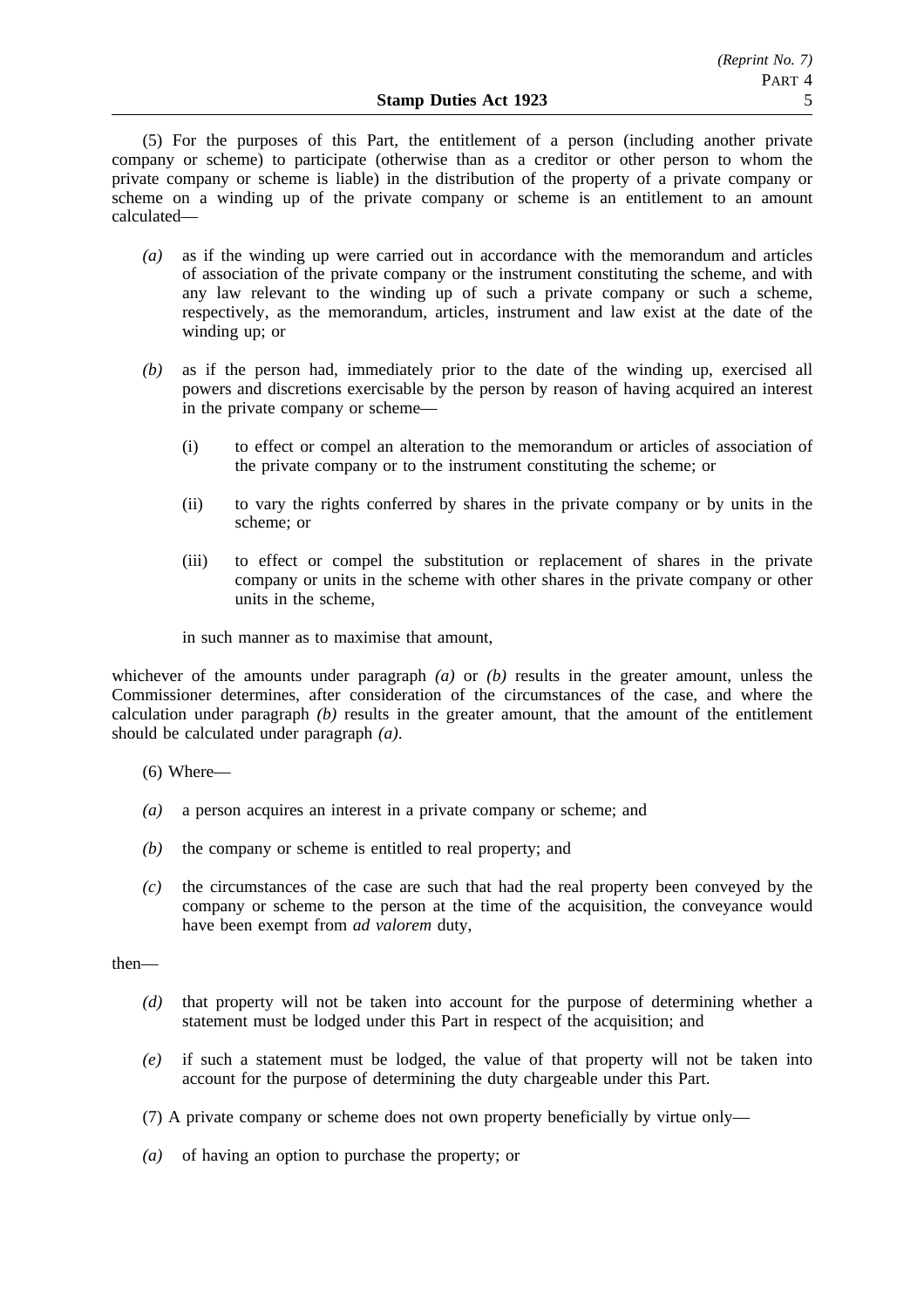*(b)* of being a purchaser under a contract of sale (the contract not having been completed).

## **Acquisitions to which this Part does not apply**

**93.** (1) This Part does not apply to or in relation to the acquisition by a person of an interest or a land use entitlement in a private company or scheme if—

- *(a)* the acquisition is by a person in the capacity of—
	- (i) a receiver or trustee in bankruptcy; or
	- (ii) a liquidator; or
	- (iii) an executor or administrator of the estate of a deceased person; or
- *(b)* the acquisition occurred solely as the result of—
	- (i) an order of the Supreme Court under section 59C of the *Trustee Act 1936*; or
	- (ii) the making of a compromise or arrangement under Part 5.1 of the *Corporations Law* which has been approved by the court; or
	- (iii) the operation of the laws of survivorship; or
	- (iv) the distribution of the estate of a deceased person, including an acquisition occurring as the result of—
		- (A) a will, codicil or an order of a court varying or modifying the application of the provisions of a will or codicil; or
		- (B) an intestacy or an order of a court varying or modifying the application, in relation to the estate of a deceased person, of the provisions of a law relating to the distribution of the assets of persons who died intestate; or
- *(c)* the acquisition is by a person who has been the spouse (other than a *de facto* spouse) of the person from whom the interest or land use entitled is acquired and has occurred solely as the result of the dissolution of their marriage; or
- *(d)* the acquisition is effected by an agreement, conveyance or transfer exempt from *ad valorem* duty under another provision of this Act, other than section 59B; or
- *(e)* the acquisition is effected by an instrument that is deemed not to be a conveyance operating as a voluntary disposition *inter vivos* by virtue of section 71(5); or
- *(f)* the acquisition occurs as part of—
	- (i) the amalgamation of two or more bodies incorporated under an Act of the State, other than the *Corporations Law*; or
	- (ii) the transfer under or pursuant to an Act of the undertaking of a body incorporated under an Act of the State, other than the *Corporations Law*; or
- *(g)* the acquisition is exempt from the operation of this Part by the regulations.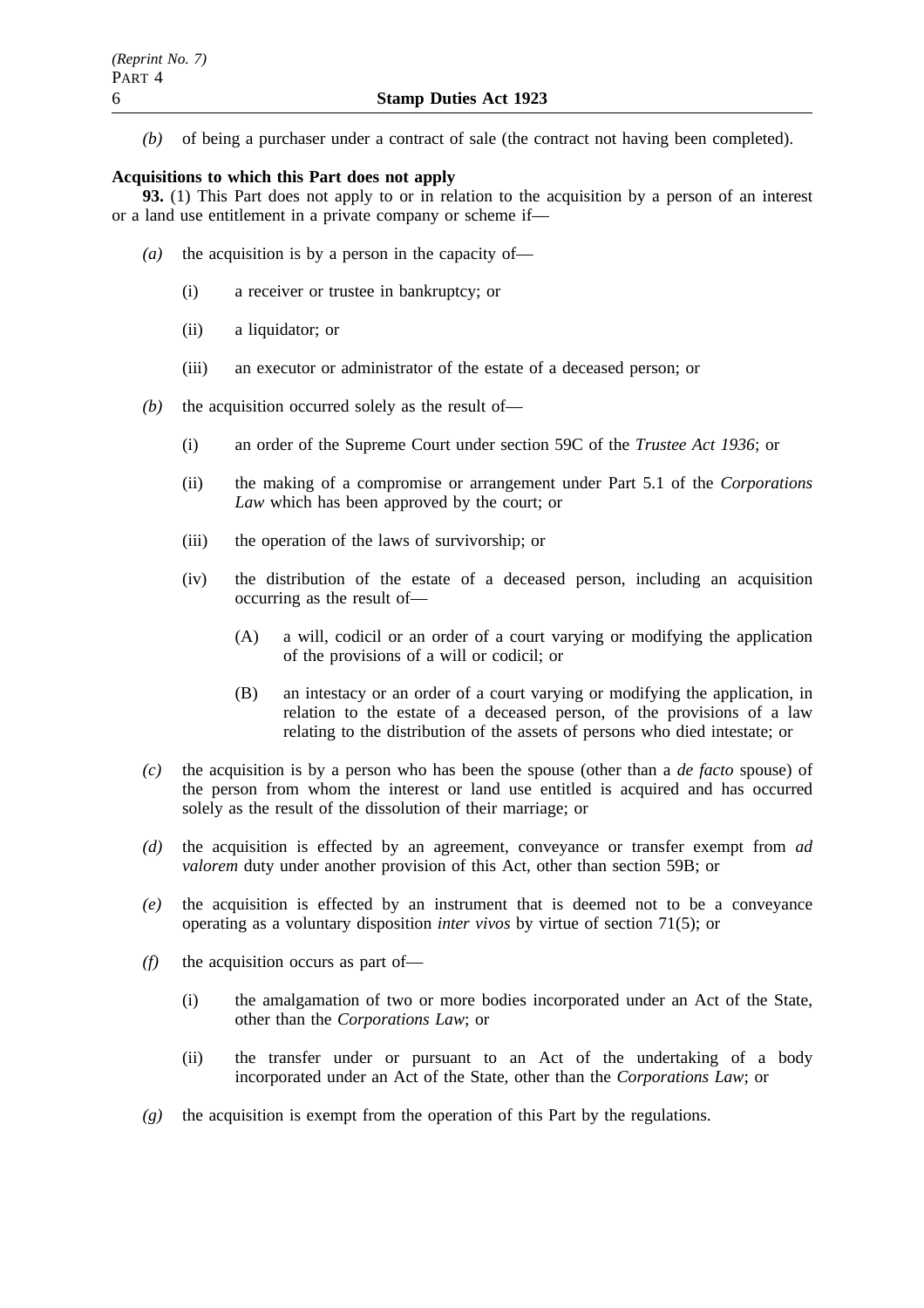(2) Where—

- *(a)* a trustee acquires an interest or a land use entitlement in a private company or scheme; and
- *(b)* the acquisition of the interest or land use entitlement is included in a statement under this Part,

this Part does not apply to or in relation to—

- *(c)* any resultant acquisition by a beneficiary of the trust of an interest or land use entitlement in the private company or scheme; or
- *(d)* any subsequent transfer of the interest or land use entitlement from the trustee to a beneficiary of the trust.

(3) This Part does not apply to or in relation to an acquisition by a person of an interest or a land use entitlement in a private company or scheme if the Commissioner is satisfied—

- *(a)* that the acquisition occurred before the commencement of this Part; or
- *(b)* that the acquisition arises out of an agreement entered into before the commencement of this Part.

## **Statement of acquisition of certain interests in a private company or scheme 94.** (1) If—

- *(a)* a person—
	- (i) acquires a majority interest in a private company or scheme; or
	- (ii) acquires an interest which, together with any other interest acquired during the preceding period of two years, results in the person having a majority interest in a private company or scheme; or
	- (iii) acquires an interest which, together with any other interest acquired during the preceding period of two years, and the interest of a related person acquired during the preceding period of two years, is a majority interest in a private company or scheme; or
	- (iv) having a majority interest (including an interest which, together with the interest of a related person, is a majority interest) acquires a further interest in a private company or scheme; and
- *(b)* the private company or scheme is, at the time of the acquisition, entitled to real property—
	- (i) the unencumbered value of which comprises not less than 80 per cent of the unencumbered value of all property to which it is entitled, whether in South Australia or elsewhere (other than property referred to in subsection (5)); and
	- (ii) the unencumbered value of which, insofar as the real property is situated in South Australia, is not less than \$1 000 000,

the person must lodge with the Commissioner a statement in respect of the acquisition.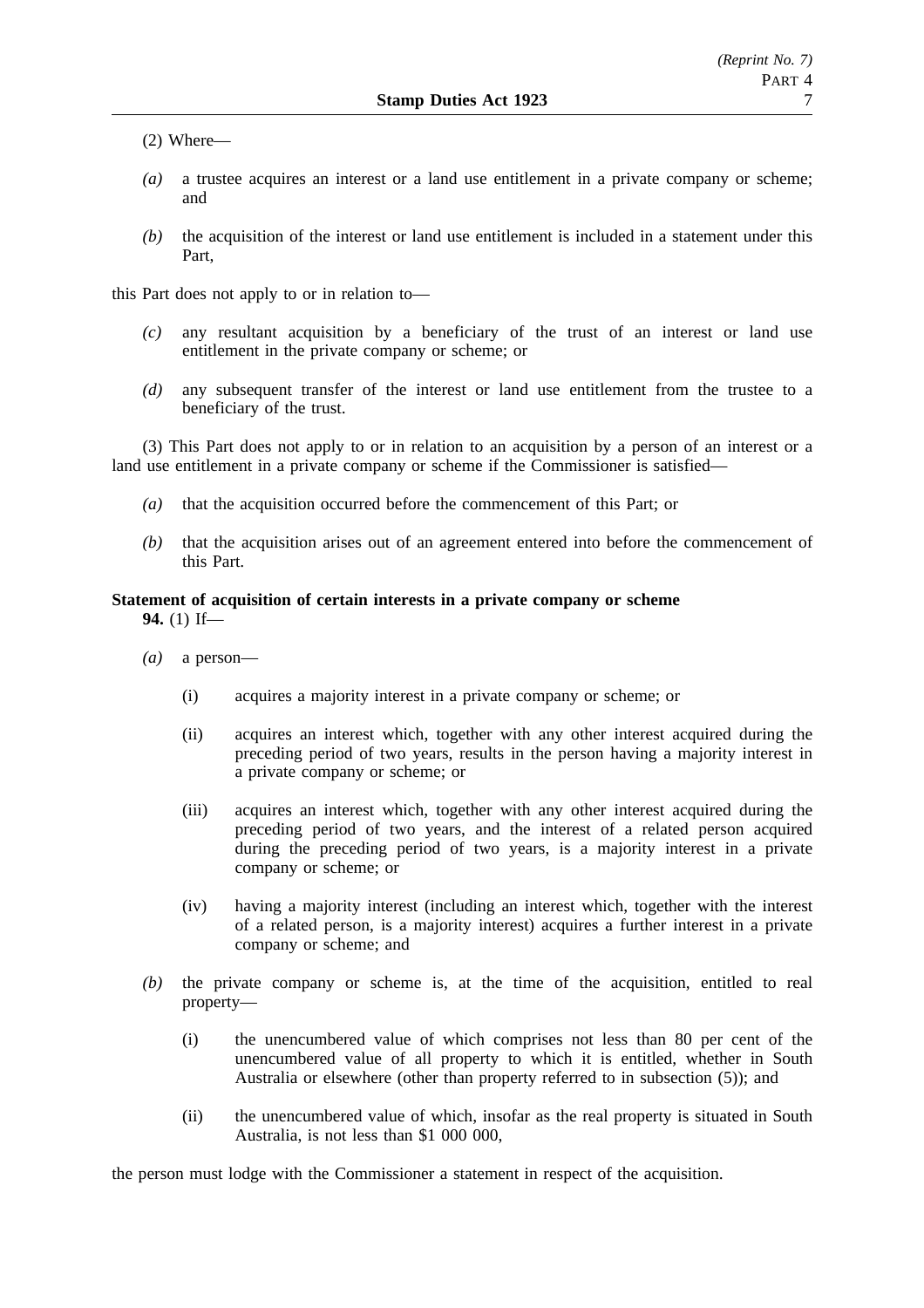(2) Where—

- *(a)* shares or units in a private company or scheme are allotted to a person who already has an interest in the private company or scheme; and
- *(b)* those shares or units are allotted to the person as part of an allotment of shares or units to all shareholders or unitholders in the private company or scheme in proportion to their respective interests in the company or scheme; and
- *(c)* the allotment does not have the effect of varying, abrogating or altering the rights of the person as against the rights of the other shareholders or unitholders,

the person is not required, by virtue of that allotment of shares or units, to lodge a statement under this section.

(3) For the purposes of subsection  $(1)(a)$ , if a person acquires an interest in a private company or scheme and within two years before or after the acquisition became or becomes entitled to a right to acquire a further interest in the company or scheme, and that right is exercised, the person will be taken to have acquired that further interest within the period of two years after the first mentioned acquisition, notwithstanding that the right is exercised after the expiration of that period.

(4) Subsection (3) does not apply in relation to the creation or exercise of a right of pre-emption.

(5) The following will not be taken into account under subsection (1)*(b)* for the purpose of determining the value of property to which a private company or scheme is entitled:

- *(a)* cash, whether in Australian currency or otherwise;
- *(b)* money on deposit with any financial institution, and negotiable instruments;
- *(c)* loans which by their terms are to be repaid on demand by the lender or within two years of the date of the loan;
- *(d)* loans to persons who, in relation to the private company or scheme, are related persons or loans to the spouse, child, parent, brother or sister of—
	- (i) in the case of a private company—a majority shareholder, director or secretary of the company; or
	- (ii) in the case of a private scheme—a trustee of, or beneficiary under, the scheme;
- *(e)* any prescribed property,

other than where it is shown to the Commissioner's satisfaction that the acquisition of, or dealing with, the relevant property has not occurred for the purpose of defeating the object of this Part.

(6) A statement under this section must be lodged within two months after the interest is acquired, or within such longer period as the Commissioner may approve in writing.

(7) The statement must be in a form approved by the Commissioner and must contain the following information: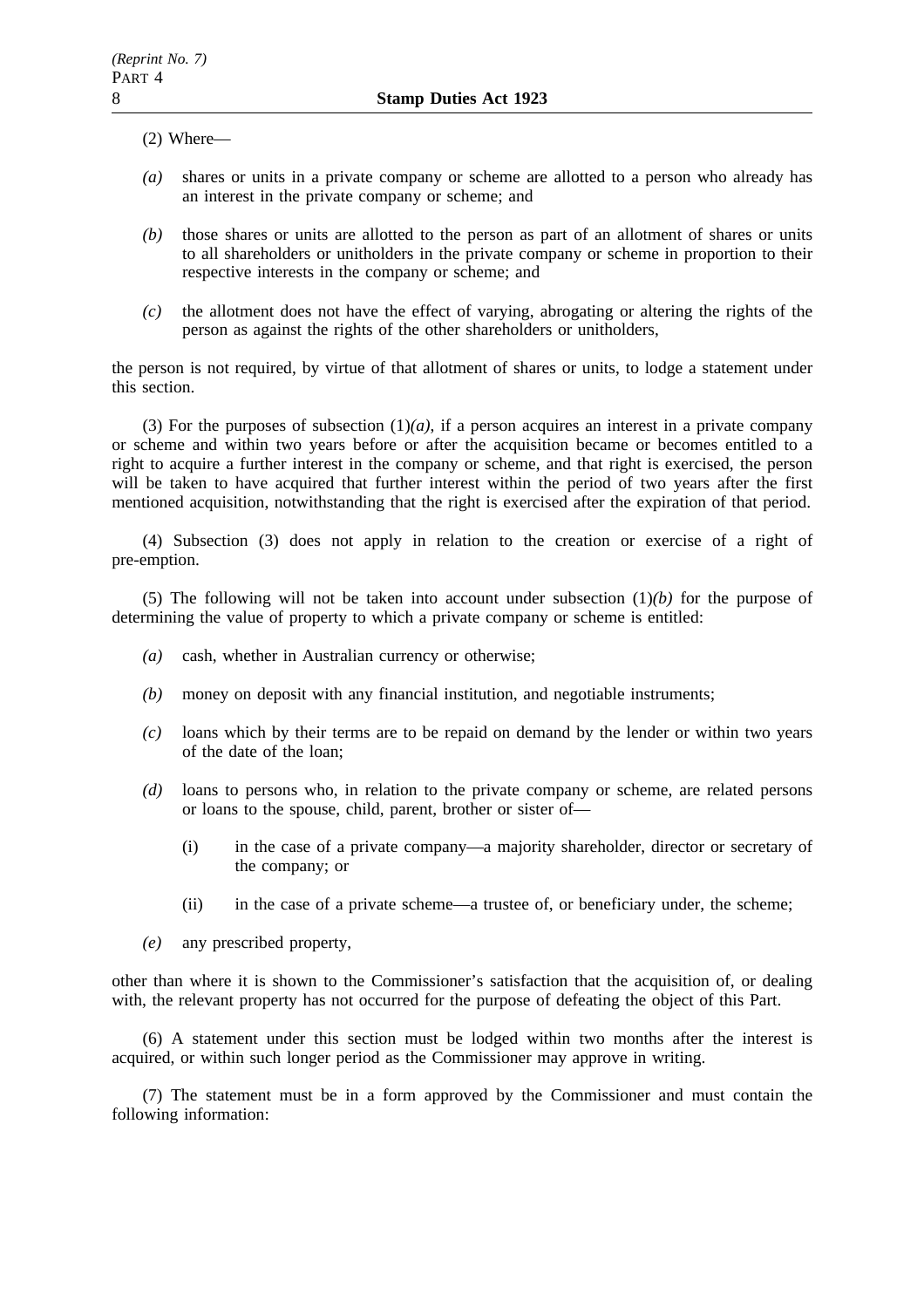- *(a)* in relation to the relevant acquisition of an interest—
	- (i) the name or names and address or addresses of the person or persons who has or have acquired the interest;
	- (ii) the date of the relevant acquisition;
	- (iii) the interest acquired;
	- (iv) the total interest of the person, or the person and any related person, in the private company or scheme at that date;
	- (v) the unencumbered value of all real property in South Australia to which the private company or scheme was entitled at that date;
	- (vi) the unencumbered value of all property to which the private company or scheme was entitled at that date;
- *(b)* in relation to each prior acquisition of an interest—
	- (i) the name or names and address or addresses of the person or persons who has or have acquired the interest;
	- (ii) the date of the prior acquisition;
	- (iii) the interest acquired;
	- (iv) the unencumbered value of all real property in South Australia to which the private company or scheme was entitled at that date;
	- (v) the unencumbered value of all property to which the private company or scheme was entitled at that date;
	- (vi) the amount of duty paid in respect of the prior acquisition;
- *(c)* such other information as may be required by the Commissioner.

(8) The information that must be supplied in relation to an interest referred to in subsection  $(7)(a)$ (iii) or  $(b)$ (iii) includes—

- *(a)* the maximum percentage of the property of the private company or scheme to which the person required to lodge the statement, or that person together with any related person, would be entitled on a winding up of the private company or scheme by virtue of the acquisition of that interest (and no other) immediately after the acquisition of the interest (otherwise than as a creditor or other person to whom the private company or scheme was liable at the time of the acquisition) in a distribution of the property of the private company or scheme; and
- *(b)* the basis and method of calculation of that percentage.

## **Assessment and payment of duty—private company or scheme**

**95.** (1) This Act applies (and duty will be assessed) in relation to a statement lodged under section 94 as if the statement were a conveyance operating as a voluntary disposition *inter vivos* of property of a value equal to—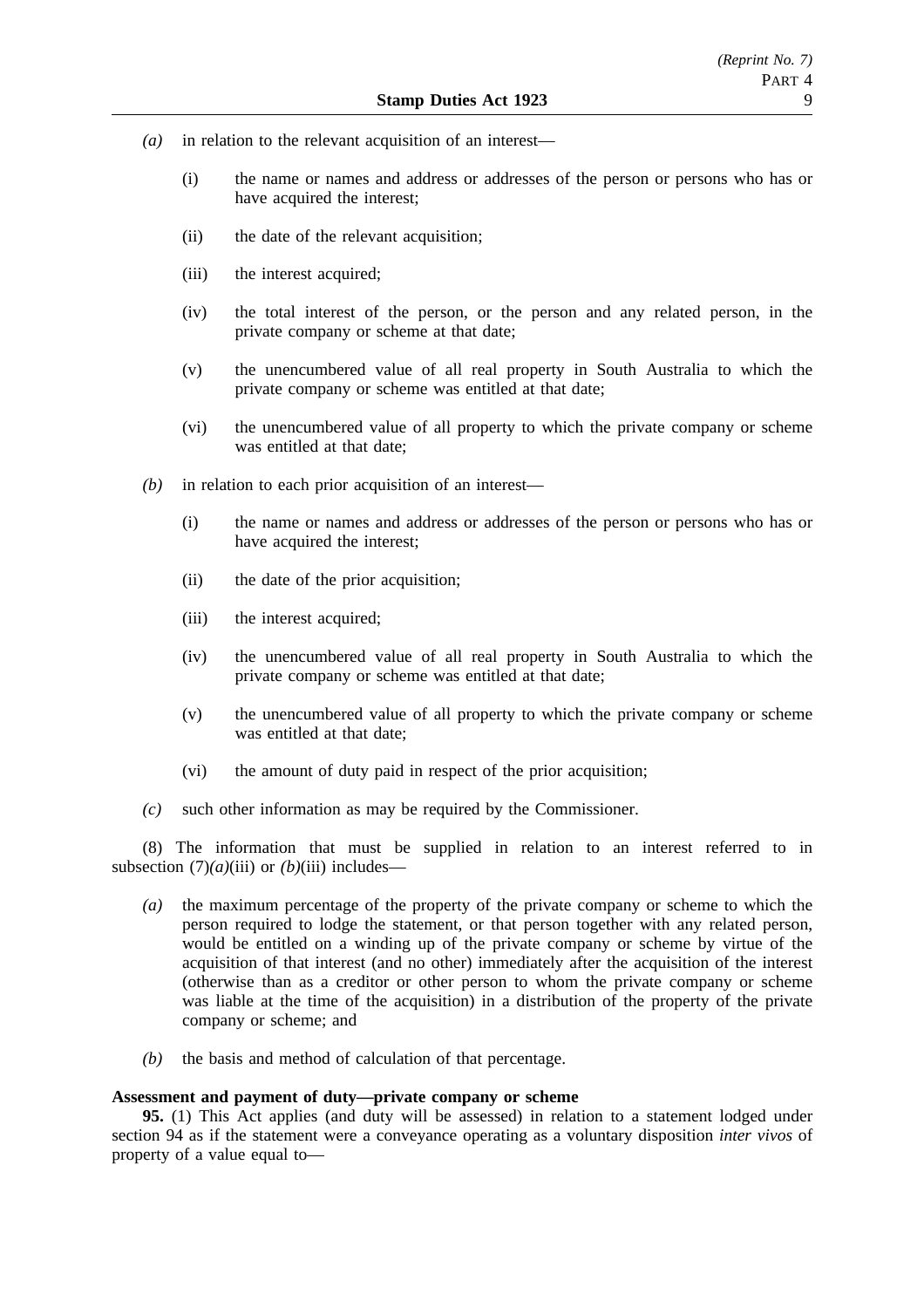- *(a)* where there have been no prior acquisitions of interests in the private company or scheme—the amount calculated by multiplying the unencumbered value of all real property in South Australia to which the private company or scheme is entitled at the date of the relevant acquisition by the percentage of the interest acquired by the relevant acquisition; or
- *(b)* where there have been one or more prior acquisitions of interests in the private company or scheme—the aggregate of—
	- (i) in respect of the relevant acquisition—the amount calculated by multiplying the unencumbered value of all real property in South Australia to which the private company or scheme is entitled at the date of the relevant acquisition by the percentage of the interest acquired by the relevant acquisition; and
	- (ii) in respect of each prior acquisition—each amount calculated by multiplying the unencumbered value (as at the date of the prior acquisition) of all real property in South Australia to which the private company or scheme was entitled at the date of the prior acquisition by the percentage of the interest acquired by the prior acquisition.

(2) The duty chargeable under this section will be reduced by the sum of the duty, if any, paid—

- *(a)* under this Part in respect of a prior acquisition; and
- *(b)* under a corresponding law in respect of the relevant acquisition or a prior acquisition; and
- *(c)* on any instrument which effects, acknowledges, evidences or records the acquisition of—
	- (i) the relevant acquisition; or
	- (ii) any prior acquisition in respect of which duty under this Part has not previously been paid.

(3) If the Commissioner is satisfied that it would not be just and reasonable in the circumstances, the Commissioner may determine that an amount calculated in accordance with subsection  $(1)(b)(ii)$  and specified in the Commissioner's determination will not be aggregated for the purposes of this section.

(4) If duty is chargeable under this section on a statement in respect of a relevant acquisition acquired by a person and any prior acquisition acquired by a related person, the person and the related person are jointly and severally liable for the payment of the duty.

## **Statement of acquisition of land use entitlement**

**96.** (1) If a person acquires a land use entitlement in a private company or scheme, the person must lodge with the Commissioner a statement in respect of the acquisition.

(2) A statement under this section must be lodged within two months after the interest is acquired, or within such longer period as the Commissioner may approve in writing.

(3) The statement must be in a form approved by the Commissioner and must contain the following information:

*(a)* the name and address of the person who has acquired the land use entitlement; and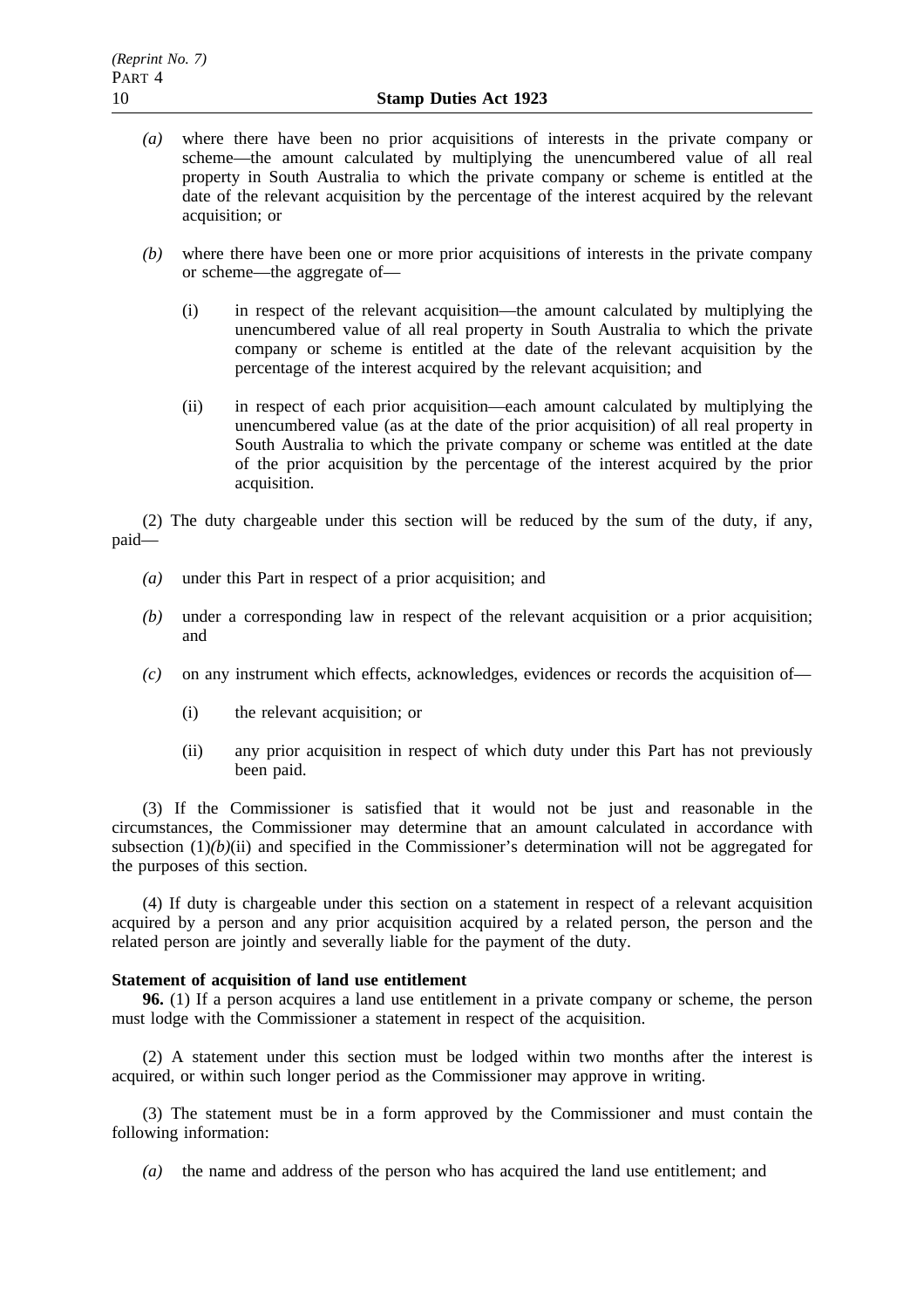- *(b)* the title reference of the real property to which the land use entitlement applies; and
- *(c)* the date of acquisition of the land use entitlement; and
- *(d)* the unencumbered value of the real property to which the land use entitlement applies as at the date of acquisition; and
- *(e)* the same information as is specified in paragraphs *(a)*, *(b)*, *(c)* and *(d)* in respect of each prior land use entitlement acquired in relation to the private company or scheme by the person or a related person; and
- *(f)* the amount of duty paid in respect of the acquisition of each such prior land use entitlement; and
- *(g)* such other information as may be required by the Commissioner.

## **Assessment and payment of duty—land use entitlement**

**97.** (1) This Act applies (and duty will be assessed) in relation to a statement lodged under section 96 as if the statement were a conveyance operating as a voluntary disposition *inter vivos* of property of a value equal to the unencumbered value of the real property the subject of the land use entitlement as at the date of acquisition aggregated with the unencumbered value of any real property which is the subject of any prior land use entitlement as at the date of acquisition of the prior land use entitlement.

(2) The duty chargeable under this section will be reduced by the sum of the duty, if any, paid—

- *(a)* under this Part in respect of a prior land use entitlement; and
- *(b)* under a corresponding law in respect of the acquisition of the land use entitlement or any prior land use entitlement; and
- *(c)* on any instrument which effects, acknowledges, evidences or records the acquisition of—
	- (i) the land use entitlement; or
	- (ii) any prior land use entitlement in respect of which duty under this Part has not previously been paid.

(3) If the Commissioner is satisfied that it would not be just and reasonable in the circumstances, the Commissioner may determine that a value referred to in subsection (1) will not be aggregated for the purposes of this section.

(4) If duty is chargeable under this section on a statement in respect of a land use entitlement acquired by a person and any prior land use entitlement acquired by a related person, the person and the related person are jointly and severally liable for the payment of the duty.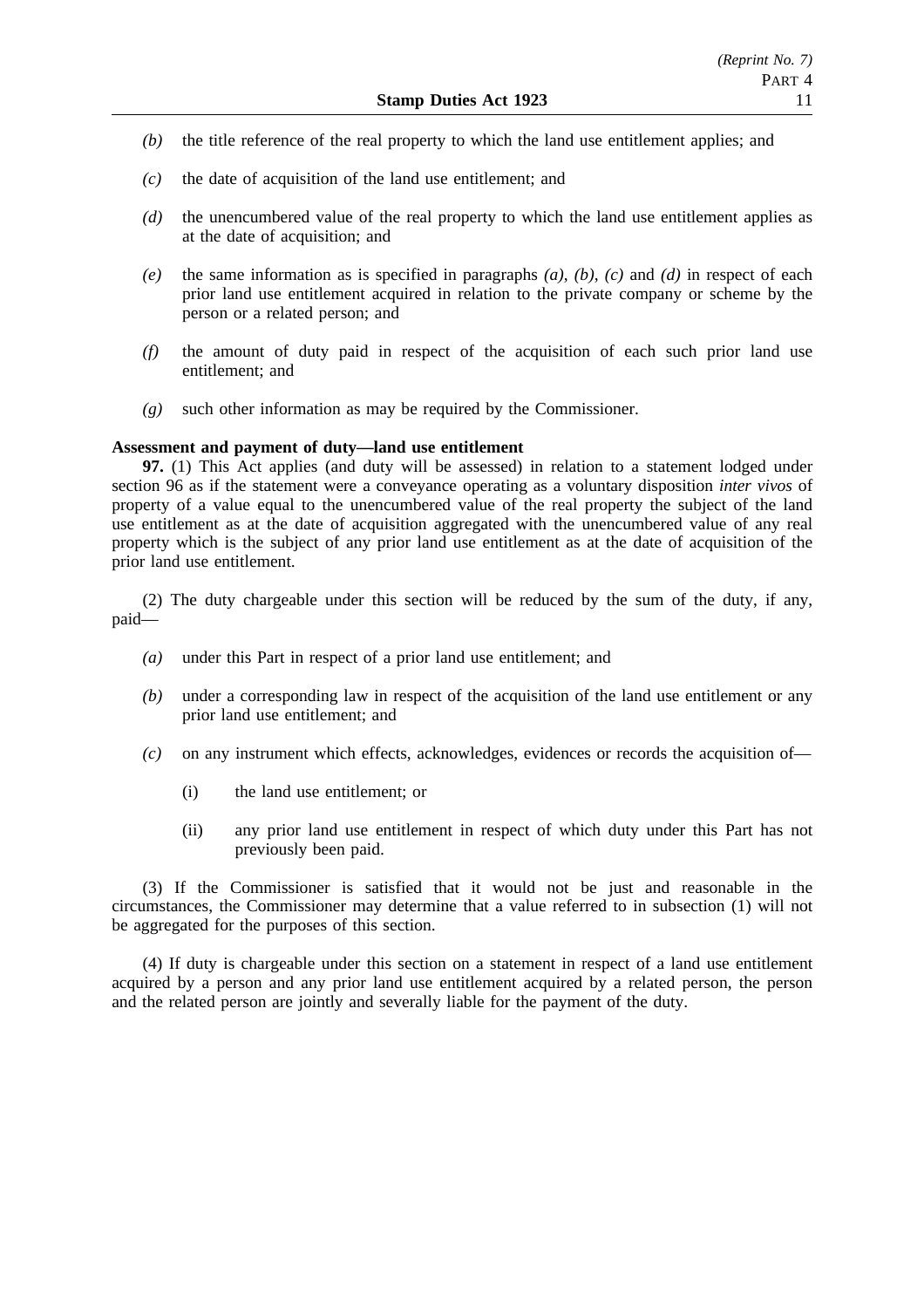## **Special allowance for certain financial arrangements 98.** (1) If—

- *(a)* the Commissioner is informed at the time that a person lodges a statement under section 94 or 96 that the relevant acquisition or the acquisition of the land use entitlement (as the case may be) has been effected for the purpose of securing financial accommodation; and
- *(b)* the Commissioner is satisfied that the acquisition has been effected for that purpose,

the statement is not, insofar as it relates to that acquisition, chargeable with duty to the extent provided by subsection (2).

(2) The statement will be chargeable with duty at the expiration of the period of five years after the date of the particular acquisition (or such longer period as may be determined by the Commissioner in a particular case) unless, within that period (or such longer period)—

- *(a)* the interest or land use entitlement is reacquired by the person from whom it was acquired; or
- *(b)* in the case of an acquisition on account of a mortgagee exercising a power of sale—the interest or land use entitlement is conveyed by the mortgagee to a third person in exercise of that power of sale.

(3) Sections 94 and 96 do not apply to the reacquisition by a person of an interest in a private company or scheme, or the reacquisition of a land use entitlement.

# **Valuation of real property**

**99.** (1) The Commissioner may—

- *(a)* require a person who is required to lodge statement under this Part to furnish a further statement in a form approved by the Commissioner concerning the unencumbered value of any real property, or such other evidence of that value as the Commissioner thinks fit; and
- *(b)* assess duty in accordance with that evidence of value.

(2) If the Commissioner is not satisfied with the evidence of value furnished under subsection (1), the Commissioner may assess the duty chargeable on the basis of a valuation made at the request of the Commissioner by a person appointed by the Commissioner.

# **Enforcement of Part**

**100.** (1) A statement required to be lodged under section 94 or 96 will, for the purposes of this Act, be taken to be an instrument executed by the person required to lodge the statement on—

- *(a)* in the case of a statement under section 94—the date of the relevant acquisition;
- *(b)* in the case of a statement under section 96—the date of the acquisition of the land use entitlement.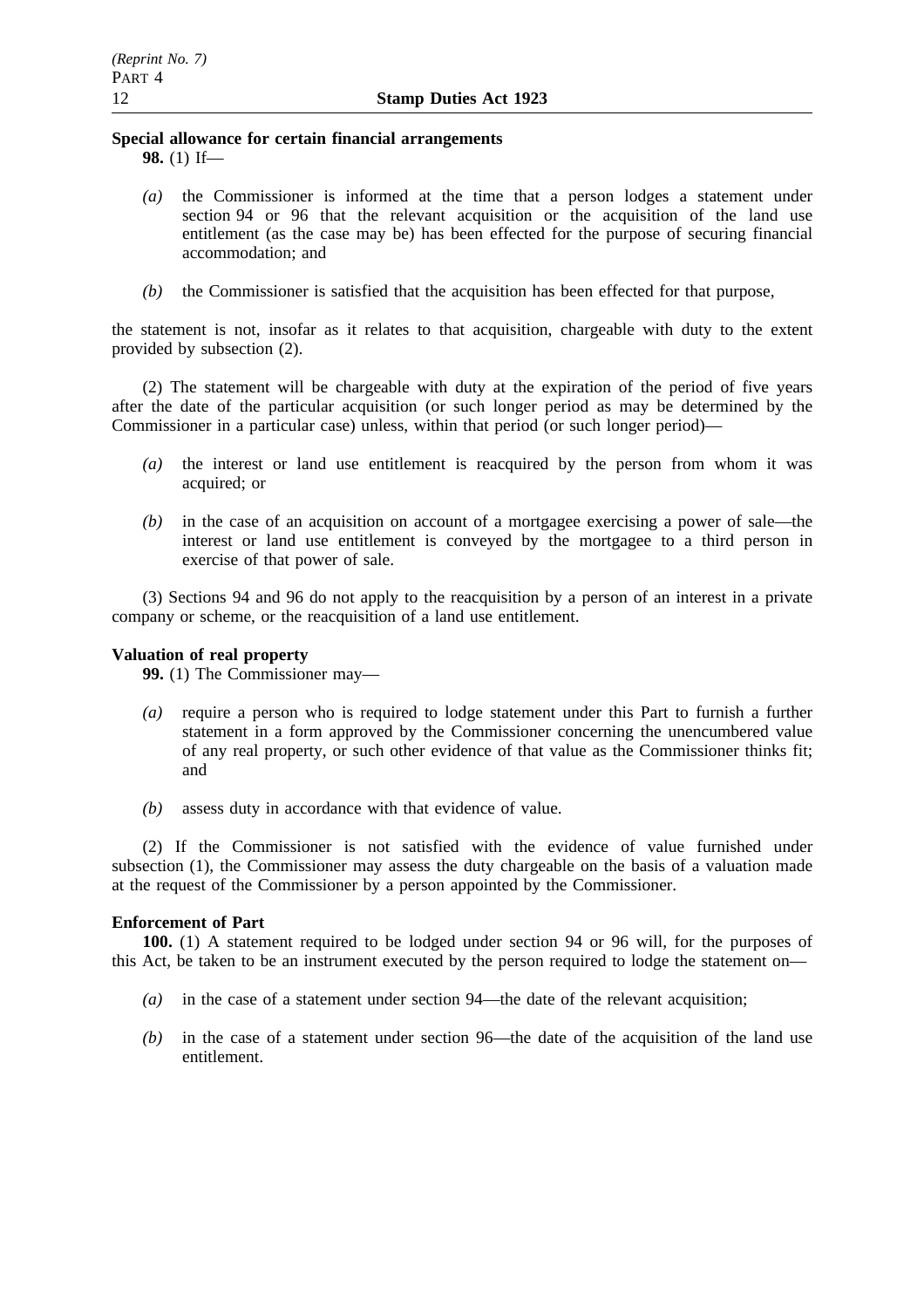(2) If a person who is required to lodge a statement under section 94 or 96 fails or refuses to lodge the statement within the time allowed by this Part—

- *(a)* the Commissioner may make an assessment, on the basis of such information as is available to the Commissioner and such estimates as the Commissioner considers reasonable, of the duty that would have been chargeable if the statement had been lodged (and the duty will be recoverable from the person who is required to lodge the statement); and
- *(b)* the person is guilty of an offence.

Penalty: \$10 000.

(3) It is a defence to a charge against subsection (2) for failing to lodge a statement under this Part within the time allowed by this Part to prove that the defendant did not know, and could not reasonably be expected to have known, of the existence of circumstances that required him or her to lodge the statement.

(4) Where a person is liable to pay duty by virtue of an assessment under subsection (2), the person is in addition liable to pay penalty duty equal to twice the amount of duty that has been so assessed.

(5) The Commissioner may, at any time, remit any penalty duty, or part of any penalty duty, payable under this section.

## **Notice may be registered on title**

**101.** (1) If, in relation to the acquisition of an interest or a land use entitlement in a private company or scheme—

- *(a)* a statement has been lodged with the Commissioner under this Part, or should have been so lodged; and
- *(b)* the Commissioner has made an assessment of the duty chargeable under this Part in respect of the acquisition; and
- *(c)* the assessment has not been paid or has not been paid in full,

the Commissioner may, in relation to all or any of the real property to which the private company or scheme is entitled in South Australia, deliver to the Registrar-General a notice, in a form determined by the Registrar-General, setting out the amount of the assessment, and any penalty duty that may be payable under this Act.

(2) On receipt of a notice under subsection (1), the Registrar-General will, in relation to any real property referred to in the notice, enter in the Register Book—

- *(a)* the amount of the assessment; and
- *(b)* the amount of any penalty duty.

(3) While an entry referred to in subsection (2) is in the Register Book, the Registrar-General must not register an instrument affecting the real property to which the entry relates unless—

- *(a)* the instrument—
	- (i) was executed before the entry was made; or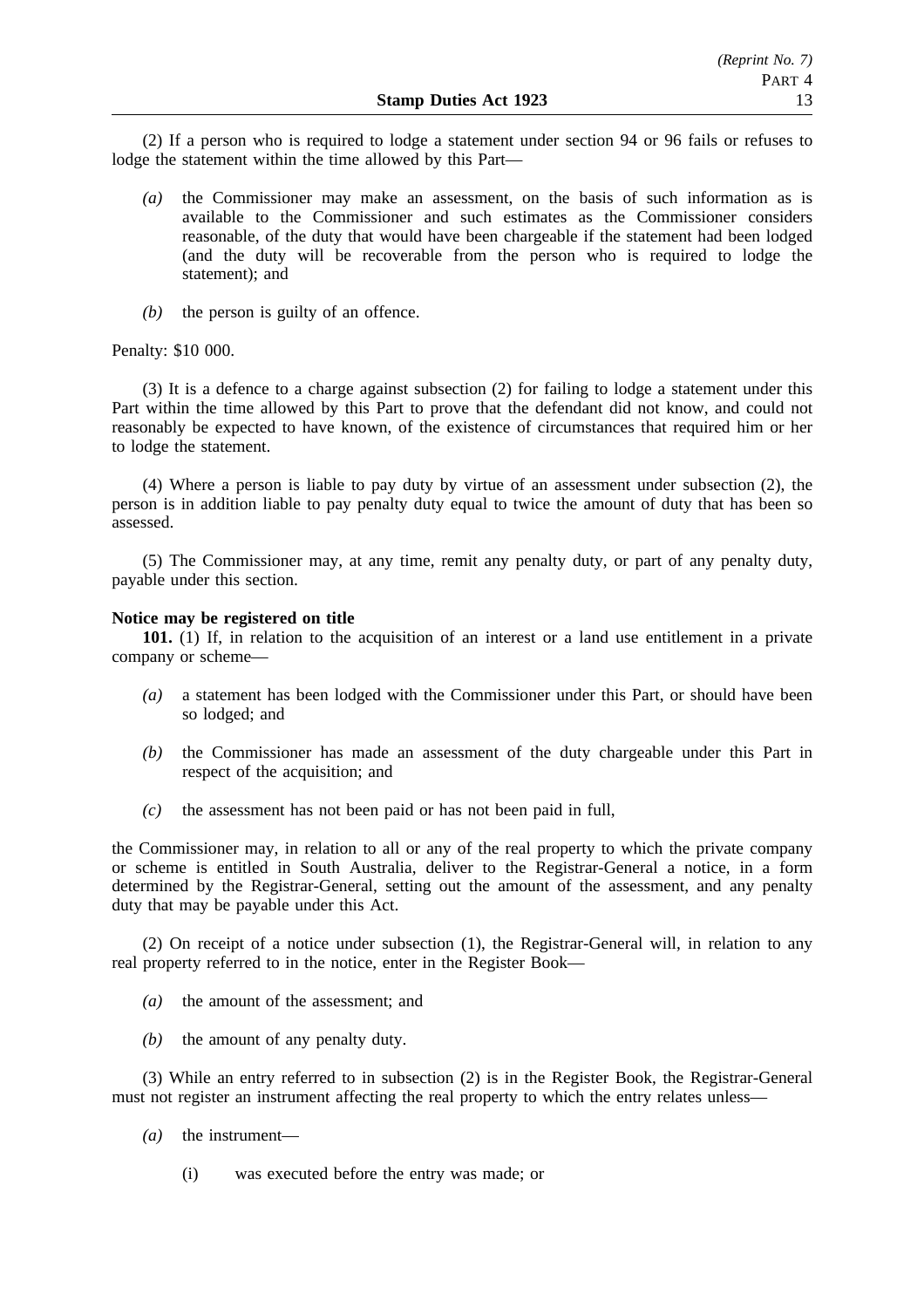- (ii) has been executed under or pursuant to an agreement entered into before the entry was made; or
- (iii) relates to an instrument registered before the entry was made;
- *(b)* the instrument is an instrument of a prescribed class;
- *(c)* the Commissioner consents to the registration in writing;
- *(d)* the instrument is expressed to be subject to the operation of the notice under this section;
- *(e)* the instrument is a duly stamped conveyance—
	- (i) that results from a sale of the real property under section 103; or
	- (ii) that results from the exercise of a power of sale under a mortgage, charge or encumbrance in existence before the entry was made.

(4) An instrument registered under subsection (3)*(a)*, *(b)* or *(c)* has effect, in relation to the entry, as if it had been registered before the entry was made.

(5) If an instrument is registered under subsection (3)*(e)*, the entry will be taken to be cancelled by the registration of the instrument and the Registrar-General must make the appropriate entries to give effect to the cancellation.

(6) If the duty in respect of which an entry has been made in the Register Book is paid, the Commissioner must deliver to the Registrar-General a notice to that effect.

(7) The Commissioner may, notwithstanding that the duty in respect of which an entry has been made in the Register Book has not been paid, discharge or vary a notice given under subsection (1) (although the Commissioner may only vary a notice by releasing real property from the operation of the notice).

(8) On receipt of a notice under subsection (6) or (7), the Registrar-General will, according to the terms of the notice, cancel or vary any relevant entry in the Register Book (and the real property to which that notice relates then ceases to be subject to the operation of this section).

(9) Where the Commissioner delivers a notice to the Registrar-General under this section, the Commissioner must send a copy of the notice to the registered proprietor of the real property to which the notice relates with a direction that the registered proprietor must immediately send a copy of the notice to each person that the registered proprietor believes may be affected by the operation of this section.

(10) The registered proprietor must not fail to comply with a direction in a notice under subsection (9).

Penalty: \$1 000.

(11) Nothing in this section affects a person's ability to lodge with the Registrar-General a caveat relating to any real property referred to in a notice under this section.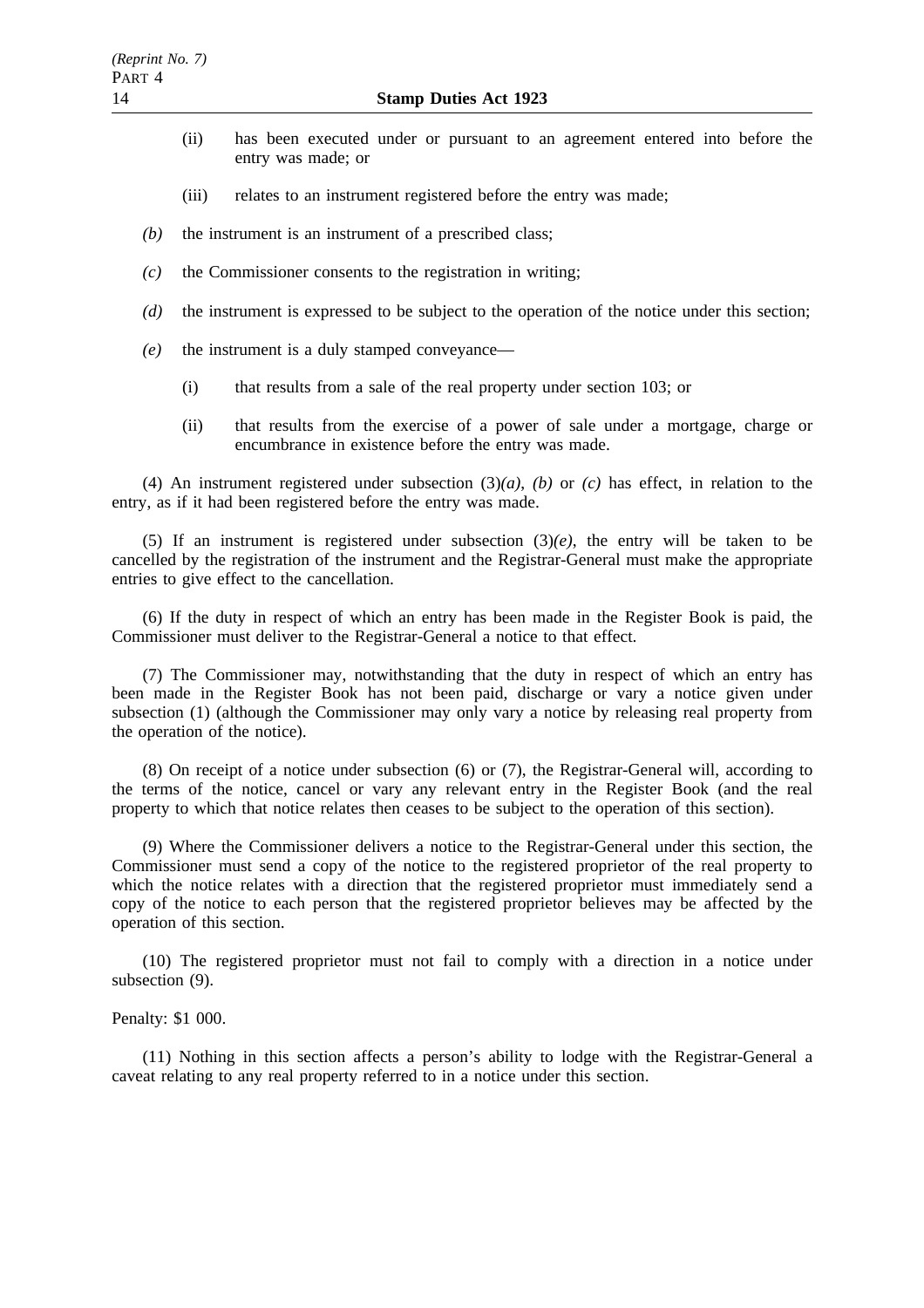### **Charge on real property**

**102**. If an entry is made in the Register Book under section 101 in relation to the certificate of title of any real property, the duty to which the relevant notice relates is a charge on the real property and the charge continues in force until the duty is paid, or the entry is cancelled (whichever first occurs).

#### **Power of sale**

**103**. (1) If—

- *(a)* any duty is not paid at the expiration of six months from the date of an assessment under this Part; and
- *(b)* an entry has been made under section 101 in relation to the certificate of title of real property,

the Commissioner may publish in the *Gazette* a notice in which the Commissioner—

- *(c)* sets out a brief description of the real property and the amount of duty payable; and
- *(d)* states that if the duty is not paid within three months from the publication of the notice, the Commissioner will apply to the Supreme Court for an order for the sale of the real property.

(2) A copy of a notice under subsection (1) must be sent to the registered proprietor of the real property to which the notice relates, and to any other person with a registered interest in the property.

(3) The Commissioner may, if the duty is not paid in full within the three month period referred to in subsection (1), apply to the Supreme Court for an order for the sale of the real property to which the notice under that subsection relates.

(4) The Supreme Court may, on an application under subsection (3), make an order for the sale of the real property.

(5) Any money received in respect of the sale of real property under subsection (4) will be applied as follows:

- *(a)* firstly—in paying the costs of the sale and any other costs incurred in proceeding under this section; and
- *(b)* secondly—in discharging any liabilities secured by any instrument registered before the entry was made under section 101(2), or that is taken to have such effect by virtue of section  $101(4)$ ; and
- *(c)* thirdly—in payment of the duty assessed under this Act; and
- *(d)* fourthly—in discharging any other liabilities secured by registered instrument; and
- *(e)* fifthly—in discharging any other liabilities secured by unregistered instrument of which the Commissioner has notice; and
- *(f)* sixthly—in discharging any liability to the Crown for rates or taxes, or any other prescribed liability to the Crown in respect of the land; and
- *(g)* seventhly—in payment to the registered proprietor of the real property at the time of the sale.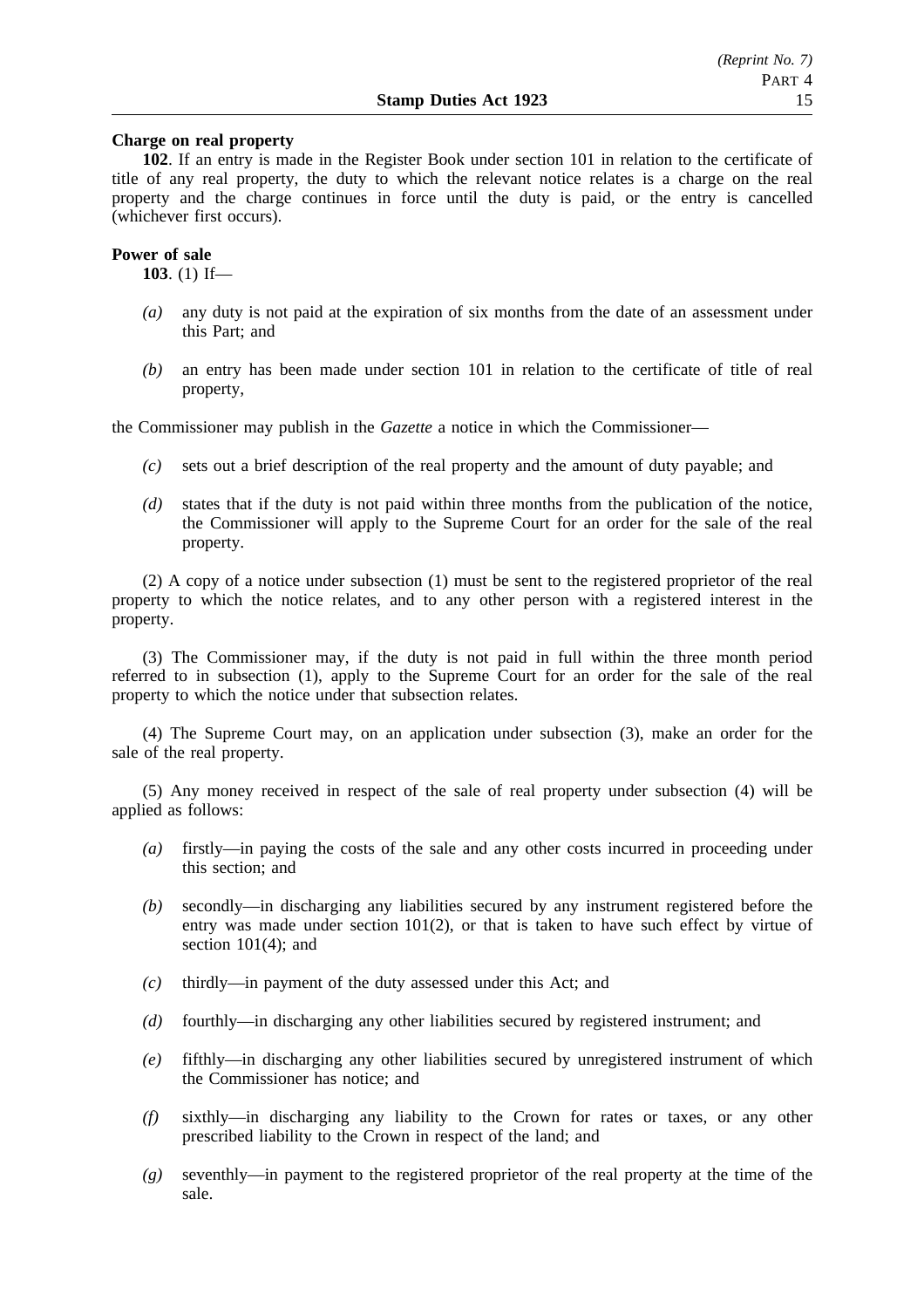(6) Where real property is sold in pursuance of this section, a conveyance executed by an officer of the Supreme Court nominated by the Court will, on registration or enrolment, operate to vest title to the real property in the purchaser.

(7) The title vested in the purchaser will be free of—

- *(a)* any charge under this Part; and
- *(b)* all other liabilities discharged under subsection (5); and
- *(c)* any other liability that may exist on account of any mortgage, charge or encumbrance.

(8) The Registrar-General must, on production of a conveyance executed under subsection (6), register the conveyance and, notwithstanding *The Real Property Act 1886* production of the duplicate certificate of title will not be required (but, if the duplicate certificate of title is not produced, the Registrar-General will cancel the existing certificate of title and issue a new certificate in the name of the transferee).

## **Substituted service**

**104.** If the Commissioner cannot, after making reasonable inquiries, ascertain the address of a person to whom a notice is to be sent under section 101 or 103, the Commissioner may effect service of the notice by—

- *(a)* placing a copy of the notice in a newspaper circulating generally in the State; and
- *(b)* causing a copy of the notice to be left in a conspicuous place on the real property to which the notice relates.

# **Reassessment of duty in certain cases**

**105.** (1) If a person, under or by virtue of an agreement, acquires an interest or a land use entitlement in a private company or scheme, and the agreement is subsequently rescinded, annulled or otherwise terminated (except by completion)—

- *(a)* any obligation to lodge a statement under this Part on account of the acquisition, or to include the acquisition in a statement under this Part, ceases; and
- *(b)* if the acquisition has been included in a statement under this Part, the Commissioner may, on his or her own initiative or on application to the Commissioner in a form approved by the Commissioner, assess or reassess the liability to duty under this Part as if the interest or land use entitlement had never existed.

(2) If a private company or scheme, by virtue of an agreement, is entitled to property, and the agreement is subsequently rescinded, annulled or otherwise terminated (except by completion)—

- *(a)* any obligation to lodge a statement under this Part on account of the ownership of that property by the company or scheme, or to include that property in a statement under this Part, ceases; and
- *(b)* if the property has been included in a statement under this Part, the Commissioner may, on his or her own initiative or on application to the Commissioner in a form approved by the Commissioner, assess or reassess the liability to duty under this Part as if the private company or scheme had never been entitled to the property.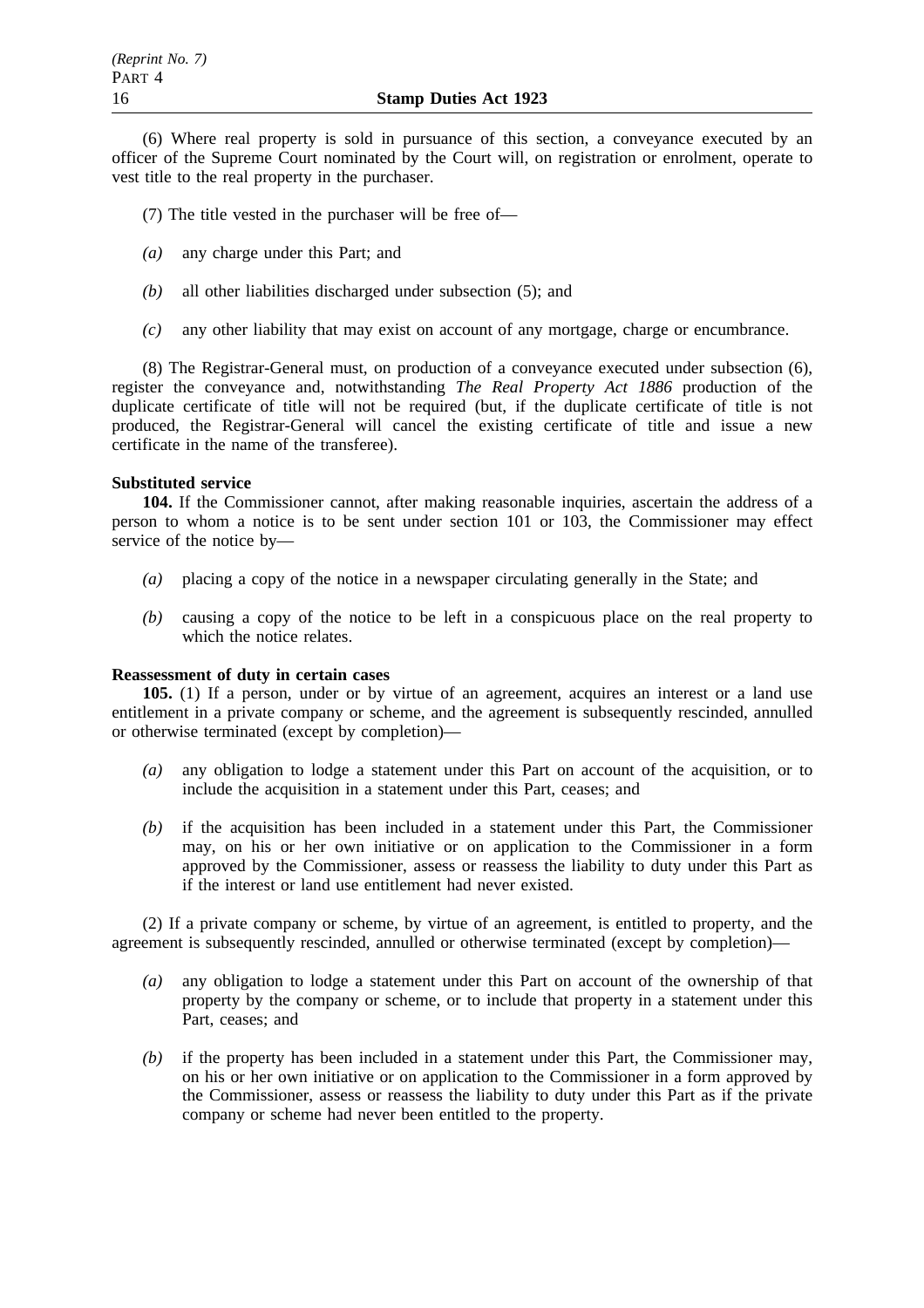- (3) If, on a reassessment of duty under this section, the initial assessment of duty is altered—
- *(a)* any amount overpaid must be immediately refunded to the person who paid the duty; and
- *(b)* any amount found to be owing must be paid by the person who lodged the relevant statement within two months after the person receives written notification of the amount payable (or within such longer period as the Commissioner may approve in writing).

#### **Company to lodge a statement**

**105A.** (1) Where—

- *(a)* by a relevant acquisition, a person acquires a majority interest in a private company; or
- *(b)* a person requires a land use entitlement in a private company,

the company must lodge a statement under this section with the Commissioner.

(2) A statement under this section—

- *(a)* must be lodged within two months after the majority interest or land use entitlement is acquired (or within such longer period as the Commissioner may approve in writing); and
- *(b)* must be in a form approved by the Commissioner.

(3) If a company that is required to lodge a statement under this section fails or refuses to lodge the statement within the time allowed under this section, the company is guilty of an offence.

Penalty: \$5 000.

(4) It is a defence to a charge against subsection (3) for failing to lodge a statement under this section within the time allowed under this section to prove that the defendant did not know, and could not reasonably be expected to have known, of the existence of circumstances that required the company to lodge the statement.

## **General ability to recover duty**

**105B.** Nothing in this Part prevents a person who pays duty from recovering the amount of the payment from another person.

#### **Specific ability of private company or scheme to pay duty**

**105C.** (1) A private company or scheme may pay the duty chargeable under this Part on account of the acquisition by a person of an interest or land use entitlement in the company or scheme.

- (2) If a private company or scheme makes a payment under subsection (1)—
- *(a)* the payment will be taken to be made on behalf of the person who acquired the interest or land use entitlement; and
- *(b)* without derogating from the right of that person to lodge an objection or appeal, the company or scheme is also entitled to object or appeal against the Commissioner's assessment of duty; and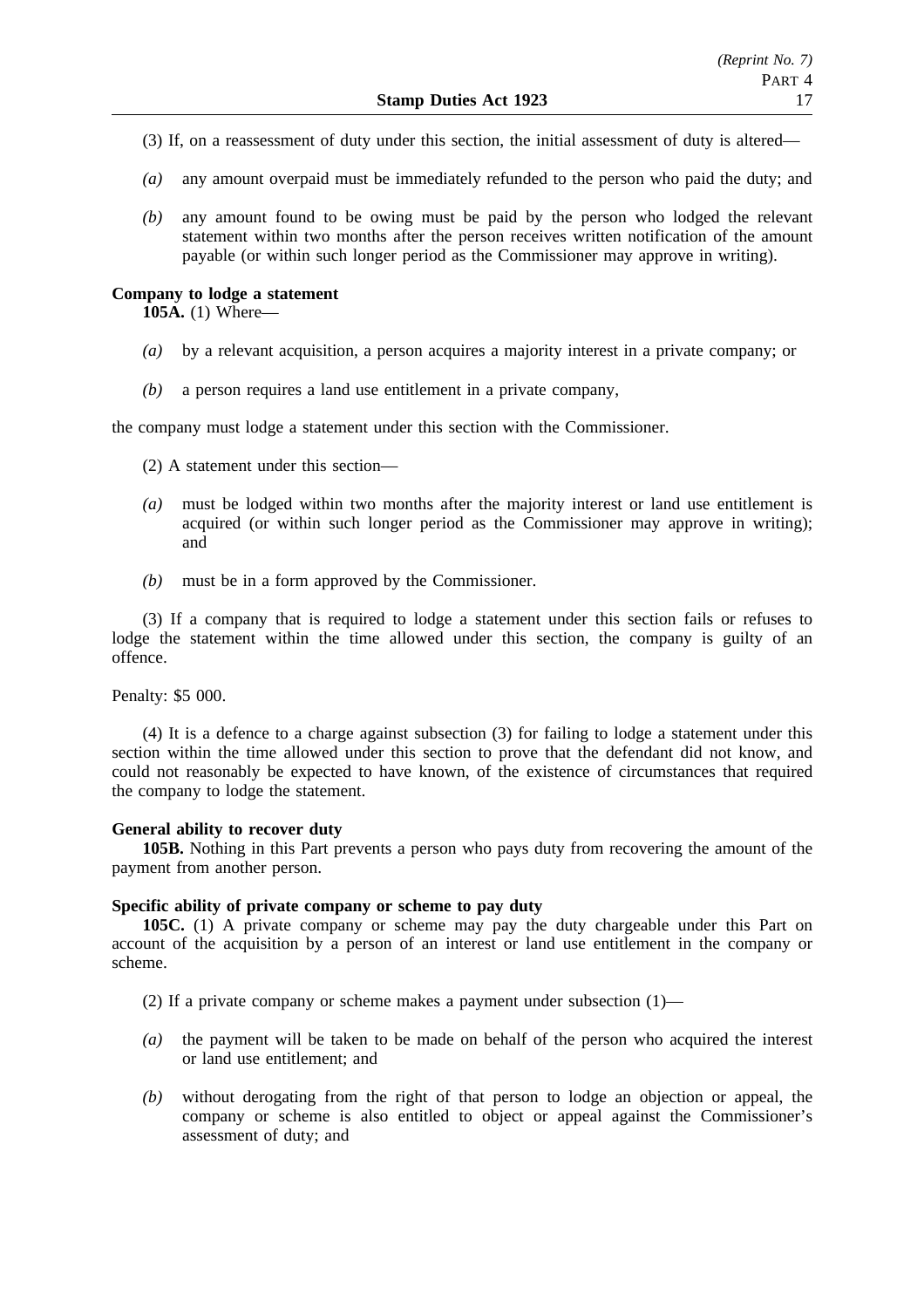*(c)* the amount paid may be deducted by the company or scheme from any money payable by the company or scheme to the person, or may be recovered by the company or scheme as a debt due to the company or scheme in a court of competent jurisdiction (although if an objection or appeal is lodged and as a result the amount of duty chargeable is reduced, the amount that may be deducted or recovered under this provision is adjusted accordingly).

(3) Notwithstanding any time limit that may apply under section 24, an objection or appeal under subsection  $(2)(b)$  may be lodged within 21 days after the private company or scheme makes a payment under subsection (1).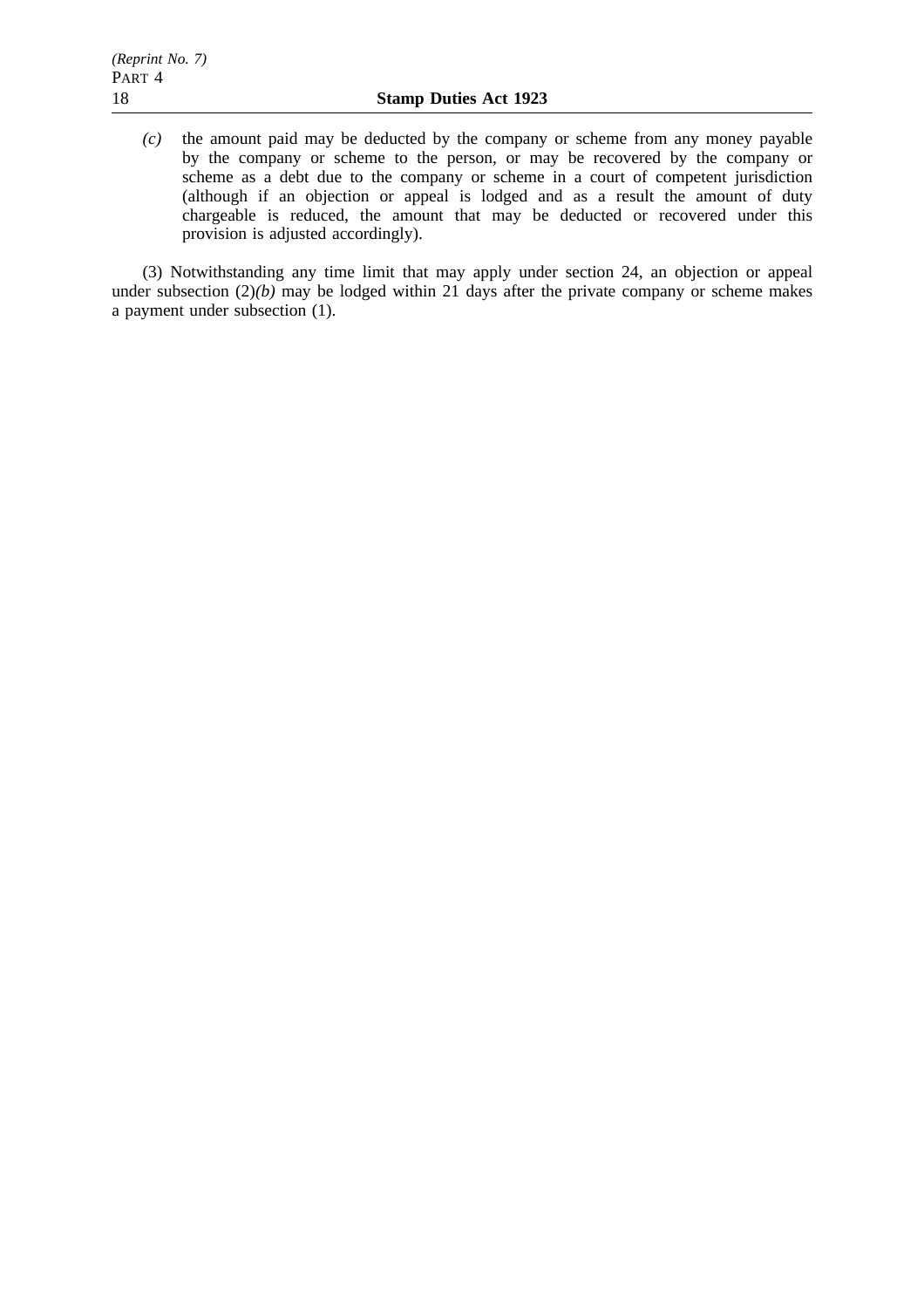# **PART 5 MISCELLANEOUS PROVISIONS**

#### **Spoiled or unused stamps**

**106.** Subject to any regulations made under this Act, the Commissioner may, on the application of any person in possession of stamps or stamped material unused or rendered useless by being inadvertently spoiled, give to that person, in lieu of the stamps or stamped material so spoiled or unused, other stamps (of the same or another denomination) of the same value or, at his discretion, money of the same value, deducting the proper allowance on purchase of stamps of the same description; but the Commissioner may, if he thinks it just to do so, refrain from making any such deduction.

#### **Transfers of marketable securities not to be registered unless duly stamped**

**106A.** (1) A transfer of a marketable security to which Part 3A does not apply but which is otherwise liable to duty under this Act shall not be registered, recorded or entered in the books of the corporation, company or society by which the security was issued—

- *(a)* unless a proper instrument of transfer has been delivered to the corporation, company or society in which, in the case of a transfer by way of sale, the consideration therefor is expressed in terms of money and the actual date of sale and the date or dates of execution by the transferor and transferee are set out; and
- *(b)* unless the instrument is duly stamped under this Act or is, under subsection (1b), deemed to have been duly stamped.

(1a) Notwithstanding any other provision of this Act, where marketable securities are transferred pursuant to a takeover scheme, the Commissioner may, if he thinks it expedient to do so, upon payment of the duty payable in respect of the instruments of transfer, denote payment of the duty on a statement in the prescribed form.

(1b) Where payment of duty is denoted on a statement pursuant to subsection (1a), each instrument of transfer to which the statement relates shall be deemed to have been duly stamped.

(2) A transfer of a marketable security (other than an SCH-regulated transfer) on a sale or purchase to which Division 2 of Part 3A applies shall not be registered, recorded or entered in the books of the corporation, company or society by which the security was issued—

- *(a)* unless a proper instrument of transfer has been delivered to the corporation, company or society; and
- *(b)* unless the transfer is, under section 90E(3), deemed to have been duly stamped.

(3) After a transfer of any marketable security has been registered, recorded or entered in the books of the corporation, company or society in this State, the instrument of transfer shall be retained in this State by the corporation, company or society for a period of not less than three years.

(4) If any corporation, company or society contravenes or fails to observe and comply with any of the provisions of this section, that corporation, company or society shall be guilty of an offence and shall, for each such offence, be liable to a penalty not exceeding one hundred dollars.

(5) The right or title of any transferee or subsequent holder of any marketable security shall not be invalidated by reason only that the transfer of the security was registered, recorded or entered in the books of a corporation, company or society in contravention of the provisions of this section.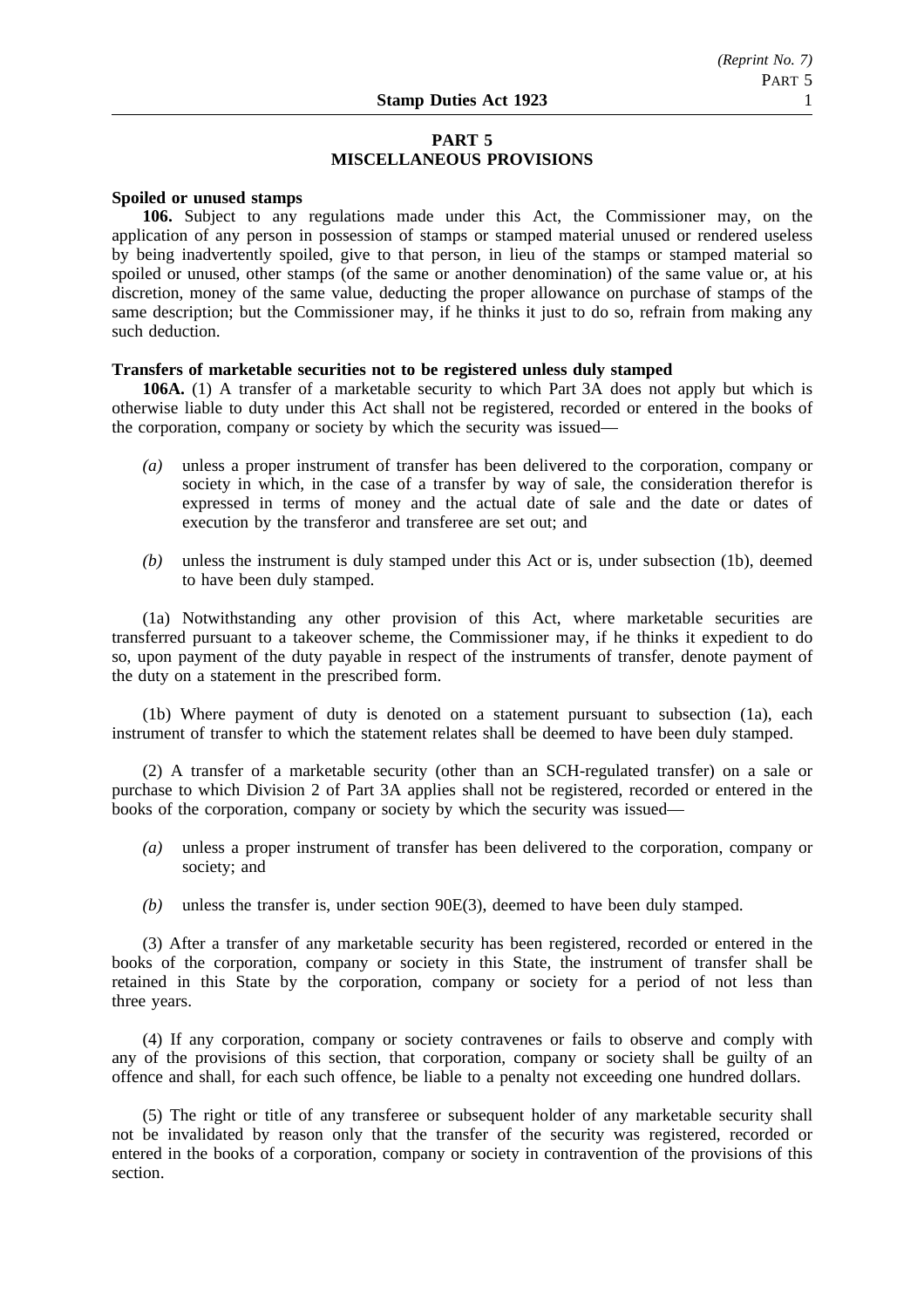## **Penalty for false or misleading information**

**107.** A person who in providing or recording any information as required under this Act makes a statement that is false or misleading in a material particular (whether by reason of the inclusion or omission of any particular) is guilty of an offence.

Penalty: If the person acted with intent to evade the payment of duty—\$10 000 plus an amount equal to twice the amount of duty sought to be evaded or imprisonment for 2 years.

In any other case—\$2 000.

Expiation fee: Division 7 fee.

## **Penalties for felonies**

**108.** (1) Any person who—

- *(a)* forges any die or stamp;
- *(b)* impresses any material with a forged die;
- *(c)* cuts, tears or in any way removes from any material any stamp with intent to make fraudulent use of the stamp or of any part thereof;
- *(d)* mutilates any stamp with intent to make fraudulent use of any part thereof;
- *(e)* fraudulently fixes or places upon any material, or upon any stamp, any stamp or part of a stamp which has been cut, torn or in any way removed from any other material or out of or from any other stamp;
- *(f)* erases or otherwise removes from any stamped material any name, sum, date or other matter or thing therein written with the intent that any fraudulent use should be made of the stamp upon the material;
- *(g)* knowingly sells or exposes for sale, or utters or uses, any forged stamp;
- *(h)* knowingly and without lawful excuse (the proof of which lawful excuse shall lie on the person accused) has in his possession any forged die or stamp, or any stamp or part of a stamp which has been fraudulently cut, torn or otherwise removed from any material, or any stamp which has been fraudulently mutilated, or any stamped material out of which any name, sum, date or other matter or thing has been fraudulently erased or otherwise removed,

shall be guilty of felony and liable to imprisonment, with or without hard labour, for a term of not less than one year and not more than seven years.

(2) Any person who causes to be done, or knowingly assists in doing, any of the acts mentioned in subsection  $(1)(a)$  to  $(h)$  shall be deemed to be guilty of the principal offence and shall be punishable accordingly.

# **Penalty for fraud**

**109.** Any person who—

*(a)* fraudulently removes or causes to be removed from any instrument any adhesive stamp, or fraudulently affixes to any instrument any adhesive stamp which has been removed from any other instrument, with intent that the stamp may be used again; or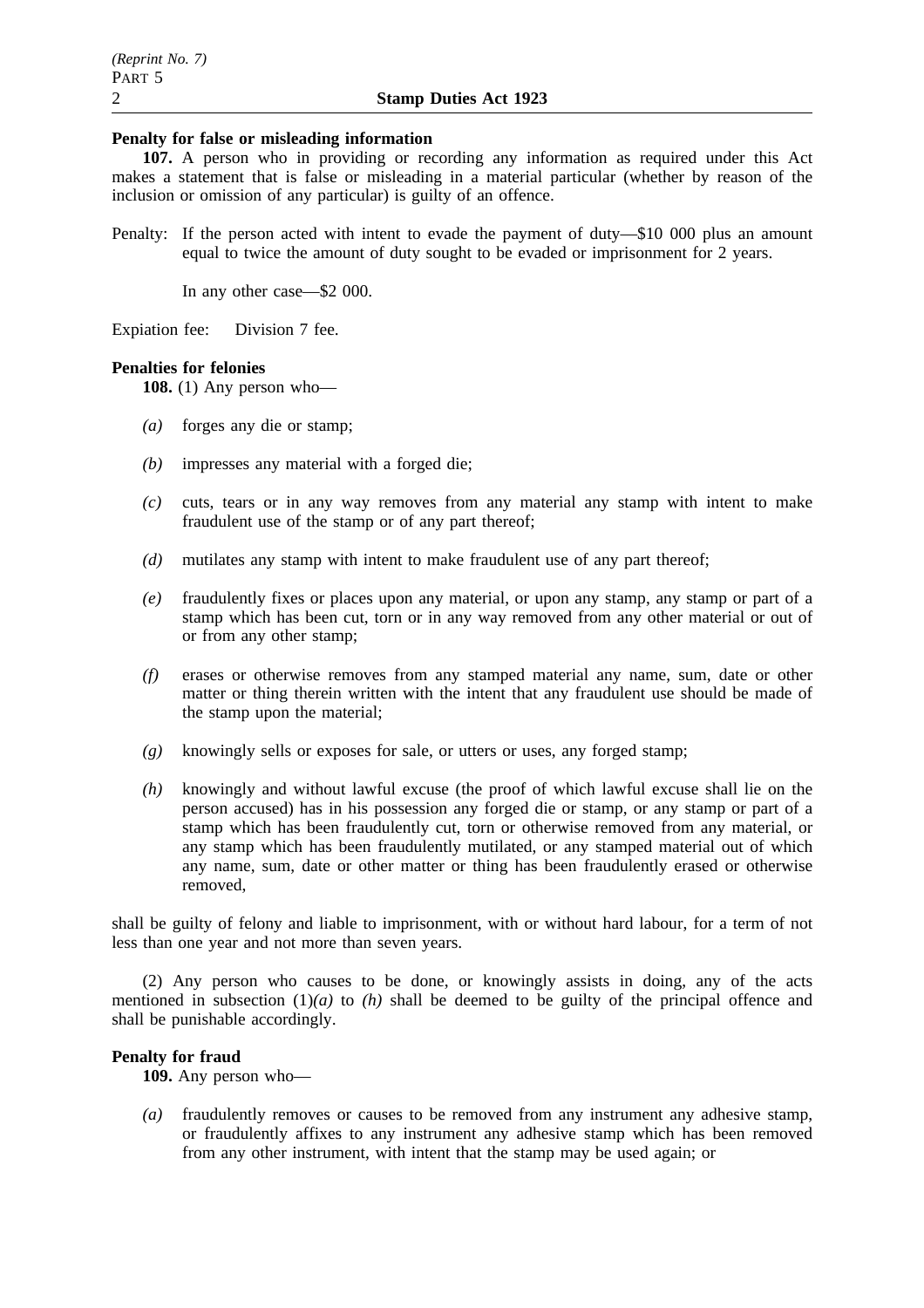- *(b)* knowingly sells, offers for sale or utters any adhesive stamp which has been removed from any instrument, or utters any instrument having thereon any adhesive stamp which to his knowledge has been so removed; or
- *(c)* practises or is concerned in any fraudulent act, contrivance or device with intent to evade any duty under this Act,

is guilty of an offence.

Penalty: \$10 000 plus an amount equal to twice the amount of any duty sought to be evaded.

\*\*\*\*\*\*\*\*\*\* \*\*\*\*\*\*\*\*\*\*

#### **Offences**

**110A.** (1) An offence against this Act or any provision thereof may be prosecuted either summarily or upon information in the Supreme Court, but a person shall not be liable to be punished more than once in respect of the same offence.

- (2) A summary prosecution for an offence against this Act may be commenced—
- *(a)* within five years from the date of the alleged offence; or
- *(b)* if the Treasurer authorises the prosecution, after the expiration of five years from that date.

#### **Remedy for misappropriation**

**111.** (1) The Supreme Court may, upon application by, or on behalf of, the Commissioner, grant a rule requiring any person who has received money payable by way of duty or penalty under this Act, or the executor or administrator of any such person, to show cause why he should not deliver to the Commissioner an account upon affidavit of any duty or sum of money received by that person, executor or administrator and why it should not be forthwith paid to the Commissioner.

(2) The Court may make absolute such a rule and enforce by attachment or otherwise the payment of any such duty or sum of money as appears to be due, together with costs.

## **Regulations**

**112.** (1) The Governor may make such regulations and may authorise such forms as may be necessary from time to time for carrying this Act into effect and may, by any such regulation, impose a penalty not exceeding \$2 000 for any breach thereof.

(2) Every such regulation and form, when published in the *Gazette*, shall have the force of law.

(3) Every such regulation shall be laid before both Houses of Parliament forthwith if Parliament is sitting and, if not, then within thirty days after the commencement of the next session.

(4) Regulations made under this section may prescribe any matters necessary or convenient to be prescribed or which are required or, expressly or by implication, authorised or permitted to be prescribed for the purposes of this Act.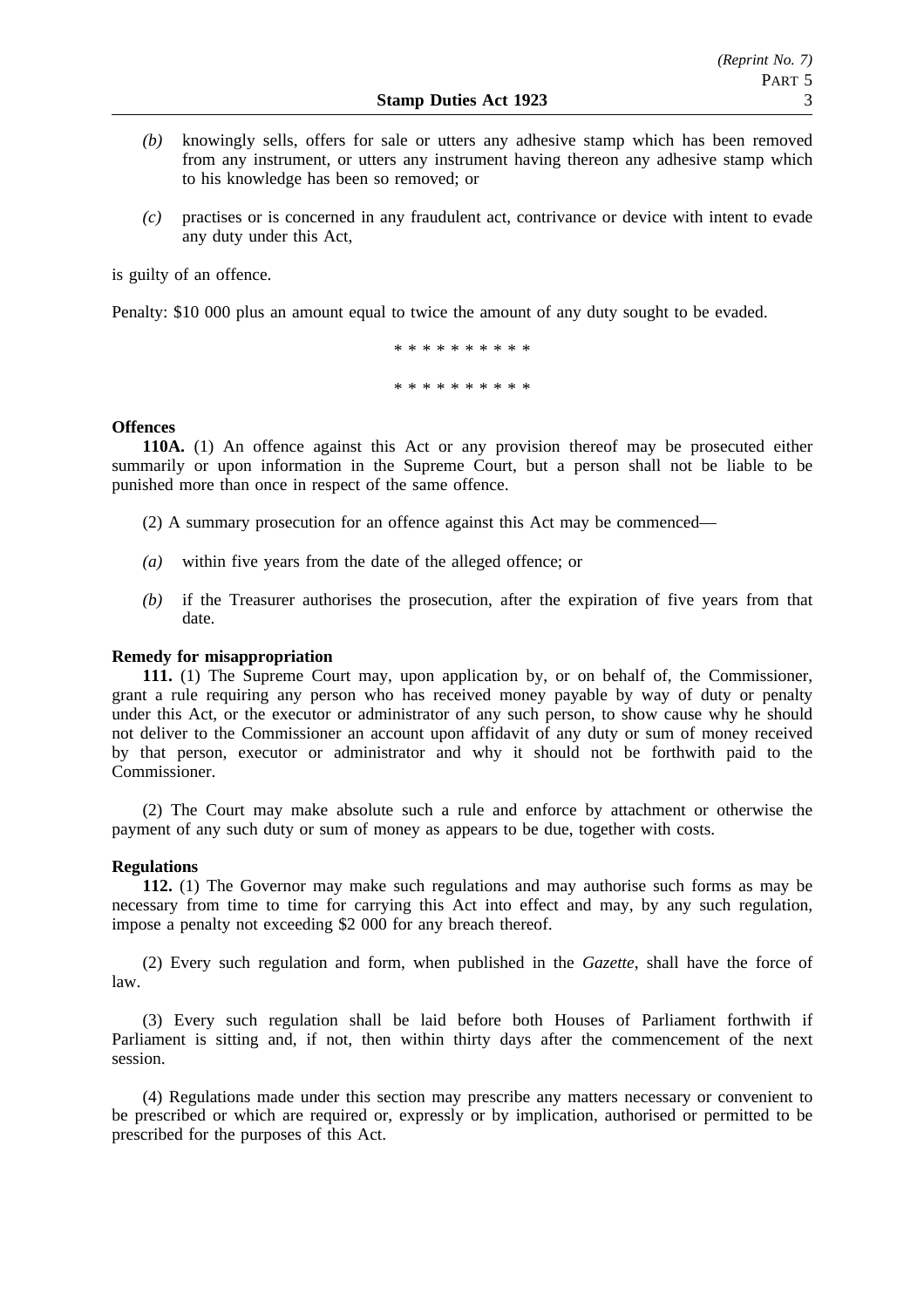- (5) Without limiting the generality of subsection (4), the regulations may—
- *(a)* be of general or limited application; and
- *(b)* require the use of forms approved by the Commissioner for documents required or authorised to be used for the purposes of this Act or the regulations; and
- *(c)* leave any other matter to be determined, varied or regulated according to the discretion of the Commissioner; and
- *(d)* make different prescriptions according to prescribed circumstances.

\*\*\*\*\*\*\*\*\*\*

## **Exemption from stamp duty**

**114.** (1) The Governor may, by proclamation, exempt any body or authority established by statute from the payment of duty under this Act.

(2) The Governor may, by subsequent proclamation, vary or revoke a proclamation under this section.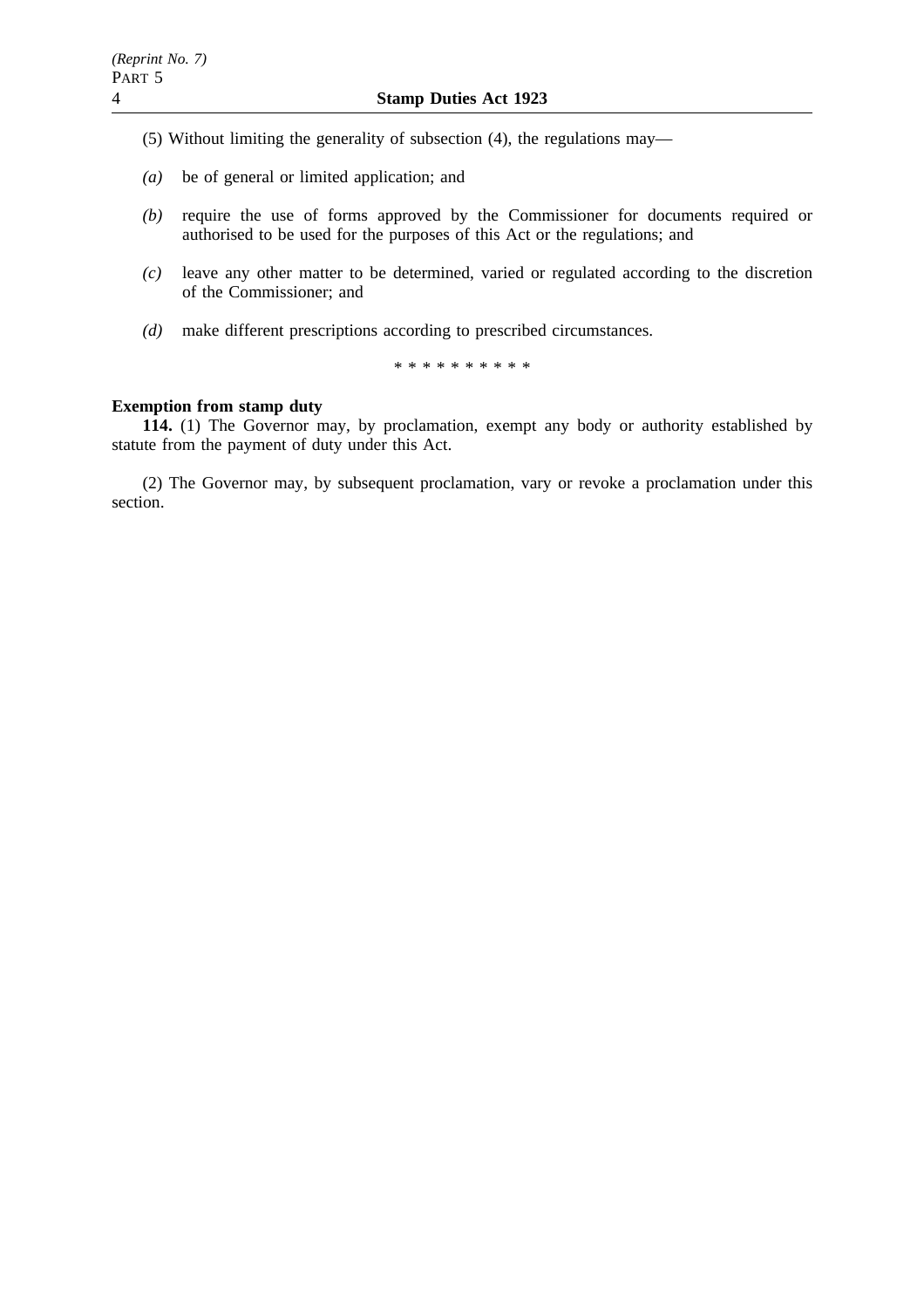\$

1.50

8.00

### **SCHEDULES**

\*\*\*\*\*\*\*\*\*\*

## **SCHEDULE 2**

*Nature of Instrument* Amount of Duty

\*\*\*\*\*\*\*\*\*\*

\*\*\*\*\*\*\*\*\*\*

ANNUAL LICENCE or MONTHLY RETURN to be taken out or lodged by any company, person or firm of persons, whether corporate or unincorporate, which carries on or proposes to carry on in South Australia any life, personal accident, fire, fidelity, guarantee, livestock, plate glass, marine or other assurance or insurance business and whether the head office or principal place of business of that company, person or firm is in South Australia or elsewhere—

| (a) in the case of an annual licence where the company, person or firm has      |
|---------------------------------------------------------------------------------|
| received or in any manner charged in account (whether directly or by agents)    |
| premiums relating to life insurance within the period of 12 months preceding    |
| the year for which the licence is to be taken out—for every \$100 or fractional |
|                                                                                 |

- *(ab)* in the case of a monthly return where the company, person or firm has received or in any manner charged in account (whether directly or by agents) premiums relating to policies of any kind (other than life insurance policies) within the month preceding the month in which the return is required to be lodged—for every \$100 or fractional part of \$100 of those premiums ............
- *(b)* Where the company, person or firm has not, prior to applying for an annual licence, transacted any assurance or insurance business—
	- (i) if the annual licence is required for the full period of twelve months ....... 100.00
	- (ii) if the annual licence is required for a shorter period than twelve months, a proportionate part of .................................................................. 100.00

For the purposes of this item, subject to the exemptions mentioned hereunder—

\*\*\*\*\*\*\*\*\*\*

- (2) the premiums referred to in paragraph *(a)* are net premiums and shall be counted so as to exclude any amount in respect of stamp duty on the annual licence received or charged on or after 1 January, 1986, any commission or discount and any portion of those premiums actually paid by way of reinsurance effected in South Australia with any other such company, person or firm; and
- (2a) in the case of an annual licence to be taken out for the year commencing on 1 January, 1987, or a subsequent year, the amount of any premiums refunded during the period of 12 months preceding the year for which the annual licence is to be taken out (whether those premiums were received during that preceding period or earlier) shall be deducted from the amount of the premiums referred to in paragraph *(a)*; and
- (2b) the premiums referred to in paragraph *(ab)* must be counted so as to exclude any amount in respect of stamp duty received or charged on or after 1 January 1986, and any portion of those premiums actually paid by way of reinsurance effected in South Australia with any other such company, person or firm; and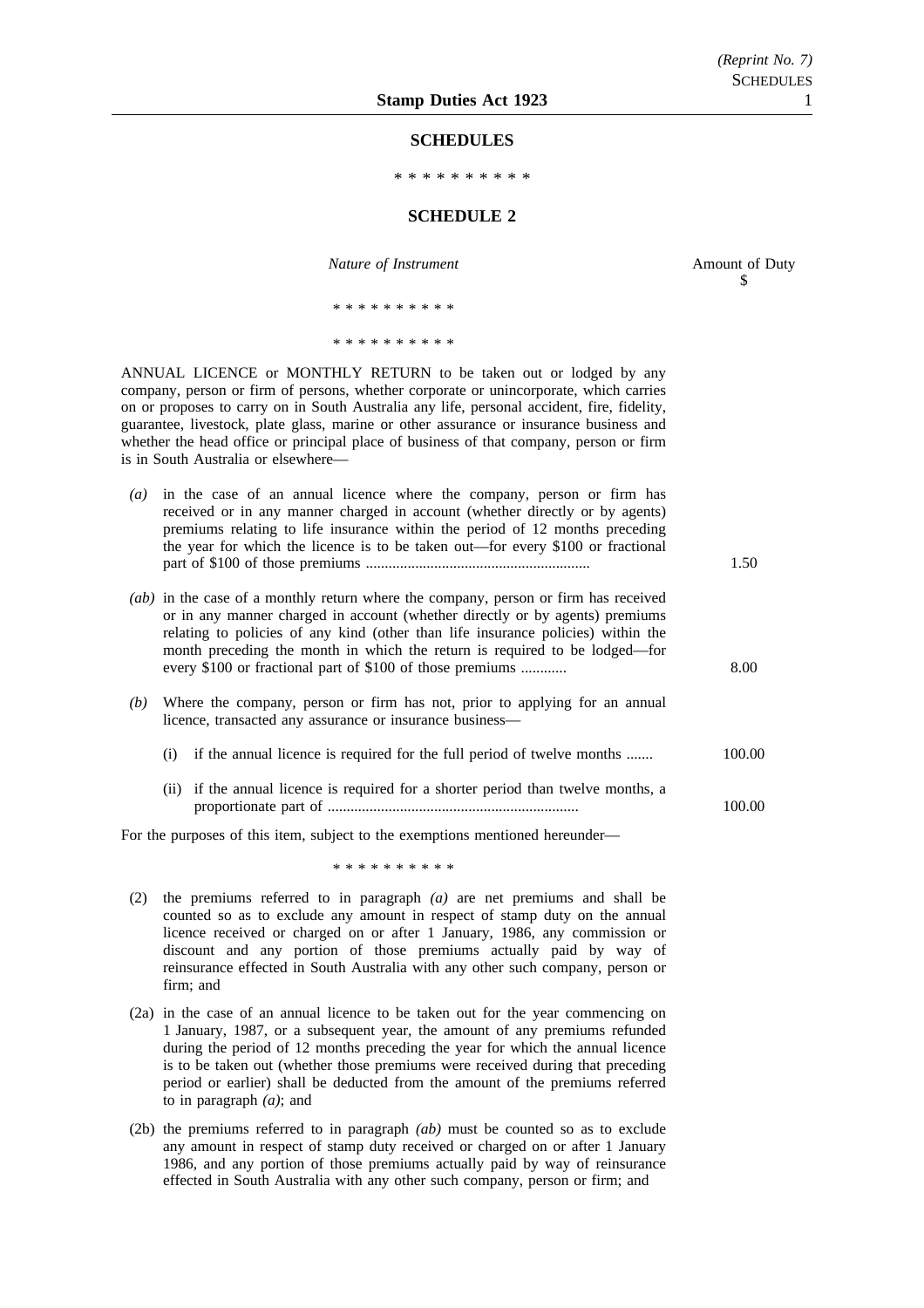- (2c) in the case of a monthly return, there must be deducted from the amount of the premiums referred to in paragraph *(ab)* the amount of any refunds in respect of premiums (whenever received) made after the end of the month in respect of which duty was last paid under this item by the company, person or firm and before the commencement of the month in which the return is required to be lodged; and
- (3) no premiums received by any such company, person or firm for insurance risks outside South Australia, except life and personal accident insurance risks outside South Australia, shall be counted; and
- (3a) in the case of a life insurance policy, any amount that is paid on or after 1 January, 1986, from an account established for investment to an account established for insurance of a risk shall be deemed to be a premium received under that policy for insurance of that risk; and
- (4) the duty in respect of any one licence under paragraph *(a)* shall not in any case be less than \$100.

### *Exemptions*—

- 1. Premiums received or charged under any private guarantee fidelity insurance scheme promoted amongst and sustained solely for the benefit of the officers and servants of any particular public department, company, person or firm and not extended, either directly or indirectly, beyond such officers and servants.
- 2. Premiums received or charged under any scheme referred to in exemption 1 promoted amongst and sustained solely for the benefit of the officers and members of any registered friendly society or branch thereof and not extended, either directly or indirectly, beyond such officers and members.
- 3. Any premium or portion of a premium received or charged on or after 1 January, 1986, under a life insurance policy in respect of investment and not in respect of any risk insured by the policy.
- 4. Any premium received or charged under a policy in respect of a life or personal accident insurance risk where the principal place of residence of the policy owner is in the Northern Territory and the policy is registered in a registry kept in the Northern Territory pursuant to the *Life Insurance Act 1945* of the Commonwealth.
- 5. Any premium or portion of a premium received or charged on or after the first day of January, 1985, under a policy of workers compensation insurance where the premium or portion is referable to insurance against liability to pay workers compensation in respect of workers under the age of 25 years.
- 6. Any premium or portion of a premium received or charged on or after the first day of January, 1985, under a policy of insurance by a registered medical benefits organisation within the meaning of the *National Health Act 1953* of the Commonwealth where the premium or portion is referable to insurance against medical, dental or hospital expenses.
- 7. Any premium or portion of a premium received or charged on or after 1 January, 1986, under any life insurance policy, being a policy for the payment of an annuity to the person insured.
- 8. Any premium or portion of a premium received or charged on or after 1 November, 1986, in respect of the insurance of the hull of a marine craft used primarily for commercial purposes or in respect of the insurance of goods carried by railway, road, air or sea or of the freight on such goods.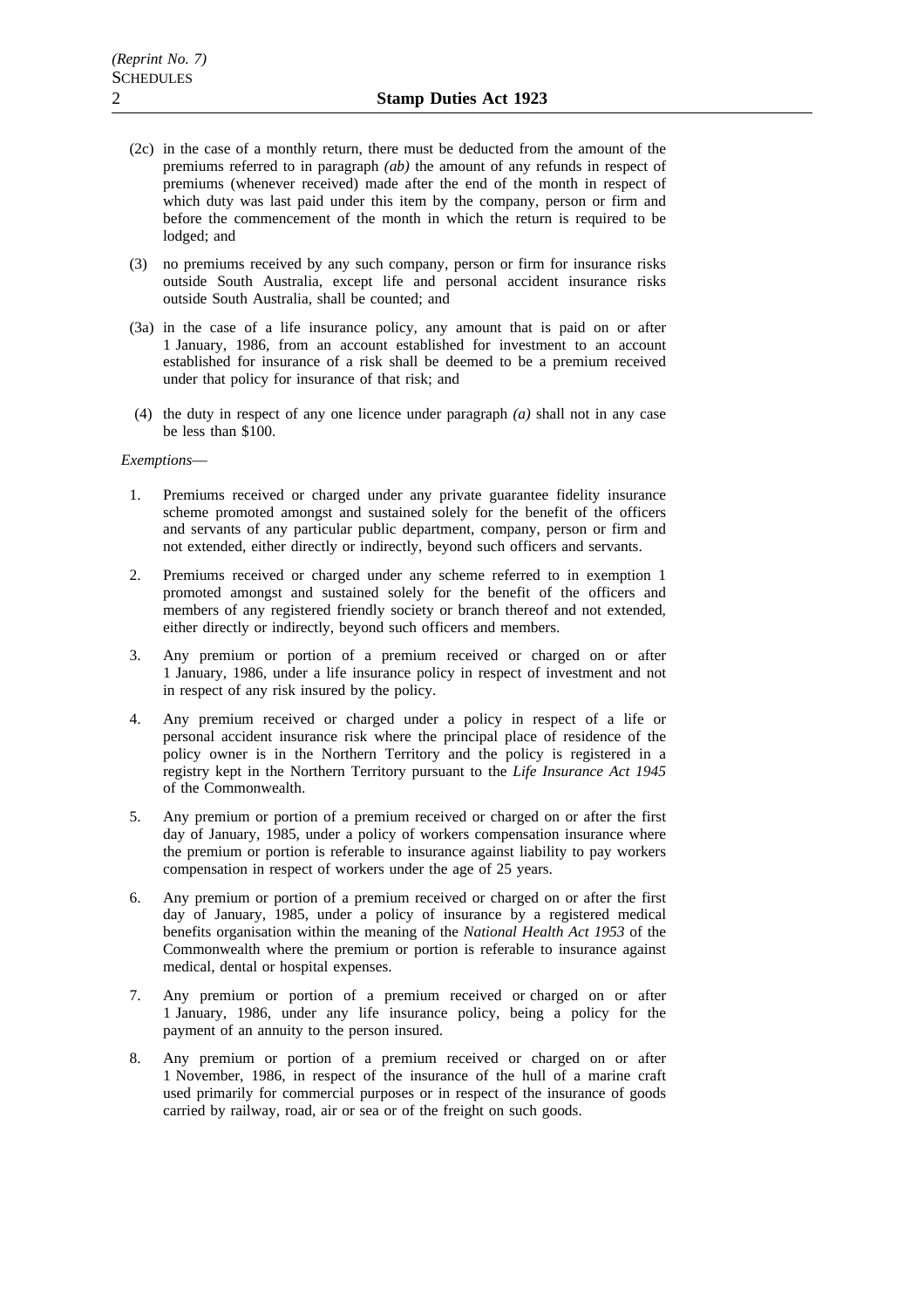APPLICATION to Register a Motor Vehicle or APPLICATION to Transfer the Registration of a Motor Vehicle—

(A) *Component payable in respect of Registration*

Where the value of the motor vehicle (not being a commercial motor vehicle or a trailer)—

|           | (a) does not exceed \$1 000—for every \$100 or fractional part of \$100 of   | 1.00                                                                                                                          |
|-----------|------------------------------------------------------------------------------|-------------------------------------------------------------------------------------------------------------------------------|
|           |                                                                              | $$10.00$ plus $$2.00$<br>for every \$100 or<br>fractional part of<br>\$100 of the excess<br>over \$1 000<br>of<br>that value  |
|           |                                                                              | \$30.00 plus \$3.00<br>for every \$100 or<br>fractional part of<br>\$100 of the excess<br>over \$2 000<br>of<br>that value    |
|           |                                                                              | \$60.00 plus \$4.00<br>for every \$100 or<br>fractional part of<br>\$100 of the excess<br>over \$3 000<br>of<br>that value    |
| trailer)— | Where the value of the motor vehicle (being a commercial motor vehicle or a  |                                                                                                                               |
|           | $(d)$ does not exceed \$1 000—for every \$100 or fractional part of \$100 of | 1.00                                                                                                                          |
|           |                                                                              | \$10.00 plus \$2.00<br>for every \$100 or<br>fractional part of<br>\$100 of the excess<br>over \$1 000<br>of<br>that value    |
| (f)       |                                                                              | \$30.00 plus \$3.00<br>for every \$100 or<br>fractional part of<br>\$100 of the excess<br>\$2 000<br>over<br>οf<br>that value |

The duty on an application by a person beneficially entitled under the will or on the intestacy of a deceased person to the motor vehicle to which the application relates shall, irrespective of the value of the motor vehicle, be \$4, but in any other case the duty in respect of any one application shall not be less than \$5.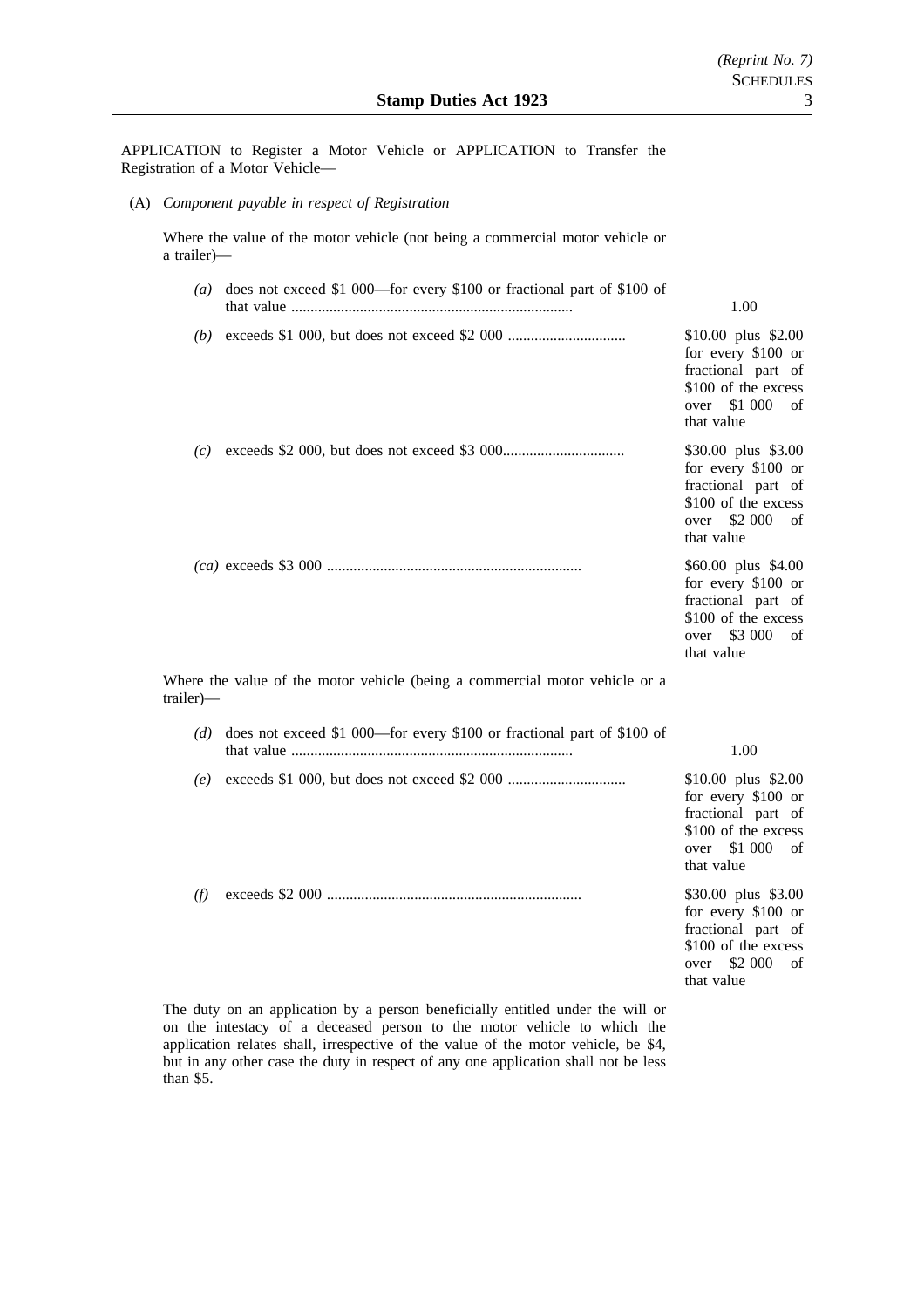*Exemptions from payment of this component*—

- 1. Any application to register a motor vehicle made by a person who carries on the business of selling motor vehicles if the application is made by that person for the purpose of selling the motor vehicle to which the application relates to another person in the ordinary course of that business or for the purpose of demonstrating such motor vehicle to prospective purchasers thereof and such motor vehicle has not been previously registered (whether in this State or elsewhere in the Commonwealth).
- 2. Any application to register a motor vehicle that has been previously registered (whether in this State or elsewhere in Australia) or any application to transfer the registration of a motor vehicle that has been previously registered (whether in this State or elsewhere in Australia) to a dealer if the application is being made by that dealer for the purpose of the resale by him to another person of the motor vehicle to which the application relates and the resale is in the ordinary course of the business of the dealer.
- 3. Any application to register a motor vehicle or to transfer the registration of a motor vehicle made by a person or body who or which is entitled to registration, without fee, of the vehicle to which the application relates.
- 4. Any application to register or to transfer the registration of a trailer other than a trailer that is constructed or adapted solely or mainly for the carriage of goods and has an unladen mass of more than 2.5 tonnes.
- 5. Any application to register a motor vehicle or to transfer the registration of a motor vehicle made by the Crown or by any statutory body or authority which holds its assets for and on account of the Crown or by any person on behalf of the Crown or of any such body or authority.
- 5A. Any application to register a motor vehicle or to transfer the registration of a motor vehicle made under the scheme established for the registration of motor vehicles used for or in connection with Government or Government sponsored services and known as "the Continuous Government Registration Scheme".
- 6. Any application to register a motor vehicle or to transfer the registration of a motor vehicle to the extent that *ad valorem* stamp duty has already been paid on another instrument by which or by virtue of which the property in the motor vehicle was legally or equitably transferred to, or vested in, the applicant.
- 7. Any application to register or to transfer the registration of a motor vehicle made by an executor or administrator of, or by any person administering the estate of, a deceased person if the application is made only for the purpose of the transfer of the motor vehicle to a person beneficially entitled thereto or for the purpose of the sale of the motor vehicle in the course of winding up the estate.
- 8. Any application to transfer the registration of a motor vehicle made by an owner who has repossessed that motor vehicle pursuant to a hire-purchase agreement or made by an owner in pursuance of the return of the motor vehicle to that owner by the hirer voluntarily where the vehicle is the subject of a hire-purchase agreement or upon the termination of a hiring agreement (not being a hire-purchase agreement).
- 9. Any application to register or to transfer the registration of a motor vehicle in which seating for not less than twelve adult passengers is provided and which is to be used solely or predominantly for the carriage of passengers for hire or reward.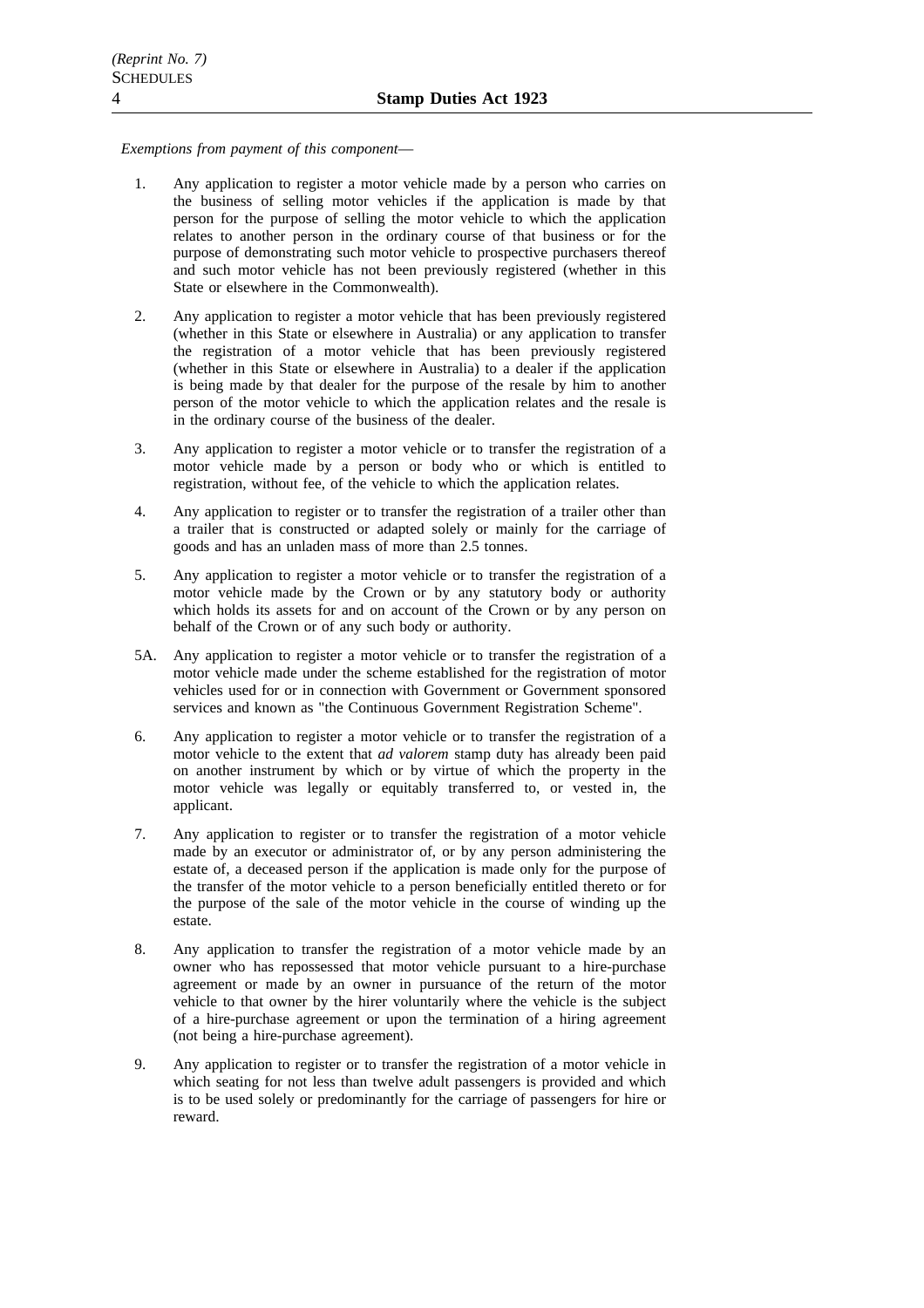- 10. Any application to register a motor vehicle in, or to transfer the registration of a motor vehicle to, the name of a council as defined in the *Planning and Development Act 1966* or a controlling authority referred to in Part 19 of the *Local Government Act 1934* or the Metropolitan County Board constituted under the *Food and Drugs Act 1908*.
- 11. Any application to register a motor vehicle in, or to transfer the registration of a motor vehicle to, the name of a person entitled under section 38 of the *Motor Vehicles Act 1959* to have that motor vehicle registered at a reduced registration fee.
- 11A. Any application to register a motor vehicle in the name of a person entitled under section 39 of the *Motor Vehicles Act 1959* to have that motor vehicle registered at a reduced registration fee.
- 12. Any application to register a motor vehicle in, or to transfer the registration of a motor vehicle to, the name of a person who satisfies the Registrar of Motor Vehicles—
	- *(a)* that he is licensed under the law of another State or Territory of the Commonwealth to carry on the business of buying, selling or exchanging second-hand or used motor vehicles; and
	- *(b)* that the application is being made by that person for the purpose of the resale by him to another person of the motor vehicle to which the application relates; and
	- *(c)* that such resale is in the ordinary course of the business of that person.
- 13. Any application to register a motor vehicle in, or to transfer the registration of a motor vehicle to, the name of a person who satisfies the Registrar of Motor Vehicles—
	- *(a)* that he is the owner of the motor vehicle; and
	- *(b)* that, in consequence of the loss by him of the use of one or both of his legs, he is permanently unable to use public transport; and
	- *(c)* that the motor vehicle will be wholly or mainly used for transporting himself; and
	- *(d)* that he is not enjoying the benefit of this exemption in respect of any other motor vehicle currently owned by him.
- 14. Any application to register a motor vehicle in, or to transfer the registration of a motor vehicle to, the name of a person who satisfies the Registrar of Motor Vehicles—
	- *(a)* that the motor vehicle is the subject of a hire-purchase agreement; and
	- *(b)* that he is a person to whom the hirer's rights under the agreement have passed by assignment,

but, if *ad valorem* stamp duty has already been paid in respect of the assignment of such rights on the instrument by which, or by virtue of which, such rights were assigned, this exemption shall apply only to the extent of the amount of such duty so paid.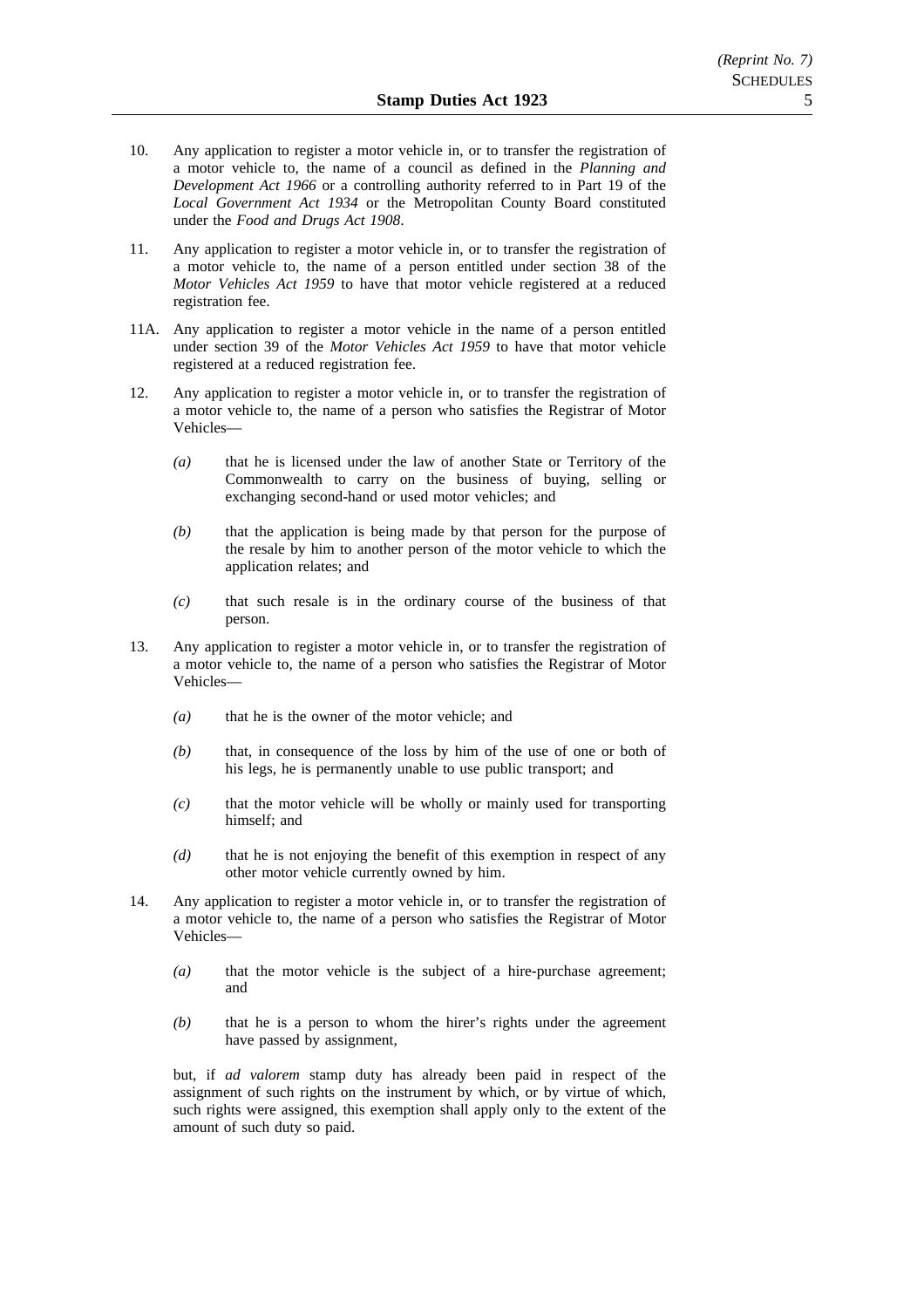- 15. Any application to register a motor vehicle where—
	- *(a)* immediately before the date on which the application is made, the motor vehicle was registered in the name of the applicant under the law of this State; or
	- *(b)* the applicant satisfies the Registrar of Motor Vehicles that, immediately before the date on which the application is made—
		- (i) the motor vehicle was registered in the name of the applicant under the law of another State or a Territory of the Commonwealth; and
		- (ii) the applicant—
			- (A) was a resident of that State or Territory; or
			- (B) carried on a business in that State or Territory.
- 16. Any application to register a motor vehicle in, or to transfer the registration of a motor vehicle into, the name of the East Torrens County Board of Health constituted under the *Health Act 1935*.
- 17. Any application to transfer the registration of a motor vehicle made by a mortgagee—
	- *(a)* who has, in accordance with the *Consumer Transactions Act 1972*, taken possession of the motor vehicle in pursuance of a consumer mortgage; or
	- *(b)* to whom the motor vehicle has been voluntarily returned by the mortgagor in pursuance of the *Consumer Transactions Act 1972*.
- 18. Any application to register or to transfer the registration of a tractor or item of farm machinery owned by a primary producer.
- (B) *Component payable in respect of a Policy of Insurance*

|  |  | Where the application is for registration of the vehicle for a period of |  |  |  |       |
|--|--|--------------------------------------------------------------------------|--|--|--|-------|
|  |  |                                                                          |  |  |  | 15.00 |

Where the application is for registration of the vehicle for a period of 6 months 8.00

*Exemptions from payment of this component*—

- 1. Policy of insurance where the application for registration is made by a person or body who or which is entitled to registration of the motor vehicle to which the application relates without fee.
- 2. Policy of insurance where the application is for registration of a trailer other than a trailer that is constructed or adapted solely or mainly for the carriage of goods and has an unladen mass of more than 2.5 tonnes.
- 3. Policy of insurance where the application for registration is made by the Crown or by any statutory body or authority which holds its assets for and on account of the Crown or by any person on behalf of the Crown or of any such body or authority.
- 3A. Policy of insurance where the motor vehicle is or is to be registered under the scheme established for the registration of motor vehicles used for or in connection with Government or Government sponsored services and known as "the Continuous Government Registration Scheme".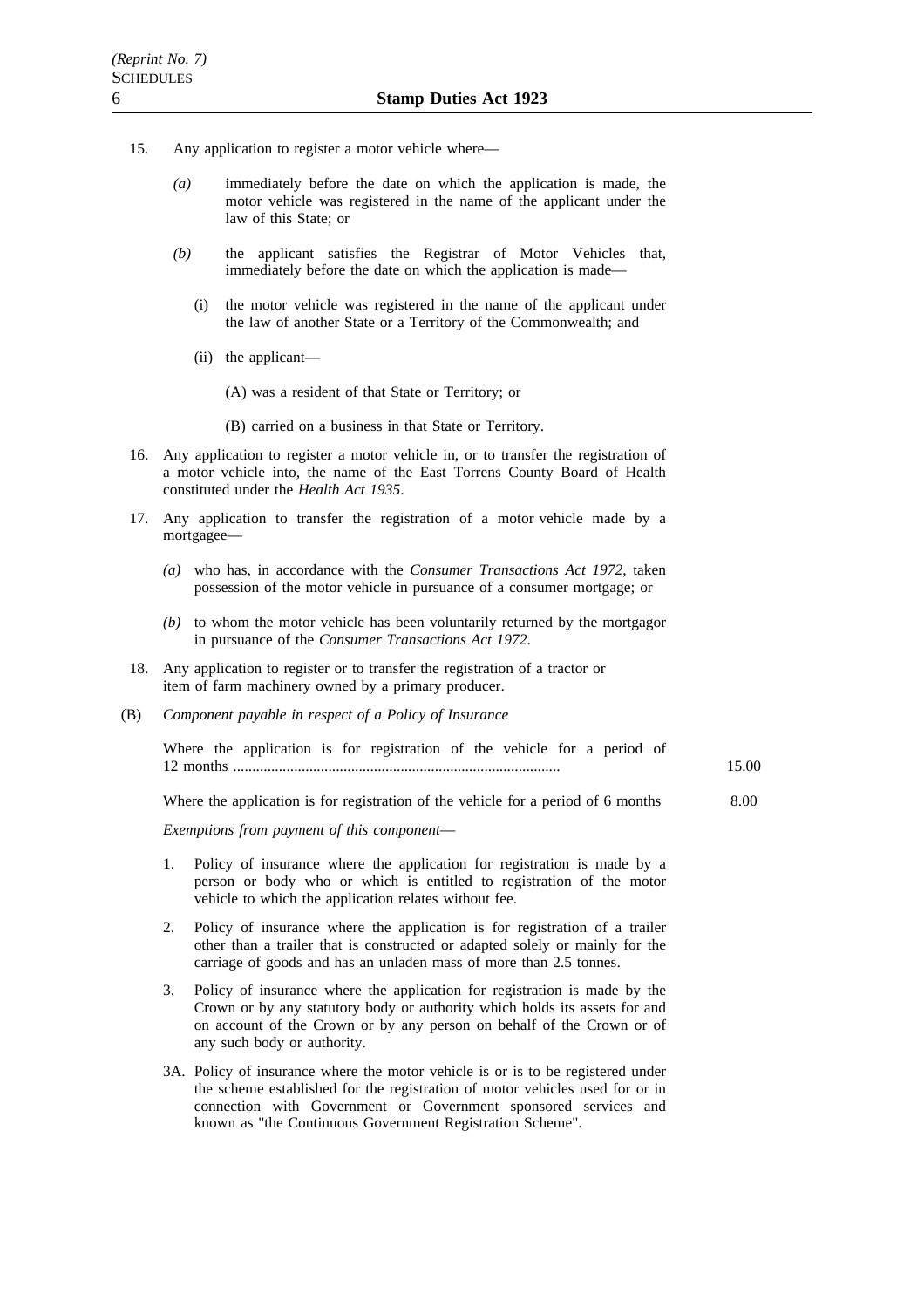- 4. Policy of insurance where the application is for registration of a motor vehicle in which seating for not less than twelve adult passengers if provided and which is used solely or predominantly for the carriage of passengers for hire or reward.
- 5. Policy of insurance where the application for registration is made by a council as defined in the *Planning and Development Act 1966* or by a controlling authority referred to in Part 19 of the *Local Government Act 1934* or by the Metropolitan County Board constituted under the *Food and Drugs Act 1908*.
- 6. Policy of insurance where the application for registration is made by a person entitled under section 38 of the *Motor Vehicles Act 1959* to have the motor vehicle in respect of which the application is made registered at a reduced fee.
- 6A. Policy of insurance where the application for registration is made by a person entitled under section 39 of the *Motor Vehicles Act 1959* to have the motor vehicle in respect of which the application is made registered at a reduced registration fee.
- 7. Policy of insurance where the application for registration is made by a person who satisfies the Registrar of Motor Vehicles—
	- *(a)* that he is the owner of the motor vehicle; and
	- *(b)* that, in consequence of the loss by him of the use of one or both of his legs, he is permanently unable to use public transport; and
	- *(c)* that the motor vehicle will be wholly or mainly used for transporting himself; and
	- *(d)* that he is not enjoying the benefit of this exemption in respect of any other motor vehicle currently owned by him.
- 8. Policy of insurance where the application for registration is made by a person who satisfies the Registrar of Motor Vehicles—
	- *(a)* that he is the owner of the motor vehicle;
	- *(b)* that he is entitled as the holder of—
		- (i) a State concession card issued by the Department of Community Welfare; or
		- (ii) a pensioner entitlement card issued under any Act or law of the Commonwealth,

to travel on public transport in this State at reduced fares.

\*\*\*\*\*\*\*\*\*\* \*\*\*\*\*\*\*\*\*\*

| BILL OF EXCHANGE payable on demand other than a cheque or payment order to                |      |
|-------------------------------------------------------------------------------------------|------|
|                                                                                           | 0.25 |
| BILL OF EXCHANGE, being a cheque drawn on a registered financial institution              |      |
| within the meaning of the <i>Financial Institutions Duty Act 1983</i> on the Reserve Bank |      |
| of Australia or on a bank that does not carry on business in South Australia              | 0.10 |
|                                                                                           |      |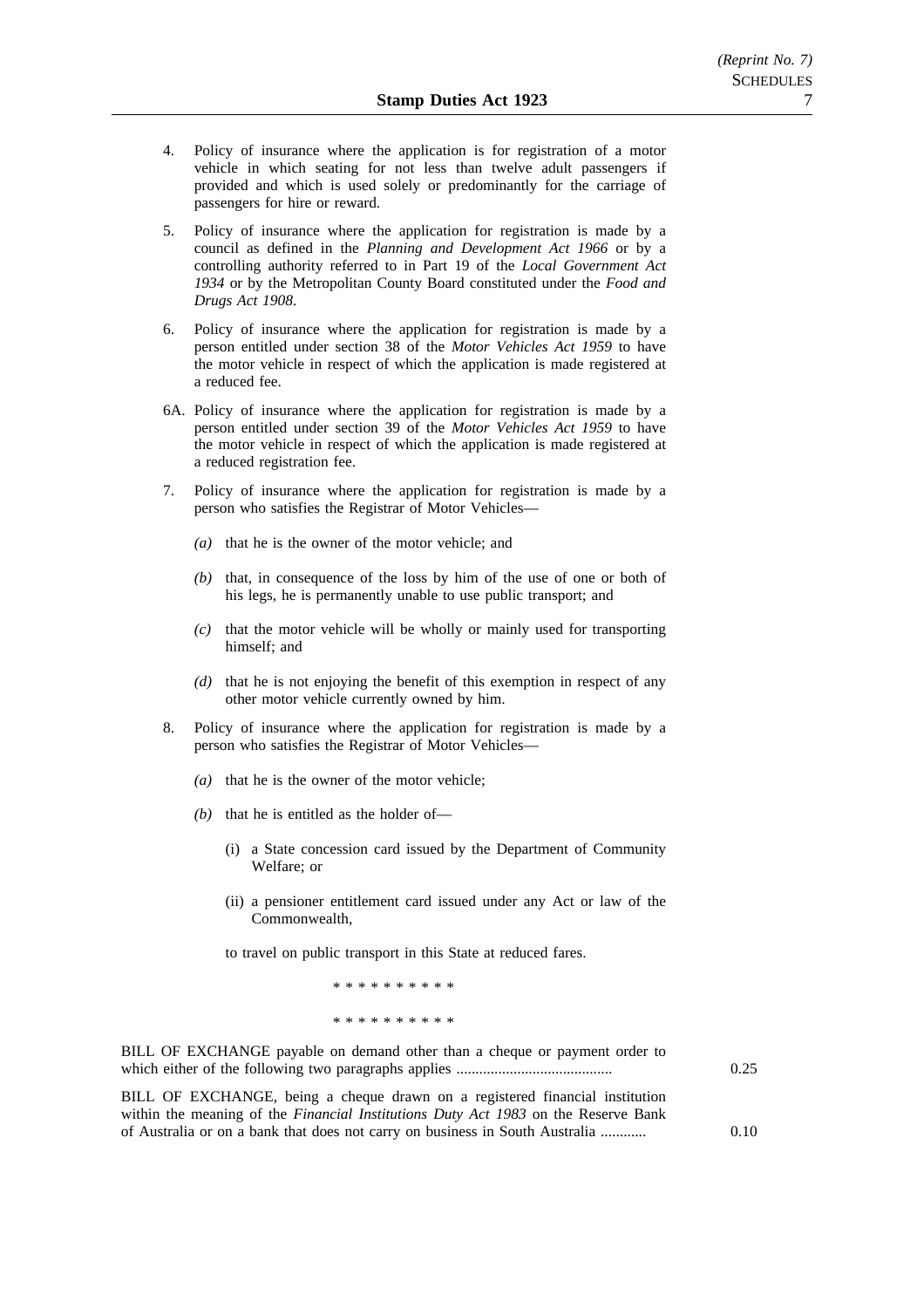|                                                                                                                                                                                                                                                                                                                                                | 0.10 |
|------------------------------------------------------------------------------------------------------------------------------------------------------------------------------------------------------------------------------------------------------------------------------------------------------------------------------------------------|------|
| * * * * * * * * * *                                                                                                                                                                                                                                                                                                                            |      |
| BILL OF EXCHANGE and PROMISSORY NOTE drawn or made out of South<br>Australia and duly stamped with <i>ad valorem</i> duty under the law of another State of                                                                                                                                                                                    | 0.10 |
| BILL OF EXCHANGE and PROMISSORY NOTE (not being a bill or note referred<br>to in the paragraph immediately preceding this paragraph) which is expressed to be<br>payable at a fixed period of not more than one hundred and twenty days after date or<br>sight-                                                                                |      |
| In respect of each ten days and also of any fractional part of ten days of that period<br>(a period expressed by reference to a month being reckoned on the basis of thirty<br>days for a month), for every \$100 and also for any fractional part of \$100 of the<br>amount or value of the money for which the bill or note is drawn or made | 0.01 |
| BILL OF EXCHANGE and PROMISSORY NOTE of any other kind (except a bank<br>$note)$ —                                                                                                                                                                                                                                                             |      |
| For every \$100 and also for any fractional part of \$100 of the amount or value of                                                                                                                                                                                                                                                            | 0.12 |
| Exemptions-                                                                                                                                                                                                                                                                                                                                    |      |
| Bill, note, bond, debenture, coupon or interest warrant issued by, or on behalf<br>1.<br>of, or guaranteed by, the Government of South Australia.                                                                                                                                                                                              |      |
| Draft or order for the payment of money issued by any duly authorised officer<br>2.<br>of the Government on account of the Public Service.                                                                                                                                                                                                     |      |
| 3.<br>Post office order or postal note.                                                                                                                                                                                                                                                                                                        |      |
| 4.<br>Any cheque—                                                                                                                                                                                                                                                                                                                              |      |
| drawn by the customer of a bank against an account kept with the bank; or<br>(a)                                                                                                                                                                                                                                                               |      |
| drawn by a building society under the Building Societies Act 1990 or a<br>(b)<br>credit union under the Credit Unions Act 1989 pursuant to an agreement<br>under which a customer's account may be debited with the sum ordered to<br>be paid by the cheque,                                                                                   |      |
| where the customer is a body established for a charitable, educational,                                                                                                                                                                                                                                                                        |      |

benevolent, religious, sporting, community or philanthropic purpose.

- 4A. Any payment order given by a body established for a charitable, educational, benevolent, religious, sporting, community or philanthropic purpose.
- 5. Draft or order drawn by any bank in South Australia upon any other bank in South Australia, not payable to bearer or to order and used solely for the purpose of settling or clearing any account between such banks.
- 6. Letter written by any bank in South Australia to any other bank in South Australia directing the payment of any sum of money, the same not being payable to bearer or to order and such letter not being sent or delivered to the person to whom payment is to be made or to any person on his behalf.
- 7. Letter of credit granted in South Australia authorising drafts to be drawn out of South Australia.
- 8. Cheque drawn by any registered friendly society or by, or on behalf of, any community or subsidised hospital approved by the Chief Secretary.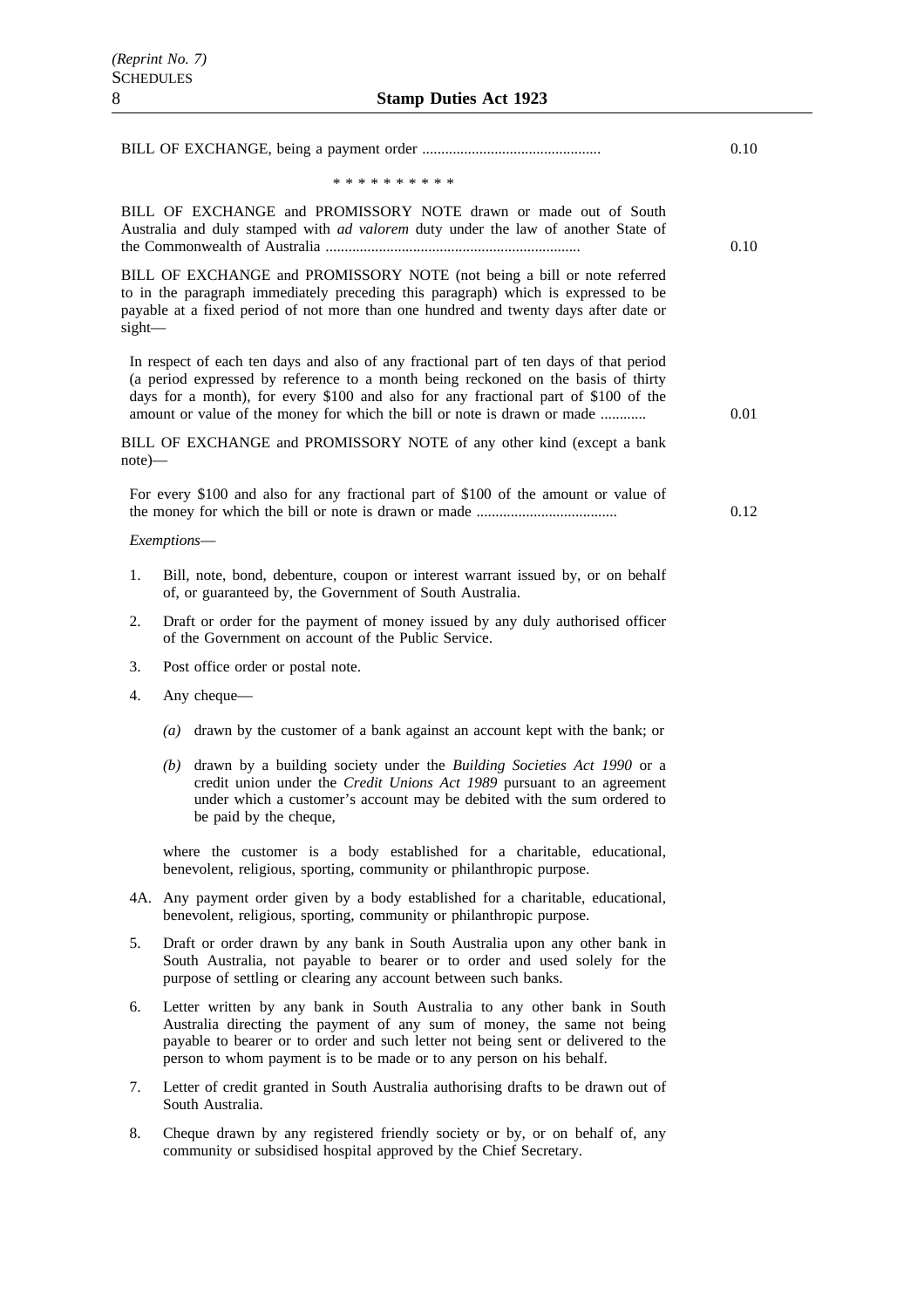\*\*\*\*\*\*\*\*\*\* \*\*\*\*\*\*\*\*\*\* \*\*\*\*\*\*\*\*\*\* \*\*\*\*\*\*\*\*\*\* \*\*\*\*\*\*\*\*\*\* \*\*\*\*\*\*\*\*\*\* CONVEYANCE or TRANSFER on sale of any property (not otherwise charged), including contract or agreement for sale—

\*\*\*\*\*\*\*\*\*\*

*(aa)* In the case of the sale of any stock or marketable security (where any return lodged with the Commissioner pursuant to section 90D or any return furnished under section 90G does not relate to such sale)—

| For every \$100 and any fractional part of \$100 of the value of the stock or | 0.60 |
|-------------------------------------------------------------------------------|------|
| * * * * * * * * * *                                                           |      |

\*\*\*\*\*\*\*\*\*\*

*(b)* In any other case (not being a conveyance or transfer on sale of any stock or marketable security)—

Where the value of the property conveyed—

| Does not exceed \$12 000—for every \$100 or fractional part of \$100 of the<br>value | 1.00                                                                                                                      |
|--------------------------------------------------------------------------------------|---------------------------------------------------------------------------------------------------------------------------|
|                                                                                      | \$120 plus \$2.00<br>for every $$100$ or<br>fractional part of<br>\$100 of the excess<br>over \$12 000 of<br>that value   |
|                                                                                      | \$480 plus \$3.00<br>for every $$100$ or<br>fractional part of<br>\$100 of the excess<br>over \$30 000 of<br>that value   |
|                                                                                      | \$1 080 plus \$3.50<br>for every \$100 or<br>fractional part of<br>\$100 of the excess<br>over \$50 000 of<br>that value  |
|                                                                                      | \$2 830 plus \$4.00<br>for every \$100 or<br>fractional part of<br>\$100 of the excess<br>over \$100 000 of<br>that value |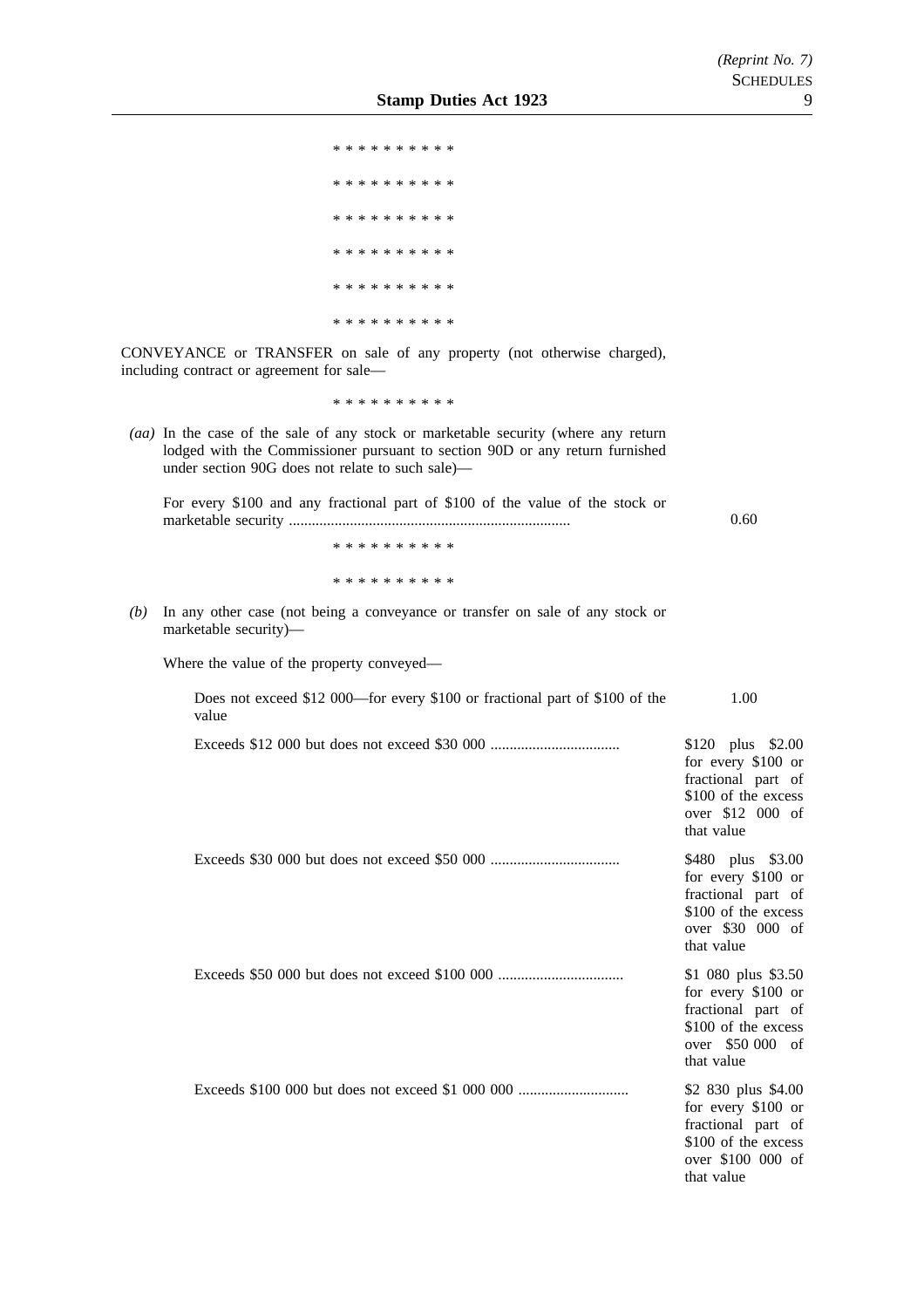Exceeds \$1 000 000 ................................................................... \$38 830 plus

 $$4.50$  for every \$100 or fractional part of \$100 of the excess over \$1 000 000 of that value

## *Exemption*—

- 1. Conveyance or transfer of a mortgage or an interest in a mortgage.
- 2. Conveyance or transfer of any debenture, debenture stock, bond, note or other security of a government or of any municipal or other corporation, company or society (whether constituting a charge on the assets of the government, or of the municipal or other corporation, company or society or not).
- 3. Conveyance or transfer of a marketable security to or by a person who is a trustee under section 90G.
- 4. In the case of an amalgamation under the *Industrial Conciliation and Arbitration Act 1972* any conveyance or transfer of property by an amalgamating association to the association formed by the amalgamation.
- 5. In the case of an amalgamation under Part VIIIA or Part VIIIB of the *Conciliation and Arbitration Act 1904* of the Commonwealth, any conveyance or transfer of property by an amalgamating association or amalgamating associated body to the association with which it amalgamates or that is formed by the amalgamation.

#### \*\*\*\*\*\*\*\*\*\*

CONVEYANCE operating as a voluntary disposition *inter vivos* of any property (including a statement under Part 4)—

*(a)* In the case of an SCH-regulated transfer of a marketable security to which Division 3 of Part 3A applies—

| For every \$100 and any fractional part of \$100 of the value of the |      |
|----------------------------------------------------------------------|------|
|                                                                      | 0.60 |

*(b)* In any other case—

Where the value of the property conveyed—

| Does not exceed \$12 000—for every \$100 or fractional part of \$100 of the | 1.00                                                                                                                      |
|-----------------------------------------------------------------------------|---------------------------------------------------------------------------------------------------------------------------|
|                                                                             | $$120$ plus $$2.00$<br>for every \$100 or<br>fractional part of<br>\$100 of the excess<br>over $$12,000$ of<br>that value |
|                                                                             | \$480 plus \$3.00<br>for every \$100 or<br>fractional part of<br>\$100 of the excess<br>over \$30 000 of<br>that value    |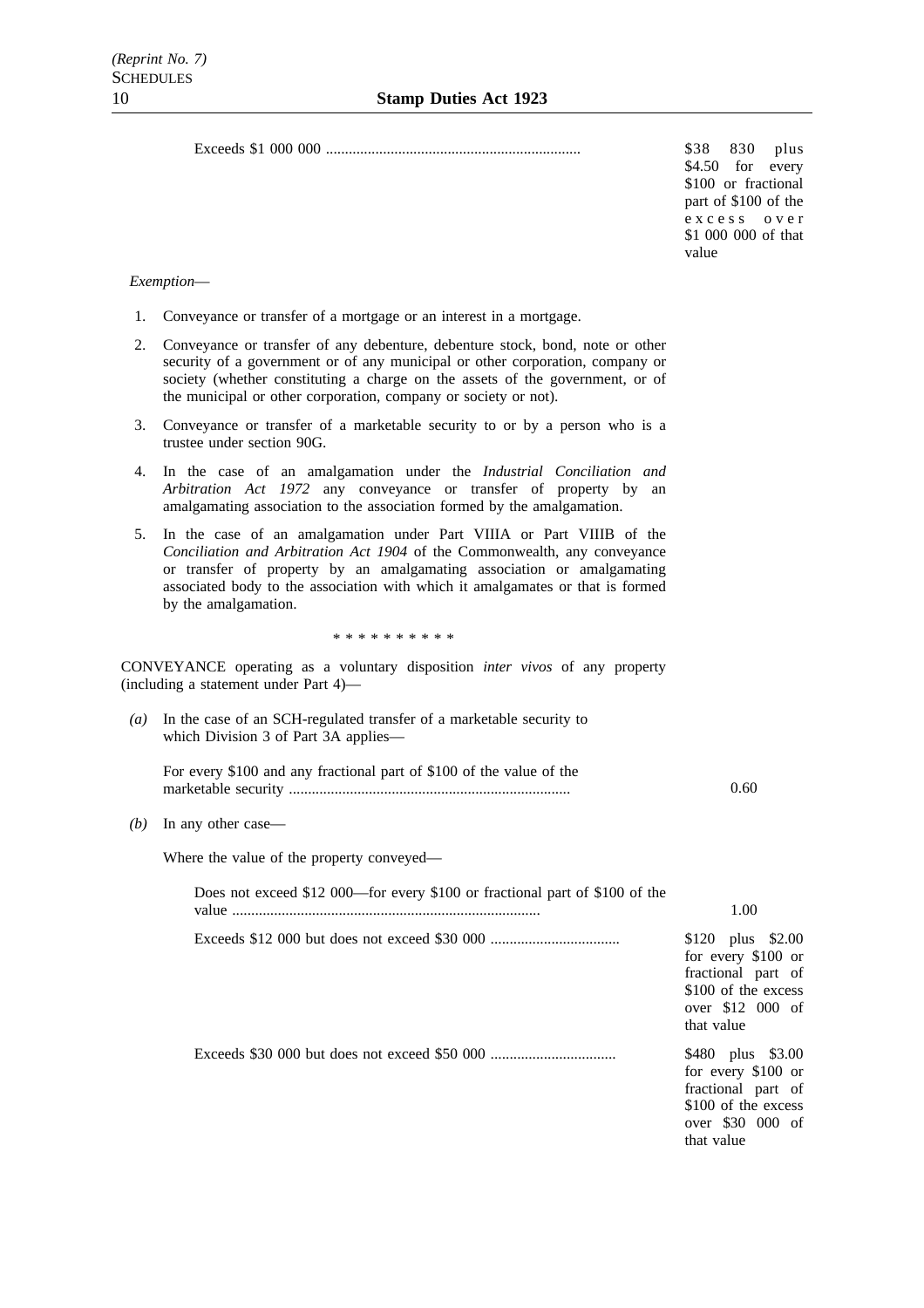|                                                                                                                                                                                                                                                                                                                                                | \$1 080 plus \$3.50<br>for every \$100 or<br>fractional part of<br>\$100 of the excess<br>over \$50,000 of<br>that value              |
|------------------------------------------------------------------------------------------------------------------------------------------------------------------------------------------------------------------------------------------------------------------------------------------------------------------------------------------------|---------------------------------------------------------------------------------------------------------------------------------------|
|                                                                                                                                                                                                                                                                                                                                                | \$2 830 plus \$4.00<br>for every \$100 or<br>fractional part of<br>\$100 of the excess<br>over \$100 000 of<br>that value             |
|                                                                                                                                                                                                                                                                                                                                                | \$38 830 plus<br>\$4.50 for every<br>\$100 or fractional<br>part of \$100 of the<br>excess<br>o v e r<br>\$1 000 000 of that<br>value |
| Exemption-                                                                                                                                                                                                                                                                                                                                     |                                                                                                                                       |
| Conveyance operating as a voluntary disposition <i>inter vivos</i> by an employer of<br>any property for the purpose of providing individual personal benefits, pensions<br>or retiring allowances for his employees.                                                                                                                          |                                                                                                                                       |
| 2.<br>Conveyance or transfer of a mortgage.                                                                                                                                                                                                                                                                                                    |                                                                                                                                       |
| 3.<br>Conveyance or transfer of a marketable security to or by a person who is a<br>trustee under section 90G.                                                                                                                                                                                                                                 |                                                                                                                                       |
| In the case of an amalgamation under the Industrial Conciliation and<br>4.<br>Arbitration Act 1972 any conveyance or transfer of property by<br>an<br>amalgamating association to the association formed by the amalgamation.                                                                                                                  |                                                                                                                                       |
| In the case of an amalgamation under Part VIIIA or Part VIIIB of the<br>5.<br>Conciliation and Arbitration Act 1904 of the Commonwealth, any conveyance<br>or transfer of property by an amalgamating association or an amalgamating<br>associated body to the association with which it amalgamates or that is formed<br>by the amalgamation. |                                                                                                                                       |
| CONVEYANCE for the partition or division of any property, being a conveyance of<br>the kind referred to in section $71B(4)$ , where the consideration for equality does not                                                                                                                                                                    | 10.00                                                                                                                                 |
| CONVEYANCE for effectuating the appointment of a new trustee or the retirement of<br>a trustee, not being a conveyance operating as a voluntary disposition inter vivos                                                                                                                                                                        | 10.00                                                                                                                                 |
| * * * * * * * * * *                                                                                                                                                                                                                                                                                                                            |                                                                                                                                       |
|                                                                                                                                                                                                                                                                                                                                                | 10.00                                                                                                                                 |
| DEED or transfer of any kind not otherwise specified in this schedule                                                                                                                                                                                                                                                                          | 10.00                                                                                                                                 |
| * * * * * * * * * *                                                                                                                                                                                                                                                                                                                            |                                                                                                                                       |
| INSTRUMENT of discharge or partial discharge of a mortgage or charge over land or<br>an interest in land which duty may be denoted by an adhesive stamp                                                                                                                                                                                        | 10.00                                                                                                                                 |
| * * * * * * * * * *                                                                                                                                                                                                                                                                                                                            |                                                                                                                                       |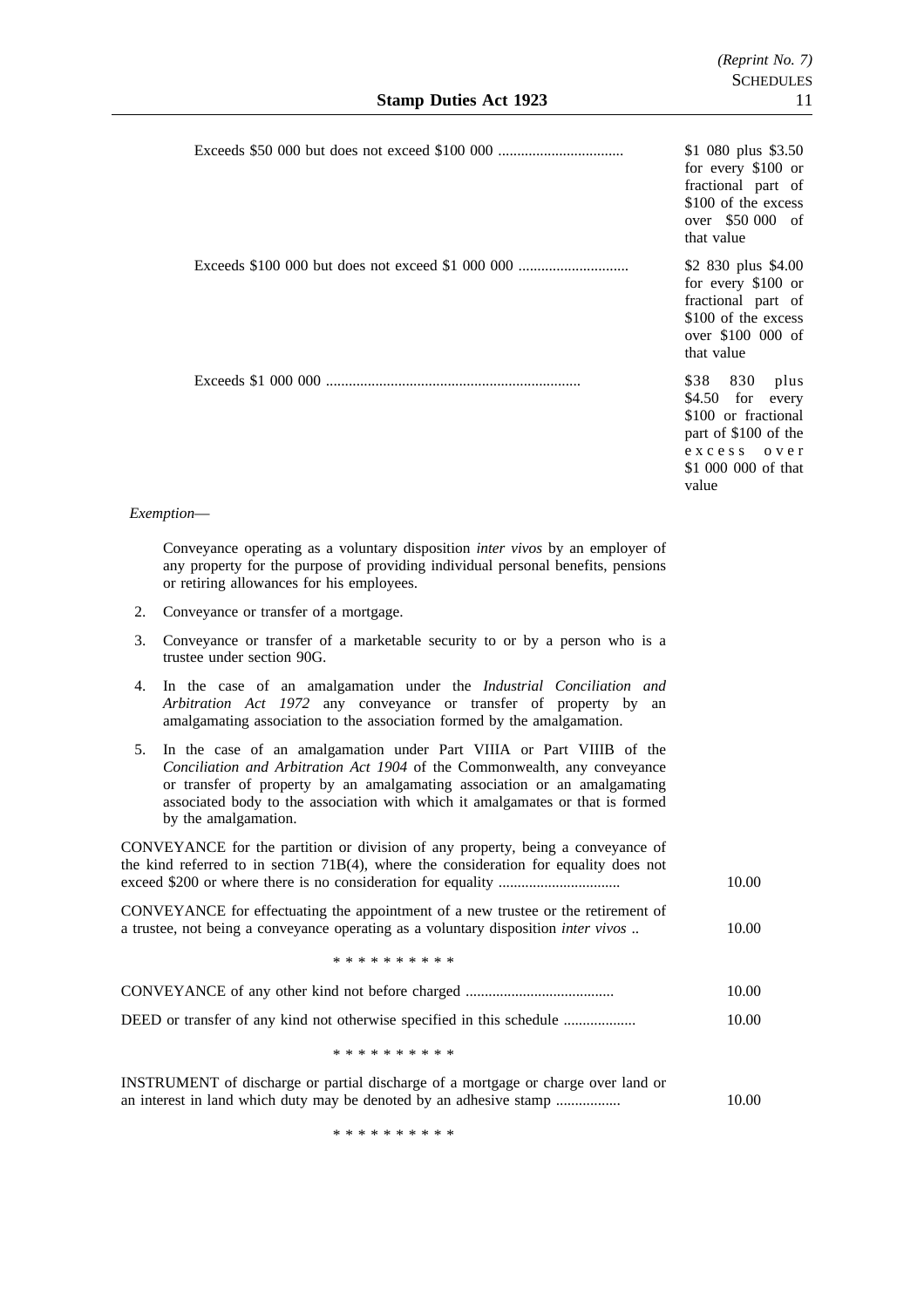LEASE (not being a lease made subsequently to and in conformity with a duly stamped agreement for a lease) or AGREEMENT FOR a LEASE, or any written document for the tenancy or occupancy of any lands, tenements or hereditaments—

Where a rate or average rate of rent per annum can be ascertained or estimated—

| For every \$100 or fractional part of \$100 of one years rent calculated at that  |      |
|-----------------------------------------------------------------------------------|------|
| rate or, if an average rate can be ascertained or estimated, at that average rate | 1.00 |

Where a rate of rent per annum cannot be ascertained or estimated ............... 4.00

*Exemption*—

Lease or agreement for a lease, or any written document for the tenancy or occupancy of any lands, tenements or hereditaments, for a term not exceeding one year, where the rent reserved does not exceed the rate of \$52 per annum.

2. Lease or agreement for lease of residential premises that are or are to be occupied by the lessee or prospective lessee as a place of residence.

LEASE made subsequently to and in conformity with a duly stamped agreement for a lease

0.50

#### \*\*\*\*\*\*\*\*\*\*

MORTGAGE, BOND, DEBENTURE, COVENANT or WARRANT OF ATTORNEY to confess and enter up judgment—

- *(a)* subject to paragraphs *(b)* and *(c)*, the rate of duty is—
	- (i) if the secured liability does not exceed \$4 000—\$10.00;
	- (ii) if the secured liability exceeds \$4 000 but does not exceed \$10 000—\$10.00 plus \$0.25 for every \$100 or fractitional part of \$100 over \$4 000;
	- (iii) if the secured liability exceeds \$10 000—\$25.00 plus \$0.35 for every \$100 or fractional part of \$100 over \$10 000,

(but any amount representing the premium on an insurance policy over property subject to the security is to be excluded);

- *(b)* if a mortgage is a mortgage of an existing mortgage over land used or to be used solely as the site of a residential building, the duty is \$10.00;
- *(c)* a bond, debenture, or covenant securing a contingent liability is liable to *ad valorem* duty based on the amount presently secured at the time of stamping if the Commissioner is satisfied of the genuiness of the contingency.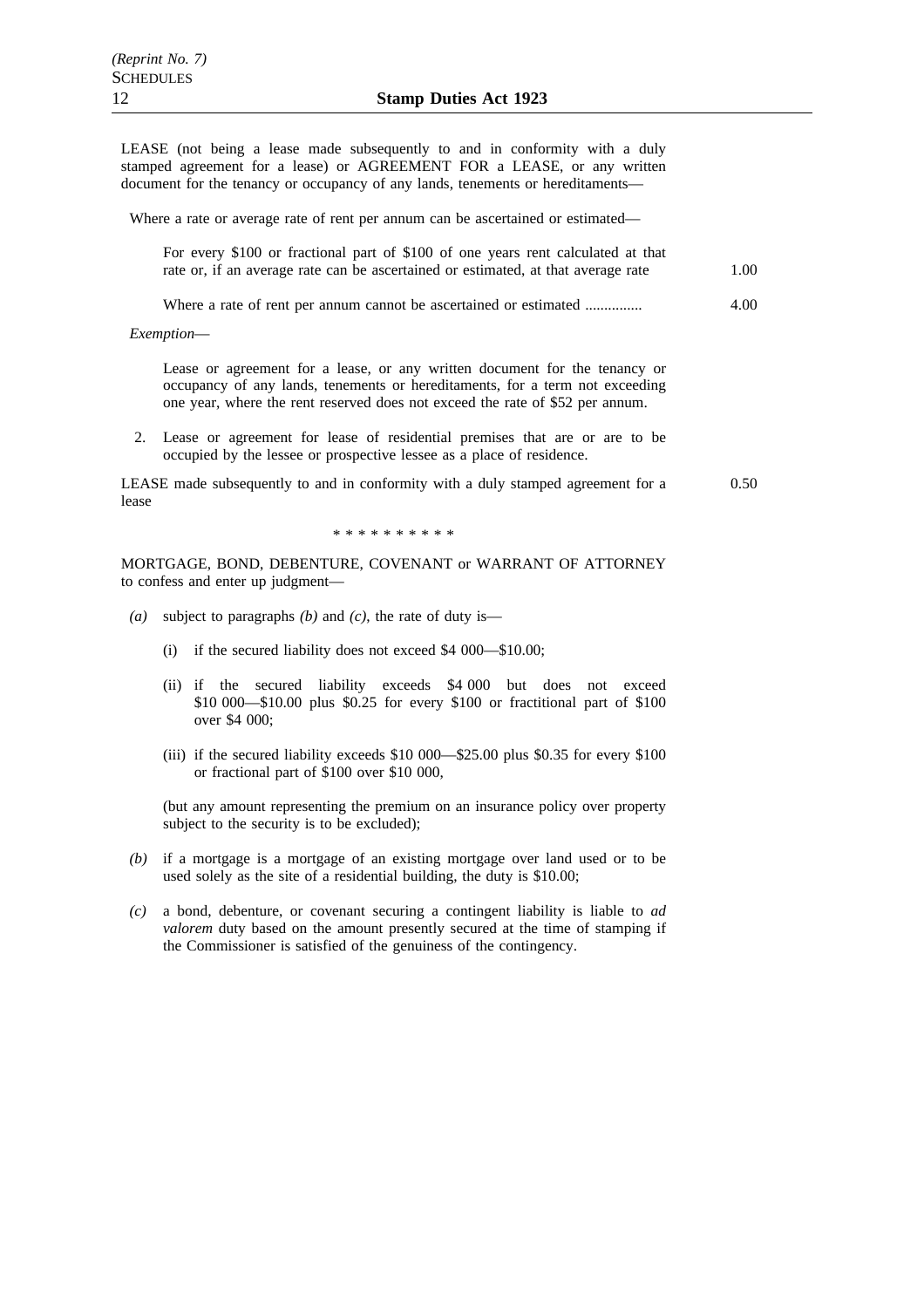#### *Exemptions*—

- 1. Every collateral or auxiliary or additional or substituted security, or security by way of further assurance for the above-mentioned purpose, where the principal or primary security is chargeable with duty as a mortgage, bond, debenture, covenant or warrant of attorney to confess and enter up judgment and is duly stamped as such.
- 2. Every mortgage, bond, debenture or covenant securing the payment or repayment of an amount not exceeding four hundred dollars.
- 3. A deed of cross guarantee entered into between a company and its subsidiaries in pursuance of a class order under section 313(6) of the *Corporations Law* or a mortgage, bond, debenture or covenant securing a liability under such a deed of cross guarantee.

\*\*\*\*\*\*\*\*\*\* \*\*\*\*\*\*\*\*\*\*

RETURN lodged with the Commissioner by a company, person or firm of persons under section 42AA—

There shall be paid by the person lodging the return a duty at such rate per centum of the amount of the premiums paid or payable in respect of each class of assurance or insurance to which the return relates as would have been payable if the assurance or insurance had been effected under a policy issued in this State.

RETURN lodged with the Commissioner by a South Australian dealer pursuant to section 90D—

Duty is payable on each sale and each purchase of marketable securities to which the return relates as follows:

For every \$100 and any fractional part of \$100 of the consideration for each sale or purchase .............................................................................. 0.30

*Exemptions*—

- 1. Any sale of marketable securities to which the return relates, which sale was made by a broker on his own account or behalf, where the marketable securities concerned were purchased by him on, or within 10 clear days (not including any day on which the Stock Exchange of which he is a member is closed) of, the day of the sale.
- 2. Any purchase of marketable securities to which the return relates, which purchase was made by a broker on his own account or behalf, where the marketable securities concerned were sold by him on, or within 10 clear days (not including any day on which the Stock Exchange of which he is a member is closed) of, the day of the purchase.

RETURN under section 90G—

Duty is payable in respect of each relevant transaction as follows:

For every \$100 and any fractional part of \$100 of the value of the marketable security comprised in the disposition .....................................................

> \*\*\*\*\*\*\*\*\*\* \*\*\*\*\*\*\*\*\*\*

0.60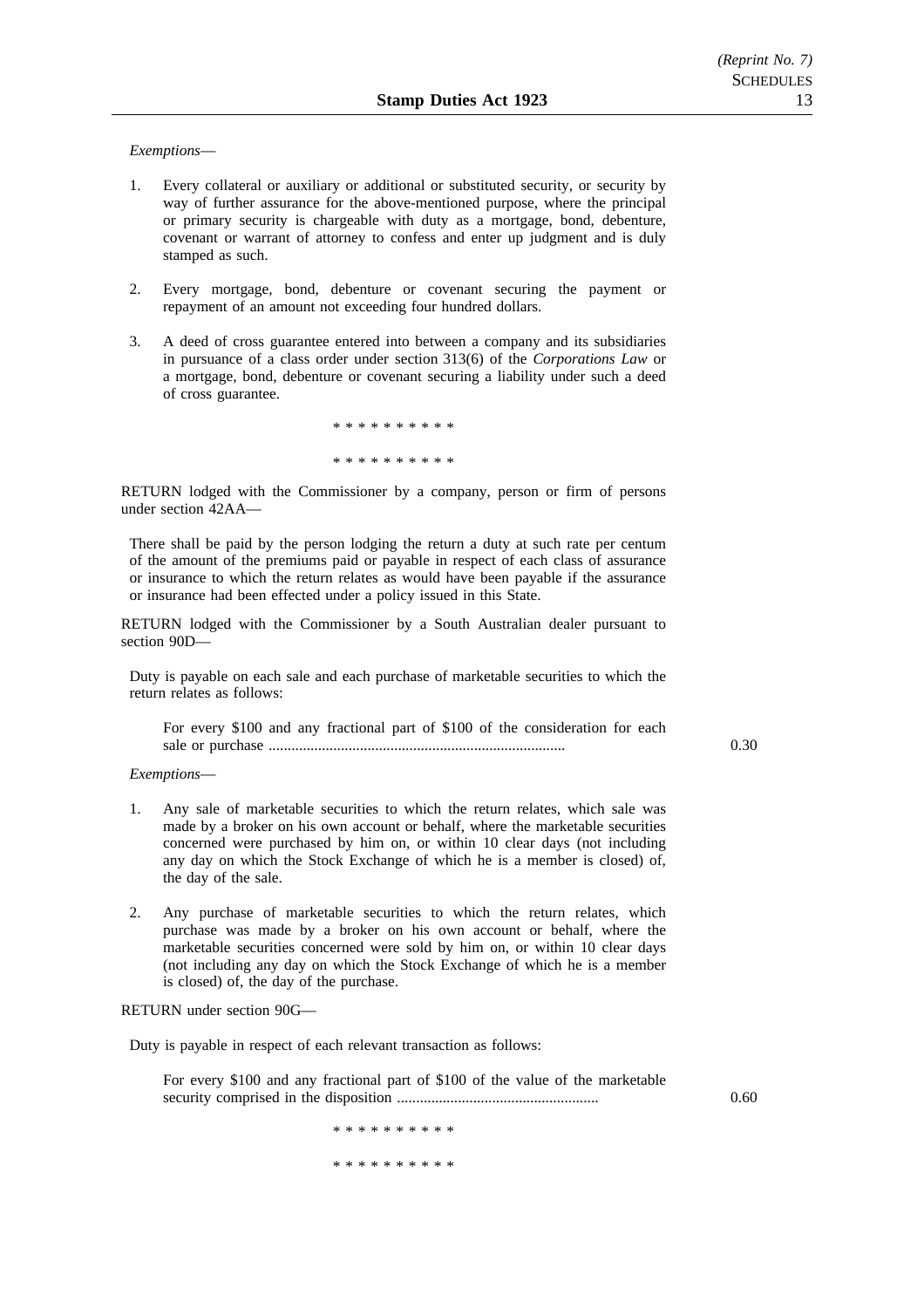#### GENERAL EXEMPTIONS FROM ALL STAMP DUTIES

- 1. Wills, testamentary instruments and letters of administration and any instrument acknowledging, evidencing or recording any such instrument.
- 1A. Agreement or memorandum of agreement made on or after 1 September 1992, not under seal, and not otherwise specifically charged with duty.
- 2. Certificates of title issued from the Lands Titles Office.
- 3. Customs bonds.
- 4. Administration bonds.
- 5. Bonds to the Crown.
- 6. Conveyances of bills, bonds, debentures or other securities issued by a public statutory body constituted under a law of the Commonwealth or of this or any other State or of any Territory of the Commonwealth, not being a prescribed statutory body or a statutory body of a prescribed class.
- 7. Bond on appointment of a special bailiff.
- 8. Memorandum of association, articles of association and rules and regulations of any incorporated company, association or society.
- 9. Marriage settlements.
- 10. Mortgage bonds guaranteed by the Government of South Australia.
- 11. Articles or indentures of apprenticeship and assignments of articles or indentures of apprenticeship.
- 12. Leases to the Crown and to any person on behalf of the Crown.
- 13. A power of attorney (or any other instrument in the nature of a power of attorney).
- 13A. Grant of land from the Crown.
- 13B. Conveyance, whether on sale or otherwise, to the Crown or to any person on behalf of the Crown (not being a surrender to the Crown, or any such person, of a lease or other interest in land in order that the Crown may grant to a person other than the surrenderor a lease of, or other interest in, the same land or any part thereof).
- 13C. Acquisition by a municipal or district council of land for the purposes of providing a public park, being an acquisition enabled or assisted by an advance under the *Public Parks Act 1943*.
- 14. Conveyance on sale of any goods, wares, merchandise, horses, cattle, sheep or other movable chattels when the value does not exceed \$40.

\*\*\*\*\*\*\*\*\*\*

- 15. Any transfer of any fire, personal accident, fidelity, guarantee, livestock, plate glass or marine insurance or assurance policy.
- 16. Any cemetery leases.

\*\*\*\*\*\*\*\*\*\*

18. Bills, bonds, inscribed stock, debentures, deposit receipts and other securities issued by the Government of the State, and coupons or interest warrants issued in connection with any such bills, bonds, stock, debentures, deposit receipts or other securities, and any transfer of, or document relating to, the purchase or sale of any such bills, bonds, stock, debentures, deposit receipts or other securities.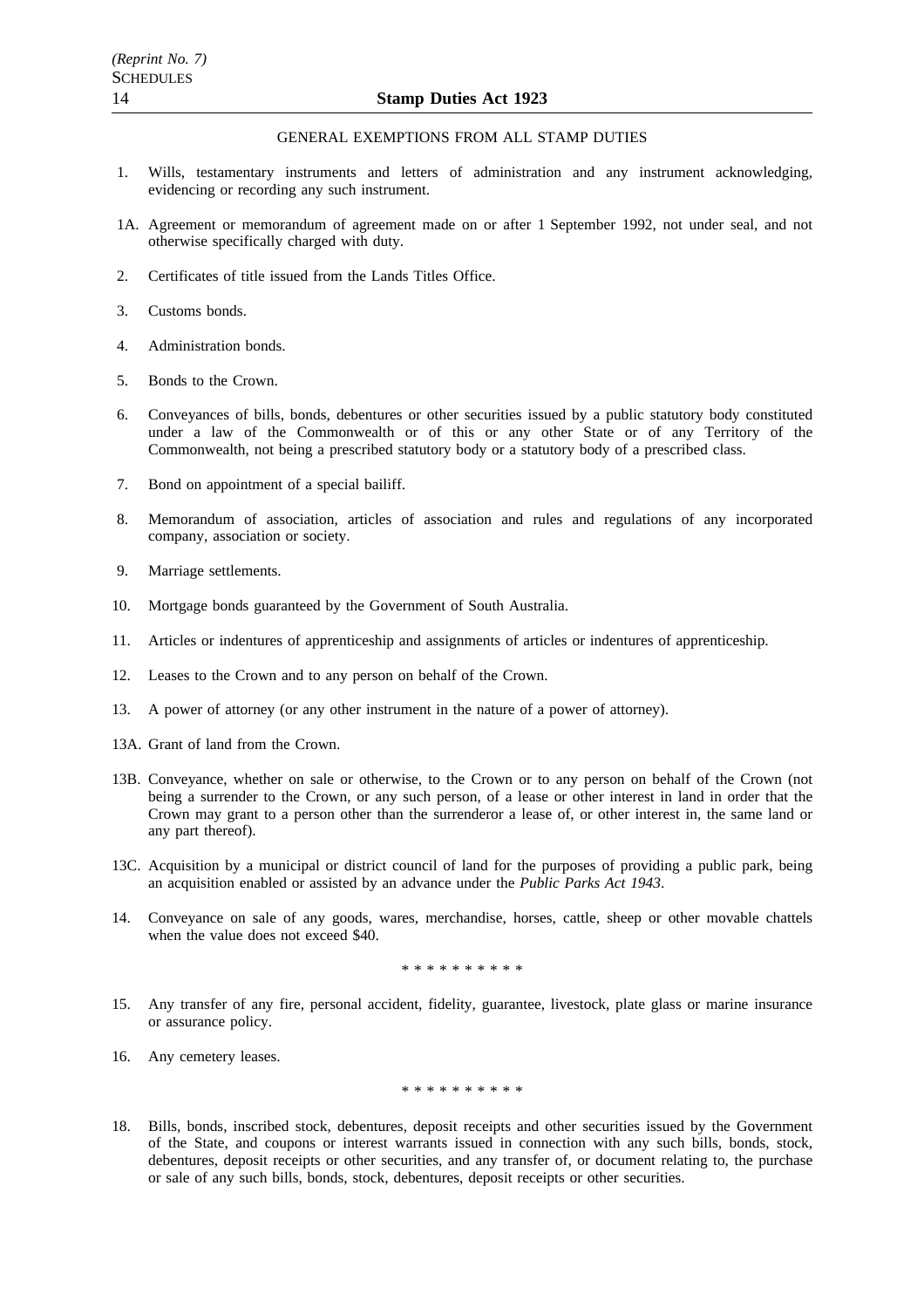- 19. Conveyance or transfer of a marketable security by the personal representative of a deceased person to another person entitled under the will of the deceased person, or on intestacy, to have the marketable security conveyed or transferred to him or her.
- 20. Conveyance or transfer of a marketable security if the conveyance or transfer is made for the purpose of effectuating the appointment of a new trustee or the retirement of a trustee and all duty chargeable on any instrument for the appointment of the new trustee or the retirement of the trustee, as the case may be, has been duly paid.
- 21. Conveyance or transfer of a marketable security if the conveyance of transfer is made in pursuance of any deed of settlement or deed of gift and all duty chargeable on the deed of settlement or deed of gift, as the case may be, has been duly paid.

\*\*\*\*\*\*\*\*\*\*

- 23. Any conveyance, transfer or mortgage to which a prescribed person is a party and which is executed or entered into in connection with the purchase or gift of any land on which the prescribed person resides or intends to reside shall be exempt from stamp duty on so much of the amount on which the duty is chargeable as does not exceed two thousand four hundred dollars, but a conveyance, transfer or mortgage shall not be exempt under this paragraph unless the Commissioner is satisfied by such evidence as he requires—
	- *(a)* that the purchase or gift is made for the purpose of enabling the prescribed person to become the owner, or lessee from the Crown, of a dwelling house in which he resides or intends to reside;
	- *(b)* that a conveyance, transfer or mortgage to which the prescribed person was a party and which was executed or entered into in connection with any other purchase or gift of land on which the prescribed person resided or intended to reside has not previously been exempt from stamp duty pursuant to this paragraph or any enactment relating to advances for homes.

In this paragraph—

## "**prescribed person**" means—

- *(a)* a person who, during any war in which the Commonwealth is or was engaged, has served as a member of a naval, military or air force of the Commonwealth or of the United Kingdom or of any part of Her Majesty's dominions, whether or not he is still so serving at the time when he claims exemption under this paragraph;
- *(b)* a person who, during any such war, was employed in seagoing service on a ship registered in any territory under the dominion of Her Majesty the Queen, whether or not he is still so employed at the time when he claims exemption under this paragraph;
- *(c)* a person who has been on active service in the Korean war as a member of a naval, military or air force of the Commonwealth or of the United Kingdom or of any other part of Her Majesty's dominions, whether or not he is still on such service at the time when he claims exemption under this paragraph.

The expression "**Korean war**" in this paragraph means the war in Korea which commenced on the twenty-fifth day of June, 1950. For the purposes of this paragraph that war shall be deemed to end on the day on which a proclamation is issued by the Governor declaring that the Korean was has ceased;

*(d)* a person who has been on active service as a member of a naval, military or air force of the Commonwealth or of the United Kingdom or of any other part of Her Majesty's dominions operating for the suppression of unlawful violence in Malaya, whether or not he is still on such service at the time when he claims exemption under this paragraph;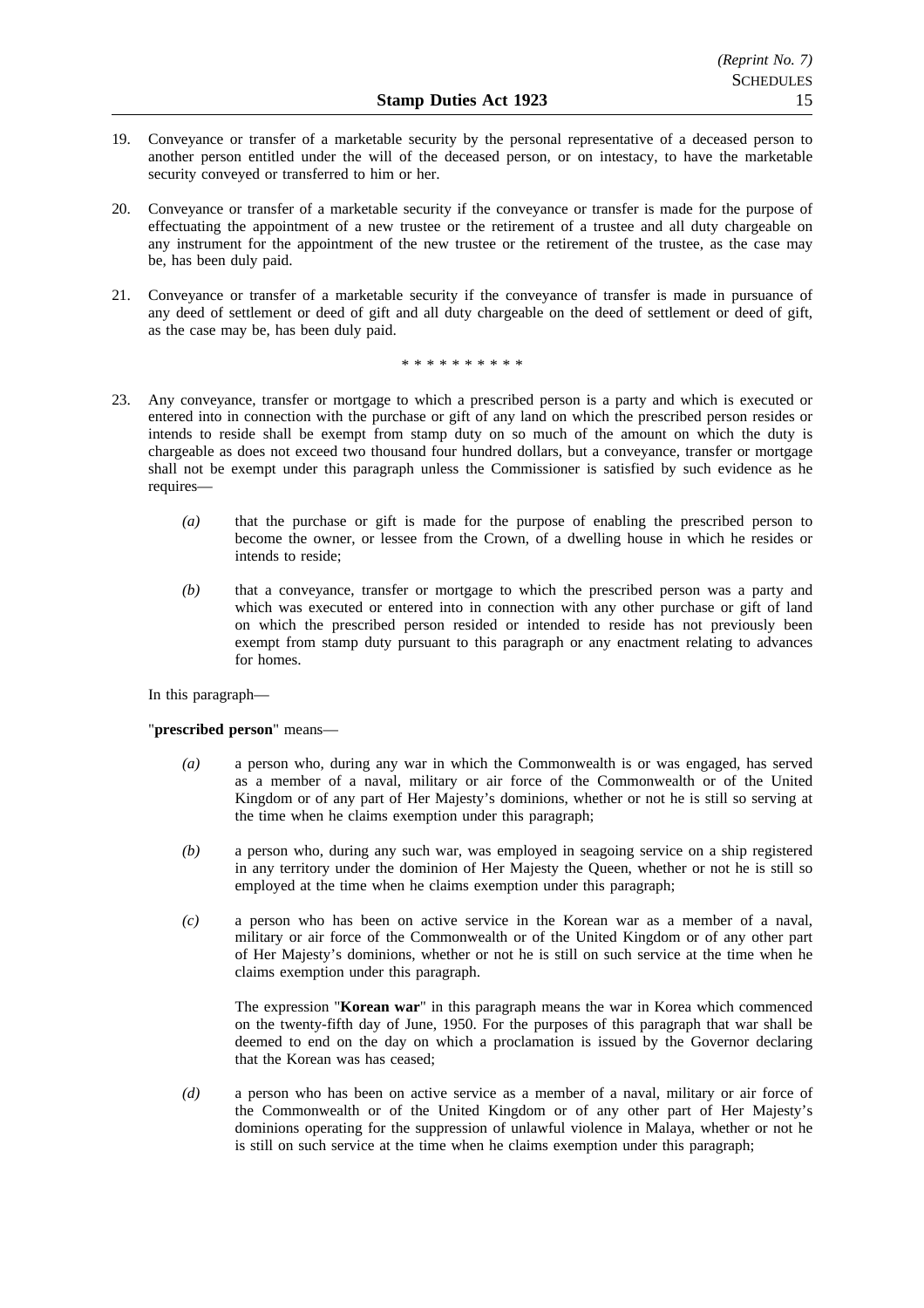- *(d1)* a person who (whether before or after the commencement of the *Stamp Duties Act Amendment Act 1965*) has been on active service as a member of a naval, military or air force of the Commonwealth or of the United Kingdom or of any other part of Her Majesty's dominions in any area outside Australia or in any naval, military or air force operation that is proclaimed to be an area or (as the case may be) a naval, military or air force operation for the purposes of this paragraph, whether or not he is still on such service at the time when he claims exemption under this paragraph;
- *(e)* the widow of any deceased person who during his lifetime served or was employed as mentioned in paragraph *(a)*, *(b)*, *(c)*, *(d)* or *(d1)*;

For the purposes of paragraphs *(a)* and *(b)*, a war shall be deemed to continue from the commencement thereof until the day declared by the Governor by proclamation to be the day on which the war shall be deemed to cease. Notwithstanding the provisions of this paragraph, or of any proclamation made in pursuance thereof, the way which commenced on the third day of September, 1939, shall, for the purposes of any conveyance, transfer or mortgage executed or entered into after the commencement of the *Stamp Duties Act Amendment Act 1965* be deemed to have ceased on the thirty-first day of December, 1945;

"**land**" includes the fee simple of any land and the estate and interest of a lessee of land held under a Crown lease, and of a purchaser of land held under an agreement for sale and purchase granted by the Crown.

- 24. A conveyance or transfer of a marketable security to or from a nominee company established by a South Australian dealer or an SCH participant solely for the purpose of facilitating settlement of transactions relating to marketable securities entered into in the ordinary course of business.
- 24A. An error transaction in respect of a marketable security to which Division 3 of Part 3A applies.
- 24B. A conveyance or transfer of a marketable security made solely for the purpose of a security lending transaction of a kind that would qualify for relief under section 26BC(3) of the *Income Tax Assessment Act 1936* of the Commonwealth, as amended from time to time.
- 25. A declaration of trust by the Public Trustee for the benefit of a child under the age of 18 years who has received a payment under the *Criminal Injuries Compensation Act 1978*.

#### FORM A

No. 19

We have this day received from , of , bags of wheat , bags of wheat containing bushels lbs., to be stored subject to the following conditions:

We claim to have the offer, at market price, of all wheat stored with us. Should we purchase, our terms velve months storage free. After that time a charge will be made of per bushel per month. Should are twelve months storage free. After that time a charge will be made of we not purchase, we will deliver to the storer, or his order, wheat of a quality equal to that originally received, either at the station where wheat was stored, or at the nearest shipping port, at our option, the storer paying all charges thereon, which can be ascertained from the agent at the time of delivery.

For ................................... ................................... Agent

\*\*\*\*\*\*\*\*\*\* \*\*\*\*\*\*\*\*\*\*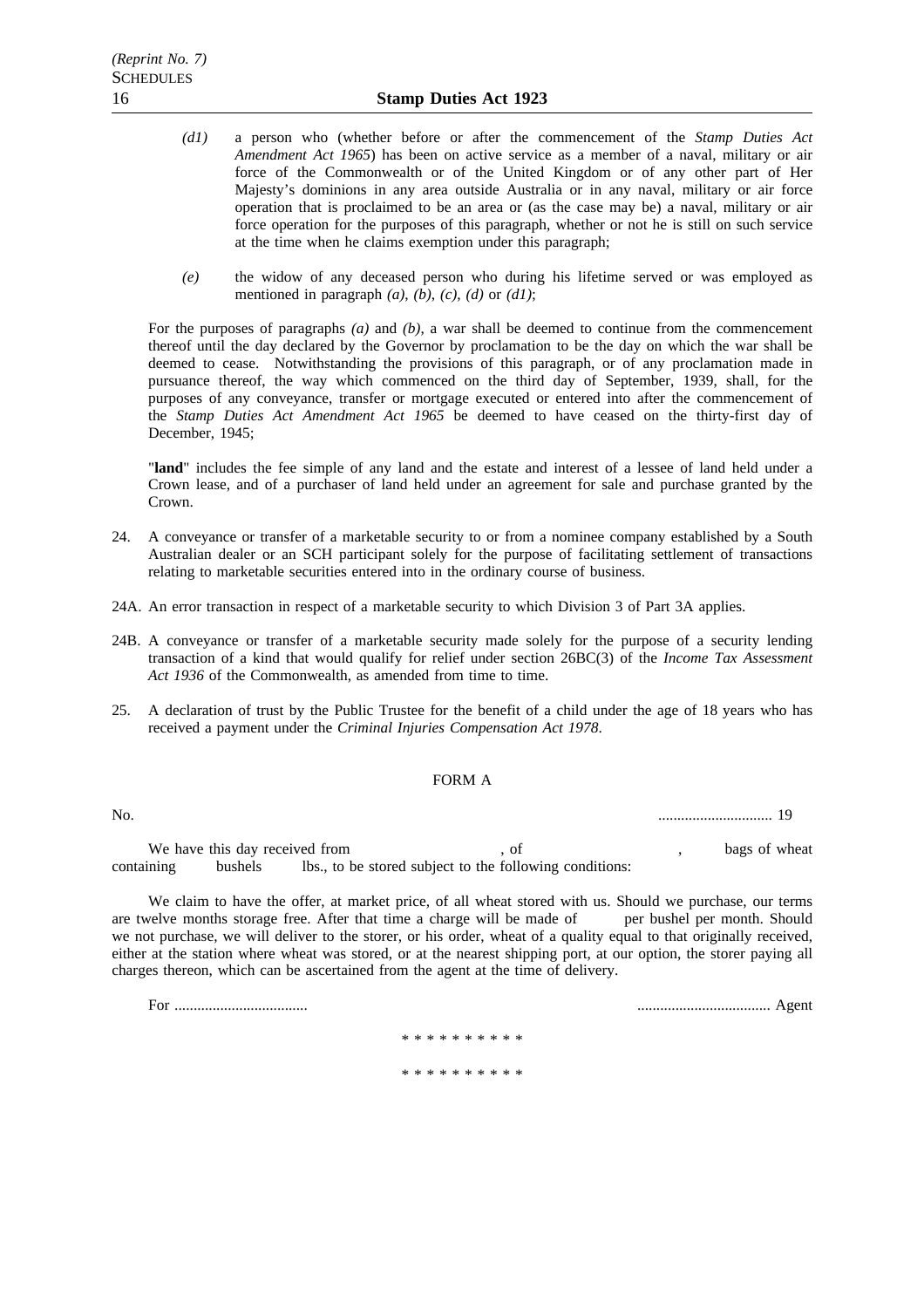# **APPENDIX 1**

## **LEGISLATIVE HISTORY**

## **Transitional Provisions**

*(Transitional provision from Stamp Duties Act Amendment Act 1988, s. 9)*

9. Section 71E of the principal Act applies in relation to transactions entered into on or after 7th December, 1987, but no offence arises under subsection  $(6)(a)$  of that section in relation to a transaction entered into before the date of assent to this Act if the required statement is lodged with the Commissioner within two months after assent.

*(Transitional provision from Stamp Duties Act Amendment Act 1989, s. 4)*

4. The amendments effected by this Act apply to conveyances lodged with the Commissioner of Stamps for stamping on or after 1 February, 1988.

*(Transitional provision from Stamp Duties Act Amendment Act (No. 4) 1990, s. 7)*

7. Where a company, person or firm of persons carried on general insurance business before the enactment of this Act, the company, person or firm—

- *(a)* is required to lodge monthly returns only in relation to general insurance business carried on by it on or after 1 July, 1990; and
- *(b)* will be taken to have complied with the requirements of section 36(1) of the principal Act, as amended by this Act, in relation to the period from 1 July, 1990, until the enactment of this Act if the monthly returns required in relation to that period are lodged with the Commissioner not later than the fifteenth day of the month commencing after the enactment of this Act.

(*Transitional provision from Stamp Duties (Rates) Amendment Act 1992, s. 7*)

7. The amendments made by sections 5 and 6 of this Act apply to instruments executed on or after the commencement of this Act (with the effect that instruments executed before that commencement will be chargeable with duty as if those provisions had not been enacted).

> (*Transitional provision from Stamp Duties (Penalties, Reassessments and Securities) Amendment Act 1992, s. 45*)

45. (1) Subject to this section, the amendments made by this Act do not affect the amount of duty chargeable on an instrument executed, or a transaction completed, before the commencement of this Act.

 $(2)$  If—

- *(a)* a mortgage executed before the commencement of this Act is extended or renewed after the commencement of this Act; or
- *(b)* a liability that is secured by a mortgage executed before the commencement of this Act is incurred after the commencement of this Act (except a liability that accrues in respect of a liability that was incurred before the commencement of this Act, or a liability that takes effect in substitution for an earlier liability and does not—when incurred—exceed the amount of the earlier liability); or
- *(c)* after the commencement of this Act the time for payment or repayment of a liability secured by a mortgage executed before the commencement of this Act is extended or deferred,

duty is chargeable under the principal Act as amended by this Act as if the mortgage were a new and separate instrument executed on the date of the extension or renewal, the date when the fresh liability was incurred, or the date when the time for payment or repayment of the liability was extended or deferred (as the case requires), but allowance must be made for duty paid on the mortgage before that date.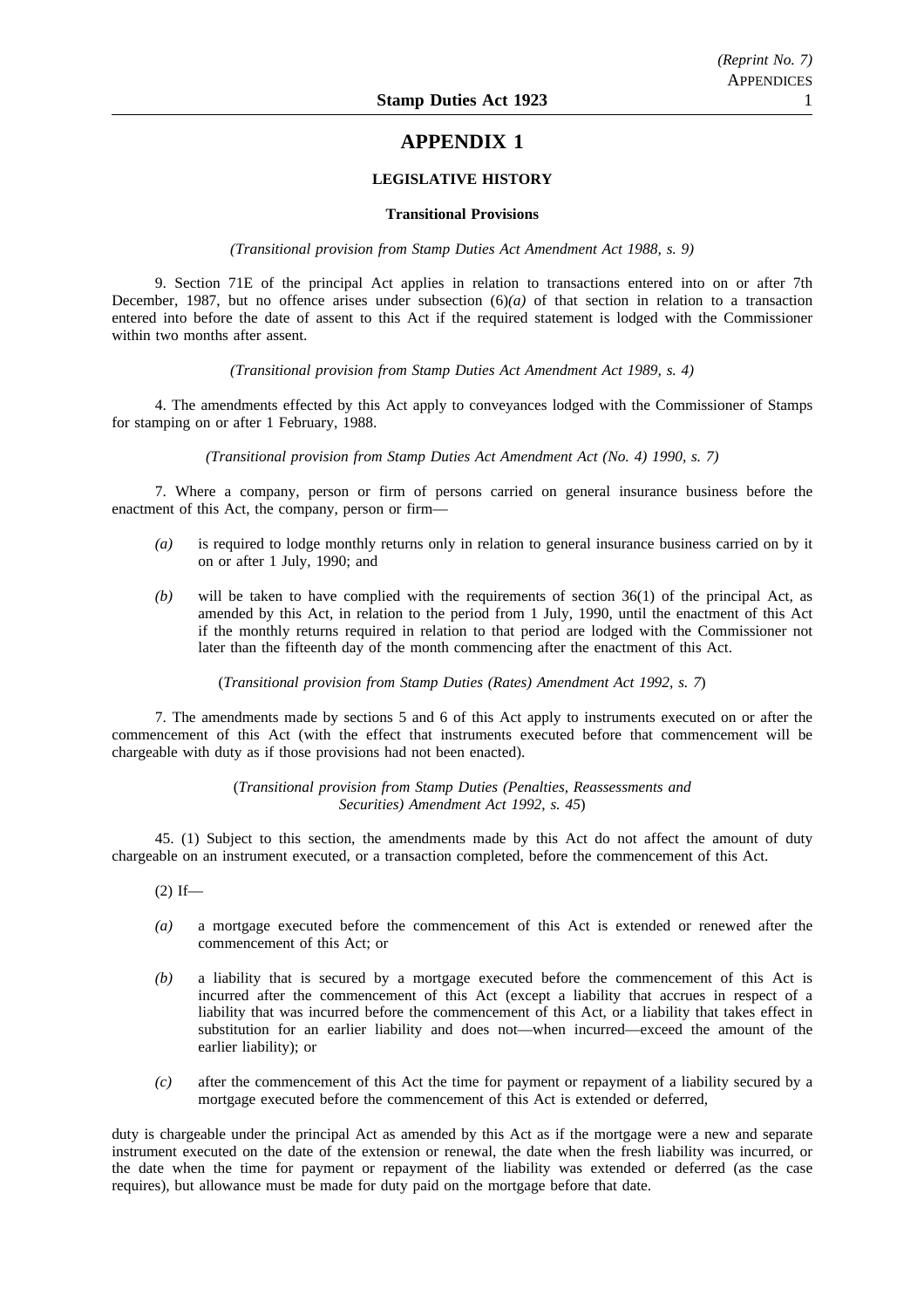*Transitional provision from Stamp Duties (Concessions) Amendment Act 1994, s. 10*

10. The amendments made by sections 5 and 6 of this Act apply in relation to rental business transacted on or after 1 June 1994.

## **Legislative History**

- Legislative history prior to 3 February 1976 appears in marginal notes and footnotes included in the  $\ddot{\phantom{1}}$ consolidation of this Act contained in Volume 10 of The Public General Acts of South Australia 1837-1975 at page 369.
- Certain textual alterations were made to this Act by the Commissioner of Statute Revision when preparing the reprint of the Act that incorporated all amendments in force as at 1 November 1984. A schedule of these alterations was laid before Parliament on 13 November 1984.
- Legislative history since 3 February 1976 (**entries in bold type indicate amendments incorporated since the last reprint**) is as follows:

| Section 2:                 | deleted in pursuance of the Acts Republication Act 1967           |
|----------------------------|-------------------------------------------------------------------|
| Section 3:                 | deleted in pursuance of the Acts Republication Act 1967, as its   |
|                            | function is now exhausted                                         |
| Section 4:                 | definition of "adhesive stamp" inserted by 8, 1986, s. 2(a)       |
|                            | definition of "authorised officer" inserted by 100, 1986, s. 3(a) |
|                            | definition of "business of primary production" inserted by        |
|                            | 31, 1994, s. 3                                                    |
|                            | definition of "die" substituted by 8, 1986, s. 2(b)               |
|                            | definition of "discretionary trust" inserted by 36, 1990, s. 3(a) |
|                            | definition of "duty" substituted by 88, 1992, s. 3(a)             |
|                            | definition of "fixed interest security" inserted by 111, 1980,    |
|                            | s. 3(a); repealed by 81, 1985, s. 3                               |
|                            | definition of "impressed stamp" inserted by 8, 1986, s. $2(c)$    |
|                            | definition of "marketable security" amended by 111, 1980,         |
|                            | s. 3(b); 50, 1984, s. 3(1) (Sched. 6); 88, 1992, s. 3(b)          |
|                            | definition of "money" substituted by 50, 1984, s. 3(1) (Sched. 6) |
|                            | definition of "records" inserted by 100, 1986, s. 3(b)            |
|                            | definition of "savings bank" substituted by 50, 1984, s. $3(1)$   |
|                            | (Sched. 6)                                                        |
|                            | definition of "stamp" substituted by 8, 1986, s. 2(d)             |
|                            | definition of" stamped" substituted by 8, 1986, s. $2(d)$         |
|                            | definition of "stock" amended by 50, 1984, s. 3(1) (Sched. 6)     |
|                            | definition of "unit" inserted by 36, 1990, s. 3(b)                |
|                            | definition of "unit trust scheme" inserted by 36, 1990, s. 3(b)   |
| Section $5(1)$ and $(2)$ : | amended by 50, 1984, s. 3(1) (Sched. 6)                           |
| Section $5(3)$ :           | repealed by 50, 1984, s. 3(1) (Sched. 6)                          |
| Section $5(4)$ :           | amended by 50, 1984, s. 3(1) (Sched. 6)                           |
| Section 5A:                | inserted by 111, 1980, s. 4                                       |
| Section 5AB:               | inserted by 81, 1985, s. 4; substituted by 52, 1989, s. 3         |
| Section 5B:                | inserted by 111, 1980, s. 4; amended by 50, 1984, s. 3(1)         |
|                            | (Sched. 6)                                                        |
| Section 6:                 | amended by 50, 1984, s. 3(1) (Sched. 6); substituted by           |
|                            | 100, 1986, s. 4                                                   |
| Section 6AA:               | inserted by 100, 1986, s. 4                                       |
| Section 6A:                | inserted by 8, 1986, s. 3; amended by 2, 1987, s. 6(a)            |
| Section 6B:                | inserted by 2, 1987, s. $6(b)$                                    |
| Section $7(4)$ :           | amended by 50, 1984, s. 3(1) (Sched. 6)                           |
| Section 10:                | redesignated as s. $10(1)$ by 88, 1992, s. 4                      |
| Section $10(2) - (9)$ :    | inserted by 88, 1992, s. 4                                        |
| Section $12(3)$ :          | substituted by 88, 1992, s. 5                                     |
| Section 17:                | repealed by 111, 1980, s. 5; inserted by 4, 1990, s. 2            |
|                            |                                                                   |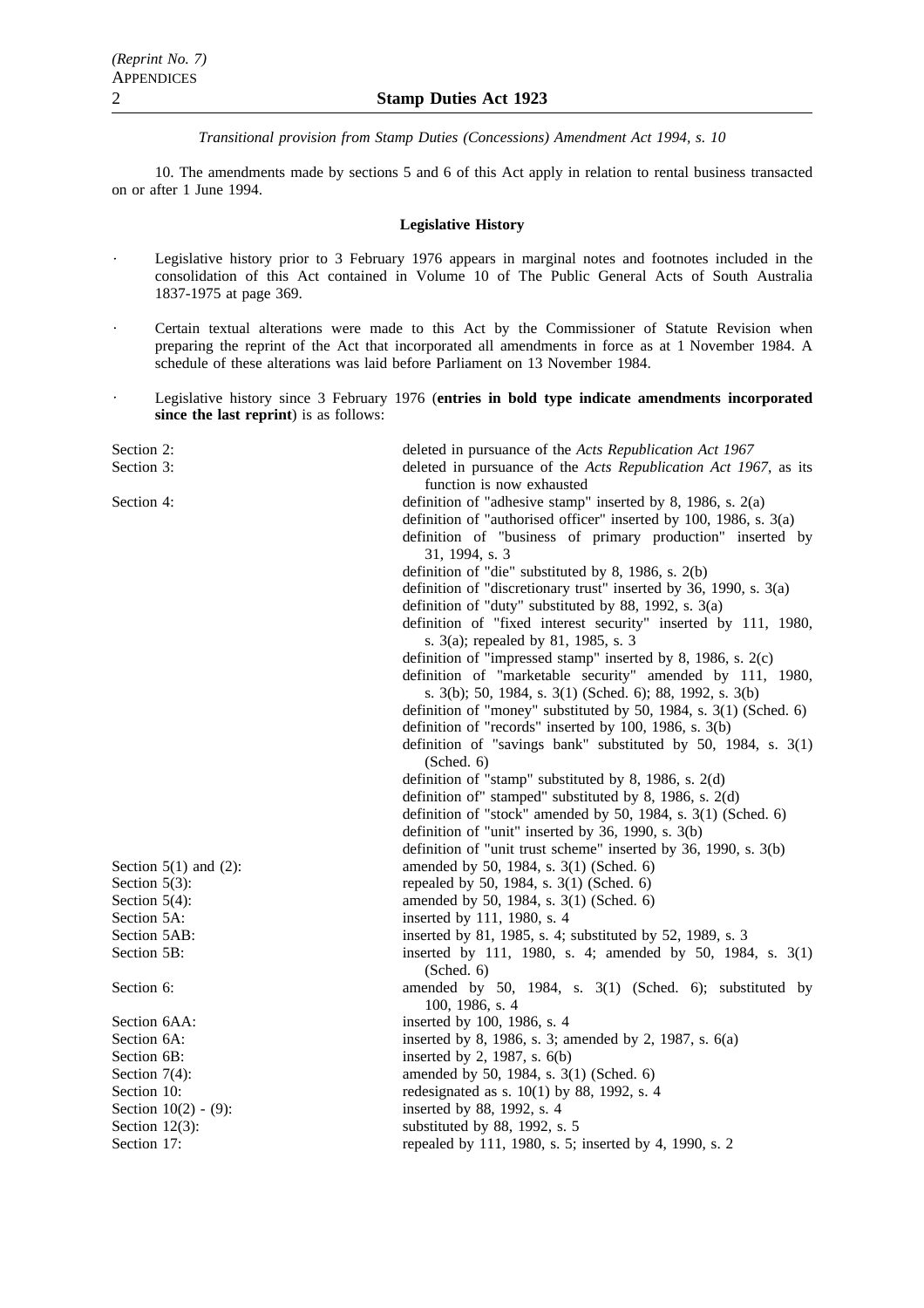Section 19A: inserted by 111, 1980, s. 6 Section 19A(1): amended by 88, 1992, s. 7 Section 20(1aa): inserted by 88, 1992, s. 8(a) Section 20(5) - (8): inserted by 21, 1988, s. 3 Section 23(1a) and (1b): inserted by 100, 1986, s.  $5(a)$ Section 23(3): amended by 100, 1986, s. 5(c) Section 23(5): substituted by 88, 1992, s. 9 Section 23A: inserted by 88, 1992, s. 10 Section 24(10): inserted by 21, 1988, s.  $4(c)$ Section 24(11): inserted by 88, 1992, s. 11 Section 27B(1): **amended by 14, 1994, s. 3** Section 28 and heading: repealed by 81, 1985, s. 5 Section 31A: amended by 31, 1994, s. 4

Section 19: **amended** by 50, 1984, s. 3(1) (Sched. 6); substituted by 88, 1992, s. 6 Section 20(1): substituted by 111, 1980, s. 7(a) Section 20(1a): inserted by 111, 1980, s. 7(a); amended by 88, 1992, s. 8(b), (c) Section 20(2): amended by 111, 1980, s. 7(b); 88, 1992, s. 8(d) Section 20(3): substituted by 88, 1992, s.  $8(e)$ Section 20(4): inserted by 21, 1988, s. 3; amended by 88, 1992, s. 8(f) Section 21(1): redesignated as s. 21 in pursuance of the *Acts Republication Act 1967* Section 21(2) - (4): repealed by 50, 1984, s. 3(1) (Sched. 6) Section 22: **amended by 50, 1984, s. 3(1) (Sched. 6)** Section  $23(1)$ : substituted by 100, 1986, s.  $5(a)$ Section 23(2): amended by 100, 1986, s. 5(b) Section 24(2): substituted by 21, 1988, s.  $4(a)$ Section 24(7): substituted by 21, 1988, s.  $4(b)$ Section 25: **amended** by 50, 1984, s. 3(1) (Sched. 6); repealed by 100, 1986, s. 6 Section 26: amended by 50, 1984, s. 3(1) (Sched. 6)<br>Sections 27A and 27B: substituted by 100, 1986, s. 7 substituted by 100, 1986, s.  $7$ Section 27C: amended by 50, 1984, s. 3(1) (Sched. 6); substituted by 100, 1986, s. 7 Section 27D: substituted by 100, 1986, s. 7; amended by 88, 1992, s. 12 Section 31(2) - (4): amended by 50, 1984, s. 3(1) (Sched. 6) Heading preceding section 31B: amended by 50, 1984, s. 3(1) (Sched. 6) Section 31B(1): amended by 50, 1984, s. 3(1) (Sched. 6); redesignated as s. 31B in pursuance of the *Acts Republication Act 1967* definition of "bailee" inserted by 88, 1992, s. 13(a) definition of "bailment plant" inserted by 88, 1992, s. 13(a) definition of "bailor" inserted by 88, 1992, s. 13(a) definition of "bank" repealed by 50, 1984, s. 3(1) (Sched. 6) definition of "contractual bailment" inserted by 88, 1992, s. 13(a) definition of "corresponding law" inserted by 31, 1994, s. 5 definition of "credit arrangement" repealed by 50, 1984, s. 3(1) (Sched. 6) definition of "credit business" repealed by 50, 1984, s. 3(1) (Sched. 6) definition of "discount transaction" repealed by 50, 1984, s. 3(1) (Sched. 6) definition of "goods" amended by 88, 1992, s. 13(b) definition of "guarantee" repealed by 50, 1984, s. 3(1) (Sched. 6) definition of "guarantor" repealed by 50, 1984, s. 3(1) (Sched. 6) definition of "interest" repealed by 50, 1984, s. 3(1) (Sched. 6) definition of "loan" amended by 101, 1976, s. 2(1)(a); repealed by 50, 1984, s. 3(1) (Sched. 6) definition of "prescribed rate" substituted by 95, 1982, s. 3(a); repealed by 50, 1984, s. 3(1) (Sched. 6) definition of "principal" repealed by 50, 1984, s. 3(1) (Sched. 6)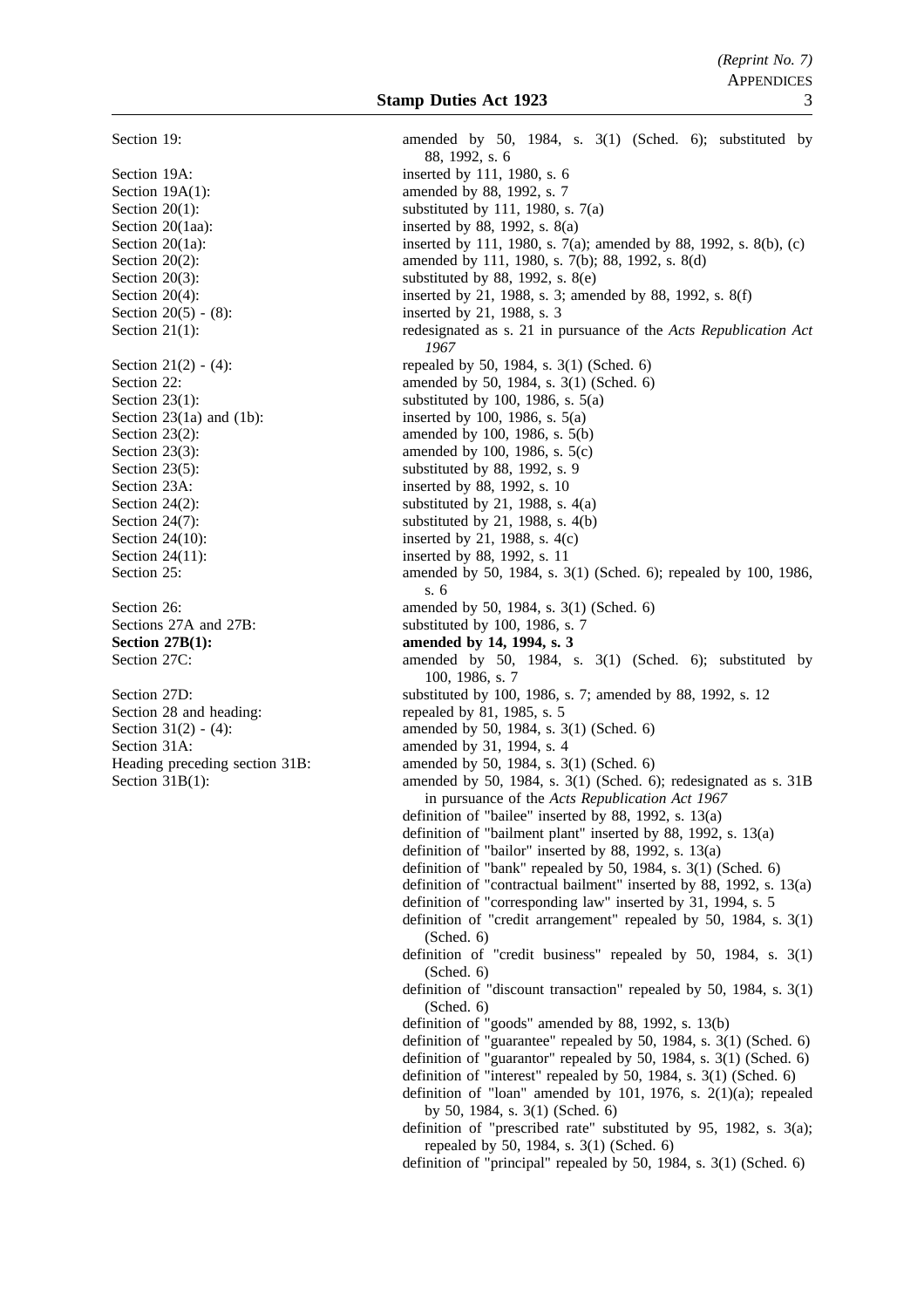definition of "rate of interest" repealed by 50, 1984, s. 3(1) (Sched. 6) definition of "registered credit union" substituted by 101, 1976, s. 2(1)(b); repealed by 50, 1984, s. 3(1) (Sched. 6) definition of "related corporation" amended by 50, 1984, s. 3(1) (Sched. 6); 88, 1992, s. 13(c) definition of "rental business" substituted by 88, 1992, s. 13(d) Section 31B(1a): substituted by 95, 1982, s. 3(b); repealed by 50, 1984, s. 3(1) (Sched. 6) Section 31B(2) - (10): repealed by 50, 1984, s. 3(1) (Sched. 6) Section 31C: substituted by 89, 1983, s. 3; repealed by 50, 1984, s. 3(1) (Sched. 6) Section 31D(1): amended by 89, 1983, s. 4(a); 71, 1992, s. 3(1) (Sched.) Section 31D(2): substituted by 89, 1983, s. 4(b) Section 31D(4): substituted by 88, 1992, s. 14 Section 31E(2): substituted by 89, 1983, s. 5 Section 31F(1): amended by 101, 1976, s. 3; 50, 1984, s. 3(1) (Sched. 6); 81, 1985, s. 6(a); 52, 1989, s. 4(a); 74, 1991, s. 3; 88, 1992, s. 15(a) Section 31F(2): amended by 89, 1983, s. 6; 81, 1985, s. 6(b), (c); 100, 1986, s. 8; 52, 1989, s. 4(b) Section 31F(3): amended by 81, 1985, s. 6(d); 52, 1989, s. 4(c) Section 31F(4): amended by 81, 1985, s. 6(e); 52, 1989, s. 4(d) Section  $31F(4a) - (4c)$ : repealed by 50, 1984, s. 3(1) (Sched. 6) Section 31F(5): repealed by 50, 1984, s. 3(1) (Sched. 6); inserted by 88, 1992, s. 15(b) Section 31F(6): inserted by 88, 1992, s. 15(b) Section 31G: amended by 50, 1984, s. 3(1) (Sched. 6); 74, 1991, s. 4; repealed by 88, 1992, s. 16 Section 31I(1): amended by 50, 1984, s. 3(1) (Sched. 6); 74, 1991, s. 5; 31, 1994, s. 6(a) Section  $31I(1)$  (d) and (e): repealed by 50, 1984, s.  $3(1)$  (Sched. 6) Section  $31I(1)(f)$ : repealed by 81, 1985, s. 7(a) Section  $31I(1a)$  and  $(1b)$ : inserted by  $31, 1994, s. 6(b)$ Section 31I(1a): inserted by 81, 1985, s. 7(b); amended by 52, 1989, s. 5; redesignated as s. 31(1c) by 31, 1994, s. 6(b) Section 31J: amended by 71, 1992, s. 3(1) (Sched.) Section 31L: repealed by 70, 1981, s. 3; inserted by 15, 1982, s. 3 Section 31L(1): amended by 50, 1984, s. 3(1) (Sched. 6); 100, 1986, s. 9(1)(a); 71, 1992, s. 3(1) (Sched.) Section 31L(3): repealed by 50, 1984, s. 3(1) (Sched. 6); inserted by 100, 1986, s. 9(1)(b) Section 31L(4) and (5): repealed by 50, 1984, s. 3(1) (Sched. 6) Heading preceding section 31M: repealed by 50, 1984, s. 3(1) (Sched. 6) Section 31M: repealed by 50, 1984, s. 3(1) (Sched. 6); inserted by 100, 1986, s. 10; substituted by 74, 1991, s. 6 Section  $31M(4)$  and  $(5)$ : substituted by 88, 1992, s. 17 Section 31MA: inserted by 89, 1983, s. 7; repealed by 50, 1984, s. 3(1) (Sched. 6) Section 31N: amended by 89, 1983, s. 8; repealed by 50, 1984, s. 3(1) (Sched. 6); inserted by 100, 1986, s. 10 Section 31N(3): amended by 74, 1991, s. 7(a) Section  $31N(4)$  and  $(5)$ : substituted by 88, 1992, s. 18 Section 31N(5a): inserted by 88, 1992, s. 18 Section  $31N(6)$ : amended by 74, 1991, s. 7(b) Section 31O: repealed by 50, 1984, s. 3(1) (Sched. 6) Section 31P: repealed by 70, 1981, s. 4; inserted by 15, 1982, s. 4; repealed by 50, 1984, s. 3(1) (Sched. 6) Sections 31Q - 31T: repealed by 50, 1984, s. 3(1) (Sched. 6) Section 32: **Section 32: definition** of "assurance or insurance business" amended by 50, 1984, s. 3(1) (Sched. 6)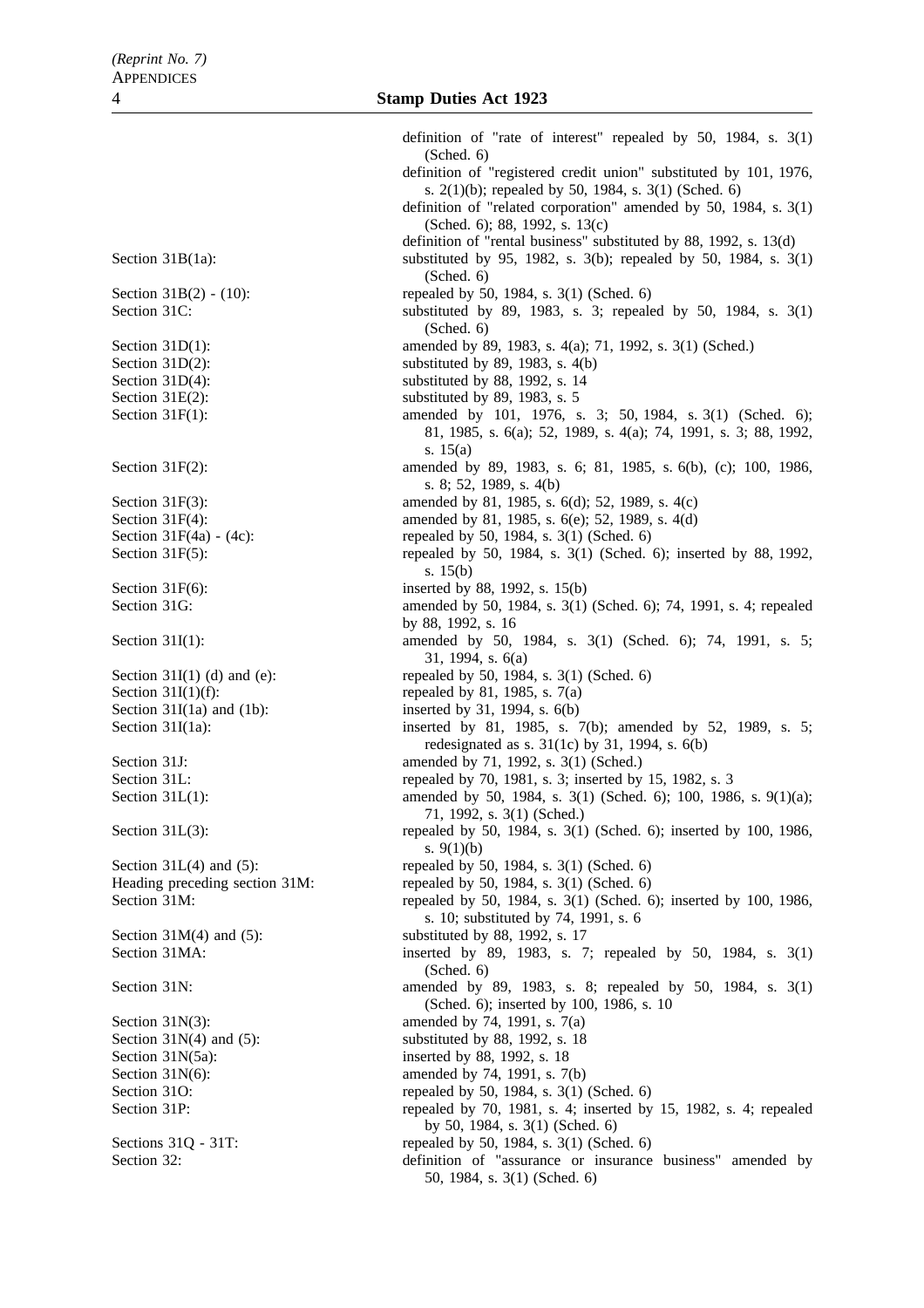definition of "general insurance business" inserted by 47, 1990, s. 3 definition of "life insurance policy" inserted by 47, 1990, s. 3 definition of "policy" amended by 50, 1984, s. 3(1) (Sched. 6) definition of "premium" inserted by 74, 1991, s. 8 Section 33: substituted by 47, 1990, s. 4 Section 34: amended by 50, 1984, s. 3(1) (Sched. 6); substituted by 47, 1990, s. 4 Section 34A: repealed by 47, 1990, s. 4 Section 35: **amended** by 111, 1980, s. 8; 50, 1984, s. 3(1) (Sched. 6); substituted by 47, 1990, s. 4 Section 36: substituted by 50, 1984, s. 3(1) (Sched. 6); 47, 1990, s. 4 Section 37: repealed by 100, 1986, s. 11; inserted by 47, 1990, s. 4 Section 38: **amended** by 50, 1984, s. 3(1) (Sched. 6); repealed by 100, 1986, s. 11; inserted by 47, 1990, s. 4 Section 39: substituted by 47, 1990, s. 4 Section 40: inserted by 47, 1990, s. 4 Section 41: substituted by 47, 1990, s. 4 Section 41(1): amended by 74, 1991, s. 9; 88, 1992, s. 19(a) Section 41(2): amended by 88, 1992, s. 19(b) Section 41(4): substituted by 88, 1992, s. 19 $(c)$ Section 42: substituted by 47, 1990, s. 4 Section 42AA(4): substituted by 88, 1992, s. 20 Section 42AA(4a) and (4b): inserted by 88, 1992, s. 20<br>Section 42AB: inserted by 8. 1986, s. 4 Section 42AB: inserted by 8, 1986, s. 4<br>Section 42A· definition of "applicant" definition of "applicant" substituted by 100, 1986, s.  $12(a)$ definition of "commercial motor vehicle" inserted by 64, 1989, s. 3(a) definition of "dealer" substituted by 100, 1986, s. 12(b) definition of "list price" inserted by 100, 1986, s. 12(b) definition of "market value" inserted by 100, 1986, s. 12(b) definition of "new motor vehicle" inserted by 100, 1986, s. 12(c) definition of "optional equipment" inserted by 100, 1986, s. 12(c) definition of "primary producer" inserted by 64, 1989, s. 3(b) definition of "second-hand motor vehicle" inserted by 100, 1986, s. 12(d) Section 42B(1): substituted by 100, 1986, s. 13(a) Section 42B(1aa): inserted by 100, 1986, s. 13(a) Section 42B(1a): amended by 28, 1977, s.  $2(a)$ Section 42B(1b): inserted by 28, 1977, s. 2(b); substituted by 33, 1990, s. 2(a) Section  $42B(1c)$ : inserted by 33, 1990, s.  $2(a)$ Section  $42B(2)$ : amended by 28, 1977, s.  $2(c)$ Section  $42B(4) - (6)$ : substituted by 100, 1986, s. 13(b) Section 42B(6a) and (6b): inserted by 74, 1991, s. 10; substituted by 88, 1992, s. 21 Section 42B(7): repealed by 100, 1986, s. 13(b); inserted by 33, 1990, s. 2(b) Section 42B(8): repealed by 50, 1984, s. 3(1) (Sched. 6) Section 42C: repealed by 33, 1990, s. 3; inserted by 74, 1991, s. 11 Section  $42C(4)$  and  $(5)$ : substituted by 88, 1992, s. 22 Section 42D(1a): amended by 50, 1984, s. 3(1) (Sched. 6); 100, 1986, s. 14; 33, 1990, s. 4 Section 42E: amended by 33, 1990, s. 5 Section 46: definition of "bill of exchange" amended by 19, 1991, s. 2(a) definition of "payment order" inserted by 19, 1991, s. 2(b) Section 46A: inserted by 89, 1983, s. 9; amended and redesignated as s. 46a(1) by 19, 1991, s. 3 Section 46A(2): inserted by 19, 1991, s. 3(b) Section 47: **amended** by 50, 1984, s. 3(1) (Sched. 6) Sections 47B - 47D: repealed by 70, 1981, s. 5 Section 48(3): amended by 70, 1981, s. 6; by 50, 1984, s. 3(1) (Sched. 6)

Sections 43 - 45A and heading: repealed by 111, 1980, s. 9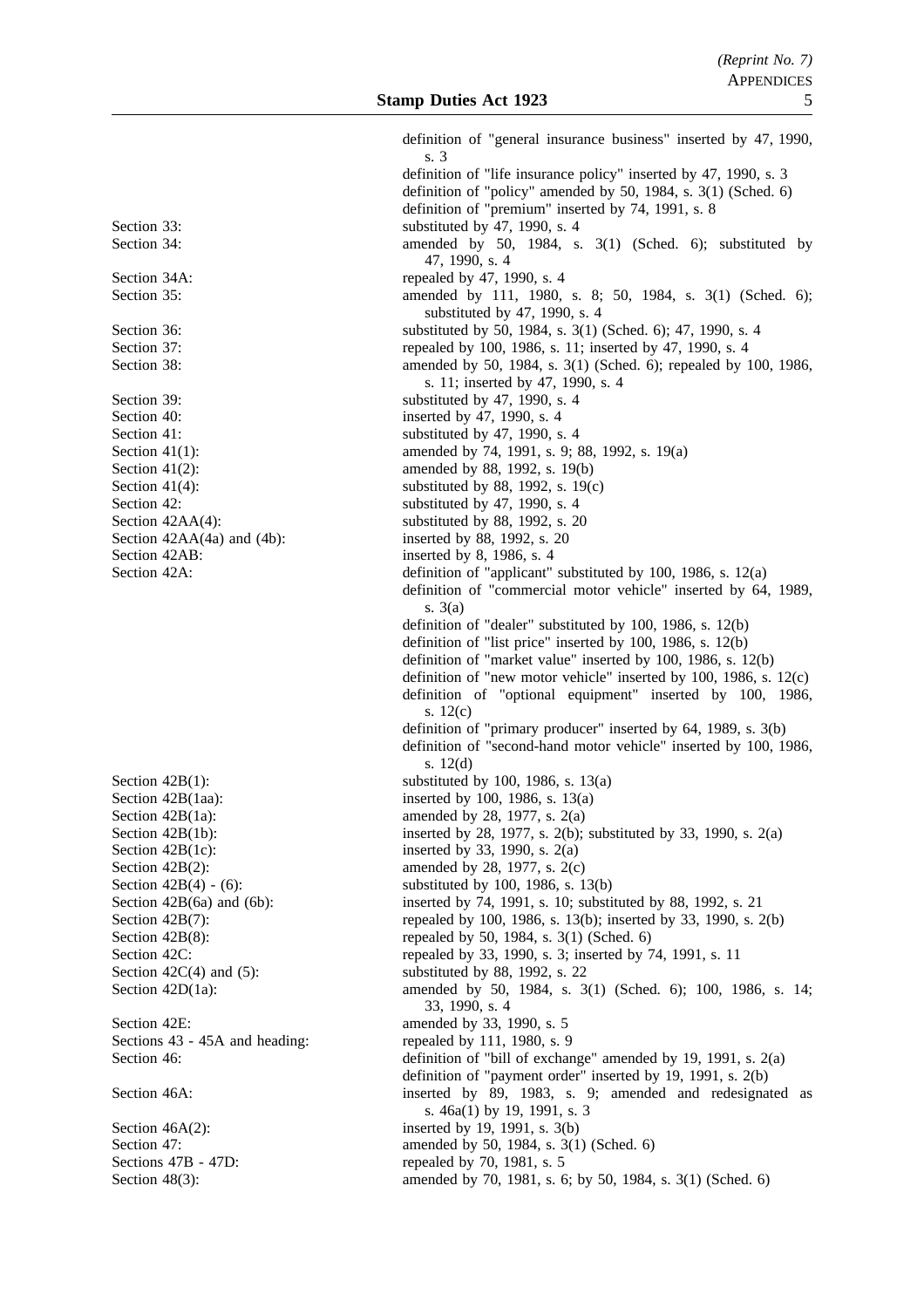Section  $48A(3)$ : repealed by 70, 1981, s. 7(a) Section 48A(4): amended by 101, 1976, s. 4 Section  $48A(5)$ : amended by 95, 1982, s.  $4(c)$ Section 48A(5a) - (5d): inserted by 70, 1981, s. 7(b) Section 48A(5e): inserted by 95, 1982, s. 4(d) Section 48A(7): inserted by 19, 1991, s. 4 Section 49: amended by 88, 1992, s. 23<br>Section 51(1): substituted by 88, 1992, s. 2 Section 53 and heading: repealed by 81, 1985, s. 8 Section 59B and heading: inserted by 27, 1978, s. 7 Section 59B(5a): inserted by 52, 1989, s.  $6(c)$ Section 60A: substituted by 95, 1982, s. 5 Section  $60A(1)$ : amended by  $36$ , 1990, s. 4 Section 61: **amended** by 95, 1982, s. 6 Section 63: repealed by 95, 1982, s. 7 Section 65: **amended** by 95, 1982, s. 8 Section 66(4): repealed by 95, 1982, s. 9(b) Section 66A: repealed by 33, 1990, s. 6 Section 69: repealed by 33, 1990, s. 8 Section 71(9) and (10): inserted by 111, 1980, s. 11 Section 71(11a): inserted by 36, 1990, s. 5(c) Section 71(12) and (13): inserted by 111, 1980, s. 11

Section 48(5): amended by 50, 1984, s. 3(1) (Sched. 6) Section 48A(1): amended by 101, 1976, s. 4(a); substituted by 95, 1982, s. 4(a) Section 48A(2): amended by 101, 1976, s. 4(a); 95, 1982, s. 4(b) Section 48A(3a): amended by 101, 1976, s. 4(a); repealed by 70, 1981, s. 7(a) substituted by 88, 1992, s. 24 Sections 54 - 59A and heading: repealed by 50, 1984, s. 3(1) (Sched. 6) Section 59B(1): substituted by 52, 1989, s.  $6(a)$ definition of "exempt entry" amended by 88, 1992, s. 25(a) Section 59B(3): amended by 50, 1984, s. 3(1) (Sched. 6); substituted by 52, 1989, s. 6(b); amended by 88, 1992, s. 25(b) Section 59B(8): substituted by 88, 1992, s. 25(c) Section 59B(8a) - (8c): inserted by 88, 1992, s. 25(c) Section 59B(9): substituted by 88, 1992, s.  $25(c)$ Section 60A(4): amended by 50, 1984, s. 3(1) (Sched. 6) Section 66(1): amended by 95, 1982, s. 9(a); redesignated as s. 66 in pursuance of the *Acts Republication Act 1967* Section 66(2) and (3): substituted by 28, 1977, s. 3; repealed by 95, 1982, s. 9(b) Section 66AB: amended by 101, 1976, s. 5; 111, 1980, s. 10; 70, 1981, s. 8; repealed by 33, 1990, s. 6 Section 66B: amended by 28, 1977, s. 4; repealed by 95, 1982, s. 10 Section 67: repealed by 95, 1982, s. 10; inserted by 33, 1990, s. 6 Section 68(1): amended by 95, 1982, s. 11(a); 50, 1984, s. 3(1) (Sched. 6); repealed by 33, 1990, s. 7 Section 68(2): amended by 95, 1982, s. 11(b); repealed by 33, 1990, s. 7 Section 68(3): amended by 95, 1982, s. 11(c) Section 68(4): amended by 95, 1982, s. 11(d) Section 68(5): amended by 95, 1982, s. 11(e) Section 70: substituted by 50, 1984, s. 3(1) (Sched. 6) Section 71(3) and (4): substituted by 111, 1980, s. 11 Section 71(4a): inserted by 36, 1990, s. 5(a); amended by 88, 1992, s. 26(a) Section 71(5): repealed by 66, 1979, s. 3; inserted by 111, 1980, s. 11; amended by 95, 1982, s. 12(a); 21, 1988, s. 5 Section 71(6): amended by 54, 1976, s. 7; repealed by 66, 1979, s. 3; inserted by 111, 1980, s. 11 Section 71(7): repealed by 66, 1979, s. 3; inserted by 111, 1980, s. 11 Section 71(8): repealed by 66, 1979, s. 3; inserted by 111, 1980, s. 11; amended by 95, 1982, s. 12(b) Section 71(11): inserted by 111, 1980, s. 11; amended by 36, 1990, s. 5(b) Section 71(14): inserted by 111, 1980, s. 11; amended by 42, 1992, s. 3 Section 71(15): inserted by 111, 1980, s. 11;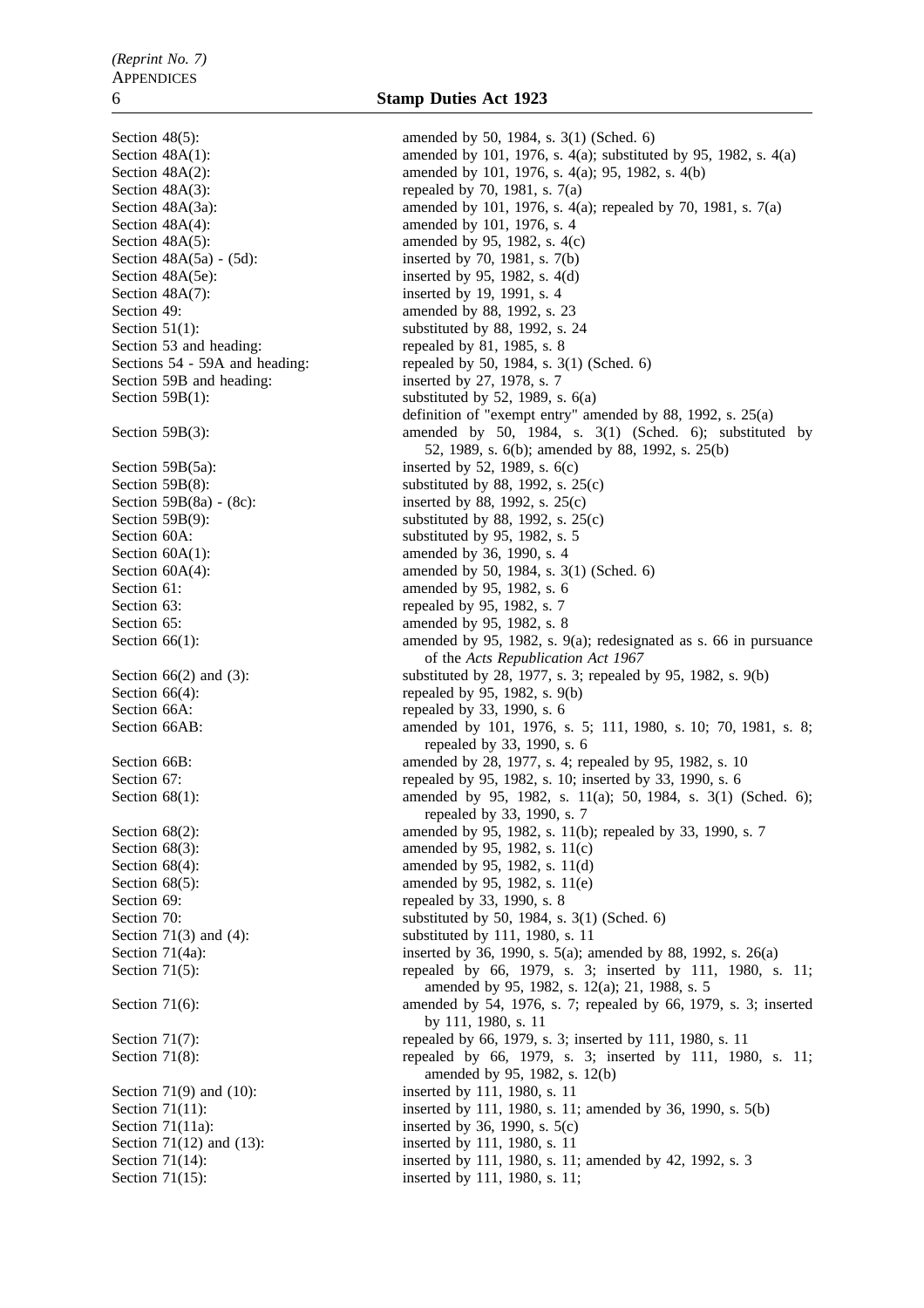Section 71B(2) - (5): inserted by 95, 1982, s. 13(b) Section 71C: inserted by 66, 1979, s. 4 Section 71 $C(1a)$ : inserted by 8, 1989, s. 3(c) Section 71 $C(2a)$ : inserted by 81, 1985, s. 9(f) Section 71CA: inserted by 30, 1982, s. 3 Section 71CB: inserted by 21, 1988, s. 6 Section 71CC: inserted by 31, 1994, s. 7 Section 71D: inserted by 111, 1980, s. 13 Section 71D(2a): inserted by 19, 1991, s.  $5(a)$ Section 71D(5) and (6): inserted by 19, 1991, s. 5(b) Section 71E and heading: inserted by 21, 1988, s. 7 Section 71E(2): amended by 88, 1992, s. 27 Section 71E(4a): inserted by 74, 1991, s. 12 Section  $71E(10)$ : repealed by 33, 1990, s. 9 Section 75 and heading: repealed by 81, 1985, s. 10 Section 79: substituted by 88, 1992, s. 30 Section 80: amended by 95, 1982, s. 15 Section 81A: inserted by 101, 1976, s. 6 Section 81C: inserted by 95, 1982, s. 16 Section 81D: inserted by 31, 1994, s. 8 Section 82(2): amended by 42, 1992, s. 5 Part 3A heading: substituted by 14, 1994, s. 5 Part 3A Division 1 heading: inserted by 14, 1994, s. 5 **Section 90A: amended by 14, 1994, s. 6(a)** 

definition of "discretionary trust" repealed by 36, 1990, s. 5(d) definition of "public company" amended by 50, 1984, s. 3(1) (Sched. 6); 88, 1992, s. 26(b) definition of "unit" repealed by 36, 1990, s. 5(d) definition of "unit trust scheme" amended by 50, 1984, s. 3(1) (Sched. 6); repealed by 36, 1990, s. 5(d) Section 71A: amended by 111, 1980, s. 12; 50, 1984, s. 3(1) (Sched. 6) Section 71B: amended and redesignated as s. 71B(1) by 95, 1982, s. 13 Section 71C(1): amended by 81, 1985, s. 9(a), (b); 8, 1989, s. 3(a), (b); 52, 1989, s. 7(a); 42, 1992, s. 4(a) Section 71C(2): amended by 95, 1982, s. 14; 81, 1985, s. 9(c)-(e); substituted by 52, 1989, s. 7(b); amended by 42, 1992, s. 4(b) **Section 71C(2b):** inserted by 52, 1989, s. 7(c); **repealed by 14, 1994, s. 4** Section 71C(3) definition of "Housing Trust home" inserted by 8, 1989, s. 3(d) definition of "relevant contract" inserted by 42, 1992, s. 4(c) Section 71 $C(4)$ : substituted by 52, 1989, s. 7(d) Section 71D(1) and (2): substituted by 19, 1991, s.  $5(a)$ Section 71D(4): substituted by 19, 1991, s.  $5(b)$ Heading preceding section 75AA: deleted in pursuance of the *Acts Republication Act 1967*, as its function is now exhausted Section 75AA: repealed by 50, 1984, s. 3(1) (Sched. 6) Section 76: definition of "liability" inserted by 88, 1992, s. 28 definition of "mortgage" substituted by 88, 1992, s. 28 Section 76A: inserted by 8, 1986, s. 5; repealed by 88, 1992, s. 29 Section 81B: inserted by 111, 1980, s. 14; substituted by 88, 1992, s. 31 Heading preceding section 82: repealed by 50, 1984, s. 3(1) (Sched. 6) Section 82: repealed by 50, 1984, s. 3(1) (Sched. 6); inserted by 21, 1988, s. 8 Sections 82A and 83: repealed by 50, 1984, s. 3(1) (Sched. 6) Sections 84 - 84J: repealed by 50, 1984, s. 3(1) (Sched. 6) Sections 85 - 90 and heading: repealed by 104, 1976, s. 4(2) (Sched. 2) **definition of "broker" amended by** 52, 1989, s. 8(a); **14, 1994, s. 6(b) definition of "error transaction" inserted by 14, 1994, s. 6(c) definition of "foreign company" inserted by 14, 1994, s. 6(c) definition of "identification code" inserted by 14, 1994, s. 6(c)** definition of "odd lot" inserted by 70, 1981, s. 9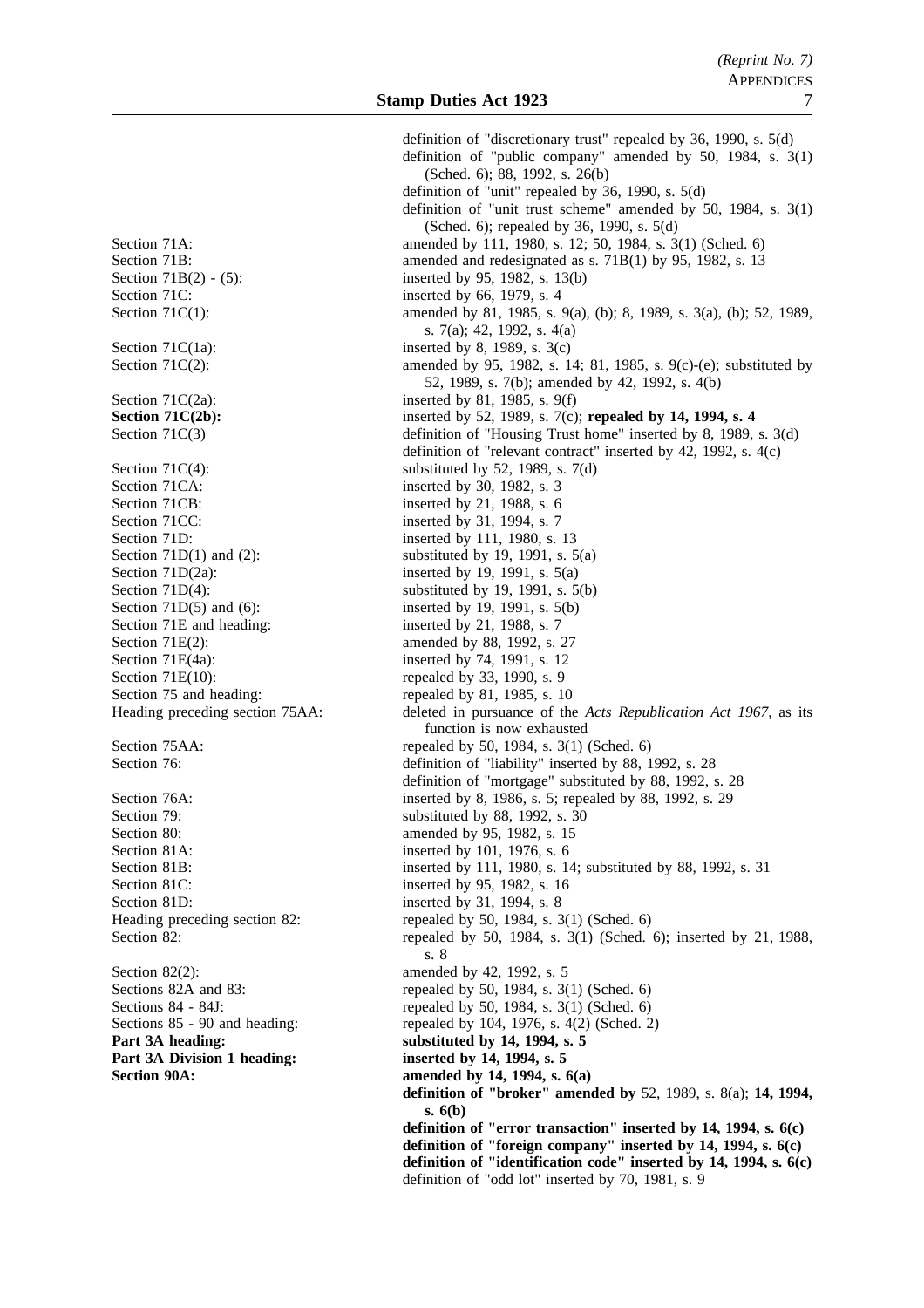Section 90C(3): amended by 70, 1981, s. 10 Section 90C(9): repealed by 100, 1986, s. 15 Section 90D(5): inserted by 88, 1992, s. 32 Section 90D(7) and (8): inserted by 88, 1992, s. 32 **Section 90E(1):** amended by 14, 1994, s. 11 Section 90E(3): amended by 36, 1990, s. 6 Section 90G: inserted by 8, 1986, s. 6

definition of "odd lot specialist" inserted by 70, 1981, s. 9; amended by 52, 1989, s. 8(b) **definition of "proper SCH transfer" inserted by 14, 1994, s. 6(d) definition of "relevant company" inserted by 14, 1994, s. 6(d) definition of "relevant SCH participant" inserted by 14, 1994, s. 6(d) definition of "SCH" inserted by 14, 1994, s. 6(d) definition of "SCH business rules" inserted by 14, 1994, s. 6(d) definition of "SCH participant" inserted by 14, 1994, s. 6(d) definition of "SCH-regulated transfer" inserted by 14, 1994, s. 6(d) definition of "South Australian registered company" inserted by 14, 1994, s. 6(e) definition of "transfer document" inserted by 14, 1994, s. 6(e) definition of "transfer identifier" inserted by 14, 1994, s. 6(e) definition of "transfer value" inserted by 14, 1994, s. 6(e)** Part 3A Division 2 heading: inserted by 14, 1994, s. 7 **Section 90B: amended by** 50, 1984, s. 3(1) (Sched. 6); **14, 1994, s. 8**<br>**Section 90C(1): amended by 14, 1994, s. 9(a)** amended by 14, 1994, s. 9(a) **Section 90C(6):** substituted by 14, 1994, s. 9(b) **Section 90C(8): amended by** 71, 1992, s. 3(1) (Sched. 6); **14, 1994, s. 9(c), (d) Section 90D(3): substituted by** 88, 1992, s. 32; **14, 1994, s. 10(a)** Section 90D(4): substituted by 88, 1992, s. 32 **Section 90D(6):** inserted by 88, 1992, s. 32; **amended by 14, 1994, s. 10(b)** Section 90E(2): substituted by 88, 1992, s. 33 Section 90G(1): definition of "broker" amended by 52, 1989, s. 9(c) definition of "jobber" repealed and definition of "market maker" inserted in its place by 52, 1989, s. 9(a) definition of "the U.K. Stock Exchange" repealed and definition of "the U.K. and Ireland Stock Exchange" inserted in its place by 52, 1989, s. 9(b) Section 90G(5): substituted by 88, 1992, s. 34 Section 90G(5a) and (5b): inserted by 99, 1992, s. 34 Section 90G(6): amended by 100, 1986, s. 16(a), (b); 52, 1989, s. 9(c)-(f) Section 90G(7): amended by 100, 1986, s. 16(c), (d); 52, 1989, s. 9(c), (g) Section 90G(8): substituted by 100, 1986, s. 16(e) **Division 3 of Part 3A comprising ss. 90H - 90O and heading inserted by 14, 1994, s. 12 Division 4 of Part 3A comprising ss. 90P - 90S and heading inserted by 14, 1994, s. 12** Part 4 comprising ss. 91 - 105C and heading inserted by 36, 1990, s. 7 Section 91(1): definition of "majority shareholder" substituted by 88, 1992, s. 35(a) definition of "private company" substituted by 88, 1992, s. 35(b) definition of "private scheme" amended by 88, 1992, s. 35(c) Section 91(2): amended by 88, 1992, s. 35(d)-(f)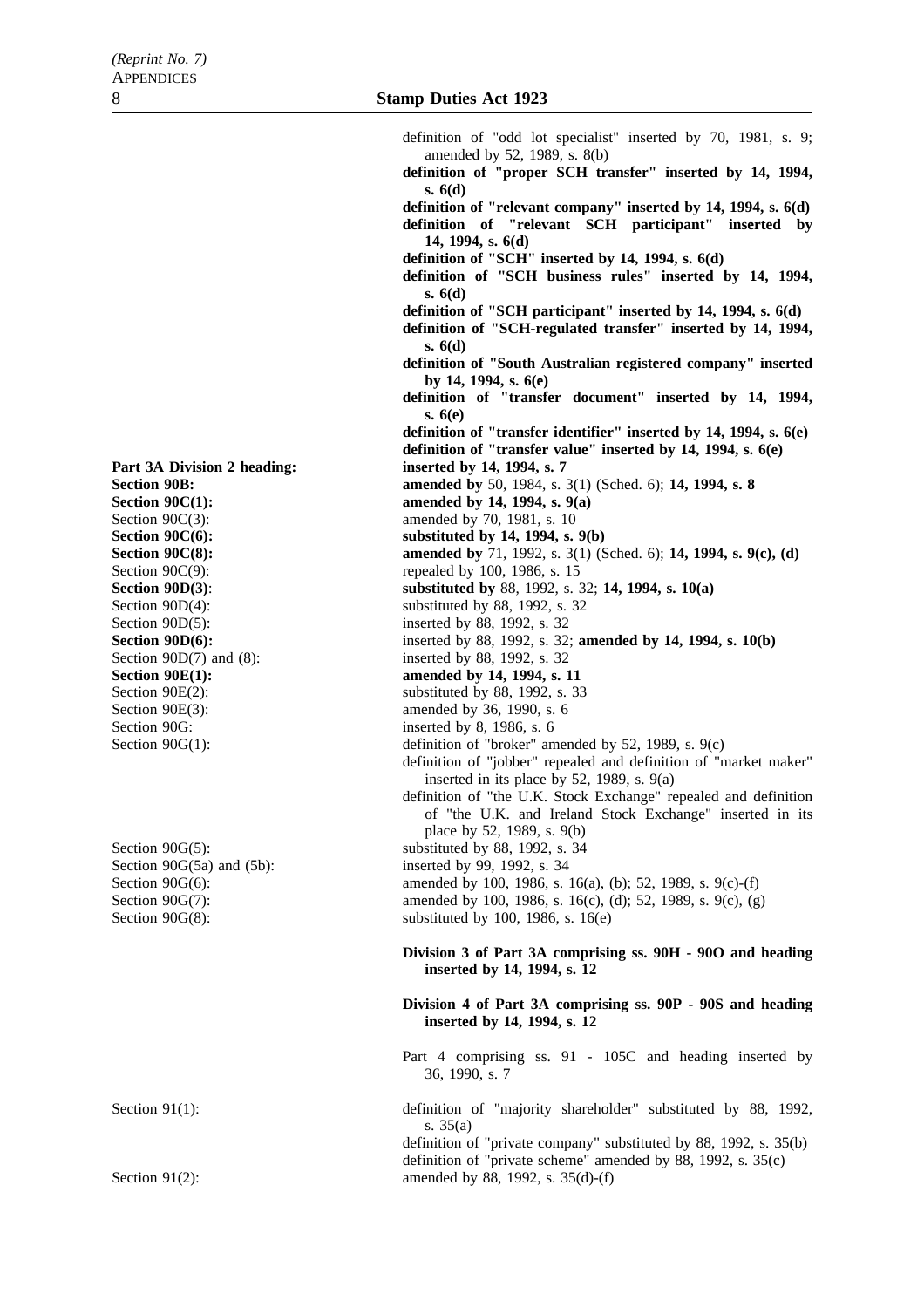Section 92(1): amended by 88, 1992, s. 36 Section 93(1): amended by 88, 1992, s. 37 Section 100(4) and (5): inserted by 88, 1992, s. 38 Section 101(1): amended by 88, 1992, s. 39(a) Section 101(2): amended by 88, 1992, s. 39(b) Section 101(6): amended by 88, 1992, s. 39(c) Section 101(7): amended by 88, 1992, s. 39(d) Section 102: **amended** by 88, 1992, s. 40 Section 103(3): amended by 88, 1992, s. 41(d) Section 103(5): amended by 88, 1992, s. 41(e) Section 106A(1): amended by 70, 1981, s. 11(a) Section  $106A(1a)$  and  $(1b)$ : inserted by 70, 1981, s. 11(b) Section 106A(2): **amended by 14, 1994, s. 13 Section 107:** substituted by 14, 1994, s. 14 Section 109: **amended** by 88, 1992, s. 42 Section 110: repealed by 88, 1992, s. 43 Section 110A(2): inserted by 100, 1986, s. 17 Section 112(1): amended by 74, 1991, s. 13(a) Section 112(5): inserted by 74, 1991, s. 13(b) Section 114: inserted by 27, 1978, s. 8<br>Schedule 1: deleted in pursuance of t **Schedule 2:** AGREEMENT or any Exemption Nos. 5 and 6: inserted by 81, 1985, s. 11(b) Exemption No. 7: inserted by 8, 1986, s. 7(b) Exemption No.  $5A$ : inserted by 8, 1986, s.  $7(c)$ Exemption No. 11A: inserted by 54, 1991, s.  $5(a)$ Exemption No. 12:  $\qquad \qquad \text{amended by 19, 1991, s. } 6(a)$ Exemption No. 13: amended by 19, 1991, s. 6(b) Exemption No.  $14$ : amended by 19, 1991, s.  $6(c)$ 

Exemption No.  $8(c)$ : repealed by 89, 1978, s. 3 BANK NOTE: repealed by 111, 1980, s. 15(b)

Section 103(1): amended by 88, 1992, s. 41(a)-(c) Section 106: amended by 50, 1984, s. 3(1) (Sched. 6) Section 110A: redesignated as s.  $110a(1)$  by 100, 1986, s. 17 Section 113: repealed by 50, 1984, s. 3(1) (Sched. 6)<br>Section 114: inserted by 27. 1978. s. 8 deleted in pursuance of the *Acts Republication Act 1967*, as its function is now exhausted MEMORANDUM: amended by 42, 1992, s. 6(a); repealed by 88, 1992, s. 44(a)<br>AFFIDAVIT OR DECLARATION: amended by 50, 1984, s. 3(1) (Sched. 6); repealed by 81. 1 amended by 50, 1984, s.  $3(1)$  (Sched. 6); repealed by 81, 1985, s. 11(a) ANNUAL LICENCE: amended by 65, 1983, s. 3; 8, 1986, s. 7(a); 100, 1986, s. 18(a), (b); 47, 1990, s. 5(1)(a), (b), (d) Paragraph (1): repealed by 47, 1990, s.  $5(1)(c)$ Exemption No. 3: inserted by 111, 1980, s. 15(a); substituted by 100, 1986, s. 18(c) Exemption No. 4: inserted by 111, 1980, s.  $15(a)$ Exemption No. 8: inserted by 100, 1986, s. 18(d) APPLICATION - (A): amended by 64, 1989, s. 4(a), (b); 31, 1994, s. 9(a) Exemption No. 2:  $\qquad \qquad \text{amended by 100, 1986, s. 18(e)}$ Exemption No. 4: substituted by 64, 1989, s. 4(c) Exemption No. 15: substituted by 19, 1991, s. 6(d) Exemption No. 16: substituted by 28, 1977, s. 5 Exemption No. 17: inserted by reg. 139, 1982; substituted by 81, 1985, s. 11(c) Exemption No. 18: inserted by 31, 1994, s. 9(b) APPLICATION -  $(B)$ : amended by 47, 1990, s. 5(2) Exemption No. 2: substituted by 64, 1989, s. 4(d) Exemption No. 3A: inserted by 8, 1986, s. 7(d) Exemption No. 6A: inserted by 54, 1991, s. 5(b) Exemption No. 8: amended by 89, 1978, s. 3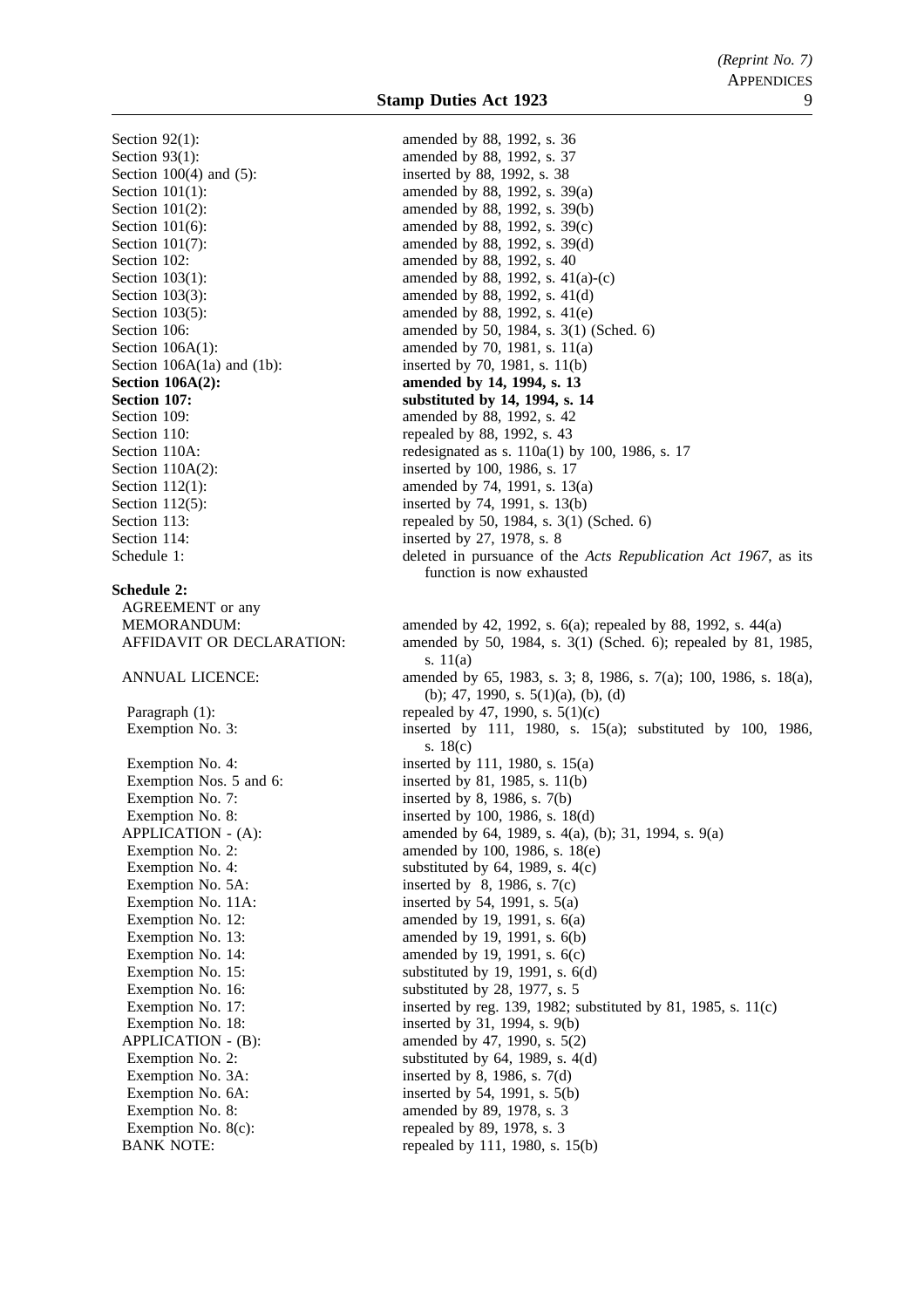BILL OF EXCHANGE BILL OF EXCHANGE, BILL OF EXCHANGE, being BILL OF EXCHANGE and PROMISSORY NOTE

BILL OF EXCHANGE and PROMISSORY NOTE of any other kind (except a bank note): Exemption No. 4: substituted by 19, 1991, s. 6(g) Exemption No. 4A: inserted by 19, 1991, s. 6(g) BILL OF LADING OR SHIPPING NOTE: repealed by 81, 1985, s. 11(d) CONTRACT NOTE (not

Exemption No. 2: inserted by 81, 1985, s.  $11(j)$ Exemption Nos.  $3 - 5$ : inserted by 100, 1986, s.  $18(g)$ CONVEYANCE for the CONVEYANCE for CONVEYANCE to which CONVEYANCE of any other kind: amended by 42, 1992, s. 6(e) DEED: substituted by 42, 1992, s.  $6(f)$ DOCUMENT or other INSTRUMENT: repealed by 95, 1982, s.  $17(f)$ INSTALMENT PURCHASE **INSTRUMENT** of discharge: amended by 42, 1992, s.  $6(g)$ LEASE (not being a lease...): amended by 111, 1980, s.  $15(g)$ Exemption No. 2: inserted by 81, 1985, s.  $11(k)$ LETTER OF ALLOTMENT: repealed by 81, 1985, s. 11(*l*) Exemption No. 3: inserted by 88, 1992, s. 44(f)(ii) POWER OF ATTORNEY: repealed by 42, 1992, s. 6(h) RETURN lodged with the Commissioner by a South Exemption No. 1: amended by 100, 1986, s. 18(h)

payable on demand etc.: amended by 70, 1981, s. 12(a); substituted by 89, 1983, s. 10(a); 19, 1991, s. 6(e) being a cheque: inserted by 89, 1983, s. 10(a); amended by 50, 1984, s. 3(1) (Sched. 6) a payment order: inserted by 19, 1991, s. 6(f) drawn or made: amended by 70, 1981, s. 12(b) otherwise charged): repealed by 50, 1984, s. 3(1) (Sched. 6) CONTRACT NOTE: repealed by 50, 1984, s. 3(1) (Sched. 6) CONTRACT: repealed by 50, 1984, s. 3(1) (Sched. 6) CONVEYANCE OR TRANSFER: amended by 101, 1976, s. 7; 111, 1980, s. 15(c), (d); 95, 1982, s. 17(a)-(d); 89, 1983, s. 10(c); 50, 1984, s. 3(1) (Sched. 6); 81, 1985, s. 11(e), (g); 8, 1986, s. 7(e); 42, 1992, s. 6(b); 88, 1992, s. 44(b), (c) paragraph (a): repealed by 50, 1984, s. 3(1) (Sched. 6) paragraph (aab): repealed by 81, 1985, s. 11(f) paragraph (ab): repealed by 89, 1983, s. 10(b) Exemption No. 1: substituted by 81, 1985, s. 11(h) Exemption No. 2: inserted by 81, 1985, s.  $11(h)$ Exemption Nos. 3 - 5: inserted by 100, 1986, s. 18(f) **CONVEYANCE operating:** substituted by 101, 1976, s. 8; **amended by** 81, 1985, s. 11(i); 36, 1990, s. 8; 88, 1992, s. 44(d), (e); **14, 1994, s. 15(a)** partition: amended by 95, 1982, s. 17(e); 42, 1992, s. 6(c) effectuating: amended by 111, 1980, s. 15(e); 42, 1992, s. 6(d) section 71D applies: inserted by 111, 1980, s. 15(f); repealed by 19, 1991, s. 6(h) AGREEMENT: repealed by 50, 1984, s. 3(1) (Sched. 6) MORTGAGE: amended by 101, 1976, s. 9; 88, 1992, s. 44(f)(i) RECEIPTS: repealed by 50, 1984, s. 3(1) (Sched. 6) Australian dealer: amended by 111, 1980, s. 15(h); 42, 1992, s. 6(i)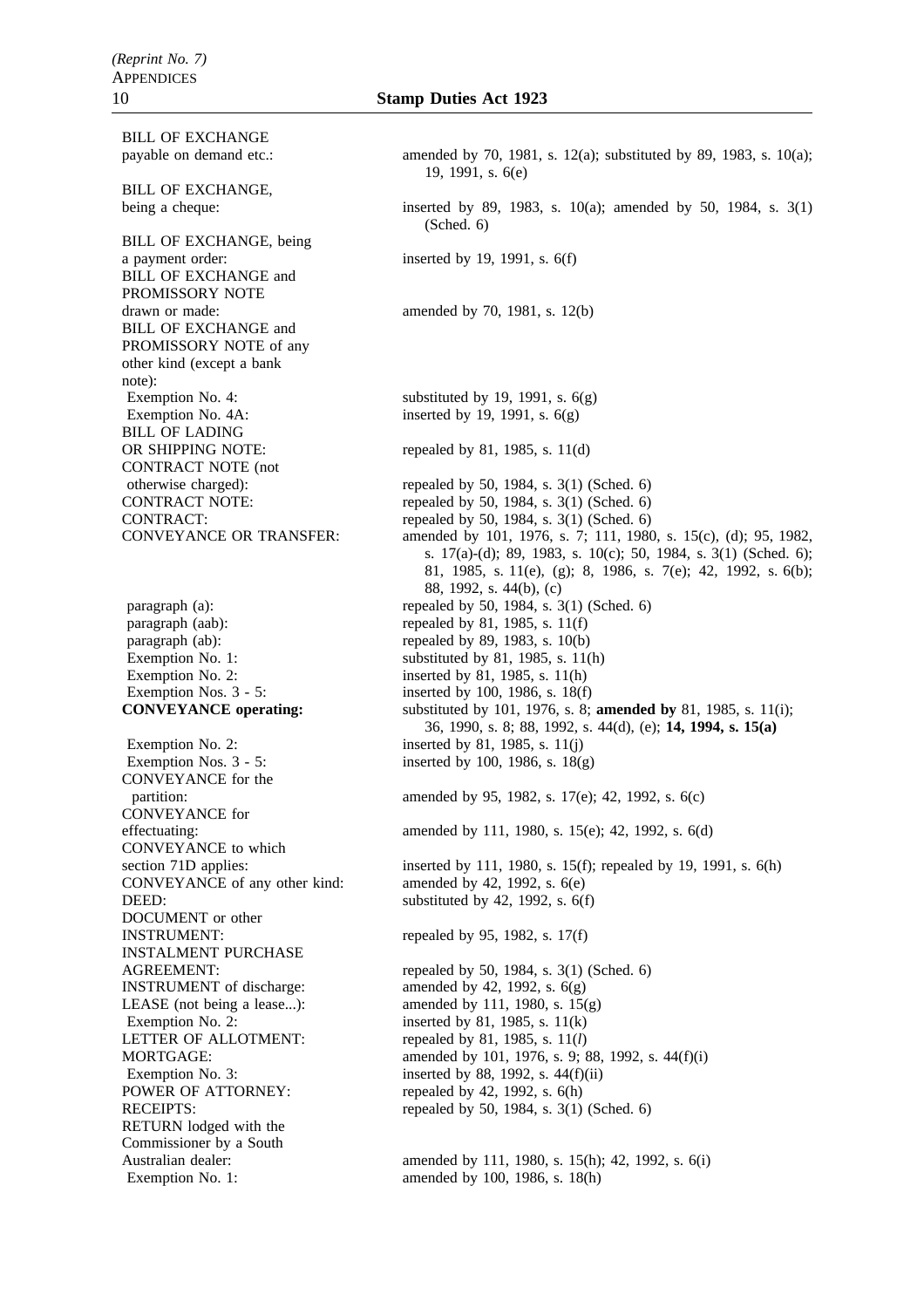Exemption No. 2:  $\qquad \qquad \text{amended by } 100, 1986, \text{ s. } 18(\text{i})$ TOTALIZATOR **GENERAL EXEMPTIONS FROM ALL STAMP DUTIES:** Exemption No. 1A: inserted by 88, 1992, s.  $44(g)$ Exemption No. 13: substituted by 42, 1992, s. 6(k) Exemption No. 13C: inserted by  $\hat{8}$ , 1986, s. 7(g) **Exemption Nos. 20 and 21: amended by 14, 1994, s. 15(c)** 

**Exemption Nos. 24A and 24B: inserted by 14, 1994, s. 15(d)** Exemption No. 25: inserted by 74, 1991, s. 14<br>Schedule 3: epealed by 47, 1990, s. 6

RETURN under section 90G: inserted by 8, 1986, s. 7(f); substituted by 42, 1992, s. 6(j) TOTALIZATOR: repealed by 104, 1976, s. 4(2) (Sched. 2)

AGENCY BOARD: repealed by 104, 1976, s. 4(2) (Sched. 2)

Exemption No. 1 substituted by 111, 1980, s. 15(i) Exemption No. 6: substituted by 101, 1976, s. 10; 30, 1982, s. 4; 95, 1982, s. 17(g) Exemption Nos. 14A and 14B: repealed by 50, 1984, s.  $3(1)$  (Sched. 6) **Exemption No. 19:** substituted by 14, 1994, s. 15(b) Exemption No. 23: amended by 50, 1984, s. 3(1) (Sched. 6) definition of "prescribed person" amended by 50, 1984, s. 3(1) (Sched. 6) **Exemption No. 24:** inserted by 52, 1989, s. 10; **substituted by 14, 1994, s. 15(d)** repealed by  $47$ , 1990, s. 6